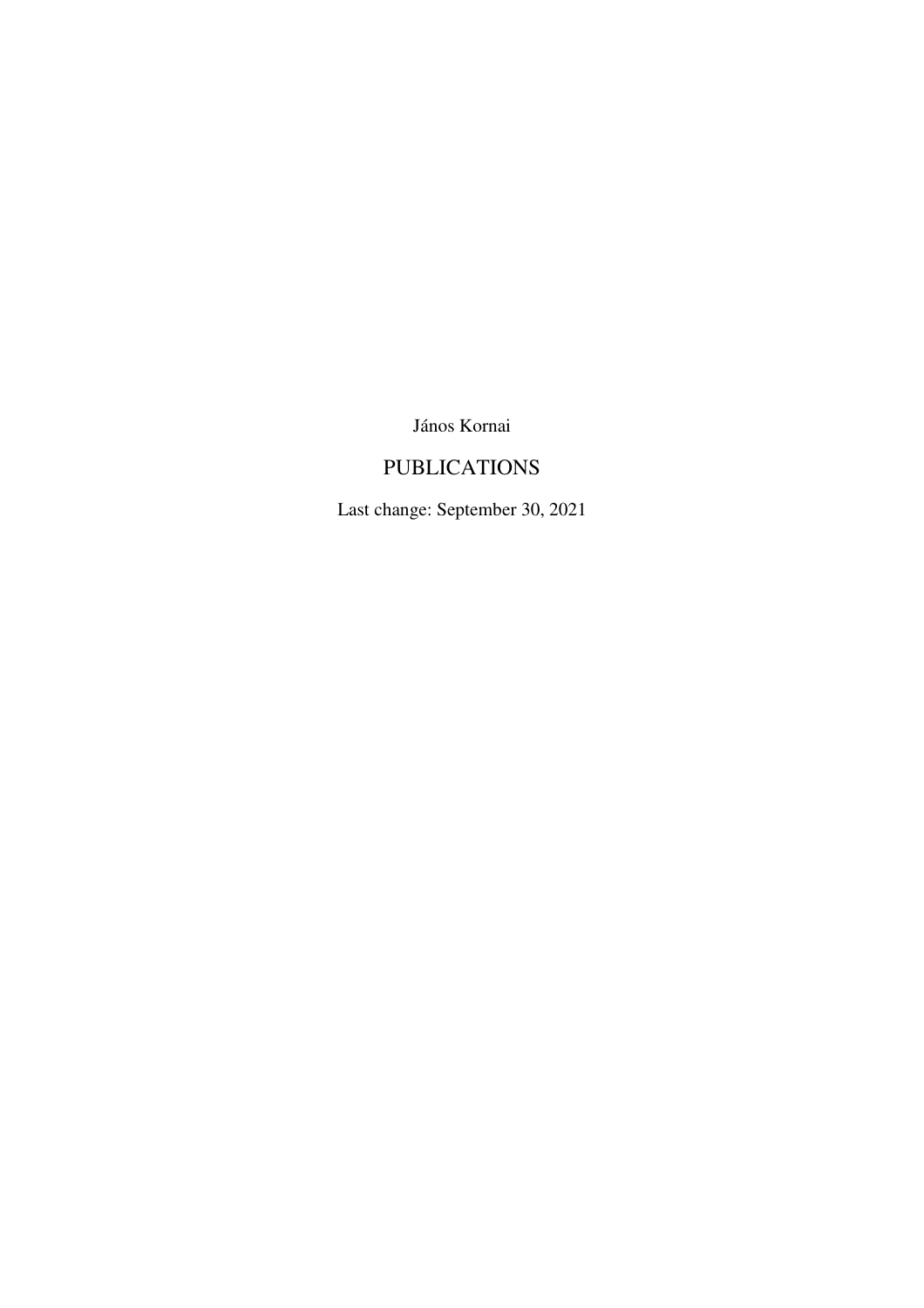# TABLE OF CONTENTS

*Note*. The original (primary, first) publications are marked with serial numbers on the left margin, in italics. The first digit refers to the chapter in the present list, the second digit to the place within the chapter. This numbering is applied in each chapter except 7, 8, 11 and 12. Publications without a serial number are translations or reprints of the original publication.

- BOOKS IN HUNGARIAN
- BOOKS IN FOREIGN LANGUAGES
- EDITION OF BOOKS IN HUNGARIAN
- EDITION OF BOOKS IN FOREIGN LANGUAGES
- PAPERS IN HUNGARIAN
- PAPERS IN FOREIGN LANGUAGES
- WORKING PAPERS IN HUNGARIAN
- WORKING PAPERS IN FOREIGN LANGUAGES
- LONG INTERVIEWS PUBLISHED IN HUNGARIAN, MAINLY IN JOURNALS
- LONG INTERVIEWS PUBLISHED IN FOREIGN LANGUAGES, MAINLY IN JOURNALS

 SHORT ARTICLES AND SHORT INTERVIEWS IN HUNGARIAN, MAINLY IN DAILY AND WEEKLY **NEWSPAPERS** 

 SHORT ARTICLES AND SHORT INTERVIEWS IN FOREIGN LANGUAGES, MAINLY IN DAILY AND WEEKLY NEWSPAPERS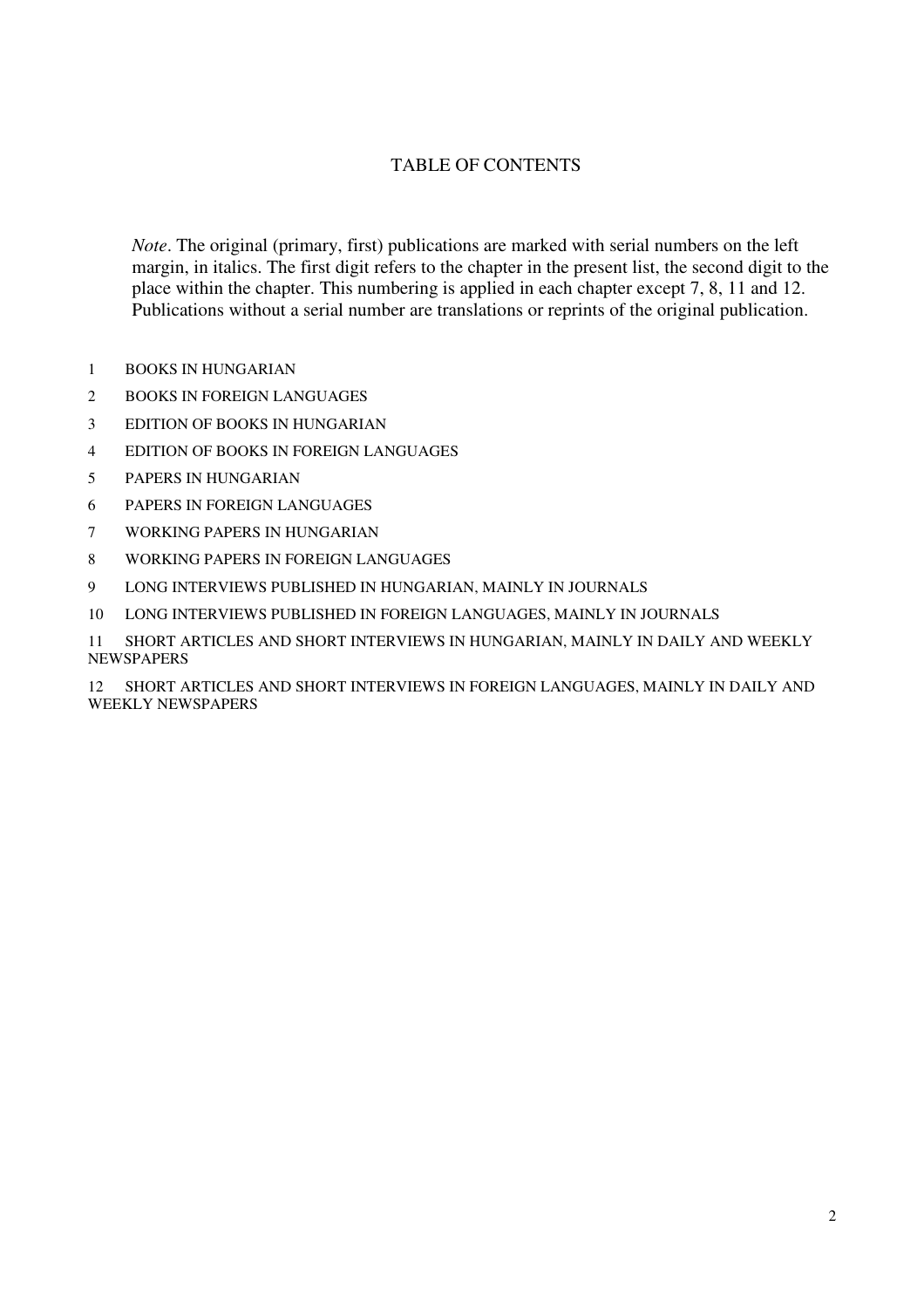## 1 BOOKS IN HUNGARIAN\*

## **1957**

*1.1 A gazdasági vezetés túlzott központosítása*. (Overcentralization in Economic Administration.) Budapest: Közgazdasági és Jogi Könyvkiadó, 1957. Republished in Hungarian: Second edition with new preface: 1990. Excerpts: 1983, 1986. Translations: In English: 1959, 1994. Excerpts in English: 1971, 1990.

## **1962**

*1.2 A beruházások matematikai programozása*. (Mathematical Programming of Investments.) Budapest: Közgazdasági és Jogi Könyvkiadó, 1962.

## **1965**

*1.3 A gazdasági szerkezet matematikai tervezése*. (Mathematical Planning of Structural Decisions.) With contributions by Tamás Lipták and Péter Wellisch. Budapest: Közgazdasági és Jogi Könyvkiadó, 1965. Republished in Hungarian: second extended edition, 1973. Translations: In English: 1967, second extended edition: 1975, in Slovak: 1966, in German: 1967, in Polish: 1969.

## **1971**

*1.4 Anti-Equilibrium*. Budapest: Közgazdasági és Jogi Könyvkiadó, 1971. Translations: In English: 1971, 1975, 1991, in Romanian: 1974, in German: 1975, in Japanese: 1975, in Polish: 1977, in Croatian: 1983, in Chinese 1988. Excerpts: in English 1983.

# **1972**

*1.5 Erőltetett vagy harmonikus növekedés*. (Rush versus Harmonic Growth.) Budapest: Akadémiai Kiadó, 1972. Translations: In English: 1972, in Czech: 1977, in Spanish: 1977, in Chinese: 1988.

## **1973**

*A gazdasági szerkezet matematikai tervezése*. (Mathematical Planning of Structural Decisions.) With contributions by Tamás Lipták and Péter Wellisch. Budapest: Közgazdasági és Jogi Könyvkiadó, 1973. Second extended edition. Original: *1.3*, in Hungarian.

## **1980**

 $\overline{\phantom{0}}$ 

*1.6 A hiány*. (Economics of Shortage.) Budapest: Közgazdasági és Jogi Könyvkiadó, 1980. Republished in Hungarian: second edition: 1982, third edition: 1989, fourth edition: 2011.

<sup>\*</sup> This section contains, beside monographs, collections of János Kornai's papers in various languages. In some instances there is a large overlap between the volume and a volume in Hungarian; in these cases the Hungarian volume is indicated as the original publication. Even if there is no such overlapping, collections of papers in foreign languages are not regarded as "original publications".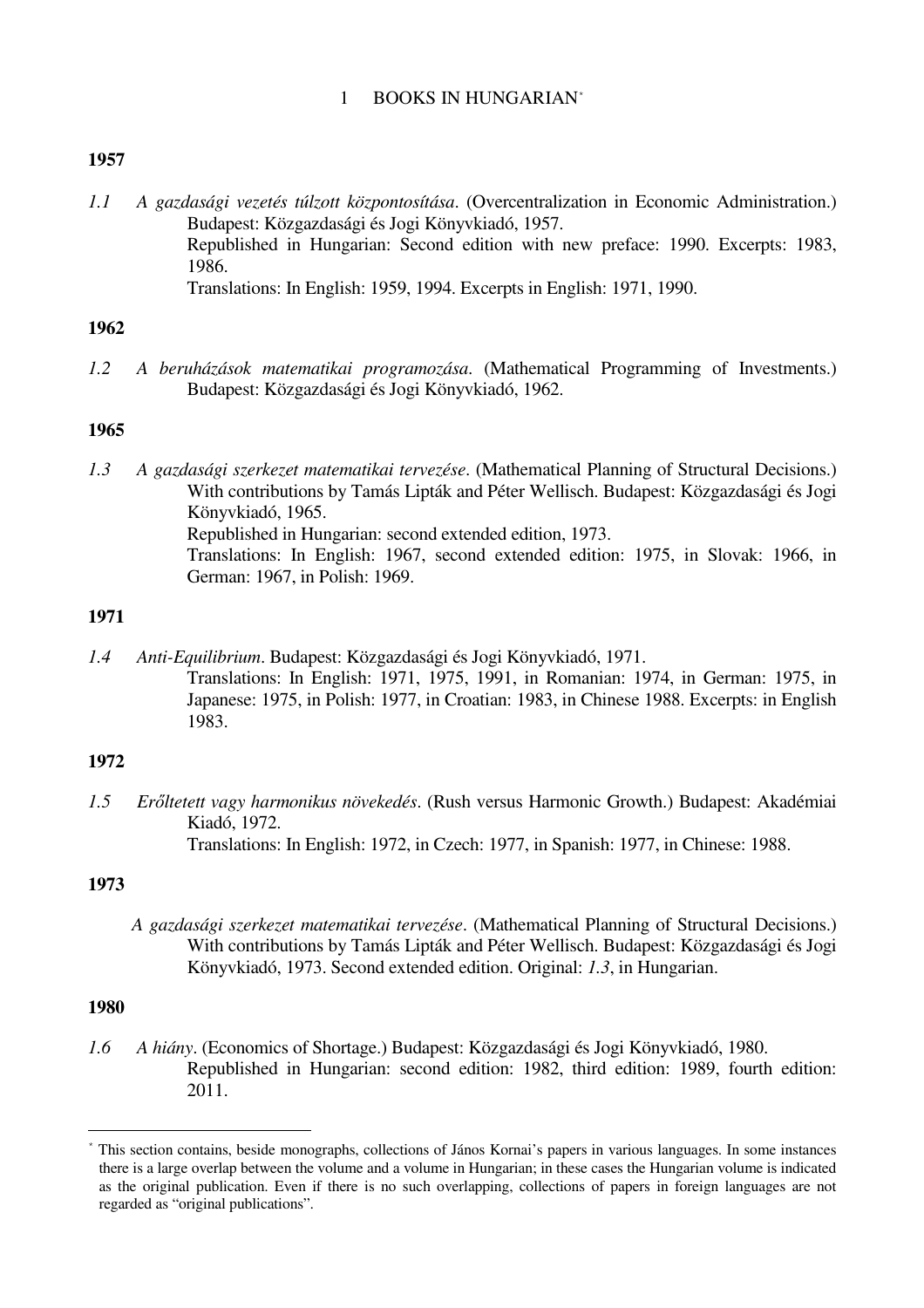Excerpts in Hungarian: 1983. Translations: In English: 1980, in French: 1984, in Polish: 1985, in Chinese: 1986, 1998, in Russian: 1990, in Czech: 1991. Excerpts in Chinese: 1985.

## **1982**

*1.7 Növekedés, hiány és hatékonyság*. (Growth, Shortage and Efficiency.) Budapest: Közgazdasági és Jogi Könyvkiadó, 1982.

Translations: In English: 1982, in Estonian: 1985, in Chinese: 1986, in Polish: 1986.

*A hiány*. (Economics of Shortage.) Budapest: Közgazdasági és Jogi Könyvkiadó, 1982. Second edition.

## **1983**

*1.8 Ellentmondások és dilemmák*. (Contradictions and Dilemmas.) Budapest: Magvető, 1983. Translations: In English: 1985-1986, in Chinese, 1987, in Vietnamese: 1988, in Estonian: 1992.

## **1987**

*1.9 A vállalatok nyereségének bürokratikus újraelosztása*. (The Bureaucratic Redistribution of Firm's Profit.) Co-author: Ágnes Matits. Budapest: Közgazdasági és Jogi Könyvkiadó, 1987.

### **1989**

- *1.10 Régi és új ellentmondások és dilemmák*. (Old and New Contradictions and Dilemmas.) Budapest: Magvető, 1989. Translations: In English: 1990, in Greek: 1993.
- *1.11 Indulatos röpirat a gazdasági átmenet ügyében*. (A Passionate Pamphlet in the Cause of Hungarian Economic Transition.) Budapest: HVG Kiadó, 1989. Translations: In English: 1990, in Russian: 1990 (twice), in Czech: 1990, in Slovak: 1990, in French: 1990, in Italian: 1990, in Ukrainian: 1991,in Spanish: 1991, in Polish: 1991, in Estonian: 1992, in Serbian: 1992, in Japanese: 1992, in Tamil: 1992 and in Sinhalese (Sri Lanka): 1993, in Chinese (in Mainland China) 1993, (in Taiwan) 1994, in Vietnamese 2001, 2002. Excerpts: in Hungarian 1989, in English 1990, 1994, in Russian 1990.
	- *A hiány*. (Economics of Shortage.) Budapest: Közgazdasági és Jogi Könyvkiadó, 1989. Third edition.

#### **1990**

*A gazdasági vezetés túlzott központosítása*. (Overcentralization in Economic Administration.) Budapest: Közgazdasági és Jogi Könyvkiadó, 1990. Second edition with new preface. Original: *1.1*, in Hungarian, 1957.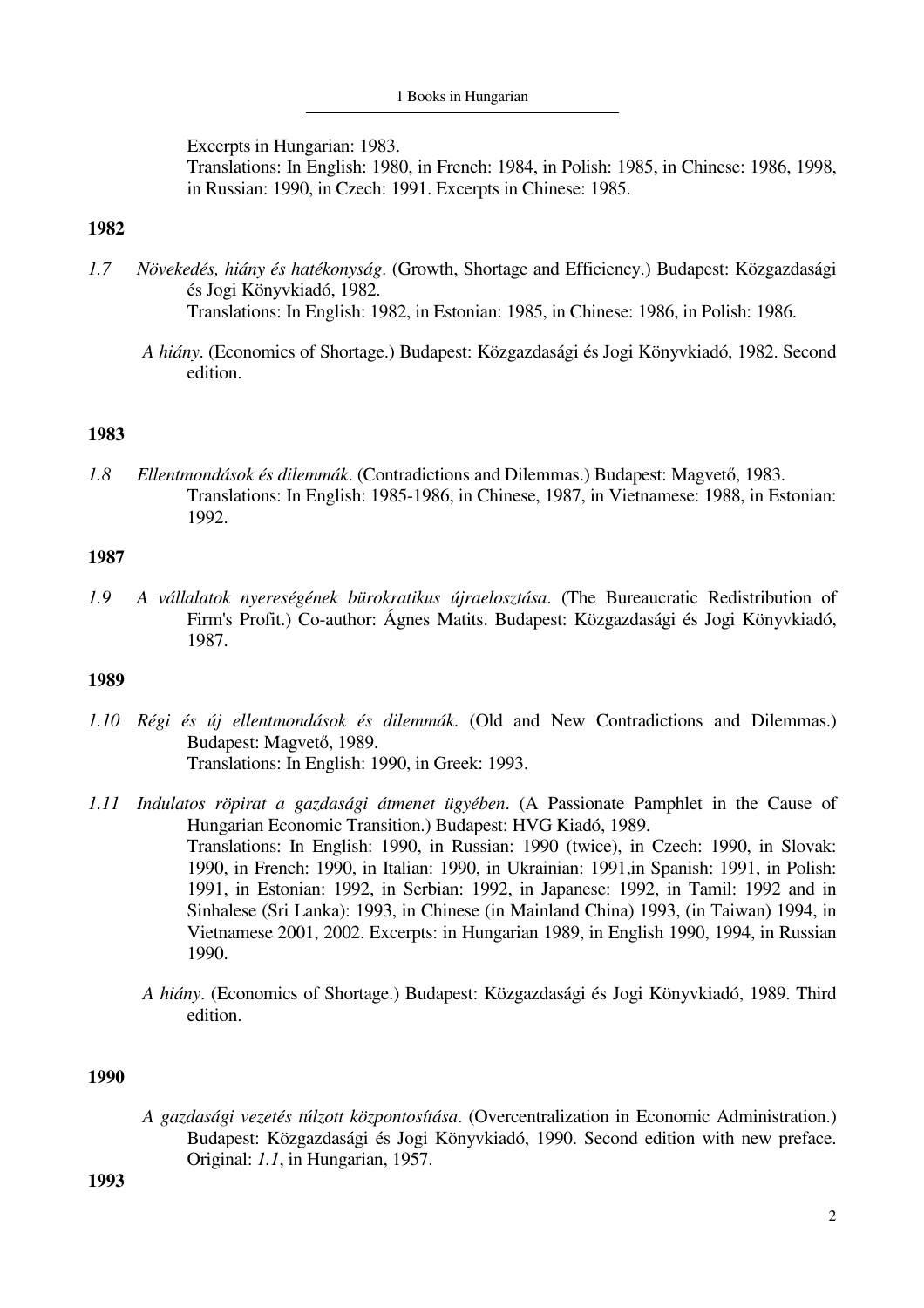- *A szocialista rendszer. Kritikai politikai gazdaságtan*. (The Socialist System. The Political Economy of Communism.) Budapest: HVG Kiadó, 1993. Republished in Hungarian: 2012 (Vol. 2 of the series *Kornai János válogatott munkái*. Bratislava/Pozsony-Budapest: Kalligram Kiadó). Original: *2.1*, in English, 1992.
- *1.12 Útkeresés* (Highway and Byways. Collections of Essays). Budapest: Századvég Kiadó, 1993. Translations: In English: 1995, in German: 1996, in Arabic: 1999, in Chinese 2016.

*1.13 Vergődés és remény. Gondolatok a gazdasági stabilizációról és a jóléti állam reformjáról* (Struggle and Hope. Essays on Economic Stabilization and Reform of the Welfare State). Budapest: Közgazdasági és Jogi Könyvkiadó, 1996. Translations: In English: 1997, in Slovak, 1998, in Polish: 1998, in Bulgarian: 1998, in Romanian: 2001, in French: 2001.

## **1998**

*1.14 Az egészségügy reformjáról* (On the Reform of the Health System). Budapest: Közgazdasági és Jogi Könyvkiadó, 1998. Republished in Hungarian: 2004. Translations: In English: 2001, in Vietnamese: 2002, in Polish: 2002, in Chinese: 2003.

# **2004**

- *Egyéni választás és szolidaritás. Az egészségügy intézményi mechanizmusának reformja Kelet-Európában* (Welfare, Choice and Solidarity in Transition: Reforming the Health Sector in Eastern Europe) Co-author: Karen Eggleston. Budapest: Nemzeti Tankönyvkiadó Rt. 2004. In Hungarian. Original: *2.2*, in English 2001.
	- *Az egészségügy reformjáról* (On the Reform of the Health System). Budapest: Közgazdasági és Jogi Könyvkiadó, 2004. Original: *1.14*, in Hungarian, 1998.

# **2005**

*1.15 A gondolat erejével. Rendhagyó önéletrajz* (By Force of Thought. Irregular Memoirs of an Intellectual Journey) Budapest: Osiris Kiadó, 2005. Translations: In Japanese: 2006, in English: 2006, in Russian: 2008, in Polish: 2008, in Vietnamese: 2008, in Chinese (traditional charachters): 2009, in German: 2011, in Slovak: 2011, in Chinese (simplified characters): 2013, in French: 2014. Excerpts in English: 2006, 2007.

## **2007**

*1.16 Szocializmus, kapitalizmus, demokrácia és rendszerváltás* (Socialism, Capitalism, Democracy and the Change of the System). Budapest: Akadémiai Kiadó, 2007. Translation: In English: 2008.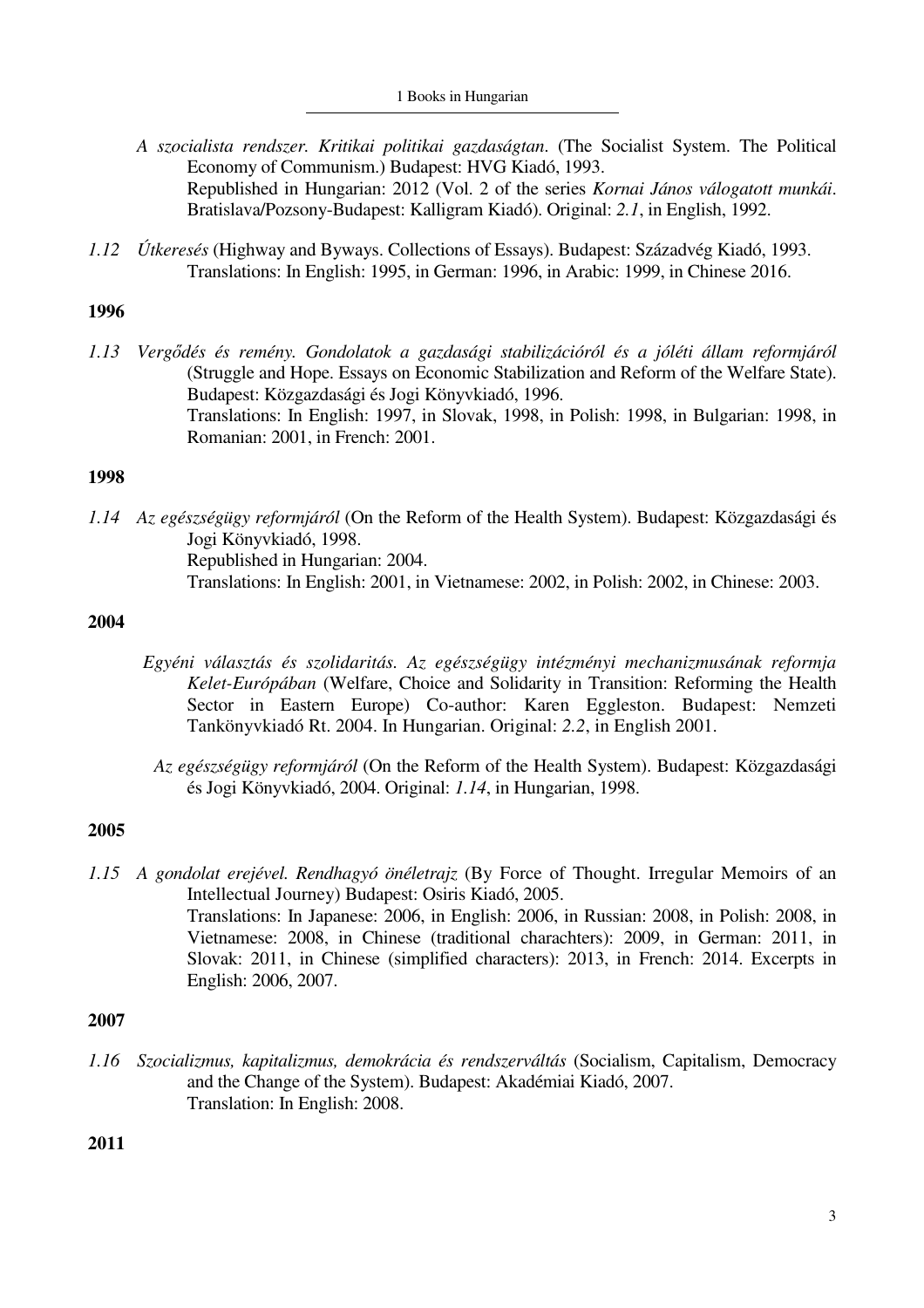*1.17 Gondolatok a kapitalizmusról* (Thoughts about capitalism). Budapest: Akadémiai Kiadó, 2011.

> Translations: In Russian: 2012, in Vietnamese 2012, in English 2013, in Polish 2014, in Japanese 2016, in Romanian 2017.

*A hiány*. (Economics of Shortage.) Bratislava/Pozsony-Budapest: Kalligram Kiadó, 2011. Fourth edition. Vol. 1 of the series *Kornai János válogatott munkái (The Selected Works of János Kornai)*.

# **2012**

*A szocialista rendszer. Kritikai politikai gazdaságtan*. (The Socialist System. The Political Economy of Communism.) Bratislava/Pozsony-Budapest: Kalligram Kiadó, 2012. Vol. 2 of the series *Kornai János válogatott munkái (The Selected Works of János Kornai)*. Original: *2.1*, in English, 1992.

# **2013**

*1.18 Központosítás és piaci reform* (Centralization and market reform). Bratislava/Pozsony-Budapest: Kalligram Kiadó, 2013. Vol. 3 of the series *Kornai János válogatott munkái (The Selected Works of János Kornai)*.

## **2014**

*1.19 A puha költségvetési korlát* (The soft budget constraint). Bratislava/Pozsony-Budapest: Kalligram Kiadó, 2014. Vol. 4 of the series *Kornai János válogatott munkái (The Selected Works of János Kornai)*.

# **2017**

*1.20 Látlelet. Tanulmányok a magyar állapotokról* (Diagnosis. Studies on the Hungarian Condition), 2017. Budapest: HVG Könyvek.

## **2019**

*1.21 A Közgazdaságtudományi Intézet 1990 előtti történetéről* (On the pre-1990 history of the Institute of Economics of the Hungarian Academy of Sciences), in Hungarian, 2019. Budapest: MTA Közgazdaság- és Regionális Kutatóközpont, Közgazdaság-tudományi Intézet.

## **2021**

*1.22 Töprengések*, in Hungarian, 2021. Budapest: HVG Könyvek.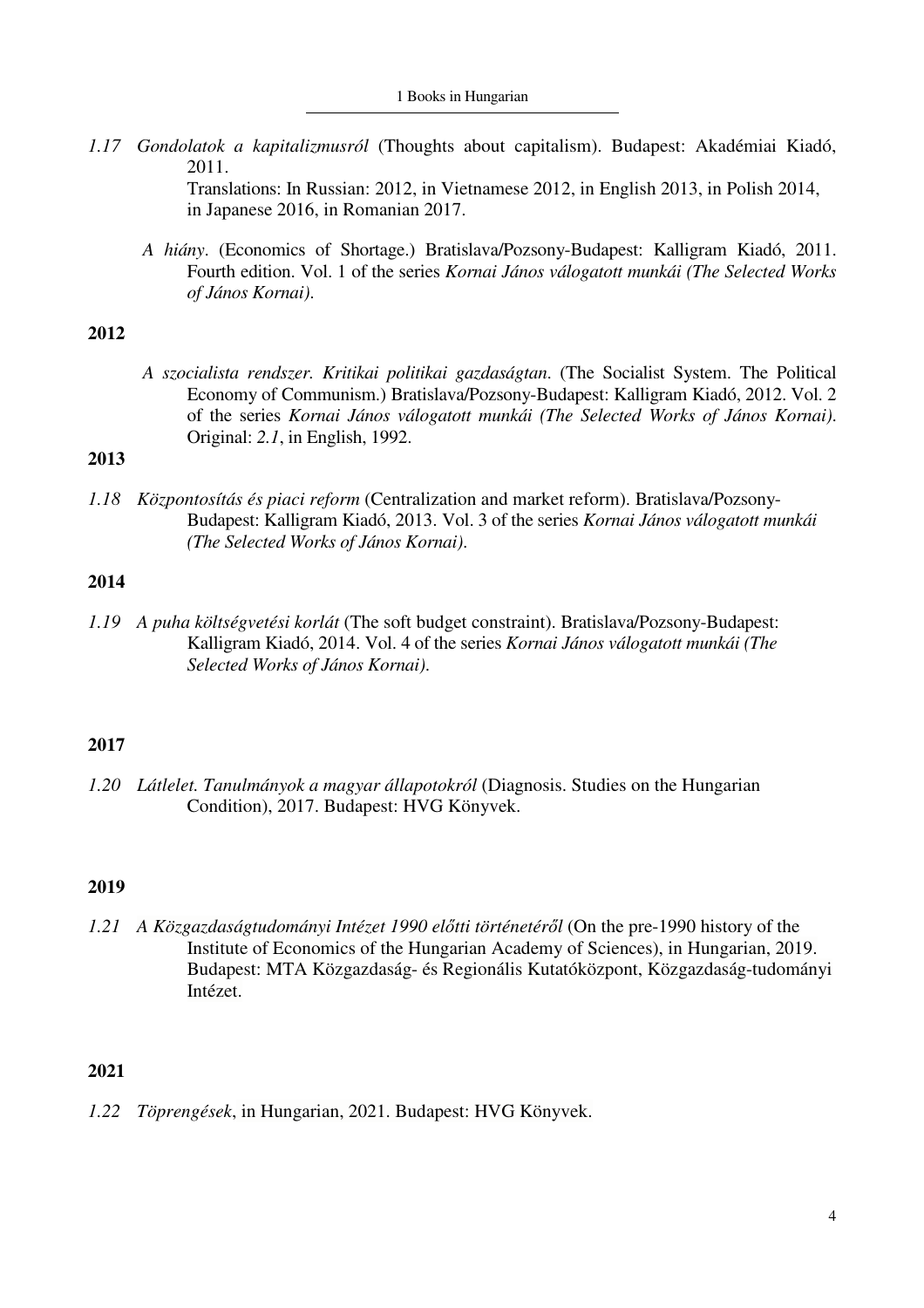# 2 BOOKS IN FOREIGN LANGUAGES<sup>\*</sup>

### **1959**

*Overcentralization in Economic Administration*. Oxford: Oxford University Press, 1959. Second edition: 1994. Original: *1.1*, in Hungarian, 1957.

## **1966**

*Mathematické programovanie v perspectivnom plánovani*. (Mathematical Planning of Structural Decisions.) In Slovak. With contributions by Tamás Lipták and Péter Wellisch. Bratislava: Slovenské Vydavatelstvo Technickej Literatury, 1966. Original: *1.3*, in Hungarian, 1965.

## **1967**

- *Mathematical Planning of Structural Decisions*. With contributions by Tamás Lipták and Péter Wellisch. Amsterdam: North-Holland and Budapest: Akadémiai Kiadó, 1967. Republished in English: second extended edition: 1975. Original: *1.3*, in Hungarian, 1965.
- *Mathematische Methoden bei der Planung der ökonomischen Struktur*. (Mathematical Planning of Structural Decisions.) In German. With contributions by Tamás Lipták and Péter Wellisch. Berlin: Die Wirtschaft and Budapest: Akadémiai Kiadó, 1967. Original: *1.3*, in Hungarian, 1965.

## **1969**

*Zastosowanie programowania w planowaniu*. (Mathematical Planning of Structural Decisions.) In Polish. With contributions by Tamás Lipták and Péter Wellisch. Warszawa: Panstwowe Wydawnicto Naukowe, 1969. Original: *1.3*, in Hungarian, 1965.

#### **1971**

*Anti-Equilibrium*. Amsterdam: North-Holland, 1971. Second and third edition in English: 1975, 1991. Original: *1.4*, in Hungarian, 1971.

### **1972**

*Rush versus Harmonic Growth*. Amsterdam: North-Holland, 1972. Original: *1.5*, in Hungarian, 1972.

## **1974**

 $\overline{\phantom{0}}$ 

*Anti-Equilibrium*. In Romanian. Bucuresti: Editura Stiintifica, 1974. Original: *1.4*, in Hungarian, 1971.

<sup>\*</sup> This section contains, beside monographs, collections of János Kornai's papers in various languages. In some instances there is a large overlap between the volume and a volume in Hungarian; in these cases the Hungarian volume is indicated as the original publication. Even if there is no such overlapping, collections of papers in foreign languages are not regarded as "original publications".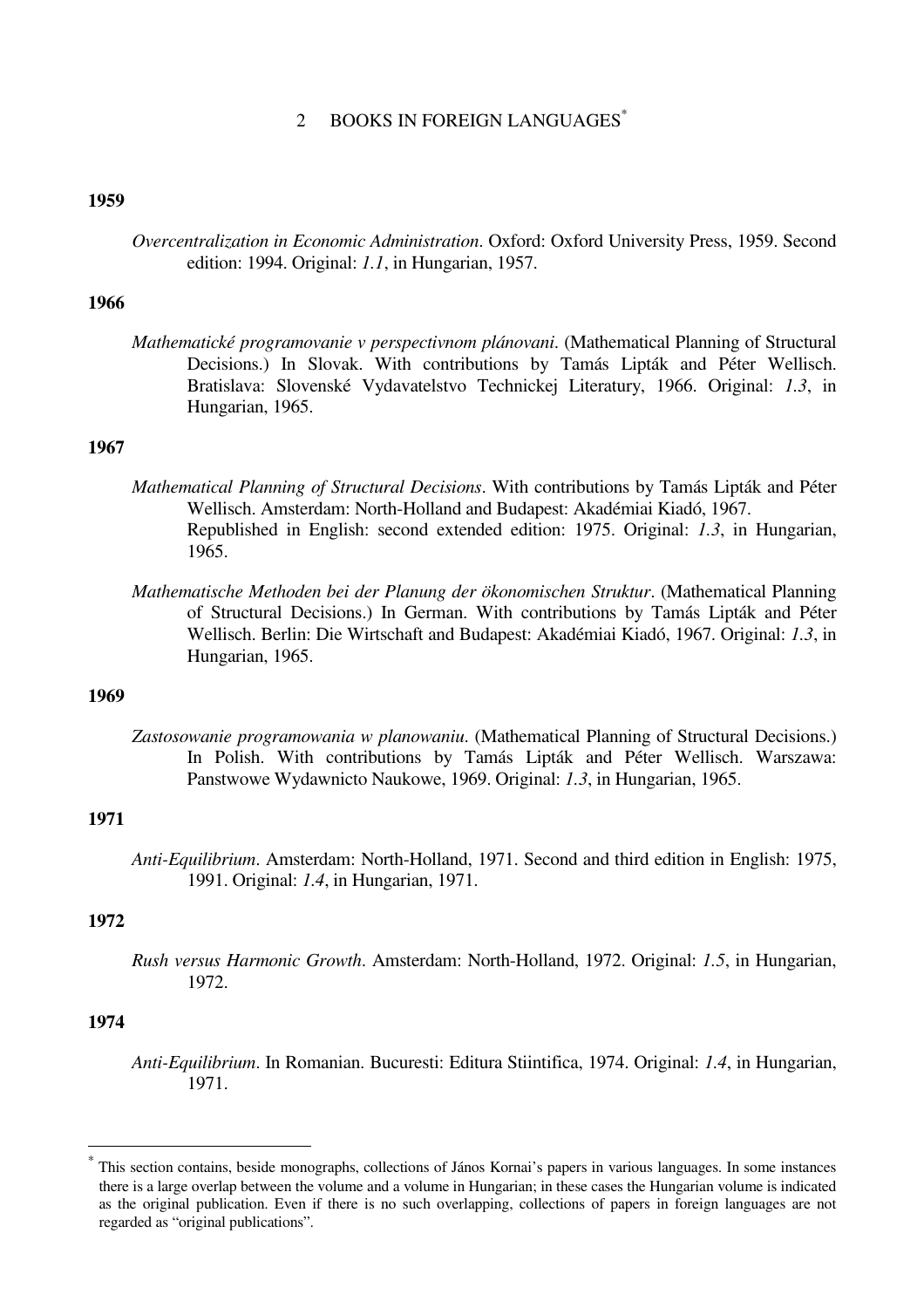- *Mathematical Planning of Structural Decisions*. With contributions by Tamás Lipták and Péter Wellisch. Amsterdam: North-Holland and Budapest: Akadémiai Kiadó, 1975. Second extended edition. Original: *1.3*, in Hungarian, 1965.
- *Anti-Äquilibrium*. In German. Berlin, Heidelberg and New York: Springer Verlag and Budapest: Akadémiai Kiadó, 1975. Original: *1.4*, in Hungarian, 1971.
- *Anti-Equilibrium*. Amsterdam: North-Holland, 1975. Second edition in English. Original: *1.4*, in Hungarian, 1971.
- *Han-kinko no keizaigaku*. (Anti-Equilibrium.) In Japanese. Tokyo: Nihon Keizai Shinbunsha, 1975. Original: *1.4*, in Hungarian, 1971.
- *Anti-Equilibrium*. In Polish. Warszawa: Panstwowe Wydawnictwo Naukowe, 1973. Original: *1.4*, in Hungarian, 1971.

## **1977**

- *Prudky versus harmonicky rust*. (Rush versus Harmonic Growth.) In Czech. Prague: Ekonomicky Ustav CSAV, 1977. Original: *1.5*, in Hungarian, 1972.
- *Crecimiento Armonico frente a Crecimiento Anarquco*. (Rush versus Harmonic Growth.) In Spanish. Madrid: Editorial Saltés, 1977. Original: *1.5*, in Hungarian, 1972.

## **1980**

*Economics of Shortage*. Vol. A-B. Amsterdam: North-Holland, 1980. Original: *1.6*, in Hungarian, 1980.

## **1982**

- *Teorie nedostatkové ekonomiky I-II.* (Economics of Shortage.) In Czech. Prague: Ekonomicky Ustav CSAV, 1981-1982. Original: in Hungarian, 1980.
- *Growth, Shortage and Efficiency*. Oxford: Basil Blackwell and Berkeley and Los Angeles: University of California Press, 1982. Original: *1.7*, in Hungarian, 1982.

- *Anti-Equilibrium*. In Croatian. Zagreb: Centar za kulturnu djelatnost Zagreb, 1983. Original: *1.4*, in Hungarian, 1971.
- *Han-kinko to fusoku no keizagaku*. (The Economic Theory of "Anti-Equilibrium" and of the "Economics of Shortage".) In Japanese. Collection of papers. Tokyo: Nihon Hyoronsha, 1983.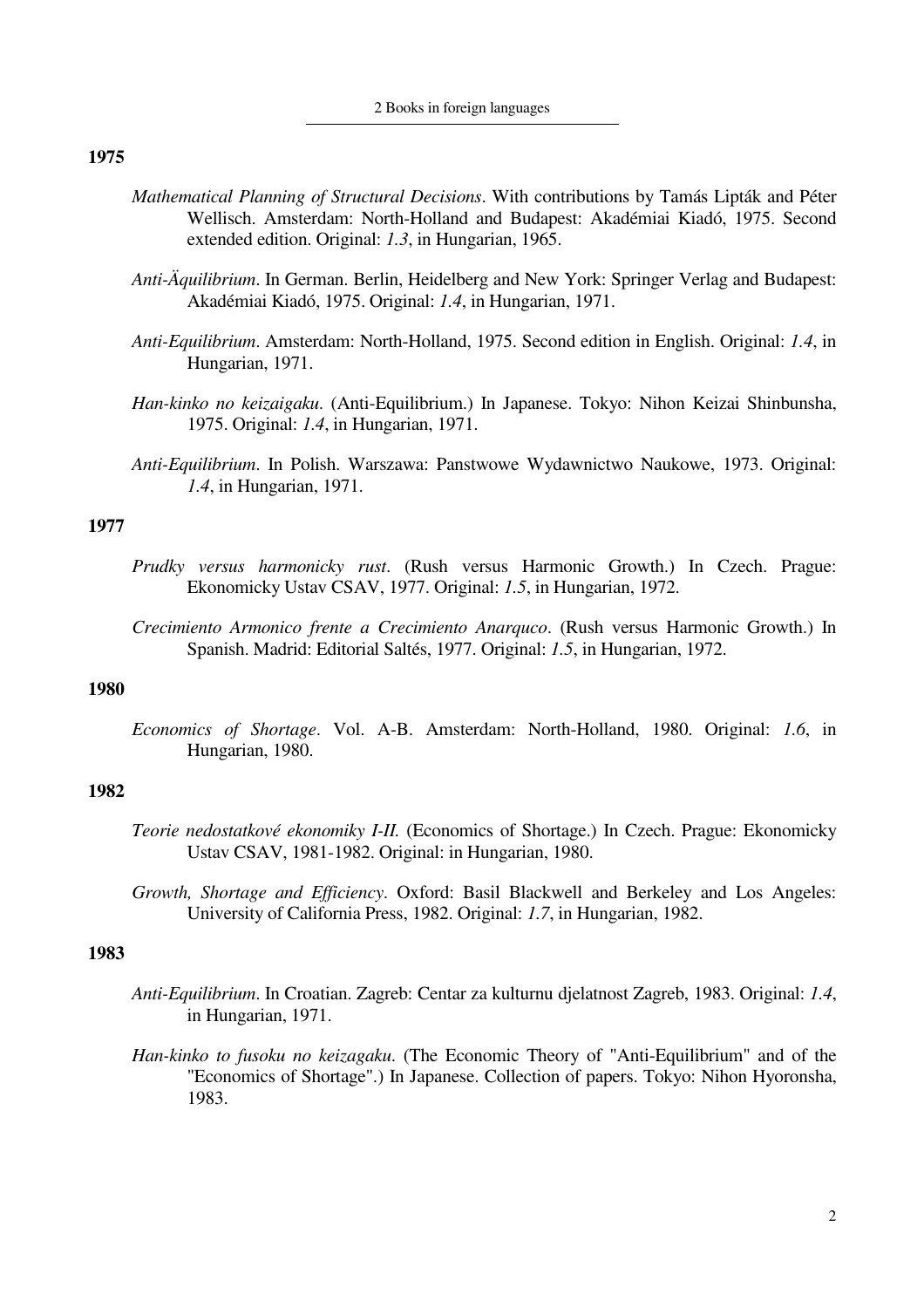- *Socialisme et économie de la pénurie*. (Economics of Shortage.) In French. Paris: Economica, 1984. Original: *1.6* in Hungarian, 1980.
- *"Fusoku" no keizaigaku*. (The Theory of Shortage.) In Japanese. Selected writings. Tokyo: Iwanami Gendai Sennsho, 1984. Original: *1.6*, in Hungarian, 1980.

### **1985**

- *Niedobór w gospodarce*. (Economics of Shortage.) In Polish. Warszawa: Pánstwowe Wydawnictwo Ekonomiczne, 1985. Original: *1.6*, in Hungarian, 1980.
- *Kasv, defitsiit ja efektiivsus*. (Growth, Shortage and Efficiency.) In Estonian. Tallin: Eesti NSV Teaduste Akadeemia, 1985. Original: *1.7*, in Hungarian, 1982.

### **1986**

- *Contradictions and Dilemmas*. Budapest: Corvina, 1985 and Cambridge: MIT Press, 1986. Original: in *1.8*, Hungarian, 1985.
- *Keizai kaikaku no kanoszi*. (The Possibilities of Economic Reform.) In Japanese. Collection of papers. Tokyo: Iwanami Shoten, 1986.
- *Duangue Tingji Xue*. (Economics of Shortage.) In Chinese. Beijing: Tingji Kexue Chubanshe, 1986. (Second Edition: 1998. Beijing: Economic Science Press.) Original: *1.6*, in Hungarian, 1980.
- *Zengzhang, Duangue Yu Xiaolu*. (Growth, Shortage and Efficiency.) In Chinese. Chengdu: Sichuan Renmin Chubanshe, 1986. Original: *1.7*, in Hungarian, 1982.
- *Wzrost, niedobór, efektywnosc*. (Growth, Shortage and Efficiency.) In Polish. Warszawa: Panstwowe Wydawnictwo Naukowe, 1986. Original: *1.7*, in Hungarian, 1982.
- *Growth, Shortage and Efficiency*. In Chinese 1986. Original: *1.7*, in Hungarian, 1982.

### **1987**

*Duanque yu gaige*. (Shortage and Reform.) Collection of papers on economic reform theory. In Chinese. Heilunjiang Province: Heilunjiang People's Publishing House, 1987.

- *Lixiang yu xianshi xiongyiali di gaige guocheng*. (The Hungarian Reform Process: Visions, Hopes and Reality.) In Chinese. Beijing: Zhongguo Tingji Chubanshe, 1988. Original: *6.40*, in English, 1986.
- *Fan Jun Heng* (Anti-equilibrium). In Chinese. In simplified characters. Beijing: China Social Sciences Press, 1988. Original: *1.4*, in Hungarian, 1971.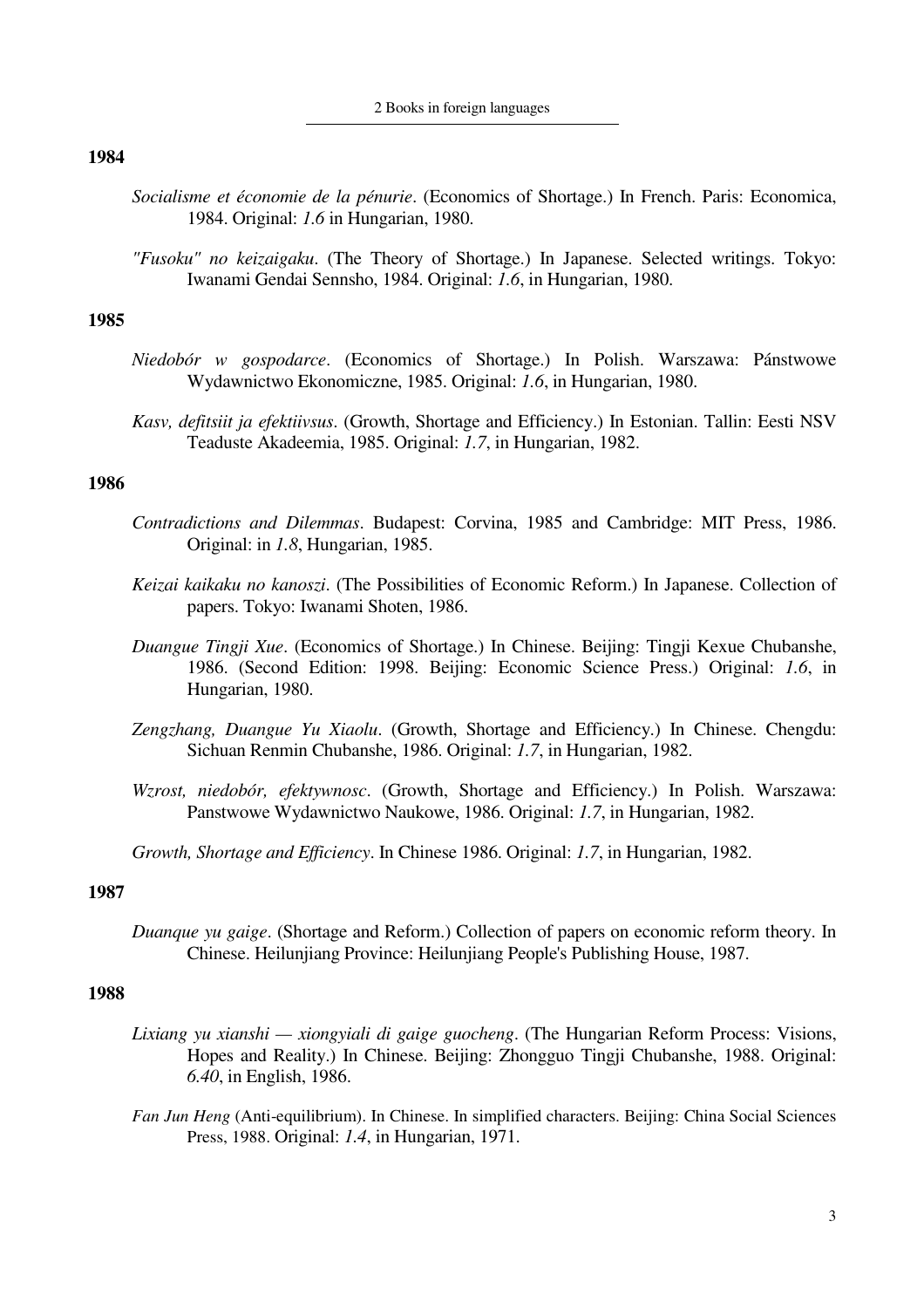- *Máu thuán va nan giái*. (Contradictions and Dilemmas.) In Vietnamese. Hanoi: Uy ban Khoa hoc vá Ky thuát Nhá nuóc Vién Quán Ly Khoa Hoc, 1988. Original: *1.8*, in Hungarian, 1983.
- *Tujin Yu Hexie De Zengzhang*. (Rush versus Harmonic Growth.) In Chinese. Beijing: Tingji Kexue Chubanshe, 1988. Original: *1.5*, in Hungarian.

- *The Road to a Free Economy. Shifting from a Socialist System: The Example of Hungary*. New York: W. W. Norton and Budapest: HVG Kiadó, 1990. Original: *1.11*, in Hungarian, 1989.
- *Vision and Reality, Market and State: New Studies on the Socialist Economy and Society*. Budapest: Corvina; Hemel Hempstead and New York: Harvester-Wheatsheaf and New York: Routledge, 1990. Original: *1.10*, in Hungarian, 1989.
- *Defitsit*. (Economics of Shortage.) In Russian. Moscow: Nauka, 1990. Original: *1.6*. in Hungarian, 1980.
- *Zapal'chivyi pamflet po povodu perekhodu k rynku*. (A Passionate Pamphlet in the Cause of Transition to Market.) In Russian. Moscow: Mezhdunarodnyi Nauchno-issledovatel'skii Institut Problem Upravleniia, 1990. Original: *1.11*, in Hungarian, 1989..
- *Put' k svobodnoi ekonomike*. (The Road to a Free Economy. Shifting from a Socialist System: The Example of Hungary.) In Russian. Moscow: Ekonomika, 1990. Original: *1.11*, in Hungarian, 1989.
- *Cesta ke svobodné ekonomice*. (The Road to a Free Economy. Shifting from a Socialist System: The Example of Hungary.) In Czech. Prague: Academia, 1990. Original: *1.11*, in Hungarian, 1989.
- *Zápalisky leták o premene ekonomiky*. (The Road to a Free Economy. Shifting from a Socialist System: The Example of Hungary.) In Slovak. Bratislava: Ekonomicky Ůstav Slovenskej Akadémie Vied Bratislava, 1990. Original: *1.11*, in Hungarian, 1989.
- *Du socialisme au capitalisme. L'exemple de la Hongrie*. (The Road to a Free Economy. Shifting from a Socialist System: The Example of Hungary.) In French. Paris: Gallimard, 1990. Original: *1.11*, in Hungarian, 1989.
- *Verso Una Economia Libera. Come uscire dal sistema socialista: la grande sfida dei paesi dell'Est e il caso ungherese*. (The Road to a Free Economy. Shifting from a Socialist System: The Example of Hungary.) In Italian. Milan: Rizzoli, 1990. Original: *1.11*, in Hungarian, 1989.

### **1991**

*Anti-Equilibrium*. Fairfield: Augustus M. Kelley Publishers, 1991. Original: *1.4*, in Hungarian, 1971.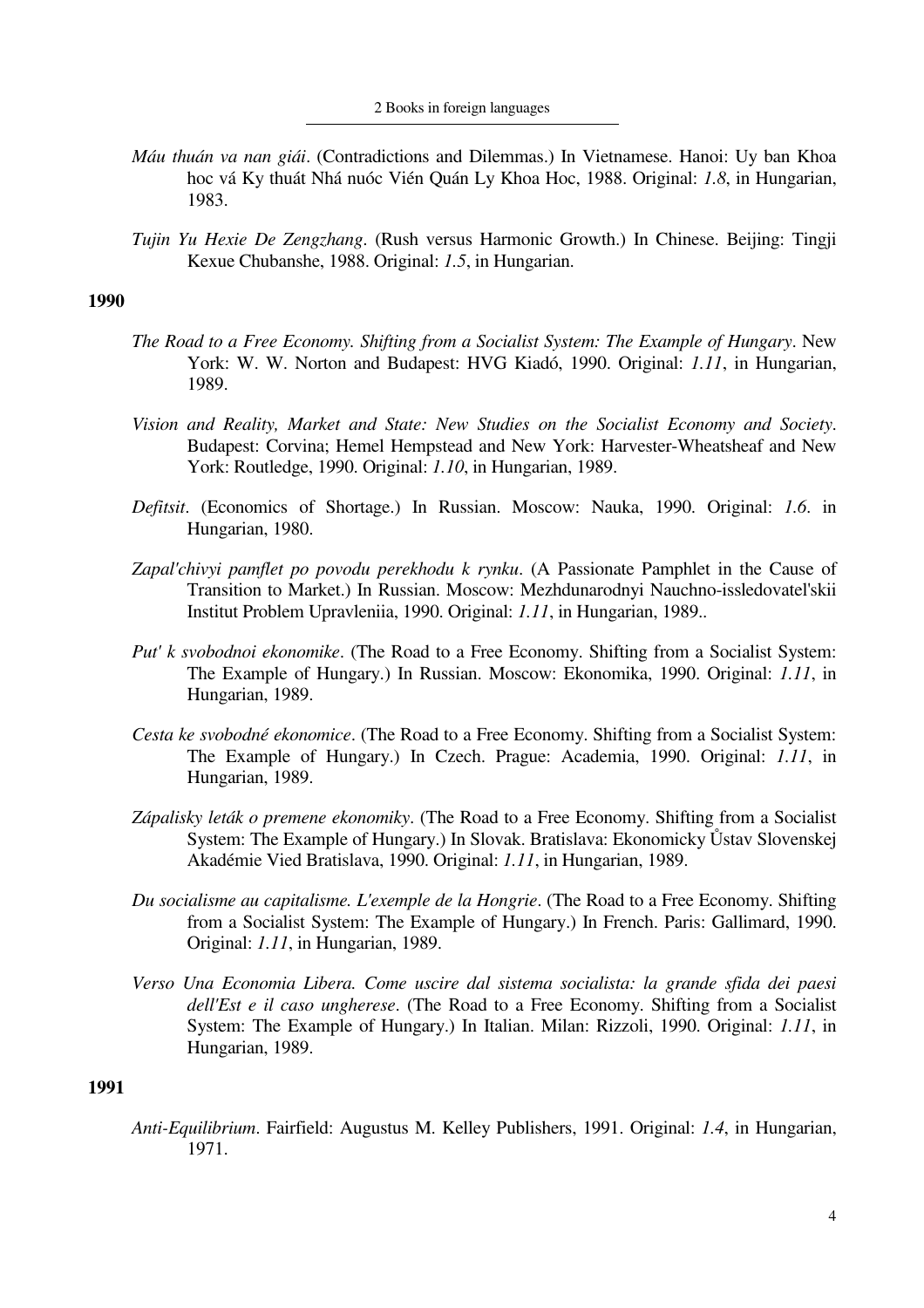- *Slaih do vil'noi ekonomiki*. (The Road to a Free Economy. Shifting from a Socialist System: The Example of Hungary.) In Ukrainian. Kiev: Naukava Dumka, 1991. Original: *1.11*, in Hungarian, 1989.
- *El Camino Hacia Una Economía Libre*. (The Road to a Free Economy. Shifting from a Socialist System: The Example of Hungary.) In Spanish. Barcelona: Editorial Ariel, S.A., 1991. Original: *1.11*, in Hungarian, 1989.
- *Droga do wolnej gospodarki*. (The Road to a Free Economy. Shifting from a Socialist System: The Example of Hungary.) In Polish. Warszawa: Fundacja Polska Praca, 1991. Original: *1.11*, in Hungarian, 1989.

- *Tee vabasse majandusse*. (The Road to a Free Economy. Shifting from a Socialist System: The Example of Hungary.) In Estonian. Tallinn: Eesti Entsüklopeediakirjastus, 1992. Original: *1.11*, in Hungarian, 1989.
- *Put u slobodnu privredu. Napuštanje socijalisti?kog sistema. Primer Ma?arske*. (The Road to a Free Economy. Shifting from a Socialist System: The Example of Hungary.) In Serbian. Beograd: Ekonomski institut, 1992. Original: *1.11*, in Hungarian, 1989.
- *The Road to a Free Economy. Shifting from a Socialist System: The Example of Hungary*. In Japanese. Tokyo, 1992. Original: in Hungarian, 1989.
- *2.1 The Socialist System: The Political Economy of Communism*. Princeton: Princeton University Press and Oxford: Oxford University Press, 1992. Translations*:* in Hungarian: 1993, 2012, in German: 1995, in French: 1996, in Bulgarian: 1996, in Russian: 2000, in Vietnamese: 2002. In English online at *www.oxfordscholarship.com*, 2003, in Chinese: 2007. Excerpts in Hungarian: 1993, 1998, 2001.
	- *De Marx al libre mercado*. Collection of essays. In Spanish. Coyoacán, Mexico: Vuelta, 1992.
	- *Vastuolud jia dilemmad*. (Contradictions and Dilemmas.) Collection of essays. In Estonian. Tallinn: Olion, 1992. Original: *1.8*, in Hungarian, 1985.
	- *The Road to a Free Economy. Shifting from a Socialist System: The Example of Hungary*. In Tamil. Sri Lanka, 1992. Original: *1.11*, in Hungarian, 1989.

- *The Road to a Free Economy. Shifting from a Socialist System: The Example of Hungary*. In Sinhalese. Sri Lanka, 1993. Original: *1.11*, in Hungarian, 1989.
- *Zou Xiang Zi You Jing Ji Zhi Lu*. (The Road to a Free Economy. Shifting from a Socialist System: The Example of Hungary.) In Chinese. Taiyuan (Shanxi Province): Shanxi Economic Press, 1993. Original: *1.11*, in Hungarian, 1989.
- *O*ραµα και πραγµατικοτζτα κρατοξ και *A*γορα*.* (Vision and Reality, State and Market) In Greek. Athens: KEAEO, 1993. Original: *1.10*, in Hungarian, 1989.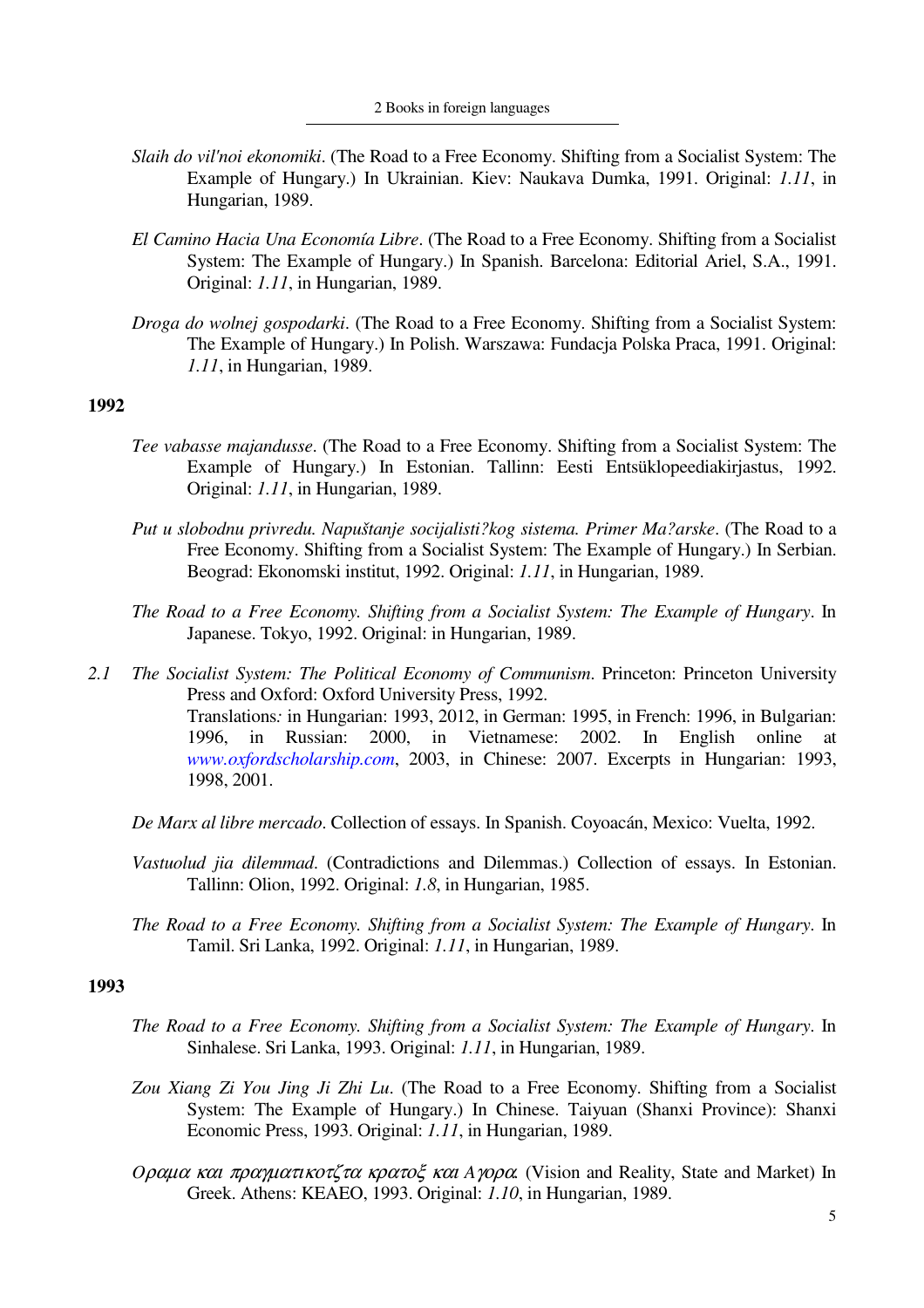- *Mai Xiang Zi You Jing Ji Zhi Lu* (The Road to a Free Economy). In Chinese. Taipei: Yuan-LiouPublishing Co., 1994. Original: *1.11*, in Hungarian, 1989.
- *Overcentralization in Economic Administration*. Oxford: Oxford University Press, 1994. Second edition. Original: *1.1*, in Hungarian, 1957.

### **1995**

- *Highway and Byways. Studies on Socialist Reform and Postsocialist Transition*. Cambridge: MIT Press, 1995. Original: *1.12*, in Hungarian, 1993.
- *Das sozialistische System. Die politische Ökonomie des Kommunismus* (The Socialist System. The Political Economy of Communism), in German. Baden-Baden: Nomos Verlagsgesellschaft, 1995. Original: *2.1*, in English, 1992.

### **1996**

- *Le systéme socialiste. L'économie politique du communisme* (The Socialist System. The Political Economy of Communism), in French. Grenoble: Presses Universitaires de Grenoble, 1996. Original: *2.1*, in English, 1992.
- *Sotsialisticheskata sistema. Politicheska ikonomiia na komunizma* (The Socialist System. The Political Economy of Communism), in Bulgarian. Sophia: Akademichno Izdatelstvo, 1996. Original: *2.1*, in English, 1992.
- *Unterwegs. Essays zur wirtschaflichen Umgestaltung in Ungarn*. (Highway and Byways.) In German. Marburg: Metropolis Verlag, 1996. Original: *1.12*, in Hungarian.

### **1997**

*Struggle and Hope. Essays on Stabilization and Reform in a Post-Socialist Economy*. Chaltenham, UK: Edward Elgar Publishing, 1997. Original: *1.13*, in Hungarian, 1996.

- *Od gulásového komunizmu k trhovej ekonomika* (From Goulash Communism to the Market Mechanism) In Slovak. Bratislava: Kalligram, 1998. Original: *1.13*, in Hungarian: 1996.
- *Stabilizacja i Wzrost w Procesie Transformacji. Przypadek Gospodarski Wegierskiej* (Stabilization and Growth in Transition Process). In Polish. Poznan: Akademia Ekonomiczna w Poznaniu, 1998. Original: *1.13*, in Hungarian: 1996.
- *Transformatsija sled sotsializm. Opit na Ungarija*. In Bulgarian. Sofia: Agentsija za Ikonomitseski Analizi i prognozi, 1998. Original: *1.13*, in Hungarian: 1996.
- *Duangue Tingji Xue*. (Economics of Shortage.) In Chinese. Beijing: Economic Science Press, 1988. Second Edition. Original: *1.6*, in Hungarian, 1980.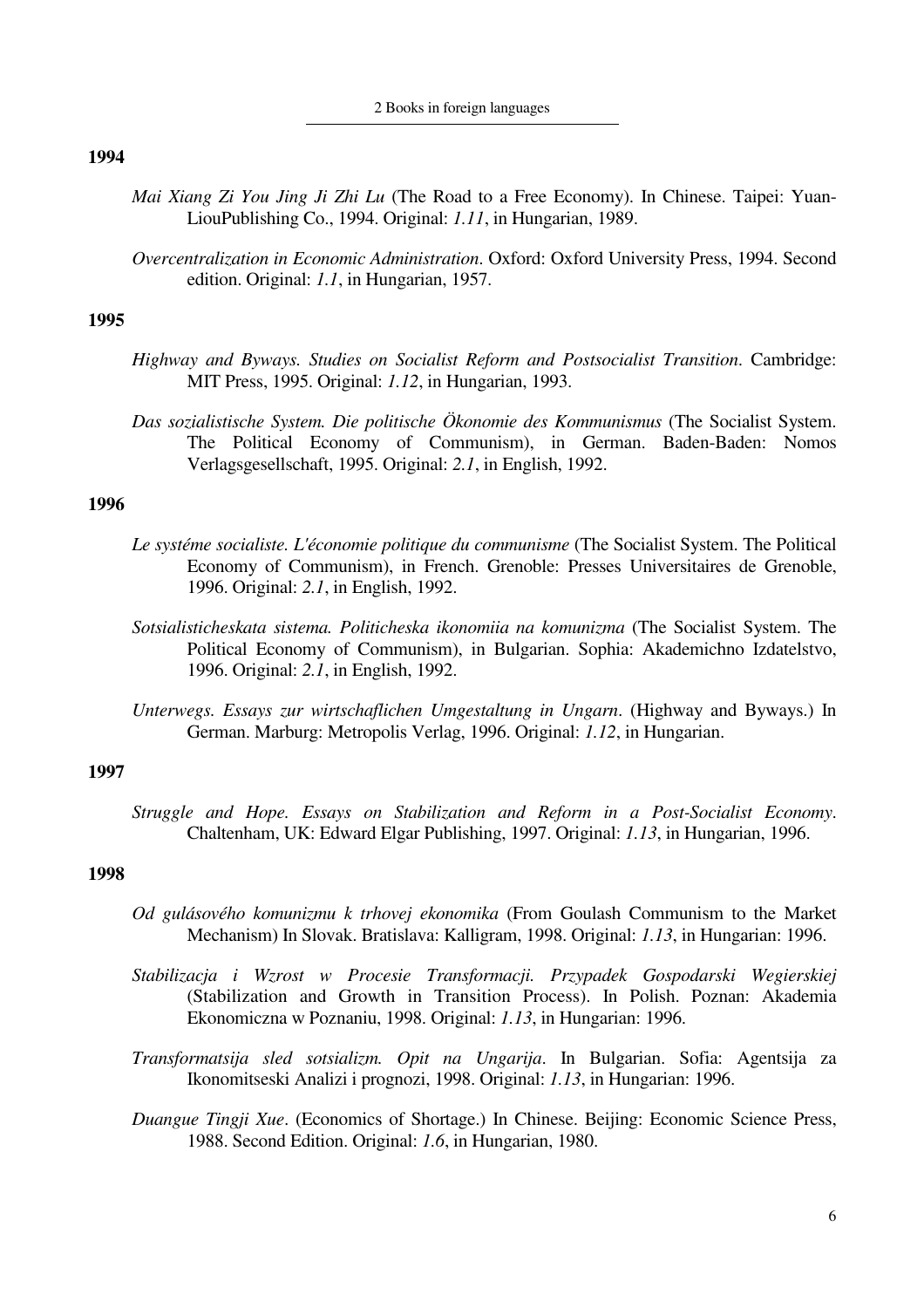2 Books in foreign languages

#### **1999**

*Highway and Byways. Studies on Socialist Reform and Postsocialist Transition*. In Arabic. Cambridge: MIT Press, 1999. Original: *1.12*, in Hungarian, 1993.

## **2000**

- *Paying the Bill for Goulash-Communism*. Vol. II. of the Series: Evolution of the Hungarian Economy 1848-1988. New York: Atlantic Research and Publications and Columbia University Press, 2000.
- *Drumul nepietruit al transformarii*. (Unpaved Road of Transformation) in Romanian. Bucarest: Editura Kriterion, 2000.
- *Socialisticheskaya Systema*. (The Socialist System) in Russian. Moscow: Voprosy Ekonomiky. 2000. Original *2.1* in English: 1992.

# **2001**

- *Còn Đường Dân Tôi Nên Kinh Tệ Thi Truong (The road to a market economy;* The road to a free economy*).* In Vietnamese. Ha Noi: Nha Xuat Ban Van Hoa Thong Tin, 2001, second edition: 2002. Original: *1.11*, in Hungarian: 1989.
- *La transformation économique postsocialiste*. (Postsocialist Transition) Eds. Bernard Chavance et Mehrdad Vahabi. In French. Paris: Éditions de la Maison des siences de l'homme, 2001.
- *2.2 Welfare, Choice and Solidarity in Transition: Reforming the Health Sector in Eastern Europe*. Co-author Karen Eggleston. In English. Cambridge: Cambridge University Press, 2001. (Paperback and e-book edition: Cambridge University Press, 2010.) Translations: in Vietnamese: 2002, in Polish: 2002, in Chinese: 2003, in Hungarian: 2004.

- *Socialist System*. In Vietnamese. Hanoi: Association of Informatics. 2002. Original: *2.1*, in English: 1992.
- *Welfare, Choice and Solidarity in Transition: Reforming the Health Sector in Eastern Europe*. co-author Karen Eggleston. In Vietnamese. Hanoi: Association of Informatics. 2002. Original: *2.2*, in English 2001.
- *Solidarnosc w Procesie Transformacji. Reforma Sluzby Zdrowia w Europie Wschodniej*  (Welfare, Choice and Solidarity in Transition: Reforming the Health Sector in Eastern Europe). co-author Karen Eggleston. In Polish. Warsawa: Wyzsza Szkola Przedsiebiorczosci I Yaryadynaia im. Leona Kozminskiego, 2002. Original: *2.2*, in English 2001.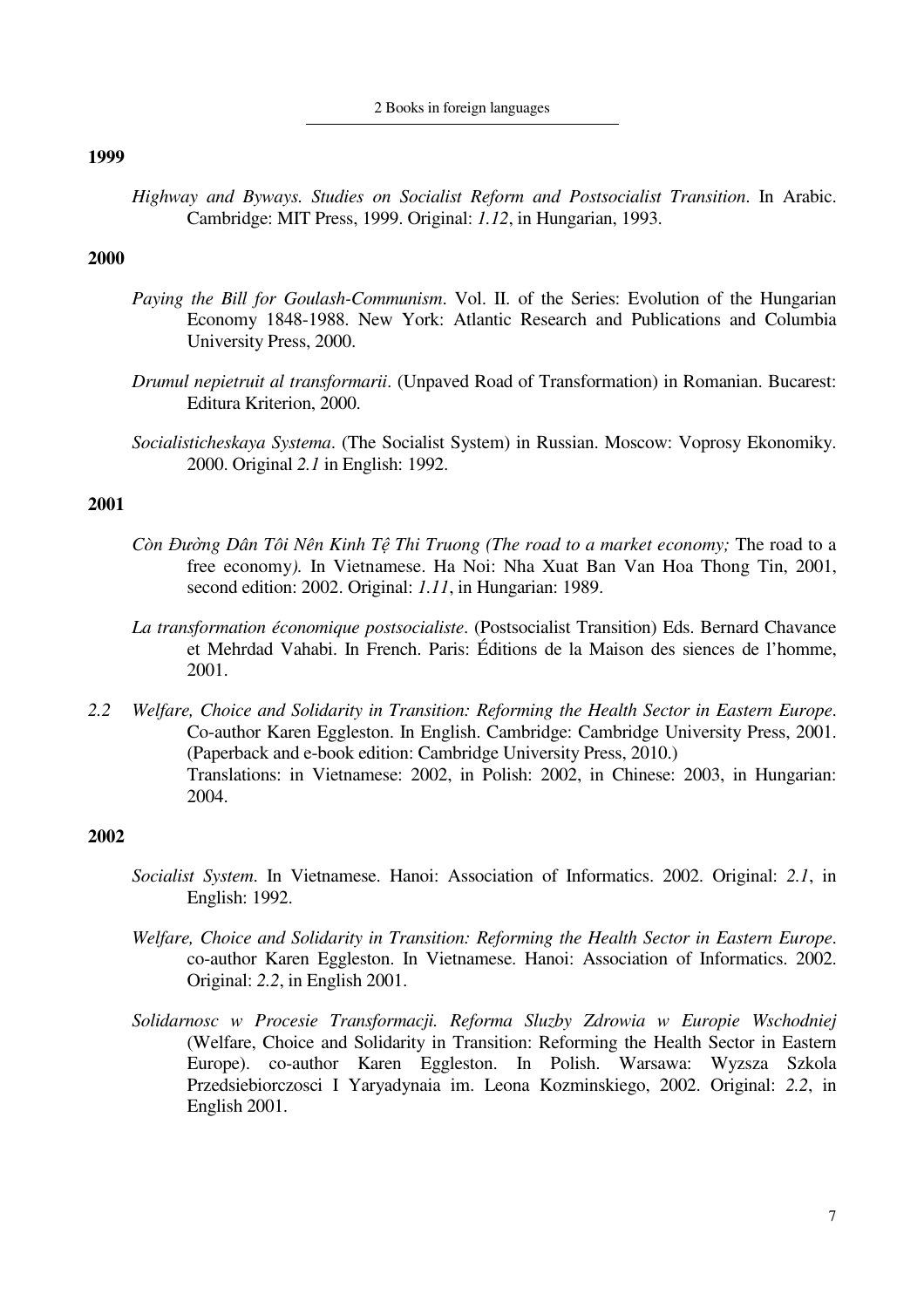- *Hou Shehuizhuyi Zhuangui de Sikao*. (Reflections on Post-Socialist Transition). In Chinese. Beijing: Jilin People's Publishing House. 2003.
- *Zhuangui zhong de Fuli, Xuanze he Yizhixing—Dong'ou Guojia Weisheng Bumen Gaige* (Welfare, Choice and Solidarity in Transition—Reforming the Health Sector in Eastern Europe). co-author Karen Eggleston. In Chinese. Beijing: Citic Publishing House. 2003. Original: *2.2*, in English 2001.

### **2006**

- *Korunai Yanoshu Jiden* (By Force of Thought. Irregular Memoirs of an Intellectual Journey). In Japanese. Tokyo: Nippon-Hyoron-Sha. 2006. Original: *1.15*, in Hungarian: 2005.
- *By Force of Thought. Irregular Memoirs of an Intellectual Journey*. In English. Cambridge, Massachusetts and London, England: The MIT Press. 2006. (Translated by Brian McLean.) Original: *1.15*, in Hungarian: 2005.

## **2007**

*Shehui zhuyi tizhi: gongchan zhuyi de zhengzhi jingjixue* (The Socialist System. The Political Economy of Communism.) In Chinese. Beijing: CCTP. 2007. Original: *2.1*, in English, 1992.

## **2008**

- *Siloy misli. Neordinarniye vospominaniye ob odnom intellektualnom.puteshestvii* (By Force of Thought. Irregular Memoirs of an Intellectual Journey) In Russian. Moscow: Logos. 2008. Original: *1.15*, in Hungarian: 2005.
- *From Socialism to Capitalism.* In English. Budapest: Central European University Press. 2008. (Translated by Brian McLean.) Original: *1.16,* in Hungarian: 2007.
- *Sila idei: Zapiski z intellektualnej podrózy* (By Force of Thought. Irregular Memoirs of an Intellectual Journey). In Polish. Warsaw: Wydawnictwo Naukowe Scholar. 2008. Original: *1.15*, in Hungarian: 2005.
- *Băng sùc mạnh tù duy* (By Force of Thought. Irregular Memoirs of an Intellectual Journey). In Vietnamese. Hanoi: Nhà xuất bản Thanh Hóa, 2008. Original: *1.15*, in Hungarian: 2005.
- *Lich Su Voi Nhung Bai Hoc. Bai hoc chuyen doi o Dong Au. (History with lessons: Transformation in Eastern Europe.)* In Vietnamese. Ha Noi: Nha Xuat Ban Tri Thuc, 2008.

### **2009**

*Si Xiang De Li Liang: Xue Shu Tan Suo Zhi Lü De Ling Lei Zi Zhuan* (By Force of Thought. Irregular Memoirs of an Intellectual Journey). In Chinese, complex characters. Hong Kong: Chinese University Press. 2009. Original: *1.15*, in Hungarian: 2005.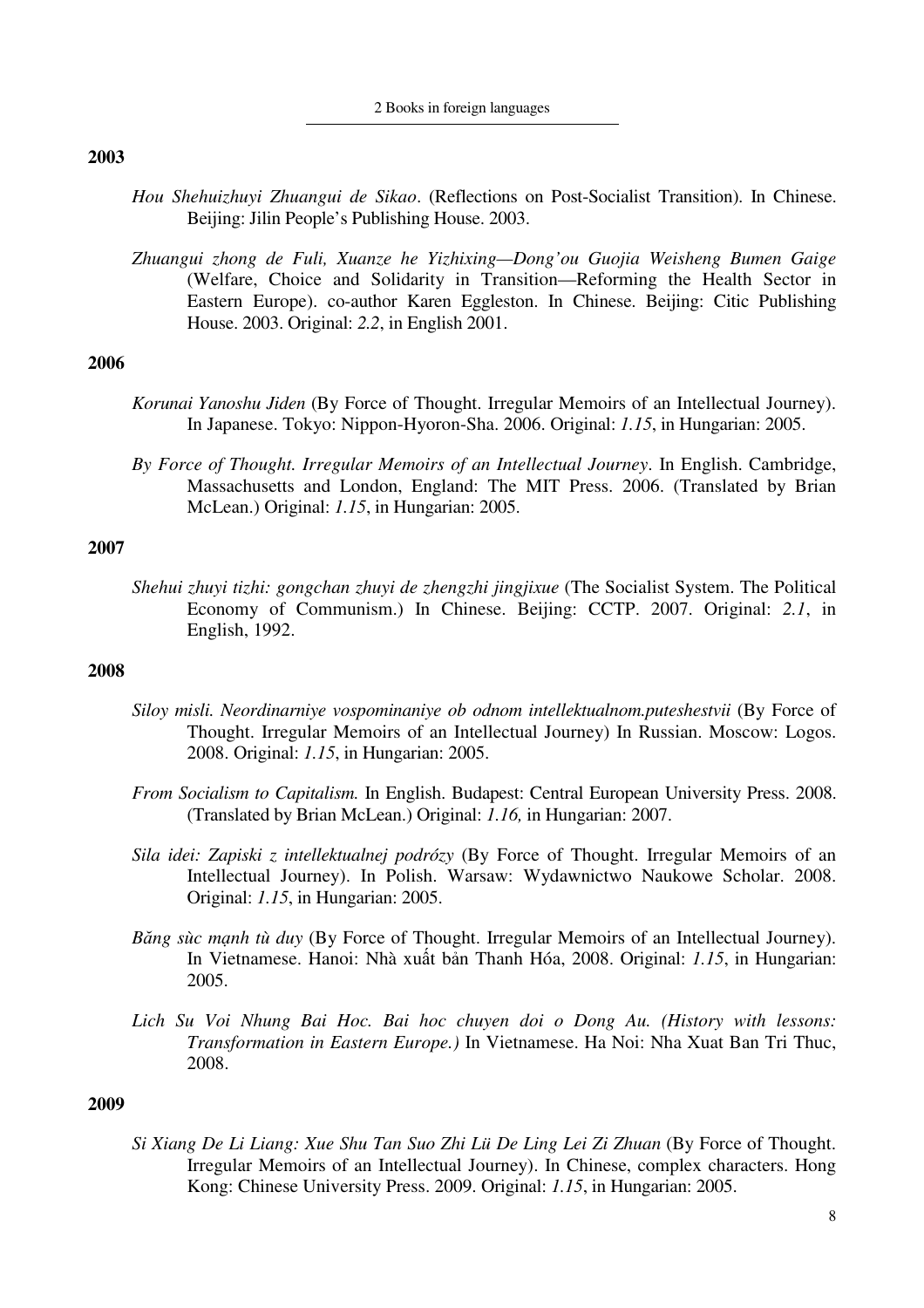- *Kraft des Gedankens: Ungewöhnliche Errinnerungen an eine intellektuelle Reise* (By Force of Thought. Irregular Memoirs of an Intellectual Journey). In German*.* Wien - Köln - Weimar: Böhlau Verlag, 2011. Original: *1.15*, in Hungarian: 2005.
- *Silou mysle. Netradičné spomienky na intelektuálnu púť* (By Force of Thought. Irregular Memoirs of an Intellectual Journey). In Slovak. Bratislava (Pozsony): Kalligram, 2011. Original: *1.15*, in Hungarian: 2005.

## **2012**

- *Размышления о капитализме (*Razmishlenija o kapitalizme. Thoughts about capitalism). In Russian. Moscow: Izdatjelstvo Isnstitjuta Gajdara, 2012. Original: *1.17*, in Hungarian: 2011.
- *Các ý tưởng về chủ nghĩa tư bản* (Thoughts about capitalism). In Vietnamese. NXB Thời Đại, 2012. Original: *1.17*, in Hungarian: 2011.

# **2013**

- *Sixiang de liliang* (By Force of Thought). In Chinese, simplified characters. Shanghai: People's Publishing House, 2013. Original: *1.15*, in Hungarian: 2005.
- *Dynamism, Rivalry and the Surplus Economy*: *Two Essays on the Nature of Capitalism.* In English, 2013. Oxford: Oxford University Press. (Translated by Brian McLean.) Original: *1.17*, in Hungarian: 2011.

## **2014**

- *À la force de la pensée: Autobiographie irrégulière* (By Force of Thought : Irregular Memoirs of an Intellectual Journey). In French. Paris: Harmattan, 2014. Original: *1.15*, in Hungarian: 2005.
- *Dynamizm, rywalizacja i gospodarka nadmiaru. Dwa eseje o naturze kapitalizmu. (Dynamism, Rivalry and the Surplus Economy*: *Two Essays on the Nature of Capitalism.)* In Polish, 2014. Kraków: Oxford Fundacja Gospodarki i Administracji Publicznej. Original: *1.17*, in Hungarian: 2011.

## **2016**

*Highway and Byways: Studies on Socialist Reform and Postsocialist Transition*, in Chinese. Beijing: China Social Sciences Press, 2016. Original: *1.12*, in Hungarian, 1993.

*Dynamism, Rivalry and the Surplus Economy*: *Two Essays on the Nature of Capitalism.* In Japanese, 2016. Tokyo: NTT Publishing Co. Original: *1.17*, in Hungarian: 2011.

## **2017**

*Dinamism, rivalitate si economie de surplus: Reflectii asupra naturii capitalismului (Dynamism, rivalry and surplus economy: Reflections on the nature of capitalism).* In Romanian, 2017. Bucharest: Curtea Veche. Original: *1.17*, in Hungarian: 2011.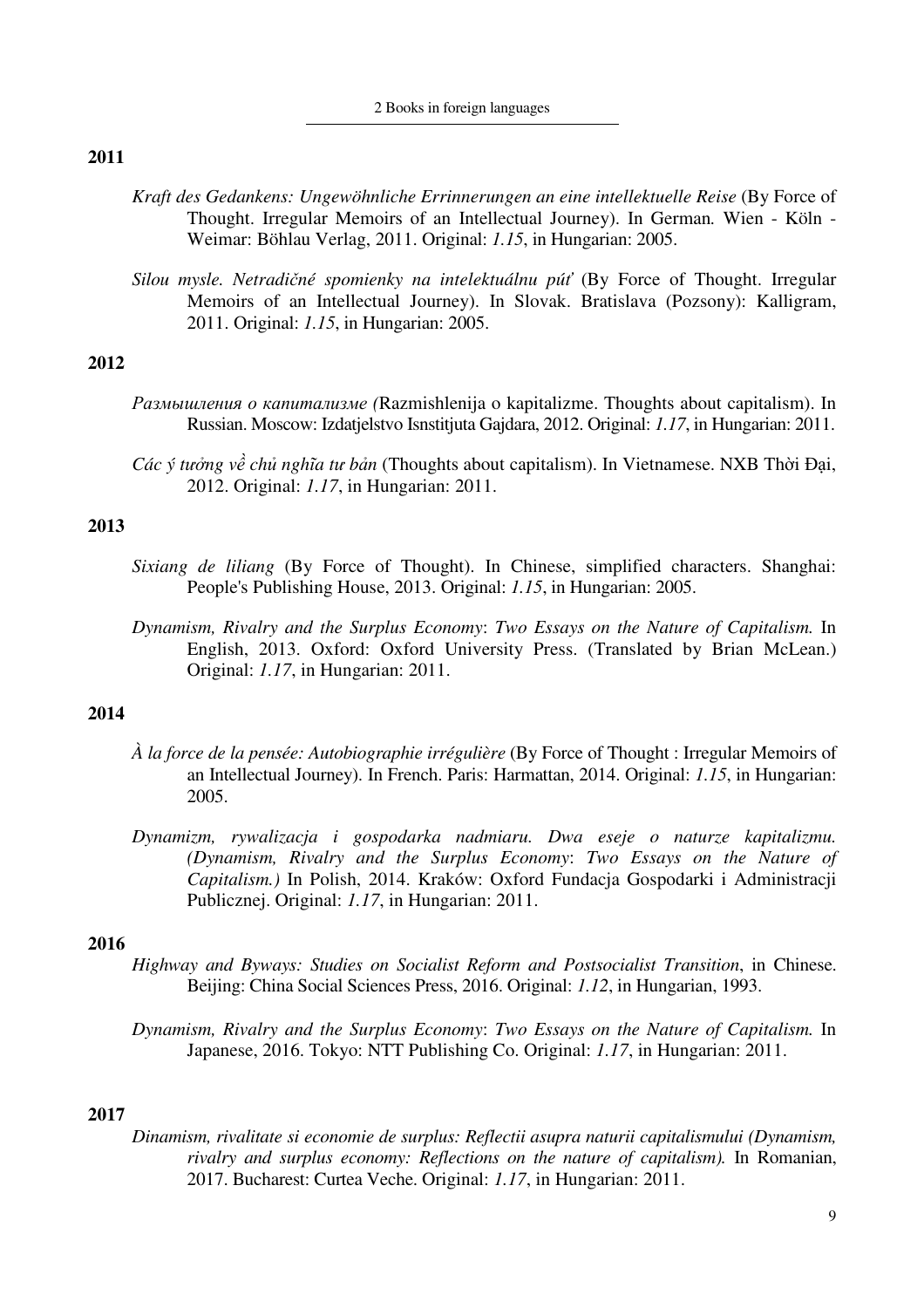## 3 EDITION OF BOOKS IN HUNGARIAN

## **1979**

*3.1 Egyensúly és döntés* (Equilibrium and Decision. Selected works of K. J. Arrow). Ed.: János Kornai. Budapest: Közgazdasági és Jogi Könyvkiadó, 1979.

## **1981**

*3.2 Szabályozás árjelzések nélkül* (Non-Price Control). Eds.: János Kornai and Béla Martos. Budapest: Akadémiai Kiadó, 1981. Translation: In English: 1981. Excerpts in Japanese: 1982.

- *3.3 Tisztesség és bizalom a posztszocialista átmenet fényében. A bizalmat érdemlő állam építése a poszszocialista átmenet időszakában* (Building a Trustworthy State in Post-Socialist Transition). Eds.: János Kornai and Susan Rose-Ackerman, Budapest: Nemzeti Tankönyvkiadó, 2005. Translation: In English: 2004.
- *3.4 Tisztesség és bizalom a posztszocialista átmenet fényében. A társadalmi bizalom megteremtése a poszszocialista átmenet időszakában (*Creating Social Trust in Post-Socialist Transition). Eds.: János Kornai, Bo Rothstein, and Susan Rose-Ackerman. Budapest: Nemzeti Tankönyvkiadó, 2005. Translation: In English: 2004.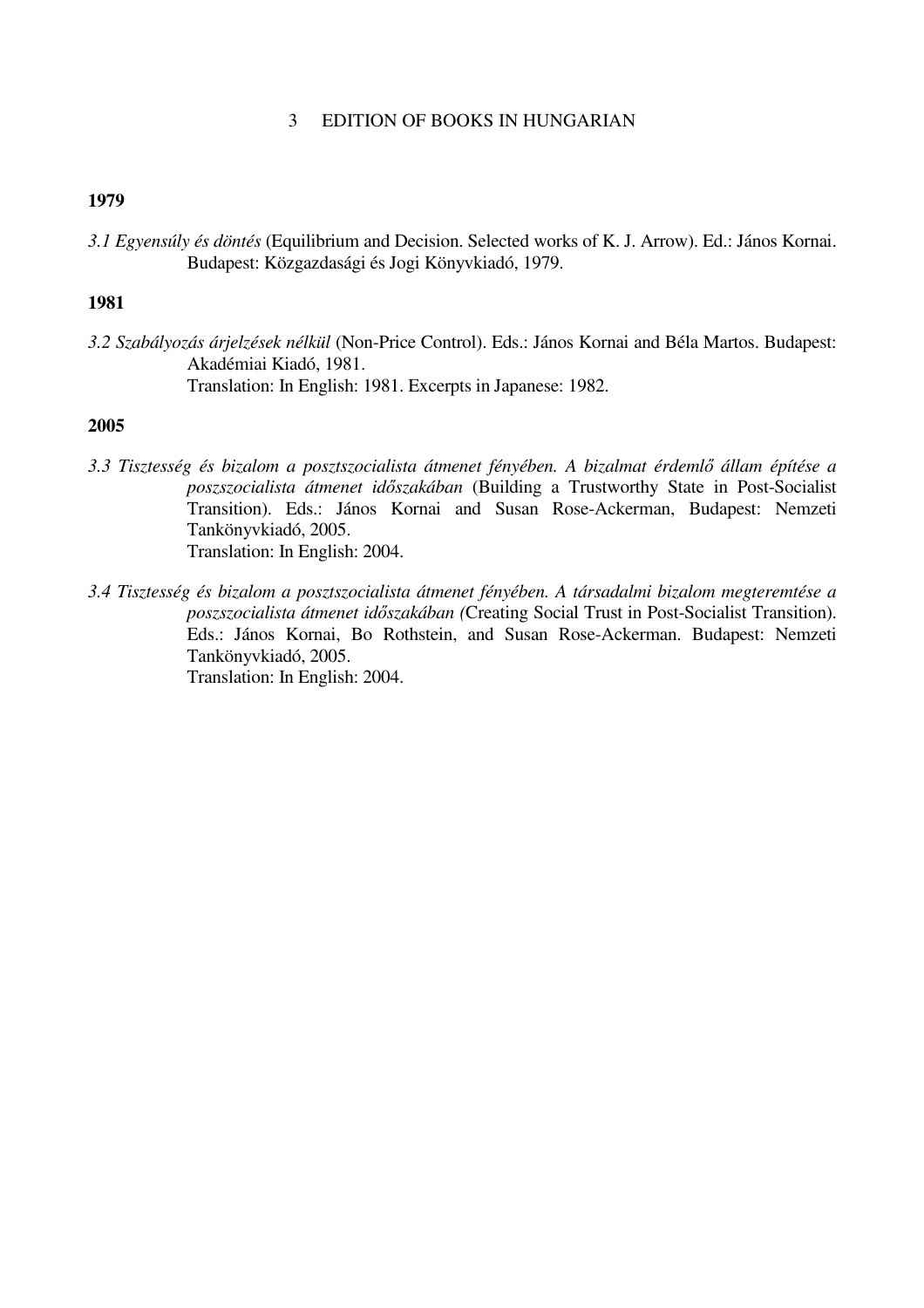## 4 EDITION OF BOOKS IN FOREIGN LANGUAGES

### **1981**

*Non-Price Control*. Eds.: János Kornai and Béla Martos. Budapest: Akadémiai Kiadó, 1981., Amsterdam: North-Holland, 1981. Original: *3.1* in Hungarian, 1981.

## **1986**

*4.1 La Voie Hongroise. Analyses et expérimentations économiques*. (The Hungarian Way. Economic Analyses and Experiments.) In French. Eds.: János Kornai and Xavier Richet. Paris: Calmann-Lévy, 1986.

## **2001**

*4.2 Reforming the State: Fiscal and Welfare Reform in Post-Socialist Countries*. Eds.: János Kornai; Stephan Haggard and Robert R. Kaufman. Cambridge: Cambridge University Press, 2001. (A collection of the *Honesty & Trust* project of Collegium Budapest.) Published as an e-book: 2012.

# **2004**

- *Building a Trustworthy State in Post-Socialist Transition.* Eds.: János Kornai and Susan Rose-Ackerman. New York, Palgrave Macmillan, 2004. Original: *3.3*, in Hungarian, 2004.
- *Creating Social Trust in Post-Socialist Transition.* Eds.: János Kornai, Bo Rothstein, and Susan Rose-Ackerman. New York, Palgrave Macmillan, 2004. Original: *3.4*, in Hungarian, 2004.

### **2008**

*4.3 Institutional Change and Economic Behaviour.* Eds.: János Kornai, László Mátyás and Gérard Roland. New York: Palgrave Macmillan in association with the International Economic Association, 2008.

- *4.4 Corruption, Development and Institutional Design.* Eds: János Kornai, László Mátyás and Gérard Roland. New York: Palgrave Macmillan in association with the International Economic Association, 2009.
- *4.5 Market and Socialism In the Light of Experiences of China and Vietnam*. Eds.: János Kornai and Yingi Qian. New York: Palgrave Macmillan in association with the International Economic Association, 2009.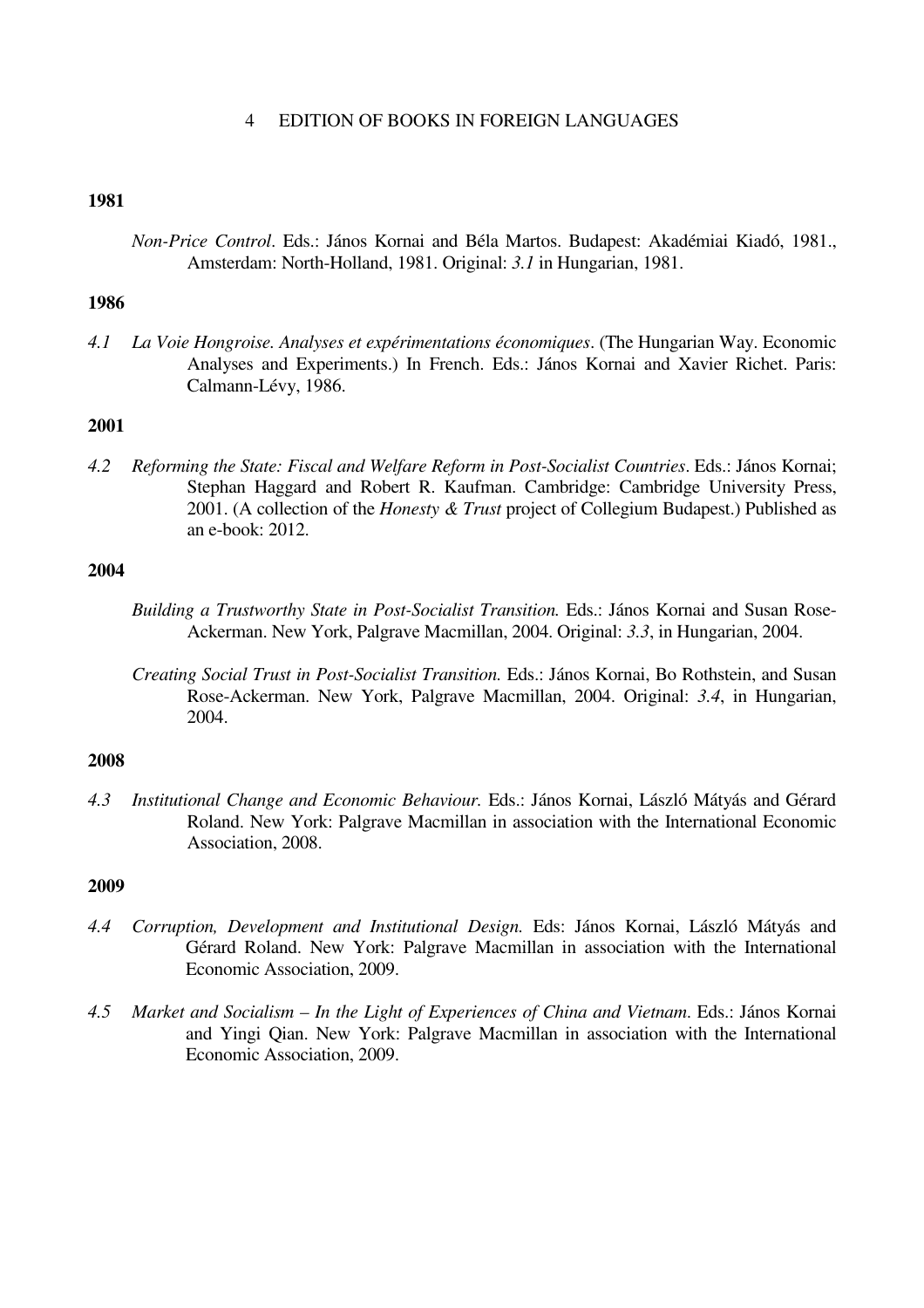# 5 PAPERS IN HUNGARIAN<sup>\*</sup>

## **1955**

- *5.1* "Az állammonopolista tendenciák erősödése a beruházások finanszírozásában" (The Strengthening of the State Monopolistic Tendencies in the Financing of Investments), *Pénzügyi Szemle*, Oct. 1955, Vol. *2*, No. 10, pp. 880-881.
- *5.2* "Wirtschaftswissenschaft című közgazdasági folyóirat 1955-ben megjelent számairól" (On the 1955 Issues of the German Economic Review Wirtschaftswissenschaft), *Közgazdasági Szemle*, Dec. 1955, Vol. *2*, No. 12, pp. 1512-1519.

## **1956**

- *5.3* "Nagyobb önállóságot, több felelősséget a helyi szerveknek" (Let the Local Organizations Get More Authority and Responsibility), *Pénzügyi Szemle*, Mar./Apr. 1956, Vol. *3*, No. 3- 4,pp. 117-123.
- *5.4* "Nyugat-Németország közgazdasági problémáiról" (On the Economic Problems of West-Germany), *Közgazdasági Szemle*, Apr. 1956, Vol. *3*, No. 4, pp. 470-477.

### **1958**

 $\overline{\phantom{0}}$ 

- *5.5* "A reálbér és az abszolút elnyomorodás problémái. A Wirtschaftswissenschaft 1957. évi számaiból" (On Real Income and Absolute Impoverishment. Comments on the Publications in the 1957 Issues of Wirtschaftswissenschaft), *Közgazdasági Szemle*, Jan. 1958, Vol. *5*, No. 1, pp. 101-105.
- *5.6* "A csehszlovák ipar irányításának, tervezésének és finanszírozásának nagyjelentőségű reformtervezete" (The Important Reform Program of the Control, Planning and Financing of Czechoslovak Industry), *Pénzügy és Számvitel*, Jan. 1958, Vol. *2*, No. 1, pp. 36-37.
- *5.7* "A lengyel Gazdasági Tanács tézisei az árakról" (The Thesis of The Polish Economic Committee on Prices), *Pénzügy és Számvitel*, Apr. 1958, Vol. *2*, No. 4, pp. 158-159.
- *5.8* "Kell-e korrigálni a nyereségrészesedést?" (Is Profit Sharing to Be Corrected?), *Közgazdasági Szemle*, Jul. 1958, Vol. *5*, No. 7, pp. 720-734.
- *5.9* "Legyen a vállalat érdekelt a forgóeszközök reális tervezésében" (Let the Firm Be Interested in the Reasonable Planning of Current Assets), *Pénzügy és Számvitel*, Aug. 1958, Vol. *2*, No. 8, pp. 158-159.
- *5.10* "Az egymást helyettesítő importanyagok forint-árarányai" (The Relative Forint Prices of Mutually Substituting Import Materials), *Külkereskedelem*, Oct. 1958, Vol. *2*, No. 10, pp. 5-9.

<sup>∗</sup> This section includes book reviews, chapters in collections of essays, and also booklets (not longer than a journal article)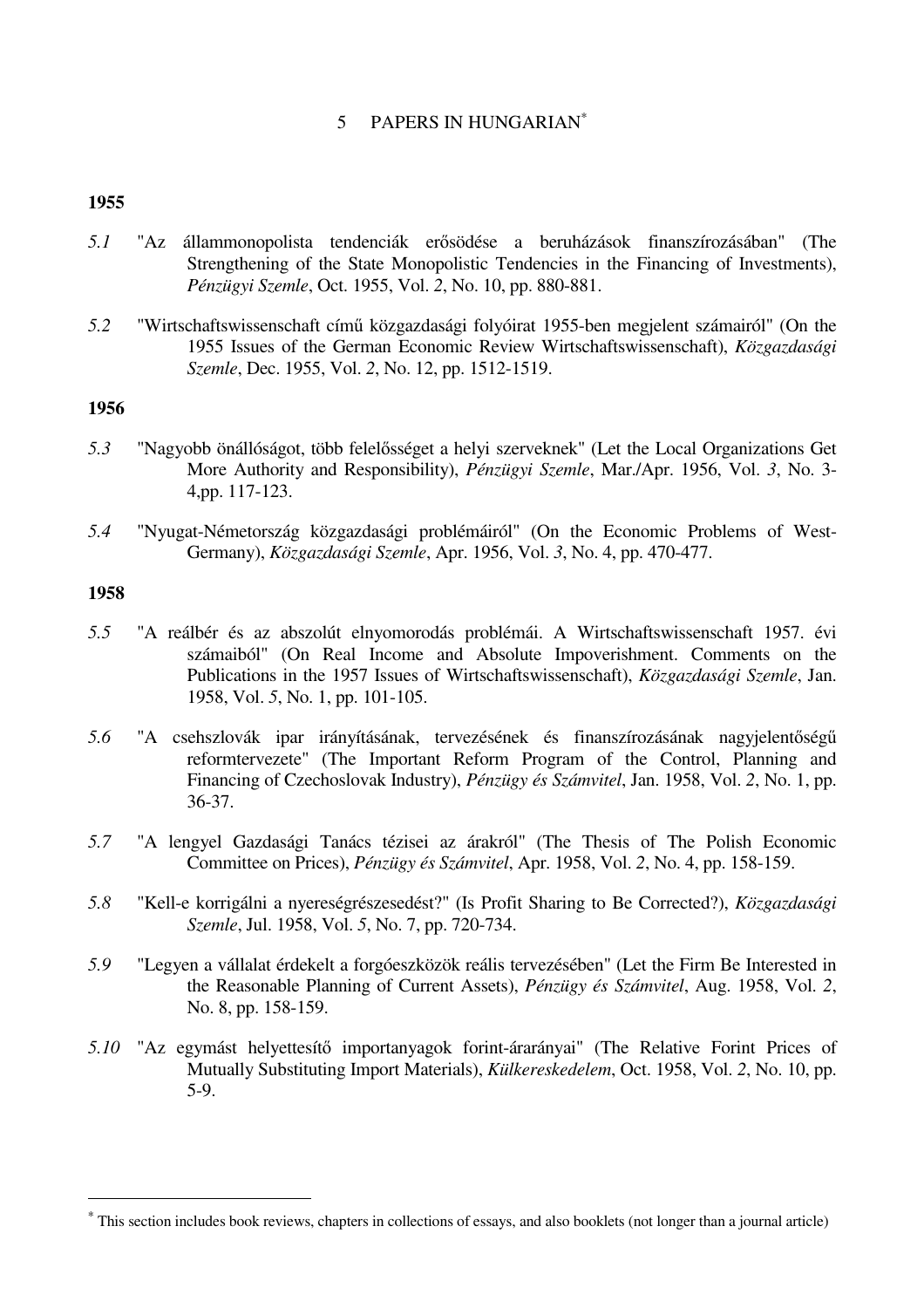*5.11* "A költségfüggvények" (The Cost Functions), *Textilipari Tervgazdaság*, Feb. 1959, Vol. *6*, No. 2, pp. 3-19.

## **1959**

- *5.12* "'Mennyiségi szemlélet' és 'gazdaságossági szemlélet'" (The 'Quantitative Outlook' and the 'Economic Outlook'), *Közgazdasági Szemle*, Oct. 1959, Vol. *6*, No. 10, pp. 1083-1091. Translation: In Polish: 1961.
- *5.13* "Anyagi érdekeltség a beruházások gazdaságosságában" (The Role of Material Incentive in the Efficiency of Investments), *Pénzügy és Számvitel*, Dec. 1959, Vol. *3*, No. 12, pp. 456- 459.

## **1960**

- *5.14* "A termelékenység mérése és a választékösszetétel változásai" (Measuring of Productivity and Changes in the Composition of Assortment), *Textilipari Tervgazdaság*, Jan. 1960, Vol. *7*, No. 1, pp. 3-15.
- *5.15* "Egyszerű eljárás az optimális papíripari program megközelítéséhez" (A Simple Method for the Approximation of the Optimal Paper-Making Industry Program), *Papíripar*, 1960, Vol. *4*, No. 2, pp. 77-80.
- *5.16* "A gépberuházások gazdaságossági számításáról" (On the Efficiency Calculation of Machinery Investments), *Magyar Textiltechnika*, Mar. 1960, Vol. *12*, No. 3, pp. 108-111.
- *5.17* "Churchmann, C.W., Ackoff, R.L. és Arnoff, E.L.: Bevezetés az operációkutatásba" (Churchmann, C.W., Ackoff, R.L. and Arnoff, E.L.: Introduction in the Operations Research), book review. *Statisztikai Szemle*, Apr. 1960, Vol. *38*, No. 4, pp. 428-429.
- *5.18* "Elgondolások a gépberuházások programozásáról, II. rész"(Thoughts on the Programming of Machinery Investments. II. Section), *Magyar Textiltechnika*, Apr. 1960, Vol. *12*, No. 4, pp. 148-150.
- *5.19* "Ösztönzés anyag- vagy munkaigényességre" (Incentive of Material, or of Labor Intensity), *Pénzügy és Számvitel*, Apr. 1960, Vol. *4*, No. 4, pp. 128-131.
- *5.20* "A műszaki fejlesztés és a beruházások gazdaságossági számítása" (Efficiency Calculation of Technical Development and Investments), *Közgazdasági Szemle*, Jun. 1960, Vol. *7*, No. 6, pp. 670-684.

- *5.21* "Az automatizálás gazdaságossági kérdései" (The Efficiency Questions of Automatization), *Magyar Textiltechnika*, May 1961, Vol. *13*, No. 5, pp. 214-217.
- *5.22* "Egy iparág optimális beruházási tervének meghatározása lineáris programozással" (The Determination of the Optimum Investment Plan of an Industrial Sector by Linear Programming), *Közgazdasági Szemle*, May 1961, Vol. *8*, No. 5, pp. 570-585.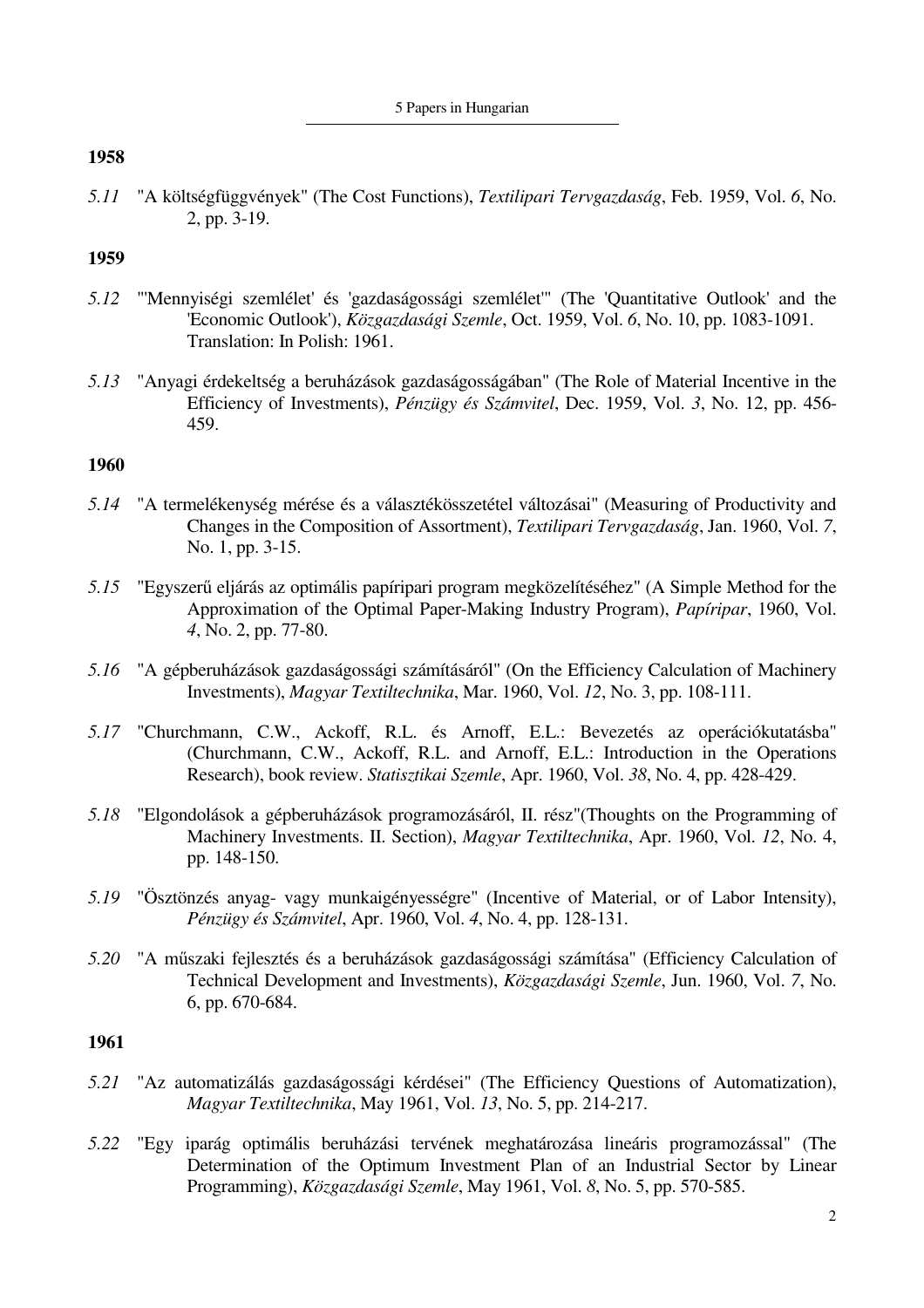Translations: in Polish: 1961, in English: 1963.

- *5.23* "A pamutszövő iparág optimális beruházási tervének meghatározása lineáris programozással" (The Determination of the Optimum Investment Plan for the Cotton Textile Industry by the Use of Linear Programming), co-author: Tamás Frey. *MTA Számítástechnikai Központ Tájékoztatója*, Jun. 1961, No. 6, pp. 17-22 and 53-60.
- *5.24* "Az ágazati kapcsolatok mérlegének felhasználása az aluminiumipar optimális fejlesztési tervének meghatározására" (The Application of the Input-Output Table to Determine the Optimum Development Program of the Aluminium Industry), co-author: Béla Martos. *Ipargazdaság*, Aug./Sept. 1961, Vol. *13*, No. 8-9, pp. 17-22. Translation: In English, 1962.
- *5.25* "Bizonytalanság és kockázatvállalás a beruházási döntésekben" (Uncertainty and Risk in Investment Decisions), *Közgazdasági Szemle*, Aug./Sept. 1961, Vol. *8*, No. 8-9, pp. 1006-1023.

## **1962**

- *5.26* "Kétszintű tervezés: Játékelméleti modell és iteratív számítási eljárás népgazdasági távlati tervezési feladatok megoldására" (Two-Level Planning: A Game-Theoretical Model and Iterative Computing Procedure for Solving Long-Term Planning Problems of National Economy), co-author: Tamás Lipták. *MTA Matematikai Kutató Intézetének Közleményei*, 1962, Vol. *7*, Series B, No. 4, pp. 577-621. Republished: in Hungarian, 1962. Translations: In Polish, 1963, In German, 1964.
	- "Kétszintű tervezés: Játékelméleti modell és iteratív számítási eljárás népgazdasági távlati tervezési feladatok megoldására" (Two-Level Planning: A Game-Theoretical Model and Iterative Computing Procedure for Solving Long-Term Planning Problems of National Economy). *Közgazdasági Szemle*, Dec. 1962, Vol. *9*, No. 12, pp. 1429-1443. Original: *5.26* in Hungarian.
- *5.27* "Az ágazati kapcsolatok mérlegének felhasználása az aluminium-ipar optimális fejlesztési programjának meghatározására" (The Application of the Input-Output Table to Determine the Optimum Development Program of the Aluminium Industry), co-author: Béla Martos. *Az ágazati kapcsolati mérlegek összeállításának és felhasználásának kérdései*. Ed.: Ottó Lukács. Budapest: Akadémiai Kiadó, 1962, pp. 193-202. . Translation: In English: 1962.
- *5.28* "Gondolatok a műszaki fejlesztés tervezésének közgazdasági megalapozásáról" (Reflections on the Economic Foundation of the Planning of Technical Development), in: *VII. Országos Textilipari Gazdasági Konferencia előadásai*. Budapest: Textilipari, Műszaki és Tudományos Egyesület, 1962, pp. 1-28.

## **1963**

*5.29* "A kalkulatív kamatláb és bértarifa a hosszú lejáratú gazdaságossági számításokban. Elméleti elemzés" (The Calculative Interest Rate and Wage Rate in Long-Term Economic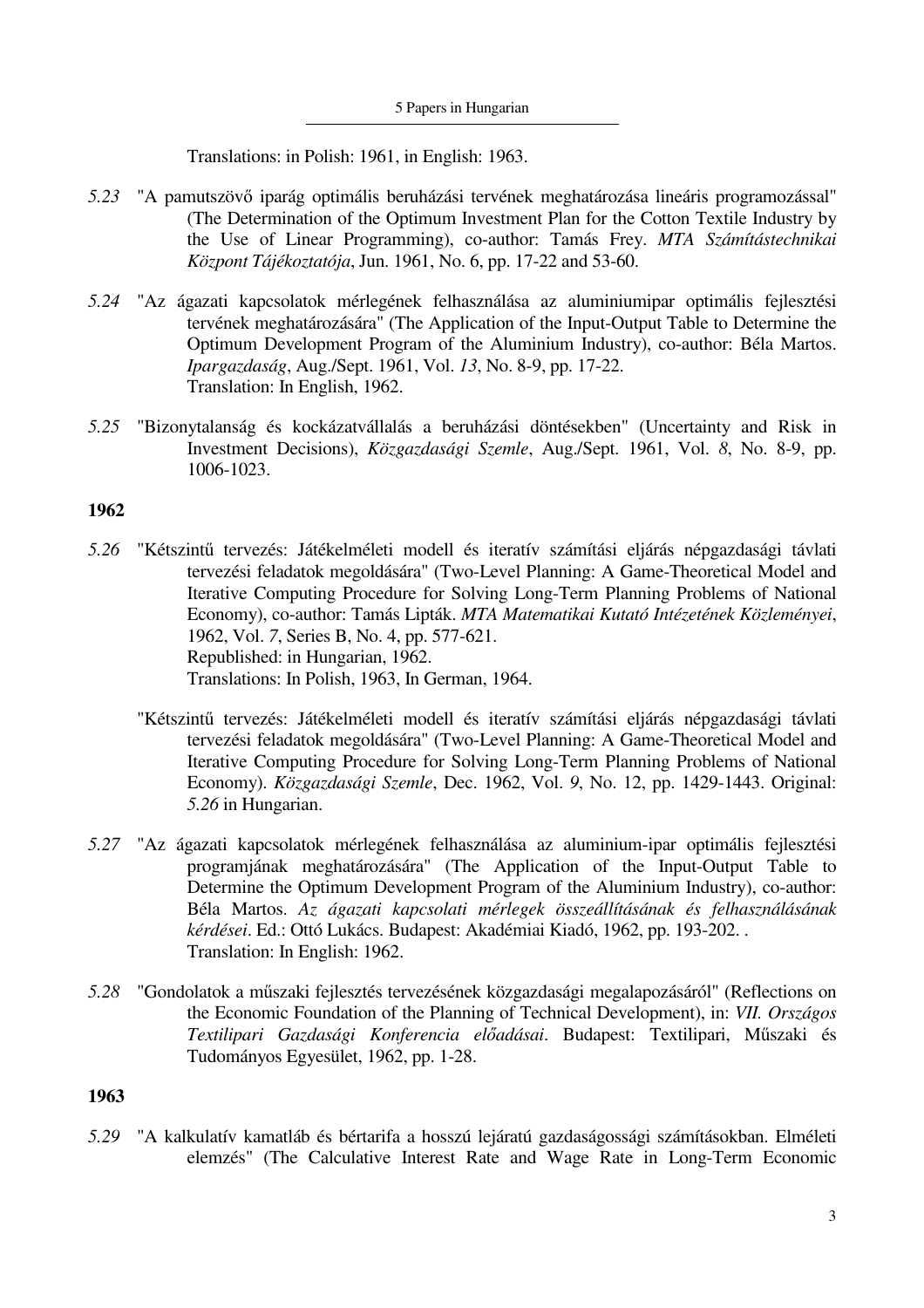#### 5 Papers in Hungarian

Efficiency Calculations. A Theoretical Analysis), co-author: Péter Wellisch. *Közgazdasági Szemle*, Dec. 1963, Vol. *10*, No. 12, pp. 1456-1475. Translation: In Russian: 1964.

*5.30* "A magyar műszálgyártás távlati fejlesztésének matematikai programozása" (Mathematical Programming of the Long-Term Development of the Hungarian Synthetic Fibre Industry), co-author: Tamás Frey. *MTA Számítástechnikai Központ Tájékoztatója*, Dec. 1963, No. 9, pp. 79-96.

## **1964**

- *5.31* "A kalkulatív kamatláb és bértarifa a hosszú lejáratú gazdaságossági számításokban. Statisztikai vizsgálat és elszámolási elvek" (The Calculative Interest Rate and Wage Rate in Long-Term Efficiency Calculations. Statistical Examinations and Accounting Principles), coauthor: Péter Wellisch. *Közgazdasági Szemle*, Jan. 1964, Vol. *11*, No. 1, pp. 76-91. . Translation: In Russian: 1964.
- *5.32* "Kádár Iván—Németh Lóránd: Matematikai módszerek alkalmazása az építőiparban" (Iván Kádár and Lóránd Németh: The Application of Mathematical Methods in the Construction Industry), book review. *Ipargazdaság*, June 1964, Vol. *16*, No. 6, p. 37.
- *5.33* "A matematikai módszerek közgazdasági alkalmazásáról egy iparági vizsgálat példáján" (On the Economic Application of Mathematical Methods—On the Example of an Industrial Survey), co-author: Tamás Frey. *Magyar Tudomány*, Aug./Sept. 1964, Vol. *9*, No. 8-9, pp. 498-511.

### **1965**

- *5.34* "Kísérleti népgazdasági programozás a III. ötéves terv előkészítéséhez" (Experimental Programming of the National Economy for the Preparation of the Third Five Year Plan), *Közgazdasági Szemle*, Jun. 1965, Vol. *12*, No. 6, pp. 668-679.
- *5.35* "Bródy András: Az ágazati kapcsolatok modellje. A felhasznált absztrakciók, azok korlátai és a számítások pontossága" (András Bródy: The Model of Input-Output Tables. The Abstractions Used, their Constraints, and Precisions of the Calculations), book review. *Statisztikai Szemle*, Jul. 1965, Vol. *43*, No. 7, pp. 762-763.

### **1966**

*5.36* "Népgazdasági programozás" (Economy-Wide Programming), *Magyar Tudomány*, Sept. 1966, Vol. *73*, No. 9, pp. 538-549.

### **1967**

*5.37* "Összevont programozási modell alkalmazása az ötéves tervezésben" (Application of an Aggregate Programming Model in Five Year Planning), co-author: Zsuzsa Ujlaki. *Közgazdasági Szemle*, May 1967, Vol. *14*, No. 5, pp. 552-565. Translations: In English: 1967, in Russian: 1967.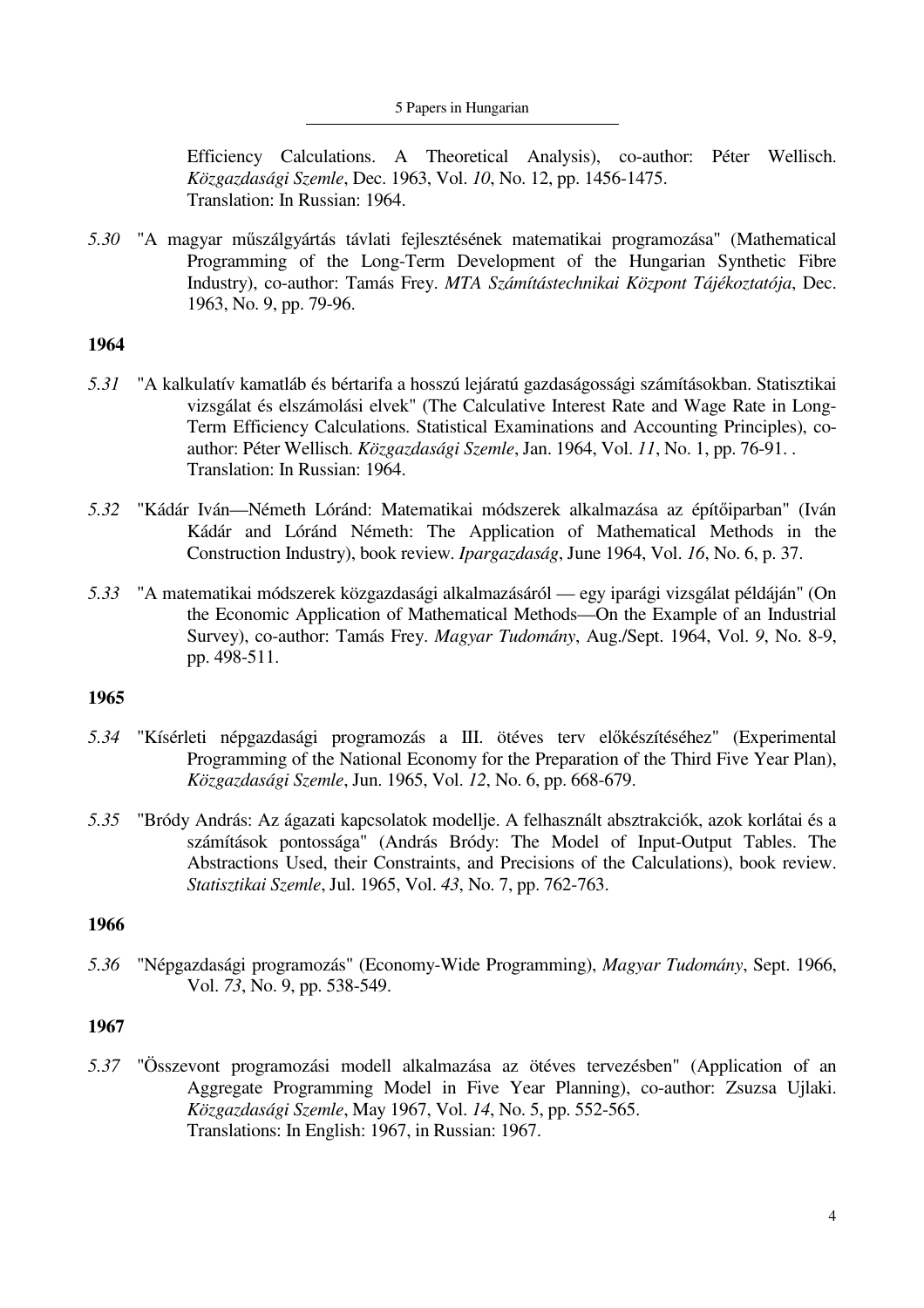- *5.38* "A többszintű népgazdasági programozás modellje" (The Model of Multi-Level Economy-Wide Programming), *Közgazdasági Szemle*, Jan. 1968, Vol. *15*, No. l, pp. 54-68. Translations: In English: 1969, in Italian: 1969.
- *5.39* "A többszintű népgazdasági programozás gyakorlati alkalmazásáról" (The Application of Multi-Level Economy-Wide Programming), *Közgazdasági Szemle*, Febr. 1968, Vol. *15*, No. 2, pp. 173-190. Translations: in English, 1969, in Italian, 1969.
- *5.40* "A tervezés matematikai módszereinek osztályozása" (Classification of the Mathematical Methods of Planning), in: *Népgazdasági tervezés és irányítás*. Eds.: Géza Kovács, János Paizs and Ernő Zalai. Budapest: Közgazdasági és Jogi Könyvkiadó, 1968, pp. 44-45.
- *5.41* "Makroökonómiai modellek. Bevezető" (Macroeconomic Models. An Introduction), in: *Korszerű statisztikai törekvések Magyarországon*. Ed.: Mrs. Aladár Mód. Budapest: Akadémiai Kiadó, 1968, pp. 277-281.

## **1969**

- *5.42* "Közelítő eljárás lineáris programozási feladatok dekompozíciós számítására", (An Approximative Method for the Solution of Linear Programming Problems by Decomposition), *Szigma*, 1969, Vol. *2*, No. 1, pp. 27-46. . Translations: In English: 1969, in Spanish: 1971.
- *5.43* "Bródy András: Érték és újratermelés: Kísérlet a marxi értékelmélet és újratermelési elmélet matematikai modelljének megfogalmazására" (András Bródy: Value and Reproduction: An Attempt at Working Out a Mathematical Model of the Marxian Theory of Value and Reproduction), book review. *Szigma*, 1969, Vol. *2*, No. 3, pp. 254-258. . Translation: In English: 1969.

## **1970**

*5.44* "Gazdasági rendszerelmélet és általános egyensúlyelmélet" (Economic System Theory and General Equilibrium Theory), *Közgazdasági Szemle*, Sept. 1970, Vol. *17*, No. 9, pp. 1057-1074. Translations: In English: 1969, 1973, in French: 1975, in Japanese: 1982, 1983.

- *5.45* "Gazdasági rendszerek vegetatív működése" (Autonomous Control of Economic Systems), coauthor: Béla Martos. *Szigma*, 1971, Vol. *4*, No. 1-2, pp. 35-50. . Translation: In English: 1973.
- *5.46* "Nyomás és szívás a piacon" (Pressure and Suction on the Market), *Közgazdasági Szemle*, Jan. 1971, Vol. *l8*, No. 1, pp. 41-60. In English: 1971, 1976, in Russian: 1972, in Japanese: 1974, 1983.
- *5.47* "Gondolatok a többszintű tervezési rendszerekről" (Some Ideas About Multi-Level Planning Systems), *Közgazdasági Szemle*, Sept. 1971, Vol. *l8*, No. 9, pp. 1047-1065.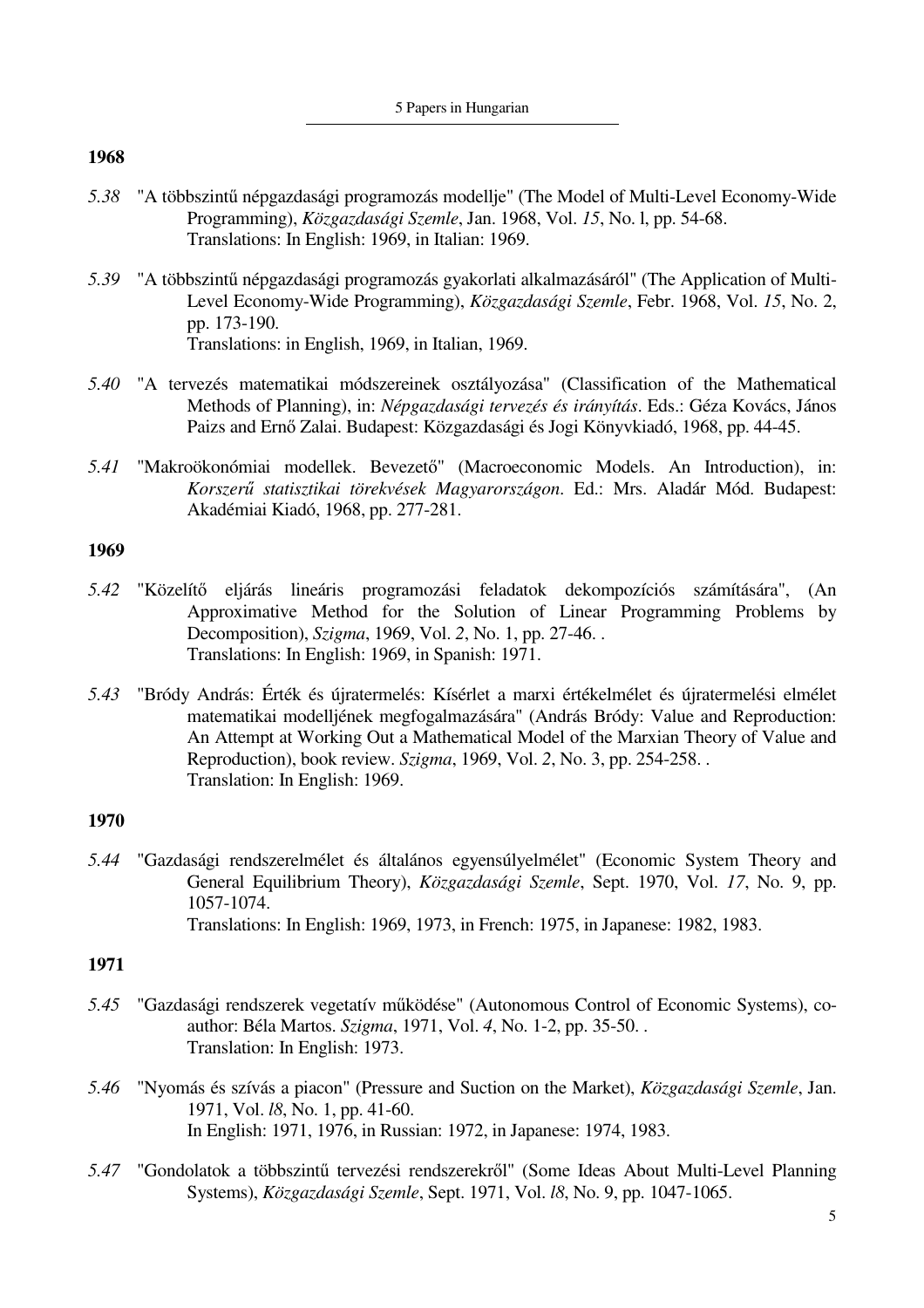- *5.48* "Tervmodellek alapján számított makrofüggvények: elvek és módszerek" (Macrofunctions Calculated on the Basis of Planning Models: Principles and Methods), co-author: Judit Rimler. *Szigma*, 1972, Vol. *5*, No. 1, pp. 49-57.
- *5.49* "Tervszondázás" (Plan Sounding), co-authors: Zsuzsa Dániel, Anna Jónás and Béla Martos. *Közgazdasági Szemle*, Sept. 1972, Vol. *19*, No. 9, pp. 1031-1050. . Translation: In English: 1971.

# **1973**

*5.50* "Tervszondázás: A modellek szerkezete" (Plan Sounding: The Structure of Models): co-author: Béla Martos. *Szigma*, 1973, Vol. *6*, No. 1, pp. 33-61.

## **1975**

- *5.51* "Neumann-gazdaságok szabályozási problémái" (Problems of Control in von Neumann Economies), co-author: András Simonovits. *Szigma*, 1975, Vol. *8*, No. 2-3, pp. 81-99. . Translation: In English: 1977 (twice), in Russian: 1976.
- *5.52* "Rendelés-jelzésen alapuló szabályozás egy Neumann gazdaságban" (Control Based on Order Signals in a Neumann Economy), co-author: András Simonovits. *Szigma*, 1975, Vol. *8*, No. 4, pp. 281-289.
- *5.53* "A vevő reakciója áruhiány esetén" (The Buyer's Reaction in Case of Commodity Shortage), *Kereskedelmi Szemle*, Oct. 1975, Vol. *16*, No. 10, pp. 4-11.
- *5.54* "A hiány méréséről" (On Measurement of Shortage), *Statisztikai Szemle*, Dec. 1975, Vol. *53*, No. 12, pp. 1208-1228. . Translations: In English: 1976, in Japanese: 1983.

## **1976**

*5.55* "A gazdasági viselkedés normái és a norma szerinti szabályozás" (Norms of Economic Behaviour and Control According to Norms), *Közgazdasági Szemle*, Jan. 1976, Vol. *23*, No. 1, pp. 1-14... Translation: In Polish: 1983.

## **1977**

*5.56* "Az Akadémia új levelező tagjai. A modellezés nem helyettesíti, inkább feltételezi a tapasztalatot" (New Corresponding Members of Academy. Model Building does not Replace, But Rather Infers Direct Experience), *Magyar Tudomány*, Feb. 1977, Vol. *22*, No. 2, pp. 101-103.

### **1978**

 "A piac normál állapota hiánygazdaságban: egy sorbanállási modell" (The Normal State of the Market in a Shortage Economy: A Model of Queuing), co-author: Jörgen W. Weibull. *Szigma*, 1978, Vol. *11*, No. 1-2, pp. 1-32. Original: *6.23*, in English, 1978.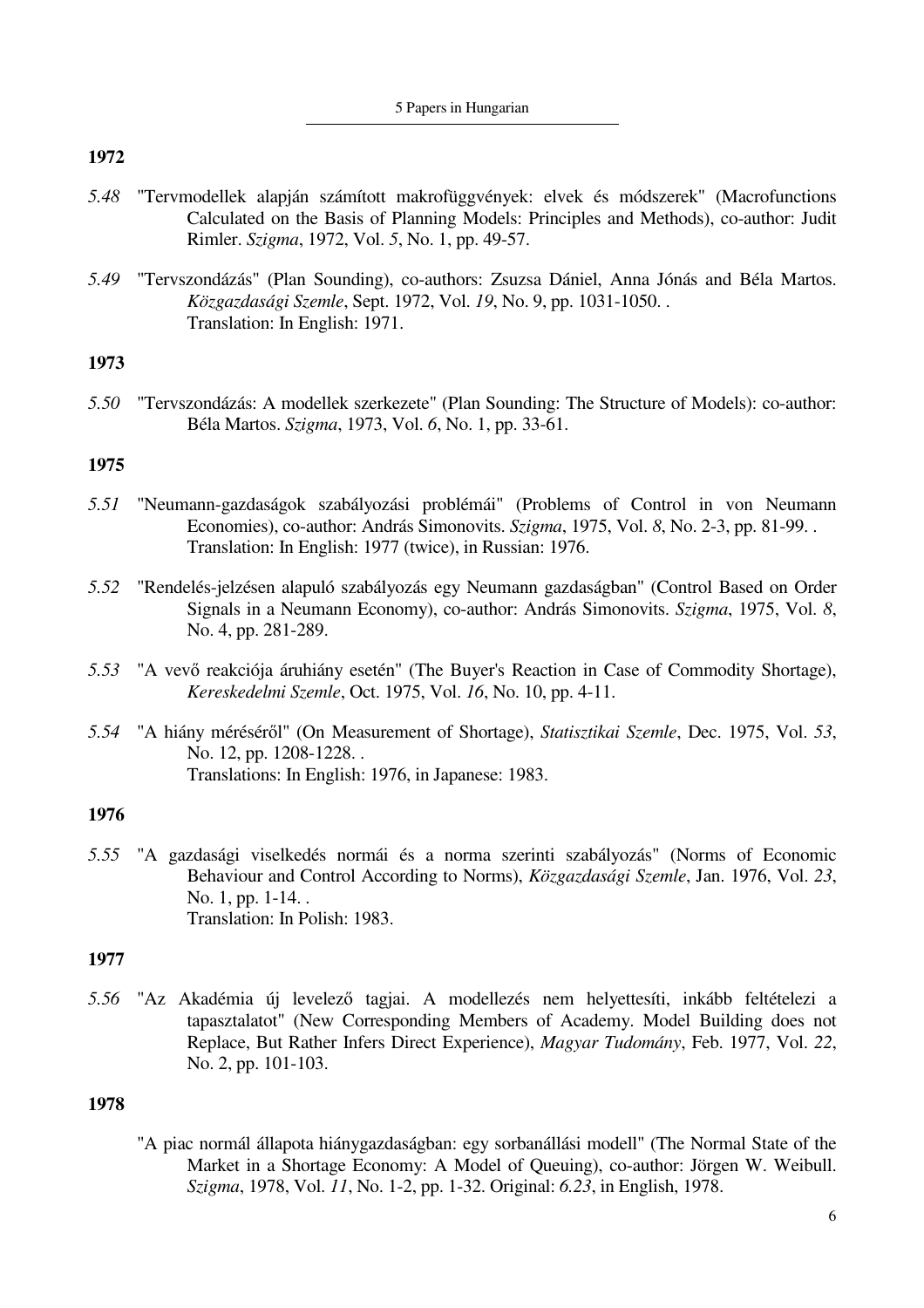- *5.57* "A hiány újratermelése" (Reproduction of Shortage), *Közgazdasági Szemle*, Sept. 1978, Vol. *25*, No. 9, pp. 1034-1050. Republished: in Hungarian, 1978, 1998, 2014. Translations: In Japanese: 1979, 1983, in Estonian: 1981.
	- "A hiány újratermelése" (Reproduction of Shortage), *Gazdaság és Jogtudomány, MTA IX. Osztály Közleményei*, 1978, Vol. *12*, pp. 95-111. Original: *5.57*, in Hungarian, 1978.
- *5.58* "Leif Johansen: Előadások a makroökonómiai tervezésről, I. kötet: Általános nézőpontok" (Leif Johansen: Lectures on Macroeconomic Planning: I. General Aspects), book review. *Közgazdasági Szemle*, Nov. 1978, Vol. *25*, No. 11, pp. 1391-1393. . Translation: In English, 1979.

*5.59* "Bevezető" (Oeuvre), in: *Egyensúly és döntés*. (Selected works of K. J. Arrow). Ed.: János Kornai. Budapest: Közgazdasági és Jogi Könyvkiadó, 1979, pp. 7-17. . Translation: In English, 1979.

### **1980**

*5.60* "Kemény és puha költségvetési korlát" ('Hard' and 'Soft' Budget Constraint), *Gazdaság*, 1980, Vol. *14*, No. 4, pp. 5-19. Translations: In English: 1980, 2008, in Portuguese: 1983, in French: 1986, in Chinese: 1987.

 "Hatékonyság és szocialista erkölcs" (Efficiency and Socialist Ethics), *Valóság*, May 1980, Vol. *23*, No. 5, pp. 13-21. Original: *6.25*, in English, 1979.

- *5.61* "A matematikai-közgazdaságtani kutatásokról" (On Research in Mathematical Economics), *Magyar Tudomány*, Aug./Sept. 1980, Vol. *25*, No. 8-9, pp. 587-596. Translations: In English: 1981, in Estonian: 1992.
- *5.62* "A vitatkozás etikájáról" (On the Ethics of Dispute), *Valóság*, Sept. 1980, Vol. *23*, No. 9, pp. 107-108.

- *5.63* "Bródy András: Ciklus és szabályozás. Kísérlet a klasszikus piac- és cikluselmélet matematikai modelljének megfogalmazására" (András Bródy: Cycle and Control. An Attempt at Formulating the Mathematical Model of the Classical Theory of Market and Cycles), book review, co-author: András Simonovits. *Közgazdasági Szemle*, Jan. 1981, Vol. *28*, No. 1, pp. 115-120. Translation: In English: 1981.
- *5.64* "Bevezetés: A kutatás elméleti háttere" (Introduction: Theoretical Background of the Research), co-author: Béla Martos. In: *Szabályozás árjelzések nélkül*. Eds.: János Kornai and Béla Martos. Budapest: Akadémiai Kiadó, 1981, pp. 17-50. Translations: In English: 1981, in Japanese: 1982.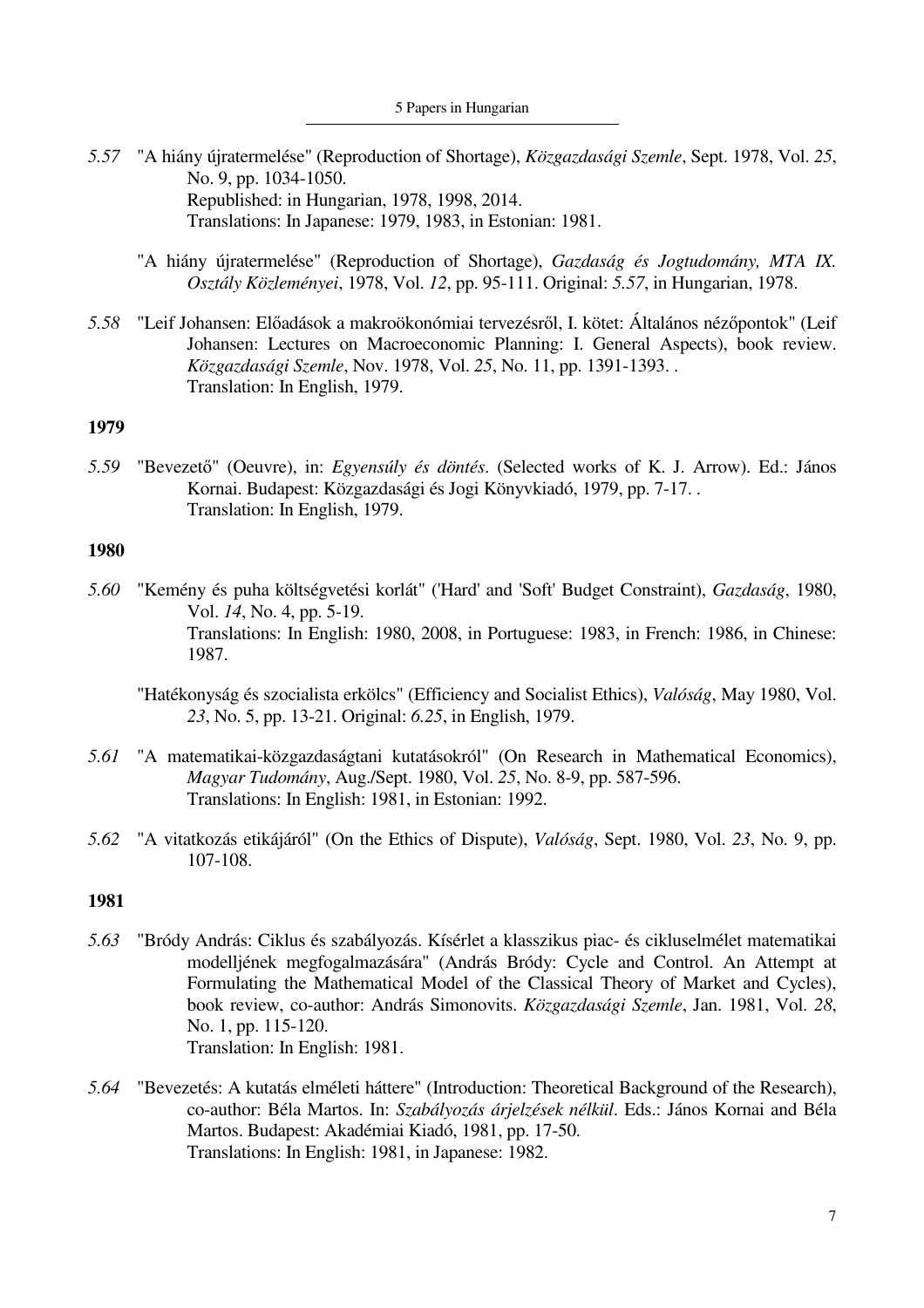- *5.65* "Vegetatív szabályozás: Az első lépés" (Vegetative Control: The First Step), co-author: Béla Martos. In: *Szabályozás árjelzések nélkül*. Eds.: János Kornai and Béla Martos. Budapest: Akadémiai Kiadó, 1981, pp. 51-72. Translations:In English, 1981, in Japanese, 1982.
- *5.66* "Norma szerinti szabályozás" (Control by Norms), in: *Szabályozás árjelzések nélkül*. Eds.: János Kornai and Béla Martos. Budapest: Akadémiai Kiadó, 1981, pp. 103-115. Translation: In English: 1981.
- *5.67* "Rendelés-jelzéses szabályozás" (Control by Order Signals), co-author: András Simonovits. In: *Szabályozás árjelzések nélkül*. Eds.: János Kornai and Béla Martos. Budapest: Akadémiai Kiadó, 1981, pp. 243-253. Translation: In English: 1981.
- *5.68* "Normál pályáról vezényelt készletjelzéses modell" (Stock Signal Model Regulated From Normal Path), co-author: András Simonovits. In: *Szabályozás árjelzések nélkül*. Eds.: János Kornai and Béla Martos. Budapest: Akadémiai Kiadó, 1981, pp. 205-224. Translation: In English: 1981.

- *5.69* "A szocialista gazdaság leíró-magyarázó elméleti modelljei. Egy kutatási irányzat áttekintése" (Descriptive-Explanatory Models of the Socialist Economy. Review of a Research Trend), *Szigma*, 1982, Vol. *15*, No. 1-2, pp. 1-14.
- *5.70* "A hiány újratermelése a magyar autópiacon" (Reproduction of Shortage on the Hungarian Car Market), co-author: Zsuzsa Kapitány and Judit Szabó. *Közgazdasági Szemle*, Mar. 1982, Vol. *29*, No. 3, pp. 300-324. Translations: in Japanese: 1983 (twice), in English: 1984, 1989, in Chinese: 1986.
- *5.71* "Az egyensúly mint közgazdasági kategória" (Equilibrium as a Category of Economics), *Magyar Tudomány*, Aug./Sept. 1982, Vol. *27*, No. 8-9, pp. 598-621. Translations: In English: 1983, in Japanese: 1983, 1984, in Estonian: 1992.
- *5.72* "A magyar gazdasági reform jelenlegi helyzetéről és kilátásairól" (Comments on the Present State and Prospects of the Hungarian Economic Reform), *Gazdaság*, 1982, Vol. *16*, No. 3, pp. 5-35. Republished in Hungarian: 1984. Translations: In English: 1983, in Japanese: 1983, 1986, in Chinese: 1986, 1987, in French: 1986.
- *5.73* "Hozzászólás" (A Comment), *Alkohológia*, 1982, Vol. *13*, No. 3, p. 185.
- *5.74* "Egy makronövekedési modell matematikai tulajdonságairól" (On the Mathematical Properties of a Macroeconomic Growth Model), co-author: András Simonovits. *Szigma*, 1982, Vol. *15*, No. 3, pp. 133-147.

## **1983**

"A nemzetek egészsége" (The Health of Nations), *Valóság*, Jan. 1983, Vol. *26*, No. 1, pp. 1-12. Original: *6.30*, in English, 1982.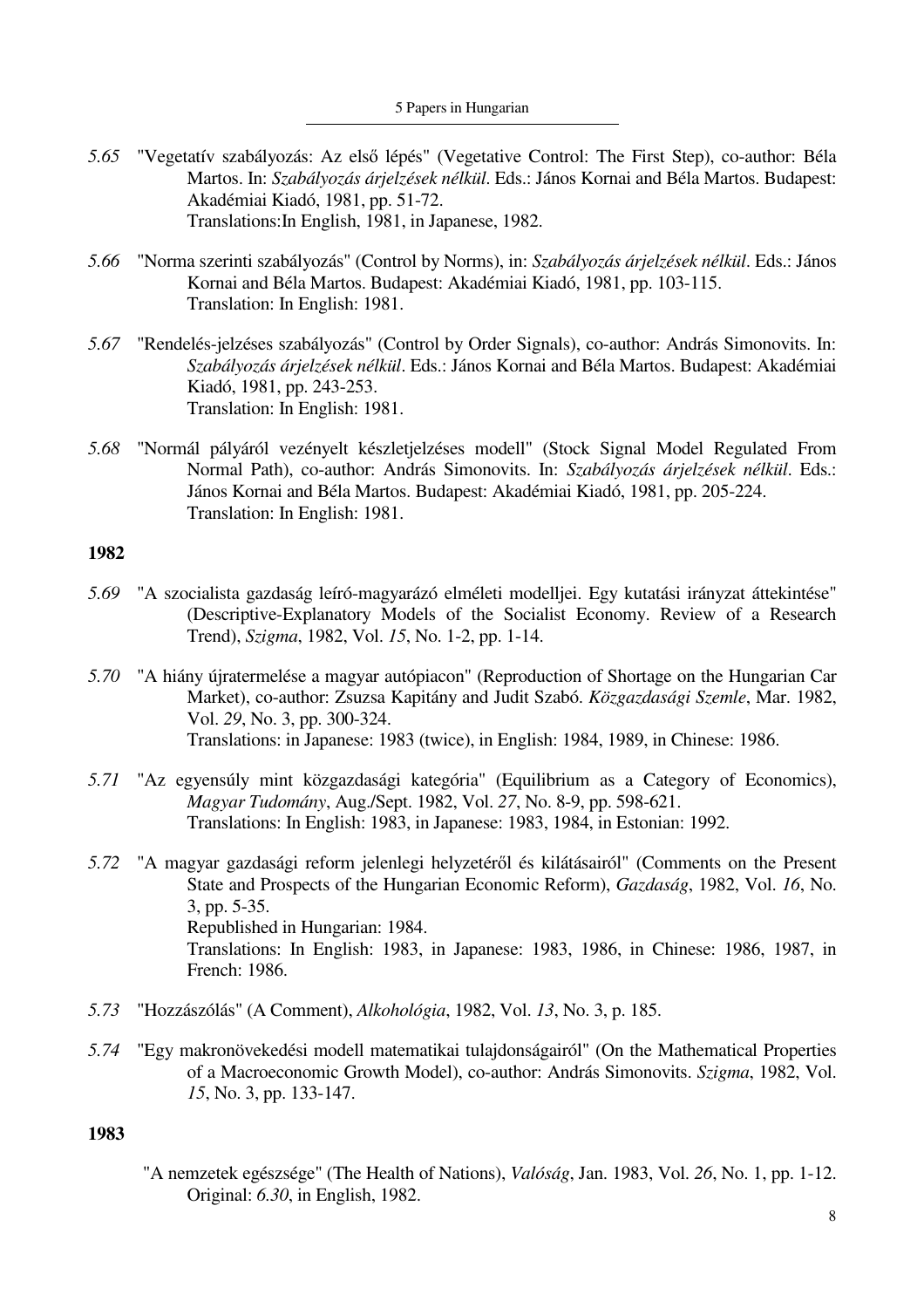- *5.75* "Bürokratikus és piaci koordináció" (Bureaucratic and Market Coordination), *Közgazdasági Szemle*, Sept. 1983, Vol. *30*, No. 9, pp. 1025-1038. Republished in Hungarian: 1984. Translations: In English: 1984, 1987, in Japanese: 1984, in Chinese: 1986, 1987, in Russian: 1989, in Estonian: 1989, 1992.
	- "Paternalizmus, vevők piaca, eladók piaca" (Paternalism, Buyers' and Sellers' Market), coauthor: Jörgen W. Weibull. *Szigma*, 1983, Vol. *16*, No. 3, pp. 169-184. Original: *6.32*, in English, 1982.
- *5.76* "A költségvetési korlát puhaságáról vállalati adatok alapján" (The Softness of the Budget Constraint—An Analysis of Enterprise Data), co-author: Ágnes Matits. *Gazdaság*, 1983, Vol. *17*, No. 4, pp. 7-30. Translations: In English: 1984, 1987, in Japanese: 1984, 1986, in Chinese: 1985, 1987.
- *5.77* "Beruházás, hatékonyság és hiány: egy makronövekedési modell" (Investment, Efficiency and Shortage: A Macroeconomic Growth Model), co-author: András Simonovits. *Szigma*, 1983, Vol. *13*, No. 4, pp. 259-278. Translation: In English: 1985-1986.
	- "A paternalizmus fokozatai" (Degrees of Paternalism). Excerpt from the book 'Economics of Shortage'. In: *A kapitalizmus és a szocializmus politikai gazdaságtana. Szöveggyűjtemény*. Ed.: Tibor Szőnyei. Budapest: Kossuth Kiadó, 1983, pp. 544-555. Original: *1.6*, in Hungarian, 1980.

 "Jól átgondolt stratégia kellene." (A well-considered strategy is needed). Excerpt from the book 'Economics of Shortage'. In: *A kapitalizmus és a szocializmus politikai gazdaságtana. Szöveggyűjtemény*. Ed.: Tibor Szőnyei. Budapest: Kossuth Kiadó, 1983, pp. 508-501. Original: *1.6*, in Hungarian, 1980.

- "A beruházó. Intézményi keretek." (The Investor. Institutional Framework). Excerpt from the book 'Economics of Shortage'. In: *A kapitalizmus és a szocializmus politikai gazdaságtana. Szöveggyűjtemény*. Ed.: Tibor Szőnyei. Budapest: Kossuth Kiadó, 1983, pp. 512-543. Original: *1.6*, in Hungarian, 1980.
- "A gazdasági vezetés túlzott központosítása" (Overcentralization in Economic Administration. Excerpt), in: *A magyar gazdaságirányításról*. Ed.: Ferenc Böröczfy. Budapest: Kossuth Kiadó, 1983. Vol. *I*, pp. 113-157. Original: *1.1*, in Hungarian, 1957.
- "Hatékonyság és szocialista erkölcs" (Efficiency and Socialist Ethics), in: *A magyar gazdaságirányításról*. Ed.: Ferenc Böröczfy. Budapest: Kossuth Kiadó, 1983, Vol. *II*, pp. 289-307. Original: *6.25*, in English, 1979.

## **1984**

 "Megjegyzések a magyar gazdasági reform jelenlegi helyzetéhez és kilátásaihoz" (Comments on the Present State and Prospects of the Hungarian Economic Reform), in: *Tanulmányok gazdaságunk helyzetéről és fejlődésünk problémáiról*. Eds.: Róbert Hoch and Iván Major. Budapest: MTA Közgazdaságtudományi Intézet, 1984, pp. 33-77. Original: *5.72*, in Hungarian, 1982.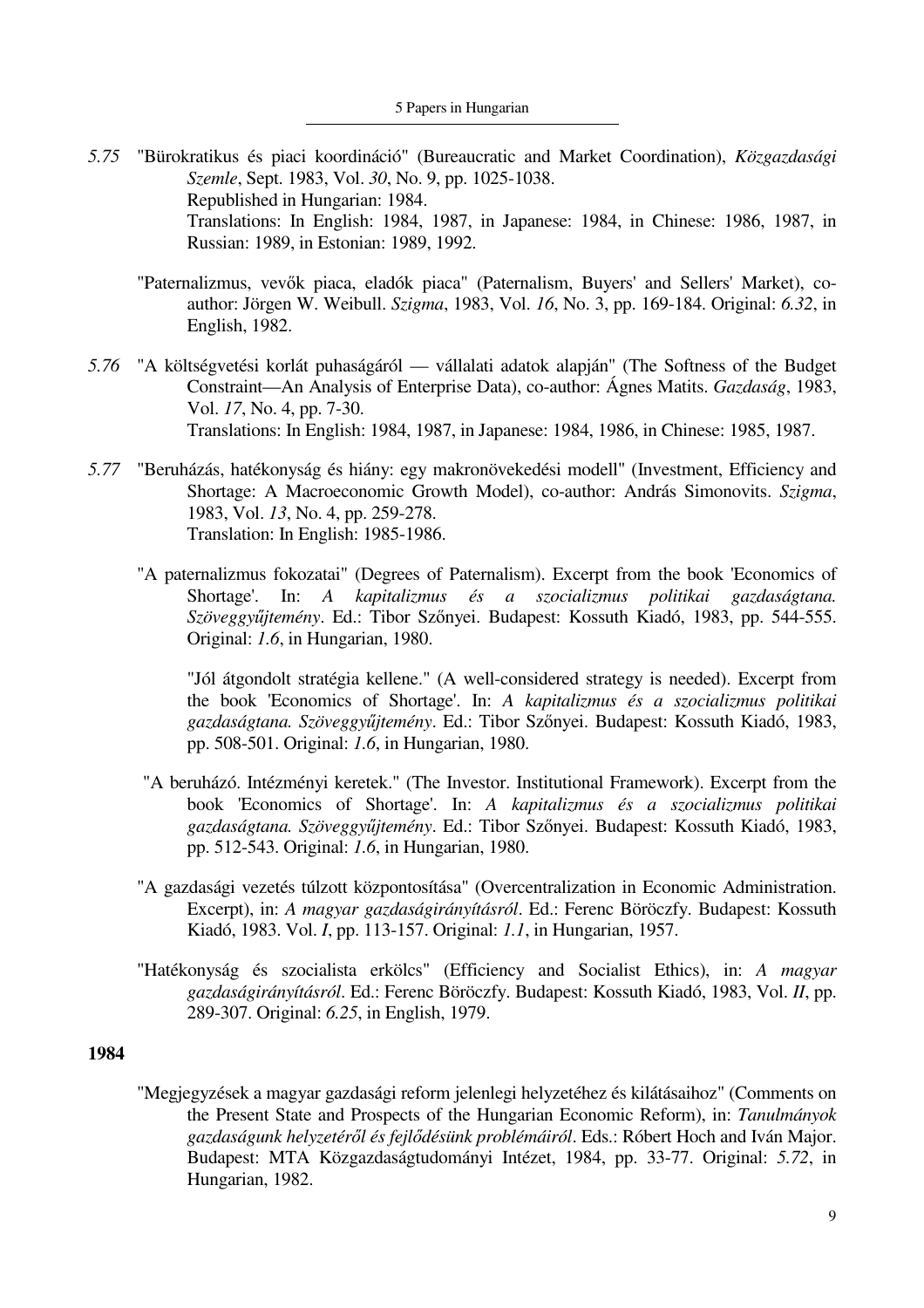#### 5 Papers in Hungarian

 "Bürokratikus és piaci koordináció" (Bureaucratic and Market Coordination), in the series: *Értekezések, emlékezések*. (Essays, memoirs). Ed.: Márton Tolnai. Budapest: Akadémiai Kiadó, 1984. Original: *5.75*, in Hungarian, 1983.

### **1985**

- *5.78* "A hiány magyarázó elméletéről. Hozzászólás Soós Károly Attila két cikkéhez" (On the Explanatory Theory of Shortage. Comments on Two Articles by K.A. Soós), *Közgazdasági Szemle*, Feb. 1985, Vol. *32*, No. 2, pp. 179-192. Translation: In English, 1985.
	- "Játékszabályok és társadalmi realitások" (Rules of the Game and Social Reality), in: *Koncepció és kritika. Vita Liska Tibor 'szocialista vállalkozási szektor' javaslatáról*. Ed.: István Siklaky. Budapest: Magvető, 1985, pp. 311-322. Original: in *Figyelő*, in Hungarian, 1982.

## **1986**

- *5.79* "A kínai gazdasági reform" (The Chinese Economic Reform), co-author: Zsuzsa Dániel. *Valóság*, Apr. 1986, Vol. *29*, No. 4, pp. 77-89. Republished in Hungarian: 1989. Translations: In English: 1986, 1989, 1990, in Chinese: 1986.
	- "A gazdasági vezetés túlzott központosítása" (Overcentralization in Economic Administration. Excerpt), in: *A magyar közgazdasági gondolatok fejlődése 1954-1978: A szocialista gazdaság mechanizmusának kutatása*. Ed.: László Szamuely. Budapest: Közgazdasági és Jogi Könyvkiadó, 1986, pp. 127-153. Original: *1.1*, in Hungarian, 1957.
	- "A puha költségvetési korlát" (The Soft Budget Constraint), *Tervgazdasági Fórum*, 1986, Vol. *2*, No. 3, pp. 1-18. Original: *6.37*, in English, 1986.

### **1987**

- "A puha költségvetési korlátról. Válasz Stanislaw Gomulkának" (On the Soft Budget Constraint. Answer to Stanislaw Gomulka), *Közgazdasági Szemle*, Jul./Aug. 1987, Vol. *34*, No. 7-8, pp. 881-887. Original: *6.35*, in English, 1985.
- "A magyar reformfolyamat: víziók, remények és a valóság, I-II.rész" (The Hungarian Reform Process: Visions, Hopes and Reality, I-II), *Gazdaság*, 1987, Vol. *21*, No. 2, pp. 5-46, No. 3, pp. 5-40. Original: *6.40*, in English, 1986.

- "Az egyéni szabadság és a szocialista gazdaság reformja" (Individual Freedom and Reform of the Socialist Economy), *Valóság*, 1988, Vol. *36*, No. 5, pp. 1-24. Original: *6.42*, in English, 1988.
- "Az egyéni szabadság és a szocialista gazdaság reformja" (Individual Freedom and the Reform of the Socialist Economy), *Látóhatár*, Aug. 1988, pp. 126-173. Original: *6.42*, in English, 1988.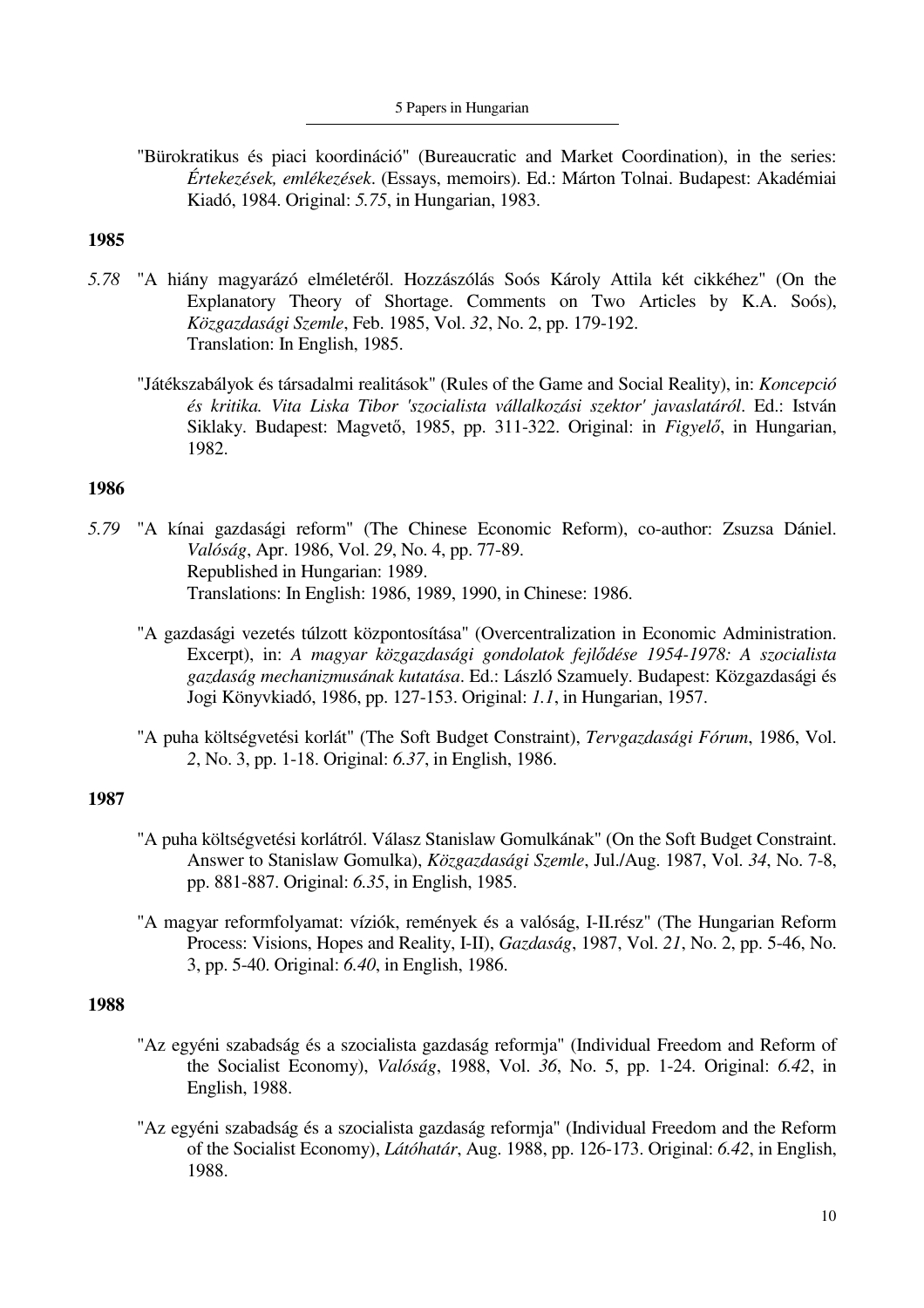*5.80* "A tudományos kutató, a tanácsadó és a politikus felelősségéről. Előszó 'A hiány' szovjet kiadásához" (On the Responsibility of the Researcher, the Adviser and the Politician. Preface to the Soviet Edition of 'Economics of Shortage'), *Valóság*, Dec. 1988, Vol. *31*, No. 12, pp. 37-41.

Translations: In English: 1989, 1990, in Hungarian: 1989. In Russian: 1989.

## **1989**

- "Gondolatok egy könyvből" (Ideas Taken from a Book). Excerpt from 'A Passionate Pamphlet in the Cause of Hungarian Economic Transition', *Hiány*, Dec. 11, 1989, Vol. *1*, No. 1, pp. 20-23. Original: *1.11*, in Hungarian, 1989.
- "Indulatos röpirat a gazdasági átmenet ügyében" (A Passionate Pamphlet in the Cause of Hungarian Economic Transition. Excerpt), *Szövetkezeti Kereskedelem*, Dec. 1989, No. 6, pp. 4-5. Original: *1.11*, in Hungarian, 1989.

## **1990**

*5.81* "A tulajdonformák és a koordinációs mechanizmusok affinitása" (The Affinity Between Ownership Forms and Coordination Mechanisms), *Valóság*, Jan. 1990, Vol. *33*, No. 1, pp. 1-15.

Republished in Hungarian: 1993.

Translations: In English: 1990 (twice), 1992, in Croatian: 1989, in Spanish: 1990, in Russian: 1991, in Italian: 1994, in Chinese: 2003.

- "Kiegészítések a 'Röpirathoz'" (Completions to the 'Pamphlet'), *Közgazdasági Szemle*, Jul./Aug. 1990, Vol. *37*, No. 7-8, pp. 769-793. Original: in English, 1990.
- *5.82* "Emléksorok Erdős Péterről" (In Memoriam Péter Erdős), *Közgazdasági Szemle*, Oct. 1990, Vol. *37*, No. 10, pp. 1105-1106.
	- "Hozzászólás David Lipton és Jeffrey Sachs előadásához" (Comments on David Lipton's and Jeffrey Sachs's Lecture), *Mozgó Világ*, Aug. 1990, Vol. *16*, No. 8, pp. 115-117. Original: *6.44*, in English, 1990.

## **1991**

 "A privatizáció elvei Kelet-Európában" (The Principles of Privatization in Eastern Europe), *Közgazdasági Szemle*, Nov. 1991, Vol. *38*, No. 11, pp. 1021-1040. Original: *6.46*, in English: 1992.

- "A privatizáció elvei Kelet-Európában" (The Principles of Privatization in Eastern Europe), *Gazdaság*, Spring 1992, Vol. *1*, (old volume *25*), No. 1, pp. 13-31. Original: *6.46*, in English, 1992.
- "A posztszocialista átmenet és az állam. Gondolatok fiskális problémákról" (The Postsocialist Transition and the State: Reflections in the Light of Hungarian Fiscal Problems), *Közgazdasági Szemle*, June 1992, Vol. *39*, No. 6, pp. 489-512. Original: *6.47*, in English, 1992.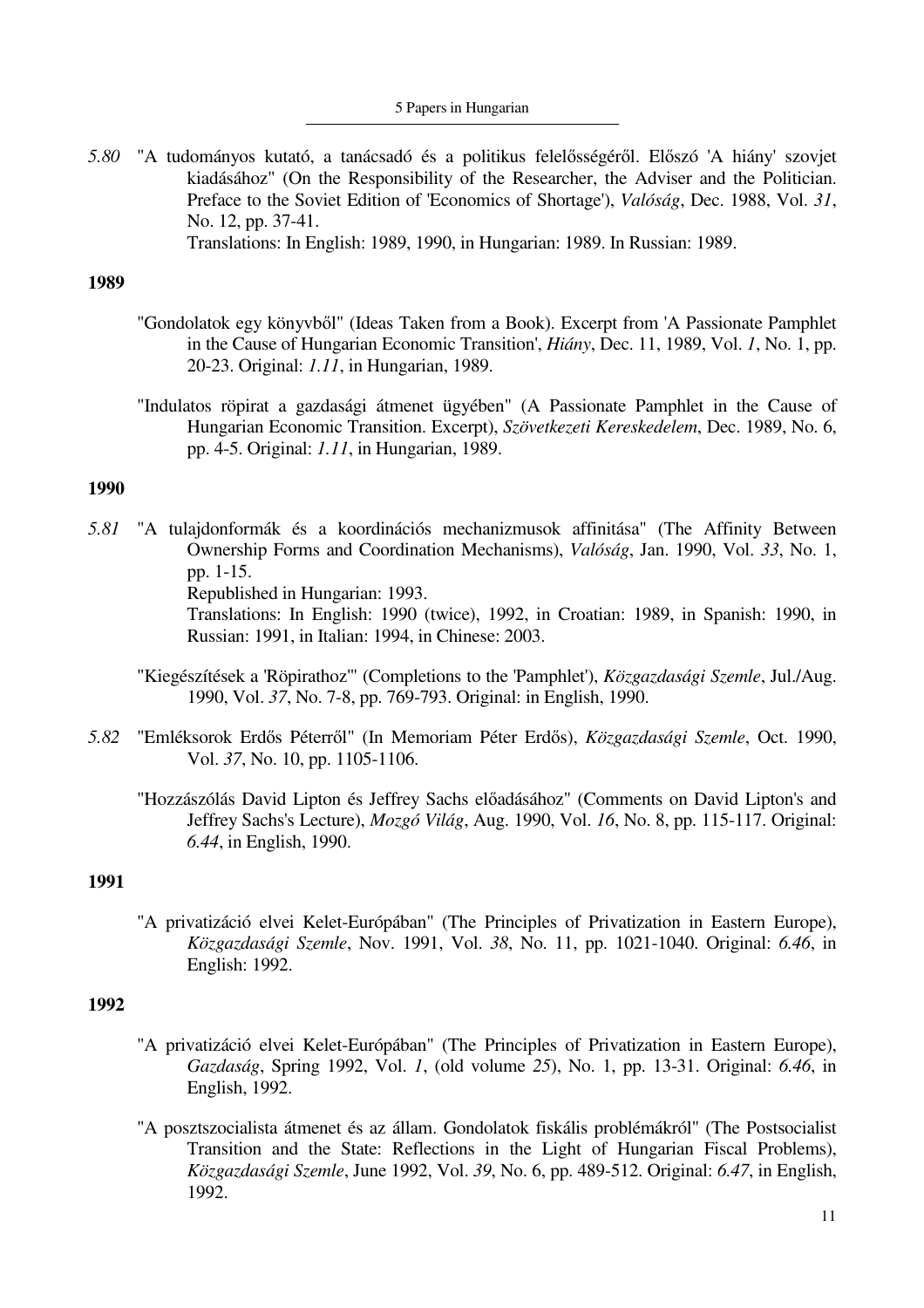- *5.83* "Gondolatok a magyar közgazdasági kutatás és felsőoktatás helyzetéről és feladatairól" (Some Ideas on the Situation and Tasks in Hungarian Economic Research and Higher Education), *Magyar Tudomány*, Aug. 1992, Vol. *37*, No. 8, pp. 935-944. . Translation: In English: 1992.
	- "Még egyszer a piaci szocializmusról" (Market Socialism Revisited), *Közgazdasági Szemle*, Sept. 1992, Vol. *39*, No. 9, pp. 773-796. Original: *6.49*, in English, 1992.
- *5.84* "Az eretnekség történelmi hivatása. Péter György, a reformközgazdász" (The Historical Mission of Heresy. György Péter, the Reform Economist), *Mozgó Világ*, 1992, Vol. *18*, No. 9, pp. 43-49. Republished in Hungarian: 1994. Translation: In English: 1992.
	- "A posztszocialista átmenet: általános áttekintés" (Postsocialist Transition: An Overall Survey), *Európa Fórum*, 1992, Vol. *2*, No. 3, pp. 3-16. Original: *6.48*, in English: 1993.
	- "A posztszocialista átmenet és az állam. Gondolatok fiskális problémákról" (The Postsocialist Transition and the State: Reflections in the Light of Hungarian Fiscal Problems), *Gazdaság*, Fall 1992, Vol. *25*, pp. 4-26. Original: *6.47*, in English, 1992.

- "Visszaesés, veszteglés vagy fellendülés" (Recession, idling or prosperity), *Gazdaság*, Spring 1993, Vol. *2* (old volume *26*), No. 1, pp. 67-78. Original: in *Magyar Hírlap*, in Hungarian, 1992.
- "A szocialista rendszer. Részletek Kornai János *A szocialista rendszer. Kritikai politikai gazdaságtan* című könyvéből" (The Socialist System. Excerpts from János Kornai's Book *The Socialist System. The Political Economy of Communism*), *Kereskedelmi Szemle*, 1993, Vol. *34*, No. 9-10, pp. 69-87. Original: *2.1,* in English, 1992.
- "A klasszikus szocialista rendszer ideológiája. Részletek Kornai János *A szocialista rendszer. Kritikai politikai gazdaságtan* című könyvéből" (The Ideology of the Classical Socialist System. Excerpts from János Kornai's Book *The Socialist System. The Political Economy of Communism*), *História*, 1993, Vol. *15*, No. 8, pp. 17-19. Original: *2.1*, in English, 1992.
- *5.85* "A pénzügyi fegyelem evolúciója a posztszocialista rendszerben" (The Evolution of Financial Discipline under the Postsocialist System), *Közgazdasági Szemle*, May 1993, Vol. *40*. No. 5, pp. 382-395. Republished: In Hungarian, 1993.

Translations: In English: 1992, 1993, 1996, in Russian: 1994, in German: 1996, in Slovak, 1998, in Bulgarian: 1998, in Romanian: 2000, in Chinese: 2003.

*5.86* "Transzformációs visszaesés. Egy általános jelenség vizsgálata a magyar fejlődés példáján" (Transformational Recession: A General Phenomenon Examined through the Example of Hungary's Development), *Közgazdasági Szemle*, Jul.-Aug. 1993, Vol. *40*, No. 7-8, pp. 569-599.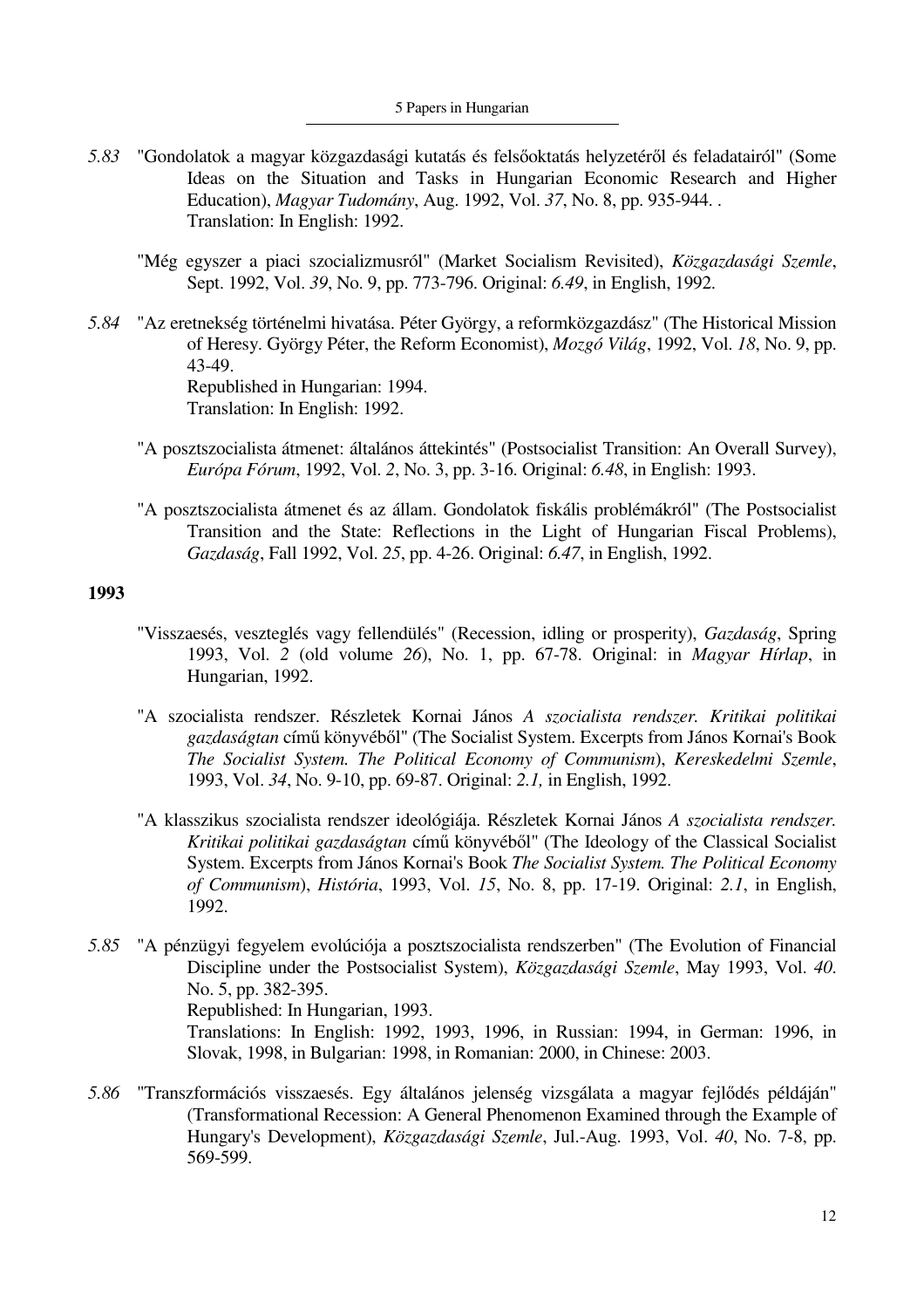Translations: In English: 1993, 1995, in Czech: 1994, in Polish: 1993, in Russian: 1994, in French: 1993, in German: 1996, in Bulgarian: 1998, in Romanian: 2000.

*5.87* "Gazdaságpolitika és etika" (Economic Policy and Ethics), *Magyar Tudomány*, 1993, Vol. *38*, No. 9, pp. 1041-1046. Republished in Hungarian: 2005.

## **1994**

- "Péter György, a reformközgazdász" (György Péter, the Reform Economist). In *Egy reformközgazdász emlékére: Péter György, 1903-1969*. Eds.: János Árvay and András B. Hegedűs. Budapest: Cserépfalvi Könyvkiadó and T-Twins Kiadó, 1994, pp. 75-89. Original: *5.84*, in Hungarian, 1992.
- *5.88* "A hiánygazdaság felszámolása. Általános elemzés és a magyar fejlődés vizsgálata" (Eliminating the Shortage Economy. A General Analysis and Examination of the Developments in Hungary). *Közgazdasági Szemle*, Jul.-Aug. 1994, Vol. *41*, No. 7-8, pp. 569-605. Translations: In English: 1995, 1997, in Russian: 1996, in German: 1996, in Polish: 1998, in Bulgarian: 1998, in Romanian: 2000, in Chinese: 2003.
- *5.89* "A legfontosabb: A tartós növekedés. A makrogazdasági feszültségekről és a kormány gazdaságpolitikájáról" (Lasting Growth as the Top Priority: Macroeconomic Tensions and Government Economic Policy in Hungary), *Népszabadság*, as a series of articles between August 29, 1994 and September 2, 1994. Republished in Hungarian: 1994. Translations: In English: 1994 (twice), 1995 (twice), 1997, in Russian: 1996, in German: 1996, in Bulgarian: 1998, in Romanian: 2000.
	- "A legfontosabb: A tartós növekedés. A makrogazdasági feszültségekről és a kormány gazdaságpolitikájáról" (Lasting Growth as the Top Priority: Macroeconomic Tensions and Government Economic Policy in Hungary), *Gazdaság*, 1994, Vol. *3*, (old volume *27*), No. 2, pp. 17-45. Original *5.89*: in Hungarian, 1994.

- *5.90* "A magyar gazdaságpolitika dilemmái" (The Dilemmas of Hungarian Economic Policy), *Közgazdasági Szemle*, Jul.-Aug. 1995, Vol. *42*, No. 7-8, pp. 633-649. Translations: In English: 1995 (twice), 1999, in German: 1996, in Polish: 1998, in Romanian: 2000.
- *5.91* "Az EU bővítése keletről nézve" (The EU Enlargement as Seen from the East), *Európa Fórum*, Dec. 1995, Vol. *5*, No. 4, pp. 3-14.
- *5.92* "Négy jellegzetesség. A magyar fejlődés vizsgálata politikai gazdaságtani megközelítésben, I-II. rész" (Paying the Bill for Goulash-Communism: Hungarian Development and Macro Stabilization in Political-Economy Perspective, I-II), *Közgazdasági Szemle*, Dec. 1995, Vol. *42*, No. 12, pp. 1097-1117 and Jan. 1996, Vol. *43*, No. 1, pp. 1-29. Translations: In English: 1996, 1997; in Czech: 1996 (twice), 1997, 1998; in German: 1996, 1997; in French: 1997, in Slovak: 1998, in Polish: 1998.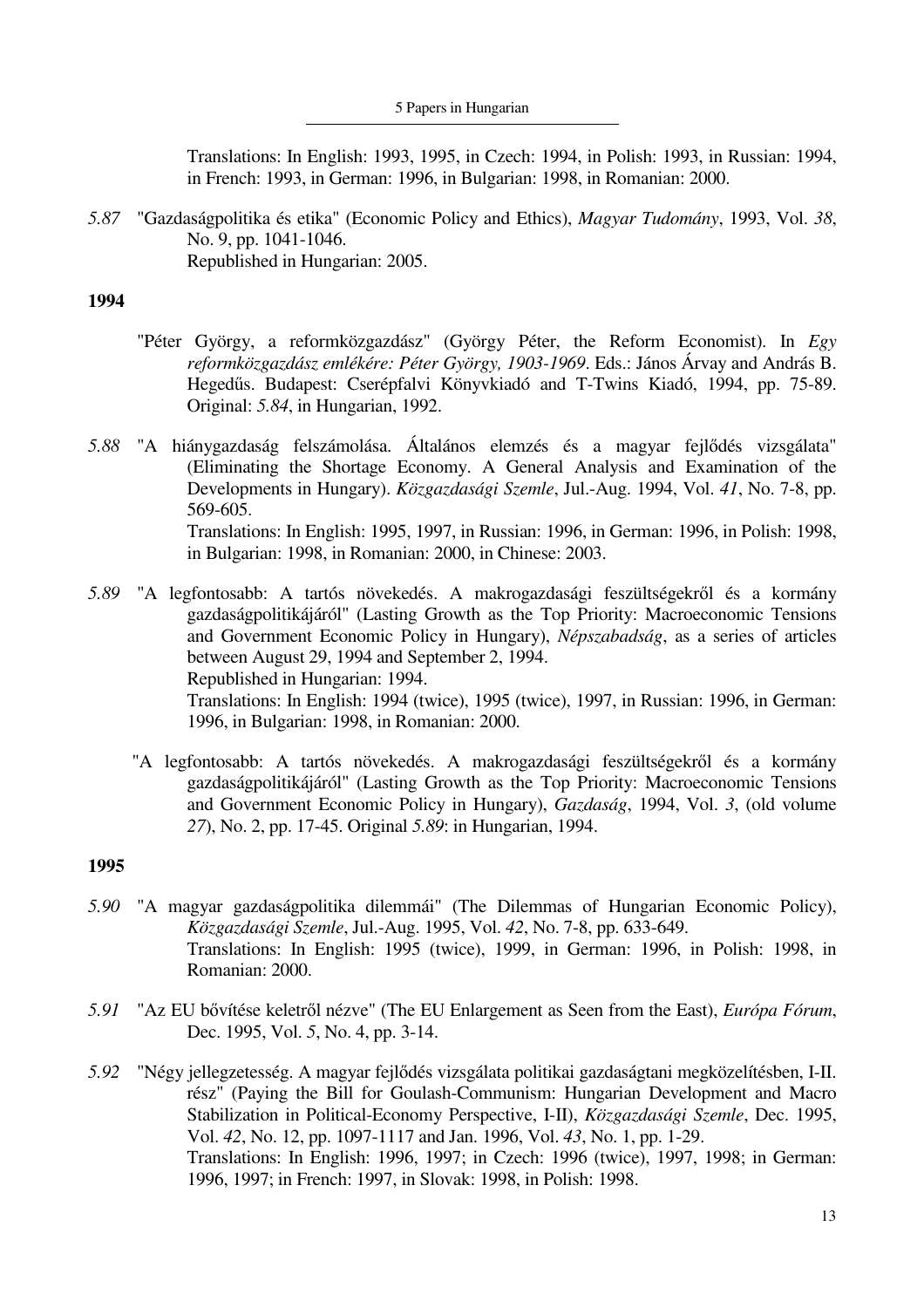- "A privatizációs bevételről" (On the Privatization Income), *Gazdaság*, Spring 1996, Vol. *5* (old volume *29*), No. 1, pp. 105-108. Original: in *Magyar Hírlap*, Jan. 11, 1996.
- *5.93* "Az állampolgár és az állam: A jóléti rendszer reformja" (The Citizen and the State: Reform of the Welfare System), *Mozgó Világ*, Feb. 1996, Vol. *22*, No. 2, pp. 33-45. Translations: In German: 1996. In English: 1997, 1998.
- *5.94* "Nagy András 70 éves. Barátom, Nagy András" (András Nagy is 70. My Friend, András Nagy), *Közgazdasági Szemle*, Mar. 1996, Vol. *43*, No. 3, pp. 266-269.
- *5.95* "Kiigazítás recesszió nélkül. Esettanulmány a magyar stabilizációról" (Adjustment without Recession: A Case Study of Hungarian Stabilization), *Közgazdasági Szemle*, Jul.-Aug. 1996, Vol. *43*, No. 7-8, pp. 585-613. Republished in Hungarian: 1996. Translations: In English: 1997, in Bulgarian: 1998, in Romanian: 2000, in Chinese: 2003.
	- "Kiigazítás recesszió nélkül. Esettanulmány a magyar stabilizációról" (Adjustment without Recession: A Case Study of Hungarian Stabilization), *Gazdaság*, Fall 1996, Vol. *5* (old volume *29*), No. 2, pp. 4-34. Original: *5.95*, in Hungarian, 1996.
- *5.96* "Adótudatosság, fiskális illúziók és a jóléti rendszer reformja: egy empirikus vizsgálat első eredményei" (Tax Awareness, Fiscal Illusions and Reform of the Welfare System: Initial Results of an Empirical Survey), co-authors: László Csontos and István György Tóth. In: *Társadalmi Riport, 1996*. Eds.: Rudolf Andorka, Tamás Kolosi and György Vukovich. Budapest: TÁRKI, 1996, pp. 238-271.
- *5.97* "Az állampolgár, az adók és a jóléti rendszer reformja. Egy kérdőíves felmérés tanulságai" (Tax-Awareness and the Reform of the Welfare State. Results of a Hungarian Survey), coauthors: László Csontos and István György Tóth. *Századvég*, Fall 1996, Vol. *1*, No. 2, pp. 3–28. Republished in Hungarian: 1998. Translations: In English: 1998 (twice), 2000, in Bulgarian: 1998.

- *5.98* "Mit jelent és mit nem jelent a rendszerváltás" (What does and what does not the change of the system mean), *Kritika*, 1997, No. 8, pp. 2-8. Translations: In English: 1999, in Polish: 1998, in Bulgarian: 1998, in French: 1999, in Romanian: 2000, in Russian: 1999, in Greek 2014.
- *5.99* "Pénzügyi fegyelem és puha költségvetési korlát" (Financial Discipline and Soft Budget Constraint), *Közgazdasági Szemle*, September 1997, Vol. *44*., No. 11, pp. 940-953. Republished in Hungarian: 2003. Translation: In English, 1998, 1999, Russian 1998.
- *5.100* "Scitovsky Tibor: Egy "büszke magyar" emlékiratai" (Memories of a proud Hungarian). *Közgazdasági Szemle*, Dec., 1997. Vol. *44*. No. 12. pp. 1108-1110. Translation: in English, 1998, 2002.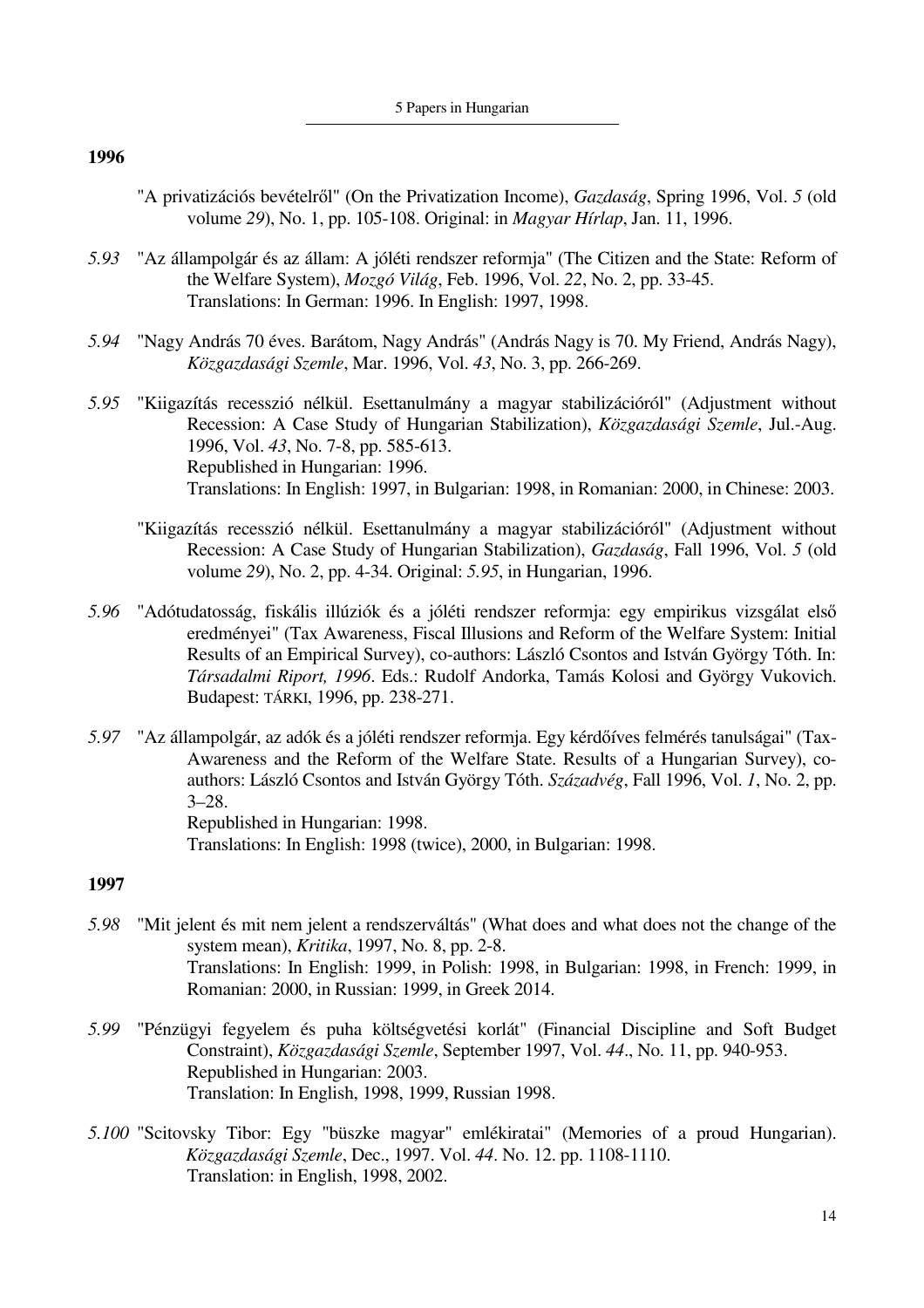- *5.101* "Lipták Tamás halálára" (In Memoriam Tamás Lipták). *Közgazdasági Szemle*, Jul.-Aug., 1998. Vol. *45*. No. 7-8. pp. 771-772. Translation: in English, 1998.
- *5.102* "Ajánlások a magyarországi egészségügyi reformhoz" (Suggestions for the Hungarian health reform). *Kritika*, 1998, No. 10, pp. 2-9.
- *5.103* "Érzések és gondolatok Losonczi Ágnesről". (Feelings and thoughts about Ágnes Losonczi). *Kultúra és Közösség*. Vol. *3*. No. 2. 1998, pp. 7-8.
	- "Megjegyzések a mérsékelten gyors dezinfláció kérdéseihez" (Comments on the Appropriate Speed of Disinflation) In: *Mérsékelt infláció. Az átalakuló gazdaságok tapasztalatai.* Eds.: Carlo Cottarelli and György Szapáry. Budapest, National Bank of Hungary, 1998, pp. 176-178. Original: *6.63,* in English, 1998.
	- "Szocializmusból a kapitalizmusba. Mit jelent a rendszerváltás?" (From Socialism to Capitalism: What is meant by the 'Change of System'?). In *Magyarország évtizedkönyve 1988-1998. A rendszerváltás. I kötet.* Eds. Sándor Kurtán, Péter Sándor, Vass László. Demokrácia Kutatások Magyar Központja. 1998. Original: *5.97*, in Hungarian.
	- "Hatalom és ideológia" (Részletek *A szocialista rendszer* c*.* könyvből. Original: *2.1*, in English, 1992) *Magyarország társadalomtörténete III. (1945-1989) válogatott tanulmányok*, első kötet Eds.: Fokasz Nikosz és Örkény Antal, Új Mandátum Könyvkiadó, Budapest, 1998. pp. 76-96.
	- "A klasszikus rendszer koherenciája" (Részletek *A szocialista rendszer* c*.* könyvből. Original: *2.1*, in English, 1992) *Magyarország társadalomtörténete III. (1945-1989) válogatott tanulmányok*, első kötet Eds.: Fokasz Nikosz és Örkény Antal, Új Mandátum Könyvkiadó, Budapest, 1998. pp. 255-258.
	- "A hiány újratermelése" (Original: *5.57,* in Hungarian, 1978) *Magyarország társadalomtörténete III. (1945-1989) válogatott tanulmányok*, első kötet Eds.: Fokasz Nikosz és Örkény Antal, Új Mandátum Könyvkiadó, Budapest, 1998. pp. 259-266.

### **1999**

5.*104* "A rendszerparadigma." (The System Paradigm). *Közgazdasági Szemle*. 1999. Jul.-Aug. Vol. *46*. No. 7-8. pp. 585-599. Translations: In English, 1999, 2000, in French, 2001, in Russian, 2002, in Chinese 2002, 2003.

### **2000**

*5.105* "A költségvetési korlát megkeményítése a posztszocialista országokban." (Hardening the Budget Constraint in Postsocialist Economies) *Közgazdasági Szemle*, January 2000, Vol. *47*. No.1 pp. 1-22. Translations: In English 2001, in Chinese 2004.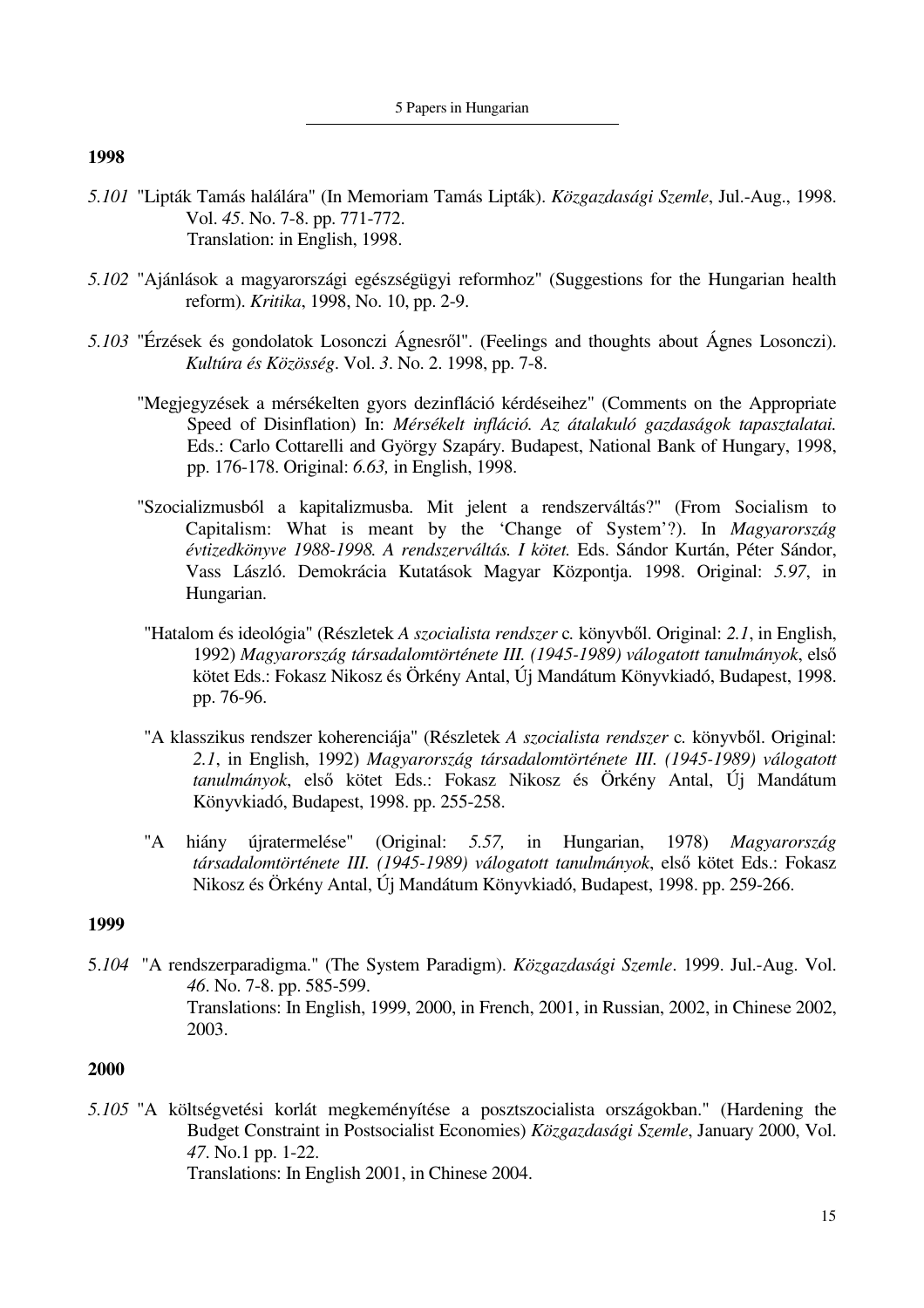- *5.106* "Hálapénz a magyar egészségügyben." (Gratuity money in the Hungarian healthcare system.) Co-authored with Róbert Iván Gál and Géza Bognár. *Közgazdasági Szemle*. 2000 March. Vol. *47*, No.4, pp. 293–320.
	- "Tíz évvel a 'Röpirat' angol kiadásának megjelenése után. A szerző önértékelése." (Ten Years After 'The Road to a Free Economy'. The Author's Self Evaluation.) *Közgazdasági Szemle*. September 2000, Vol. *47*, No.9, pp. 647-661. Original: *6.72*, in English: 2001.

- "Eltérnek-e a nemzetközileg szokásostól a posztszocialista országok egészségügyi kiadásai?" (Is post-communist health spending unusual? A comparison with established market economies) Co-authored with: John McHale. *Közgazdasági Szemle*. Július-Augusztus 2001, Vol. *48*, No. 7-8, pp. 555-580. Original: *6.69*, in English, 2000.
- "Hatalom", *Magyarország 1944-1956* CD-ROM. Budapest: 1956-os Kutatási és Könyvkiadó Kht., 2001, Tanulmányok c. fejezet Original: *2.1* in English (3rd Chapter).

### **2002**

*5.107* "Scitovsky Tibor (1910-2002)" *Közgazdasági Szemle*. Július-Augusztus 2002, Vol. *49*, No. 7-8, pp.553-556.

## **2003**

- "Pénzügyi fegyelem és puha költségvetési korlát" (Financial Discipline and Soft Budget Constraint) *Cselekvéselmélet és társadalomkutatás, In memoriam Csontos László,* Eds. Gál Róbert Iván és Szántó Zoltán, Közgazdasági Szemle Alapítvány, Budapest, 2003, pp. 240-253. Original: *5.99*, in Hungarian.
- *5.108* "Tisztesség és bizalom a posztszocialista átmenet fényében. Gondolatok a Collegium Budapest "Honesty and Trust" kutatásának alapján." *Beszélő*. Június 2003. Vol. 8, No. 6. pp. 20-29. Republished in Hungarian: 2004. Translations: In Russian, 2003, in Chinese, 2003.
- *5.109* "Néhány gondolat a közgazdaságtudomány és a szociológia kapcsolatáról." *Harminc év, Mannheim-előadások*, ELTE Szociológiai, Szociálpolitikai Intézet és Továbbképző Központ, Budapest, 2003. pp.49-56.

- "Mit tanulhatnak a poszt-szocialista átalakulás útjára lépő országok az átmenet eddigi tapasztalataiból?" *Tanulmányok Chikán Attila tiszteletére, Vállalati versenyképesség, logisztika, készletek,* Eds. Czakó Erzsébet, Dobos Imre és Kőhegyi Anita, BKÁE Vállalatgazdasági tanszék, Budapest, 2004. pp.17-38. Original: *6.75* in English, 2004.
- "Tisztesség és bizalom. A posztszocialista átmenet kihívása" *Rubicon*. 2004/5-6, pp. 121- 127. Original: *5.108.*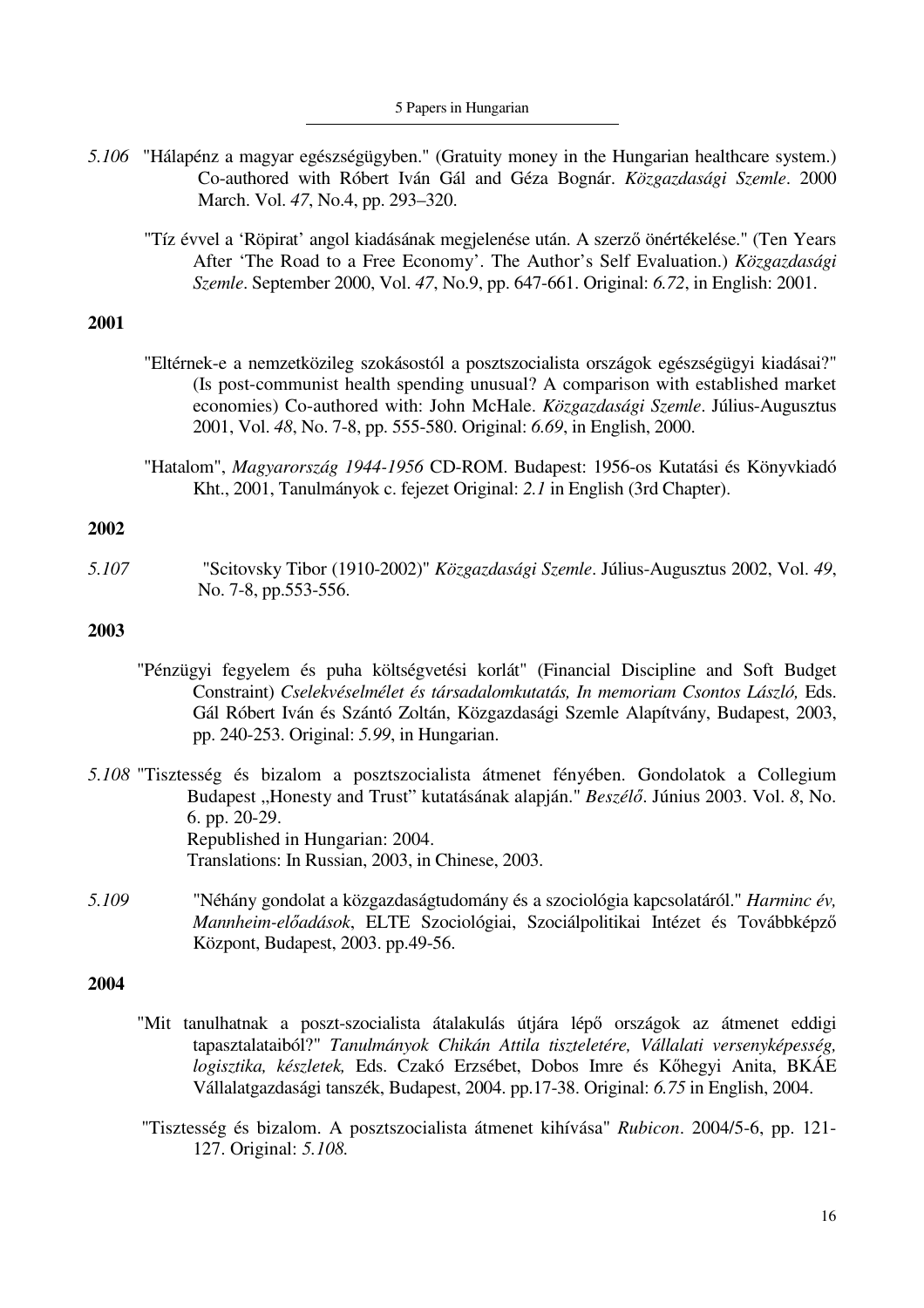- "A puha költségvetési korlát" (Understanding the Soft Budget Constraint. Co-authors: Eric Maskin and Gerard Roland) *Közgazdasági Szemle* 2004, Vol. 51, No. 7-8, part I: pp. 608-624, part II: Vol. 61, No. 9, pp. 777-809. Original: *6.74* in English, 2003.
- "Mit tanulhatnak a poszt-szocialista átalakulás útjára lépő országok az átmenet eddigi tapasztalataiból?" *Közgazdasági Szemle* 2004, Vol. 51, No. 10, pp. 899-923. Original: *6.75* in English, 2004.
- *5.110* "A bizalom erősítése a piaci szférában" (Strengthening of Trust in the Market Sphere). In: Nádasdy Ferenc (szerk.): *Nádasdy Akadémia Szimpóziumok 2004-ben. 2. kötet: Általános és Közéleti Műveltség: Egészségvédelem mint környezetünk része. Egyén és társadalom: A bizalom helyreállítása*. Budapest: Nádasdy Alapítvány, 2004. pp. 52- 57.

- *5.111* "Kenneth Joseph Arrow" *Közgazdasági Nobel-díjasok 1969-2004*, Ed. Bekker Zsuzsa, KJK Kerszöv, Budapest, 2005. pp. 101-115
	- "Közép-Kelet-Európa nagy átalakulása siker és csalódás" (The Great Transformation of Central and Eastern Europe: Success and Disappointment) *Közgazdasági Szemle*, 2005. December, Vol. 52, No. 12, pp. 907-936. Original *6.76,* in English, 2006.
	- "Itthon Magyarországon otthon a világban" *Mi a magyar?* Eds.: Romsics Ignác, Szegedy-Maszák Mihály, Habsburg Történeti Intézet – Rubicon Kiadó, Budapest, 2005, pp. 102-127.
	- "Gazdaságpolitika és etika" *A tudomány egésze. A magyar tudomány tudománypadagógiai szemléje*, PC CD-ROM. Ed.: Zsolnai József, Nemzeti Tankönyvkiadó Rt - Arcanum, Budapest, 2005. Original: *5.87* in Hungarian.

### **2006**

- *5.112* "Egyensúly, növekedés és reform. (Equilibrium, Growth, and Reform) In Hungarian. I. A kiigazítás programja" (Adjustment Program) *Népszabadság*, 2006. június 28. 64:149/2, pp. 12-13. "II. A társadalom átalakításáról" (About Social Transformation) *Népszabadság*, 2006. június 29. 64:150/2, pp. 12-13. Translations: In English, 2006. In Russian, 2007, in Bulgarian, 2007, in Montenegrin, 2007.
	- "A társadalomtudományok elkülönüléséről és együttműködéséről" (Disciplines of Social Sciences: Separation or Cooperation) *Közgazdasági Szemle*, 2006. November, Vol. 53, No. 11, pp. 949-960. Original *6.77,* in English, 2007. Translations: In Romanian, 2007, in Serbian, 2007, in Czech, 2008, in Russian 2008.

### **2007**

*5.113* "Miről érdemes, miről kell vitatkoznunk? Az egészségbiztosítási reform fő kérdései." *Népszabadság,* February 3, 2007. Vol. 65, No. 29. Hétvégi melléklet, pp. 6-8.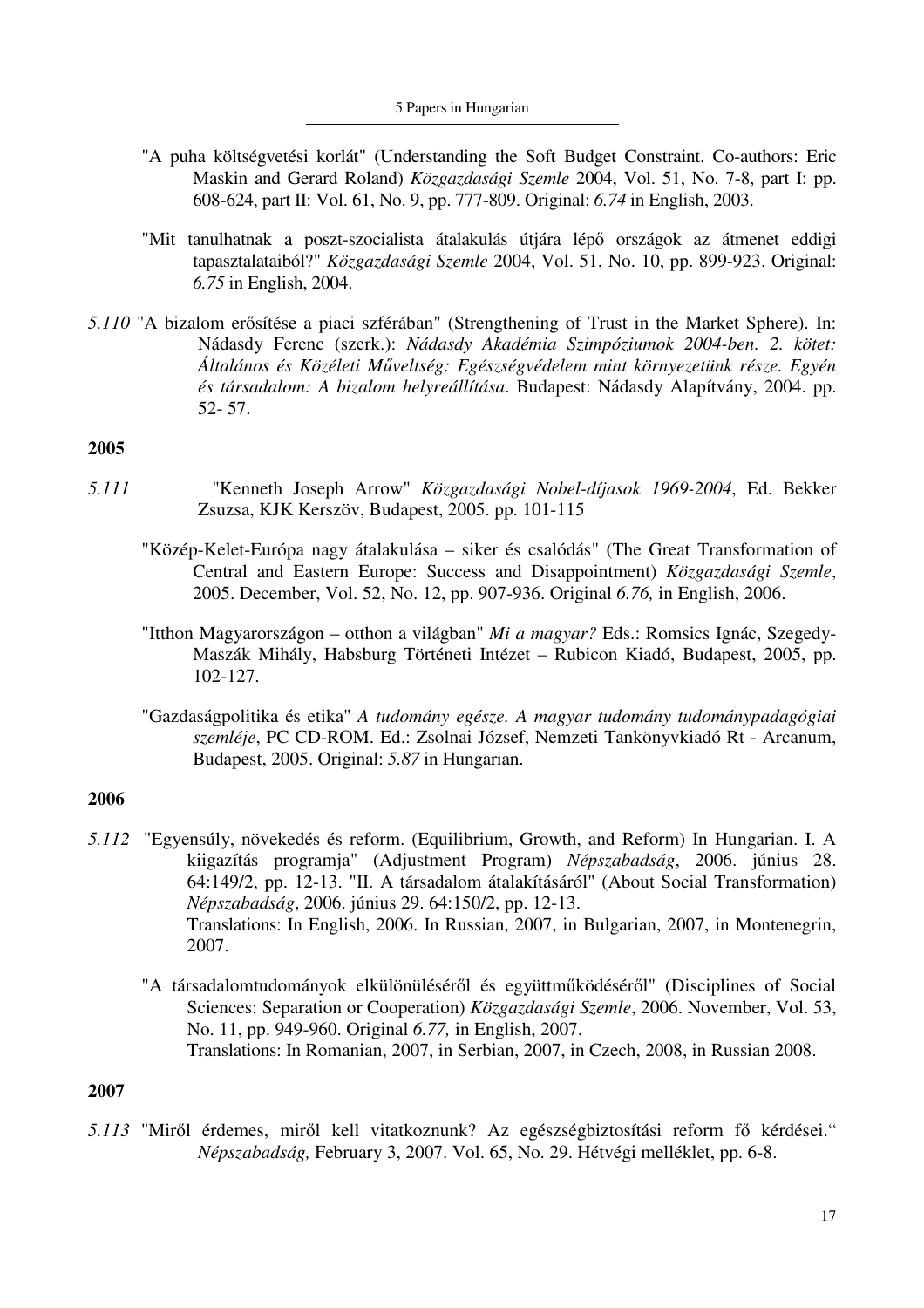- "Mit jelent a 'rendszerváltás'. Kísérlet a fogalom tisztázására." (What Does 'The Change of System' Mean. A Trial for Clarification) *Élet és Irodalom*, 2007. március 2. 51:9, pp. 3, 10-11. Original *5.114*, in Hungarian.
- 5.*114* "Mit jelent a 'rendszerváltás'. Kísérlet a fogalom tisztázására." (What Does 'The Change of System' Mean. A Trial for Clarification) *Közgazdasági Szemle*, 2007. Április, Vol. 54, No. 4, pp. 303-321. Republished in Hungarian: 2007.
- 5.*115* "Kávé és tea. Hozzászólás az egészségbiztosítás reformjához" (Coffee and Tea. Comments on the Health Insurance Reform) *Népszabadság*, October 22, 2007. Vol. 65, No. 247/2. Melléklet. Translations: in English, 2008.
- *5.116* "A politikai filozófia és a politikatörténet értő kutatója. Vázlat egy szellemi arcképhez" *A párizsi toronyőr. Kende Péter 80. születésnapjára*. Eds.: Gábor György, Márton László, Vásárhelyi Mária, Volosin Hédi. Pallas Kiadó Kft, Budapest, 2007, pp 309-319.

- "A gondolat erejével rendhagyó önéletrajz (részletek)." (By Force of Thought Irregular Memoirs (excerpts).) *Köz-gazdaság* Vol. 3, No. 1. February 2008, pp. 38-43.
- *5.117 "*A kapitalizmus néhány rendszerspecifikus vonása." *Közgazdasági Szemle* Vol. 55, No. 5. May 2008, pp. 377-394. Translations: in English 2008.
- *5.118* "A kutató örömei és kínlódásai." In *Élet és Irodalom*, 2008. június 20, p. 9. Translation: in English, 2008.
- *5.119* "A puha költségvetési korlát szindromája a kórházi szektorban." *Közgazdasági Szemle* Vol. 55, No. 12. December 2008, pp. 1037-1056. Republished in Hungarian: 2008. Translations: in English 2009 (twice), in Japanese 2009.
- *5.120* "Marx egy kelet-európai értelmiségi szemével" ("Karl Marx through the eyes of an East-European intellectual") *Mozgó Világ*, December 2008, pp. 3-14. Translations: in German 2009, in Vietnamese 2009, in English 2009, in French 2010, in Japanese 2010, in Slovak 2012, in Latvian 2014, in Russian 2014, in Chinese 2017.

"A puha költségvetési korlát szindromája a kórházi szektorban." In Berács József – Mészáros Tamás - Temesi József (szerk.) *60 éves a Közgazdaságtudományi Egyetem: A Jubileumi konferencia alkalmából készült tanulmányok (Plenáris ülés).* Budapest: Aula, 2008, pp.21-44. Original *5.119* in Hungarian 2008.

### **2009**

"A puha költségvetési korlát szindróma és a globális pénzügyi válság." Published online: www.kornai-janos.hu, 2009. Original *6.79*, in English.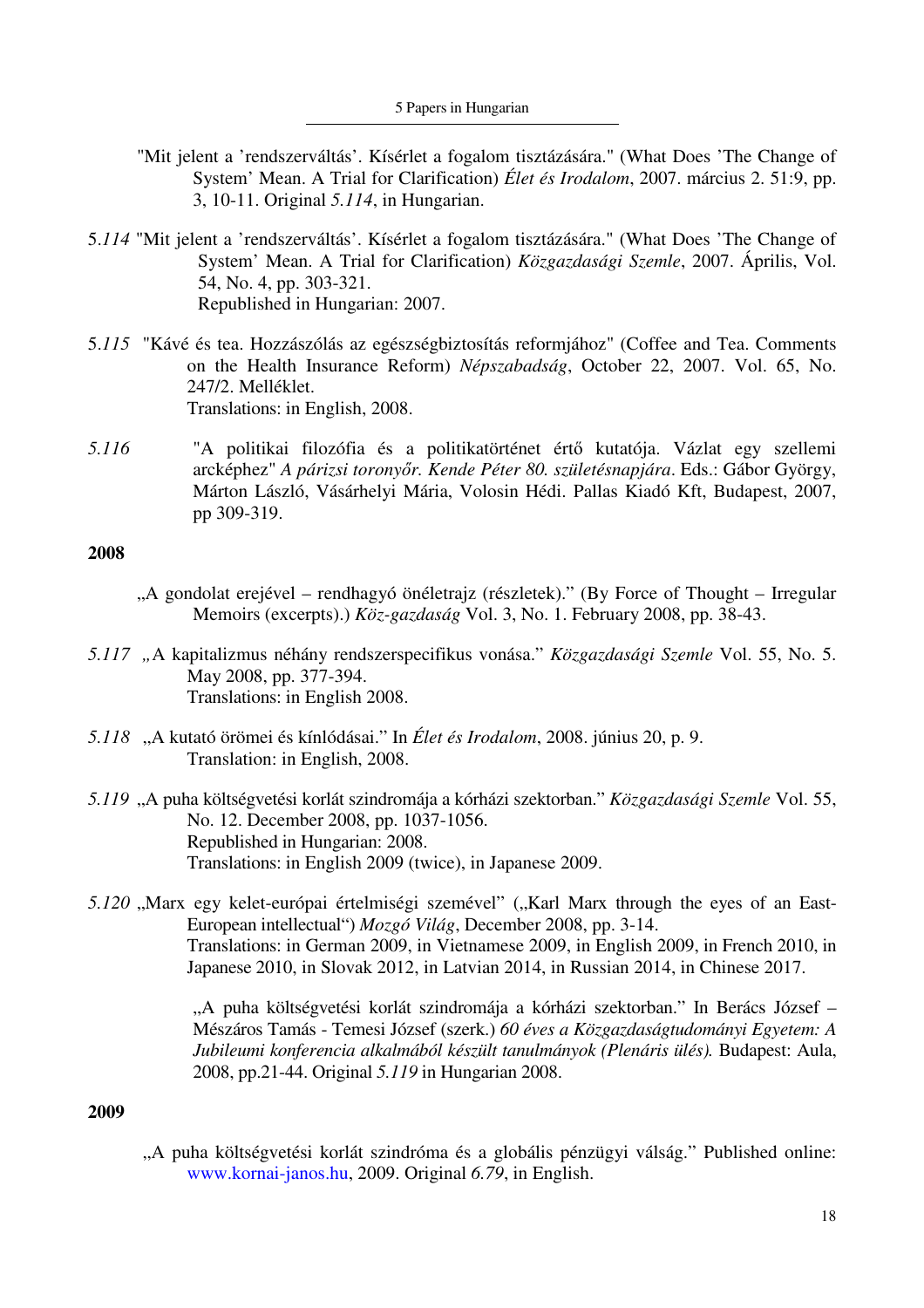- "Innováció és dinamizmus: Kölcsönhatás a rendszerek és a technikai haladás között." ("Innovation and Dynamism: Interaction between Systems and Technical Progress") *Közgazdasági Szemle*, January 2010, pp. 1-36. Original *6.80* in English.
- *5.121* "Liberté, Egalité, Fraternité: Gondolatok a szocialista rendszer összeomlását követő változásokról." ("Liberté, Egalité, Fraternité: Reflections on the changes following the collapse of communism") *Mozgó Világ*, January 2010, pp.5-18. Translations: in Vietnamese 2009, in Polish 2010, in Russian 2010, in English 2010, in Romanian 2010, in German 2010, in Japanese, 2010, in Croatian 2011.
- *5.122* "Hol a határ a független közgazdasági elemzés és az aktív politikai tevékenység között? A független Költségvetési Tanácsok példája." *Mozgó Világ*, May 2010, pp. 3-7. Translation: in English 2010.
- *5.123* "A közpénzek felhasználásának értékeléséről: A 'szakember' és az értékítéletek." (On the evaluation of the use of public resources: The 'expert' and value judgments.) *Mozgó Világ*, November 2010, pp. 30-38.
- *5.124* "Hiánygazdaság többletgazdaság" I-II. (Shortage economy surplus economy.) *Közgazdasági Szemle 57/11, 12,* 2010: 925-957, 1021-1044. Translations: in Chinese 2011.

## **2011**

*5.125* "Számvetés" (Taking stock), in Hungarian. *Népszabadság*, January 6, 2011. Translations: in English 2011, in Polish 2011, in Slovak 2011, in Czech 2011, in Chinese 2011, in Russian 2011, in Vietnamese 2012.

- *5.126* "Központosítás és kapitalista piacgazdaság." (Centralization and the capitalist market economy), in Hungarian. *Népszabadság*, January 28, 2012, Hétvége, pp. 1, 6-9. Translations: in English 2012 (three times, and twice online), 2013, in Vietnamese 2012, in German 2012, in Romanian 2012, in Polish 2012, in Russian 2012, in Chinese 2012. Also a somewhat shortened version in Polish 2012.
- *5.127* "Találkozás Széchenyivel." (Meeting Széchenyi), in Hungarian 2012. Talk at the Széchenyi Irodalmi és Művészeti Akadémia (Széchenyi Academy of Literature and Art), April 12, 2012. *Élet és Irodalom*, vol. 56/15, April 13, 2012.
- *5.128 "*Mit mond *A hiány* és *A szocialista rendszer* a mai magyar olvasónak? Bevezető tanulmány az életműsorozat első két kötetéhez." (What the *Economics of shortage* and *The socialist system* have to say to the Hungarian reader today: An introductory study to the first two volumes of the selected publications), in Hungarian 2012. *Közgazdasági Szemle*, vol. 59/4: 426-443. Translation: in English 2012.
- *5.129* "Ígéretek megszegése" (Breaking promises), in Hungarian. *Élet és Irodalom*, December 21, 2012, pp. 23-26.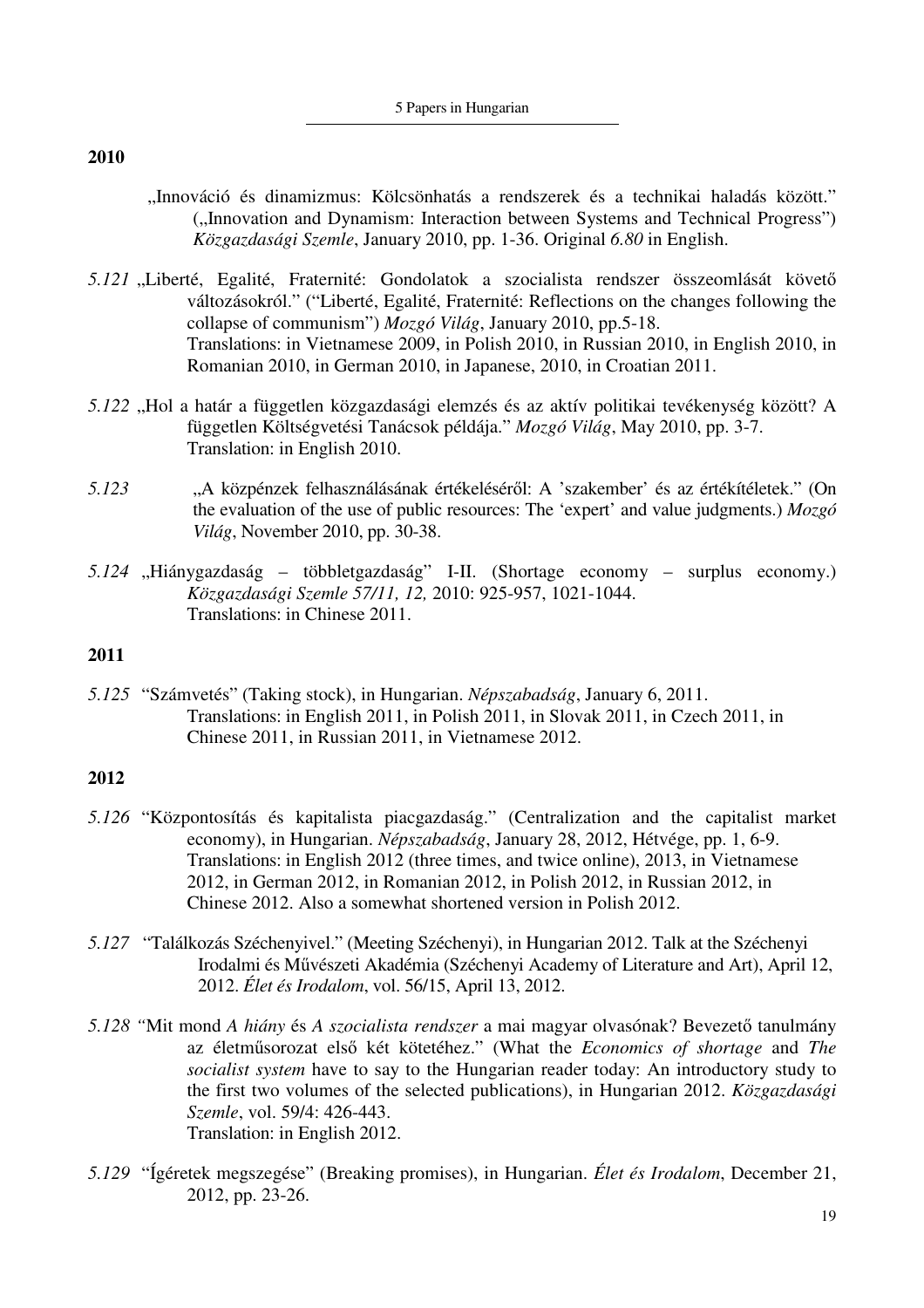Republished in Hungarian: 2013. Translations: In Russian 2013, in Romanian 2013, in English 2013, 2016, in Chinese 2013, in Estonian 2014.

## **2013**

- *5.130* "Bevezetés a Központosítás és piaci reform című kötethez." (Introduction to the volume 'Centralization and market reform'), in Hungarian 2013. *Közgazdasági Szemle*, vol. 60/3: pp. 253-281. Translations: In English 2013.
	- "Ígéretek megszegése" (Breaking promises), in Hungarian. *Köz-gazdaság*, 2013, vol. 8/2: pp. 5-33. Original: *5.129*, in Hungarian.

## **2014**

- *5.131* "Fenyegető veszélyek" ("Threatening dangers"), in Hungarian. *Élet és Irodalom*, May 23, 2014, p. 5. Republished in Hungarian 2014. Translations: in English 2014, in Chinese 2014, in Polish 2014, in Romanian 2014, in Vietnamese 2014.
- *5.132* "Bevezetés A puha költségvetési korlát című kötethez." (Introduction to the volume 'The soft budget constraint'), in Hungarian 2014. *Közgazdasági Szemle*, vol. 61/7, pp. 845- 897. Translations: in English 2014, in Polish 2014..
- *5.133* "Surányi György, az MNB elnöke egy egykori jegybanktanács-tag szemével" (György Surányi, president of the Hungarian National Bank – through the eyes of a past member of its Monetary Council), in Hungarian, 2014. In *Surányi György hatvanéves*. Szerk. Sebestyén Katalin. Budapest: Pénzügykutató Alapítvány, 2014, pp. 110-122.
	- "A hiány újratermelése" (Reproduction of Shortage), in Hungarian, 2014. *Közgazdasági Szemle*, Oct. 2014, Vol. *61*, No. 10, pp. 1138-1057. Original *5.*57 in Hungarian.
	- "Fenyegető veszélyek" ("Threatening dangers"), in Hungarian, 2014. *Köz-gazdaság*, Vol. 9/2, pp. 39-45. Original *5.131*, in Hungarian.
- *5.134* "Példaképünk: Kína?" ("Can China set us an example?"), in Hungarian. In *Társadalmi riport 2014,* eds. Kolosi Tamás – Tóth István György, Budapest: TÁRKI, pp. 603-616. Republished in Hungarian 2014. Translations: in English 2014, in Vietnamese 2015.
	- "Példaképünk: Kína?" ("Can China set us an example?"), in Hungarian. *Élet és Irodalom*, August 29, 2014, pp. 3-4. Original: *5.134* in Hungarian.

# **2015**

"U-kanyar Magyarországon" ("Hungary's U-turn"), in Hungarian, 2015. *Élet és Irodalom*, April 3, 2015, pp. 8-10. Original *6.81*, in English.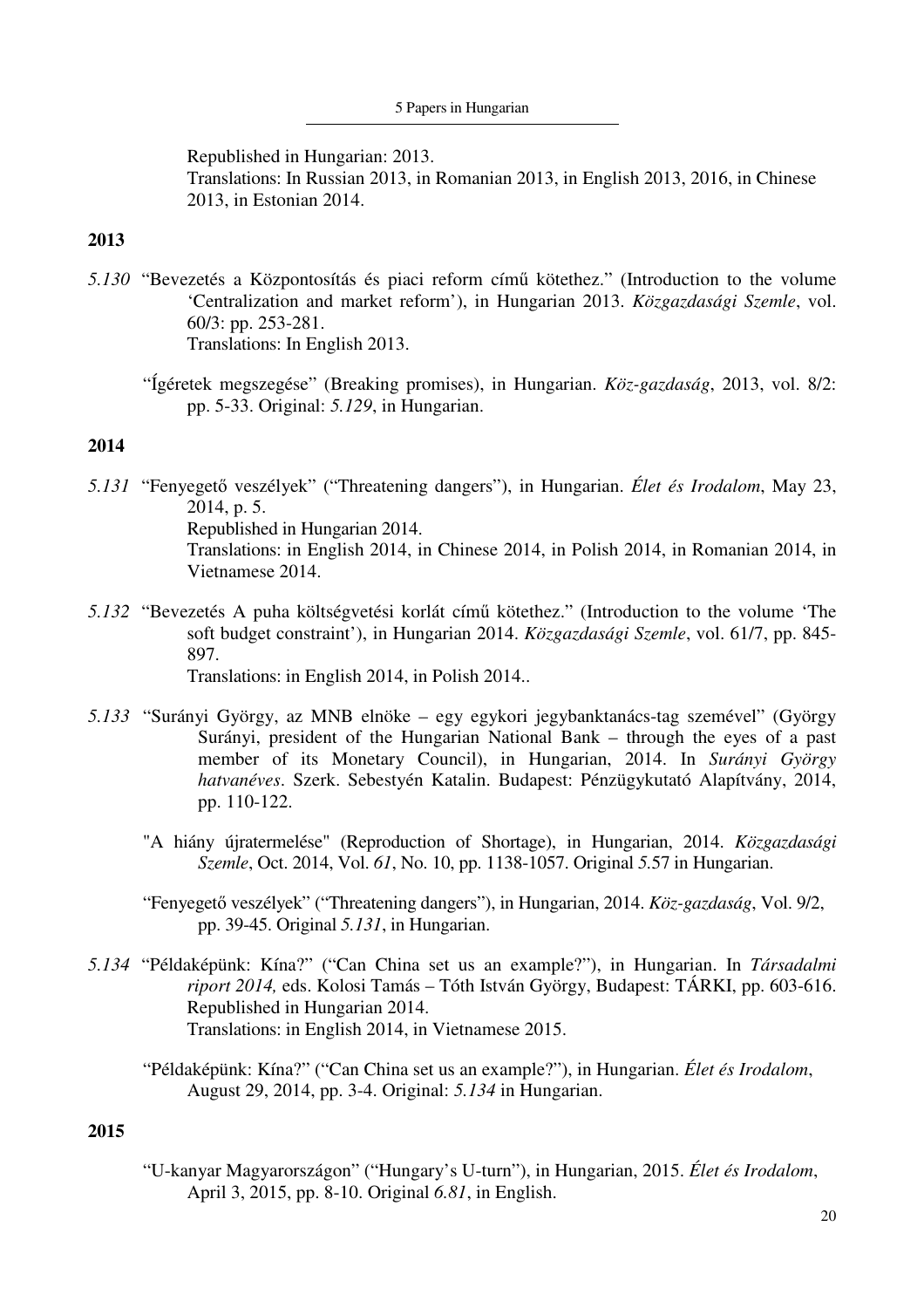- *5.135* "Előszó" ("Preface"), in Hungarian. In Olivier Blanchard: *Végtelen várakozások: Szemelvények a modern makroökonómia területéről*. (*Infinite expectations: Excerpts from the area of modern macroeconomics.)* Budapest, Alinea Kiadó – Rajk László Szakkollégium*,* pp. 7-11. Translation: in English 2014.
- *5.136* "Milyen is hát a tőke a 21. században? Megjegyzések Piketty könyvéhez" ("What is capital like in the 21st century? Notes on Piketty's book"), in Hungarian, 2015. *Közgazdasági Szemle, vol. 62*, pp. 909-942. Translations: in Chinese, 2015, in English, 2016, in Polish, 2016, in Spanish, 2016.

"Az összehasonlító gazdaságtan és a 'tranzitológia' jövője" ("The future of comparative economics and 'transitology'"), in Hungarian, 2015. *Köz-gazdaság, vol. 10*/3, pp. 145-154. Original *6.82*, in English.

# **2016**

*5.137* "Még egyszer a 'rendszerparadigmáról': Tisztázás és kiegészítések a posztszocialista régió tapasztalatainak fényében" ("The system paradigm revisited: Clarification and additions in the light of experiences in the post-socialist region"), in Hungarian, 2016. *Közgazdasági Szemle, vol. 63*, pp. 1074-1119. Translations: in English, 2016 twice, in Vietnamese, 2016, in Spanish 201, in Polish 2017, in Romanian 2017.

## **2017**

 "A populizmus terjedése és kártékony hatásai." ("Rising populism and its harmful effects") In Hungarian, 2017. Available online: http://kornai-janos.hu/Kornai2017- Populizmus.pdf. Original: *6.83*, in English, 2017.

- *5.138* "A gondolat nem kér vízumot": Michael Ignatieff és Kornai János beszéde a Nyílt Társadalom Díj átadásakor ("Ideas do not apply for visas": Michael Ignatieff's and János Kornai's speeches at the Open Society Prize award ceremony), in Hungarian 2018. *Élet és Irodalom*, June 22, 2018, p. 5. Translation: in English, 2018.
- *5.139* "A demokrácia értékéről és más kutatási témákról: Kornai János záró megjegyzései a tiszteletére rendezett konferencián" ("On the value of the democracy and other research issues: János Kornai's closing remarks at the conference dedicated to him.") In Hungarian, 2018. *Közgazdasági Szemle, vol. 65*, pp. 677-682. Translation: in English, 2018.
- *5.140* "A Közgazdaság-tudományi Intézet 1990 előtti történetéről, 1-2. előadás: A Közgazdaságtudományi Intézetben 2018. március 22-én és április 12-én elhangzott előadások szerkesztett változata." ("On the history of the Institute of Economics, Talks 1-2: The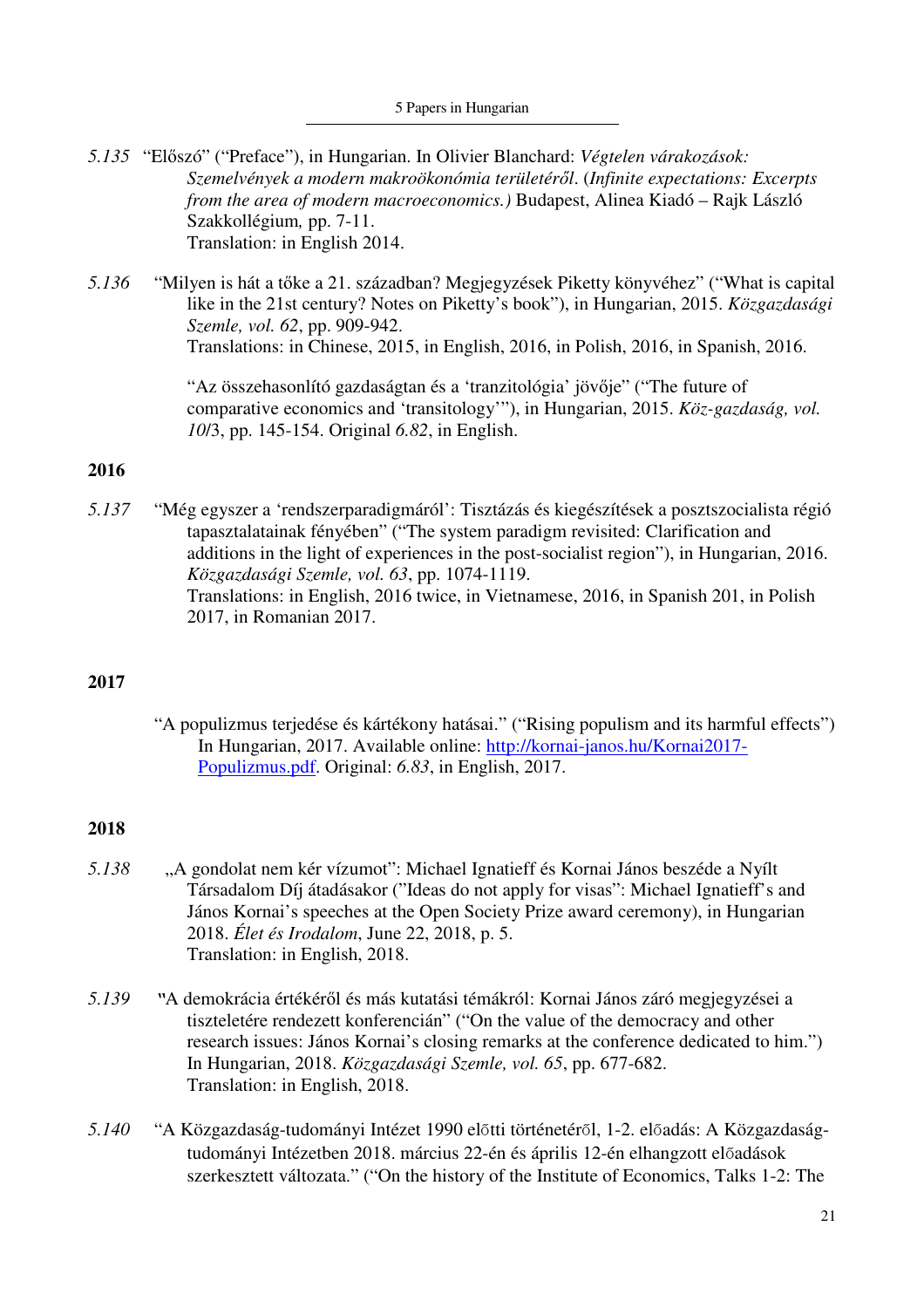#### 5 Papers in Hungarian

edited version of the talks on March 22 and April 12, 2018, at the Institute of Economics.") In Hungarian, 2018. Published on the website of the Institute of Economics, Hungarian Academy of Sciences: http://www.mtakti.hu/hirek/kornaijanos-eloadasa-a-kozgazdasagtudomanyi-intezet-1990-elotti-torteneterol-2/9583/

## **2019**

*5.141* "A gondolat erejével? A közgazdászok szakmai és közéleti dilemmáiról" (By force of thought? On the professional and public life dilemmas of economists.) In Hungarian, 2019. *Közgazdasági Szemle, vol. 66*, pp. 117-133.

## **2020**

*5.142* "1956 – Ahogy én láttam akkor és látom ma" (1956 in Hungary: As I saw it then and as I see it now). In Hungarian, 2020. *Élet és Irodalom*, June 12, p. 8. Full version, with abstract, footnotes, miniportraits and references list: http://kornaijanos.hu/Kornai2020-1956.pdf Translation: in English, 2020.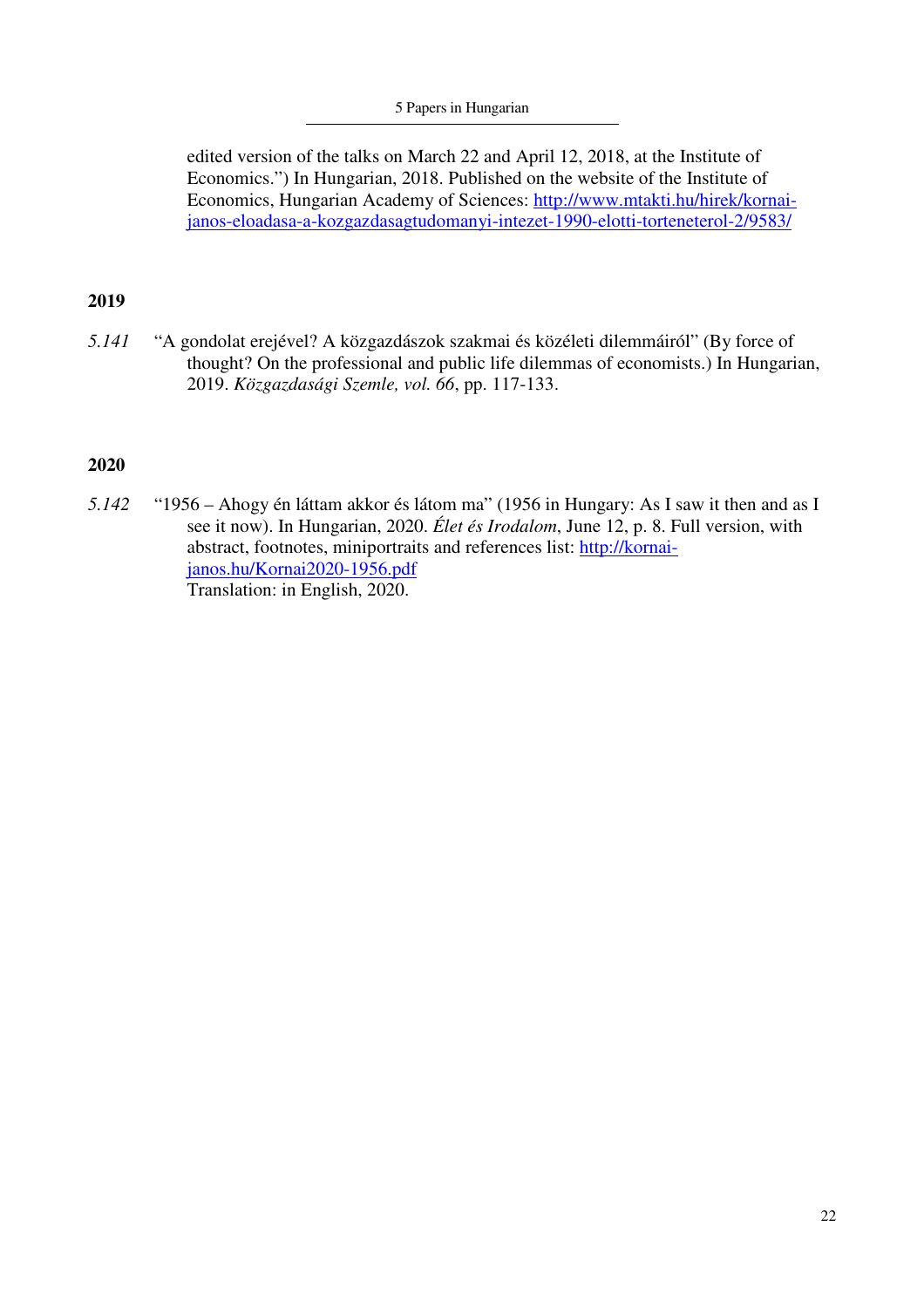### 6 PAPERS IN FOREIGN LANGUAGES<sup>∗</sup>

### **1961**

- "Ilosc czy rentownosc" (The Quantitative Outlook and the Economic Outlook), in Polish. In: *Z Problemow kierowania gospodarka*. Warszawa: Ksiazka i Wiezda, 1961, pp. 310-318. Original: *5.12*, in Hungarian, 1959.
- "Informacja o wegierskich pracach nad optymalizacja planu inwestycyjnego w skali galezi przemyslu" (The Determination of the Optimal Investment Plan of a Sector of Industry by Linear Programming), in Polish. *Biuletyn Wownetrzny*, 1961, No. 6, pp. 55-60. Original: *5.22*, in Hungarian, 1961.

### **1962**

- *6.1* "A Mathematical Investigation of Some Economic Effects of Profit Sharing in Socialist Firms", co-author: Tamás Lipták. *Econometrica*, Jan. 1962, Vol. *30*, No. l, pp. 140-161.
- *6.2* "Anwendung mathematischer Methoden bei der Planung von Investitionen und der technishen Entwicklung" (The Application of Mathematical Methods for the Planning of Investments and Technical Development), in German. In: *Internationale Konferenzen der sich mit Problemen der Ökonomik und Organisation der Produktion und Arbeit befassenden Institute und Organisationen der Lander des Sozialistischen Lagers*. Warszawa, 1962.
	- "The Application of the Input-Output Table to Determine the Optimum Development Program of the Aluminium Industry", co-author: Béla Martos. In: *Input-output Tables, Their Compilation and Use*. Ed.: Ottó Lukács. Budapest: Akadémiai Kiadó, 1962, pp. 224-234. Original: *5.27*, in Hungarian, 1962.

#### **1963**

- *6.3* "Spojeni ustredniho a odvetvoveho programovani v premyslu" (The Linking Up of Central and Sectoral Programming in the Industry), in Slovak. *Mezinarodni kolokvium o uplatnovani matematickych metod v ekonomice spotrebniho promyslu*. Praha: Ministerstrvo spotrebniho promyslu, 1963, pp. 82-87.
	- "Planowania dwupoziomowe" (Two-Level Planning), in Polish. Co-author: Tamás Lipták. *Biuletyn Wewnetrzny*, 1963, No. 13, pp. 1-71. Original: *5.26*, in Hungarian, 1962.
	- "The Determination of the Optimum Investment Plan for an Industrial Sector by the Use of Linear Programming", *Eastern European Economy*, 1963, Vol. *1*, No. 4, pp. 44-56. Original: *5.22*, in Hungarian, 1961.

#### **1964**

 $\overline{\phantom{0}}$ 

*6.4* "Die Anwendung mathematischer Methoden in der Ökonomie der ungarischen Textilindustrie" (The Application of Mathematical Methods in the Economy of the Hungarian Textile

<sup>∗</sup> This section includes book reviews, chapters in collections of essays, and also booklets (not longer than a journal article)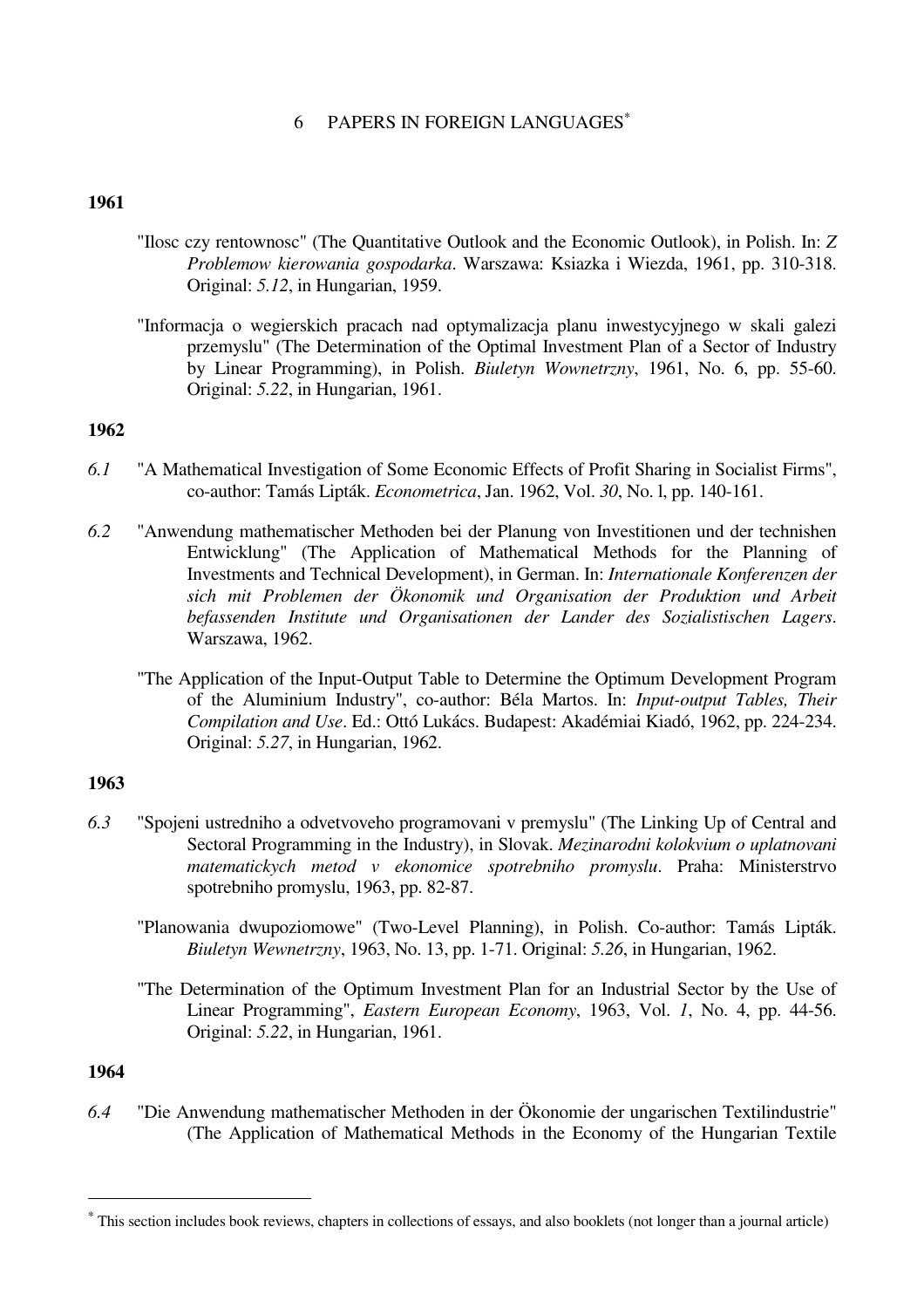Industry), in German. In: *Anwendung mathematisher Methoden in der Ökonomie der Textilindustrie*. Leipzig: VEB Fachbuchverlag, 1964, No. 14, pp. 92-118.

 "Protsentnaia stavka v perspektivnykh raschctah po ekonomicheskoi effektivnosti" (The Interest Rate in the Long-Term Economic Efficiency Calculations), in Russian. Co-author: Péter Wellisch. In: *On Political Economy and Econometrics—Essays in Honour of Oscar Lange*. Warszawa: PWN, Polish Scientific Publishers, 1964, pp. 247-287. Original: *5.29*- *5.31*, in Hungarian, 1963-1964.

## **1965**

- *6.5* "Two-Level Planning", co-author: Tamás Lipták. *Econometrica*, Jan. 1965, Vol. *33*, No. 1, pp. 141-169. Translations: In English: 1971, in Russian: 1965, in Polish: 1968.
- *6.6* "Mathematical Programming as a Tool in Drawing Up the Five Year Economic Plan", *Economics of Planning*, 1965, Vol. *5*, No. 3, pp. 3-18. Translations: In Russian: 1966, in Serbian: 1966, in English: 1972.
	- "Planirovanie na dvukh urovniakh" (Two-Level Planning), in Russian. Co-author: Tamás Lipták. In: *Primenenie matematiki v ekonomicheskikh issledovaniakh, Tom 3*. Ed.: V. S. Nemchinow. Moscow: Izdatelstwo Socialno Ekonomicheskoy Literaturi, 1965, pp. 107- 136. Original: *6.5*, in English, 1965.
- *6.7* "Mathematische Programmierung der perspektivischen Volkswirt-schaftsplane (Mathematical Programming of Long-Term National Economy Planning), in German. In: *Mathematik und Kybernetik in der Ökonomie, Teil I*. Berlin: Akademie Verlag, 1965, pp. 213-232.
- *6.8* "Un contributo ungherese alla teoria e alla practica della programmazione economica" (The Hungarian Contribution to the Theory and Practice of Economy-Wide Programming), in Italian. *Rivistra Trimestrale*, 1965, Vol. *4*, No. 15-16, pp. 705-715.

- *6.9* "Experiments in Hungary with Industry-Wide and Economy-Wide Programming", co-author: Béla Martos. In: *Mathematical Optimization in Economics*. Ed.: Bruno de Finetti. Roma: Centro Internacionale Matematico Estive, 1966, pp. 169-194.
	- "Matematicheskoe programmirovanie na sluzhbe razrabotki piatiletnego narodnokhozjajstwennogo plana VNR" (Mathematical Programming for the Elaboration of the Five Year National Economy Plan of Hungary), in Russian. *Ekonomika i matematicheskie metody*, Jan./Feb. 1966, Vol. *2*, No. 1, pp. 31-40. Original: *6.6*, in English, 1965.
	- "Matematicko programiranje kao sredstvo za izradu petogodisnjeg nacionalnog privrednog plana" (Mathematical Programming as a Tool in Drawing Up the Five Year National Economy Plan), in Serbian. *Primena matematickog programiranja i elektronskih racunara u planiranju*, Mar. 1966, Vol. *4*, pp. 26-42. Original: *6.6*, in English, 1965.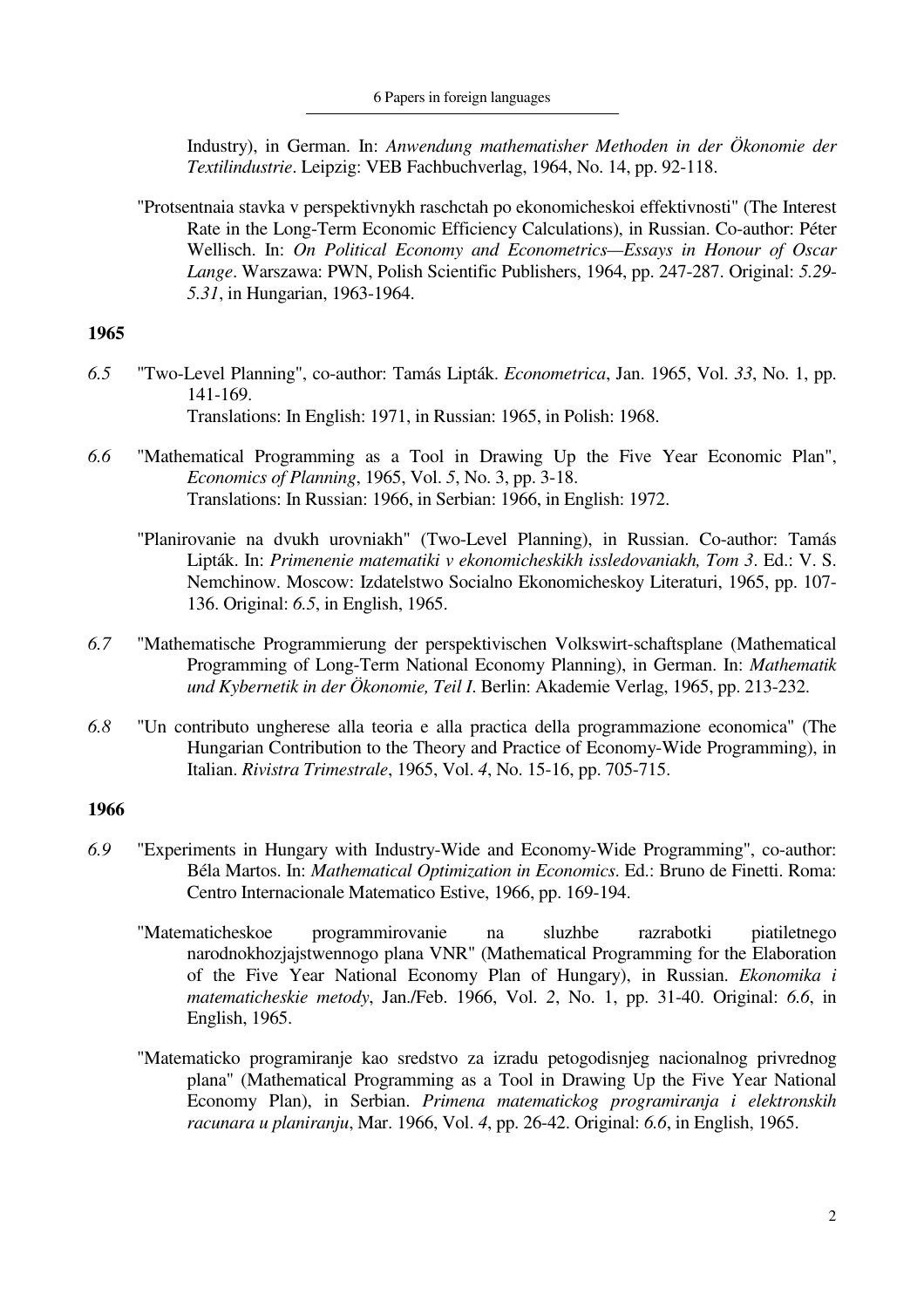- *6.10* "Hungary: The Programming Model of the National Economy", in: *Macroeconomic Models for Planning and Policy-Making*. Geneva: UN, ECE, 1967.
- *6.11* "Mathematical Programming of Long-Term Plans in Hungary", in: *Activity Analysis in the Theory of Growth and Planning*. Eds.: Edmond Malinvaud and M. O. L. Bacharach. London, Melbourne, Toronto and New York: Macmillan and St. Martins' Press, 1967, pp. 211-231.
	- "Application of an Aggregate Programming Model in Five Year Planning", co-author: Zsuzsa Ujlaki. *Acta Oeconomica*, 1967, Vol. *2*, No. 4, pp. 327-344. Original: *5.37*, in Hungarian, 1967.

## **1968**

- *6.12* "Theoretische Probleme bei Modellsystemen" (Theoretical Problems of System Models), in German. *Wirtschaftswissenschaft*, Apr. 1968, Vol. *16*, No. 4, pp. 543-552.
	- "Planowanie na dwu szczeblach" (Two-Level Planning), co-author: Tamás Lipták. In Polish. In: *Zastowanie matematyki w badaniach ekonomicznych*. Ed.: W. S. Niemcznynow. Warszawa: PWN, 1968, pp. 100-126. Original: *6.5*, in English, 1965.

- "Man-Machine Planning", *Economics of Planning*, 1969, Vol. *9*, No. 3, pp. 209-234. Original: *5.42*, in Hungarian, 1969.
- "Multi-Level Programming: A First Report on the Model and on the Experimental Computations", *European Economic Review*, Fall 1969, Vol. *1*, No. 1, pp. 134-191. Original: *5.39* in Hungarian, 1968.
- *6.13* "La Programmación Matemática Como Herramienta de la Planificacion Económica Socialista" (Mathematical Programming in Socialist Planning), in Spanish, 1969. *Economia y Desarollo*. pp. 444-456. Translation: In English: 1969.
	- "Bródy András: Érték és újratermelés: Kísérlet a marxi értékelmélet és újratermelési elmélet matematikai modelljének megfogalmazására. Value and Reproduction. An Attempt at Working Out a Mathematical Model of the Marxian Theory of Value and Reproduction", book review. *Acta Oeconomica*, 1969, Vol. *4*, No. 4, pp. 423-428. Original: *5.43*, in Hungarian, 1969.
	- "Programmazione a piu livelli" (Multi-Level Programming), in Italian. *Archivio di Studi Urbani e Regionali*, 1969, Vol. *2*, No. 1-2, pp. 3-27. Original: *5.39* in Hungarian, 1968.
- *6.14* "Computing Linear Programming Problems with an Approximation Based on Decomposition", Urbino (Pesaro): C.I.M.E., Sviluppo Ottimale e Pianificazione, 1969, pp. 1-49.
	- "Mathematical Programming in Socialist Planning", Urbino, Collegio Universitaro: C.I.M.E., 1969. Original: *6.13*, in Spanish.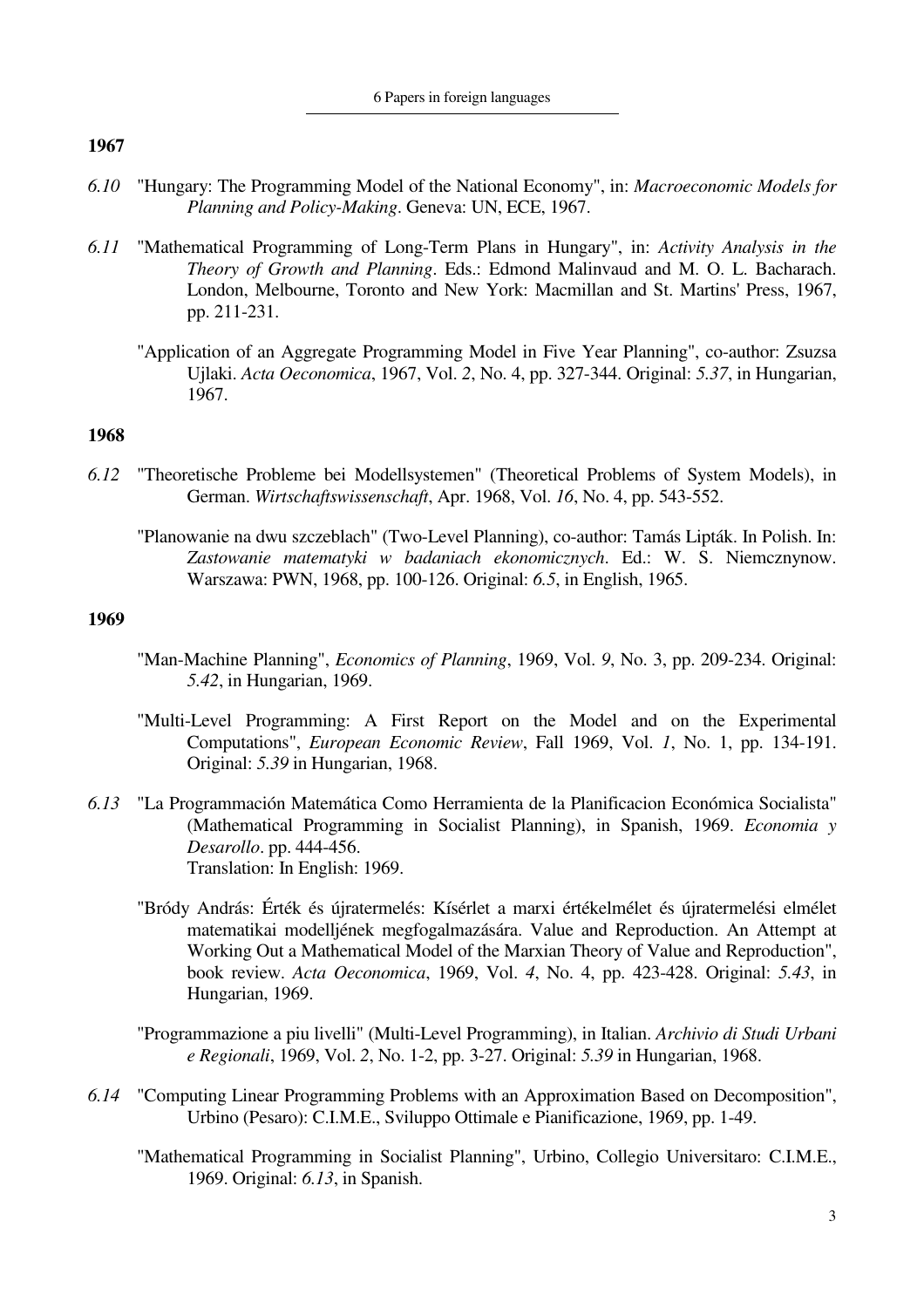- *6.15* "A General Descriptive Model of Planning Processes", *Economics of Planning*, 1970, Vol. *10*, No. 1-2, pp. 1-19. Translation: In Spanish: 1973.
- *6.16* "Comments on Professor J. Tinbergen's Article, Development Strategy and Welfare Economics", *Co-Existence*, 1970, Vol. *7*, No. 2, pp. 161-163.

## **1971**

- "Economic Systems Theory and General Equilibrium Theory", *Acta Oeconomica*, 1971, Vol. *6*, No. 4, pp. 297-317. Original: *5.44*, in Hungarian, 1970.
- "Plan Sounding", co-authors: Zsuzsa Dániel, Anna Jónás and Béla Martos. *Economics of Planning*, 1971, Vol. *11*, No. 1-2, pp. 31-58. Original: *5.49*, in Hungarian, 1972.
- "Un modelo aproximado para la solucion de problemas de programacion lineal por descomposition" (An Approximative Method for the Solution of Linear Programming Problems by Decomposition), in Spanish. *Economia y Desarrollo*, 1971, No. 5, pp. 61- 90. Original: *5.42*, in Hungarian, 1969.
- "Model for centralplanerad ekonomi" (A Model of Centrally Planned Economy. Excerpt from the book 'Overcentralization in Economic Administration'), in Swedish. In: *Ekonomiska system*. Ed.: Assar Lindbeck. Stockholm: Rabén—Sjörgren, 1971, pp. 120-125. Original: *1.1*, in Hungarian, 1957.
- "Two-Level Planning", in: *Selected Readings in Economic Theory from Econometrica*. Ed.: Kenneth J. Arrow. Cambridge, Mass. and London: MIT Press, 1971, pp. 412-440. Original: *6.5*, in English, 1965.
- "Pressure and Suction on the Market". Bloomington, Indiana: International Development Research Center, Indiana Univeristy, 1971. Original: *5.46*, in Hungarian, 1971.

- "K teoriia neravnovesiia" (Pressure and Suction on the Market), in Russian. *Ekonomika i matematicheskie metody*, 1972, Vol. *8*, No. 5, pp. 681-697. Original: *5.46*, in Hungarian, 1971.
- *6.17* "Macrofunctions Computed on the Basis of Plan Models", co-authors: Zsuzsa Dániel and Judit Rimler. *Acta Oeconomica*, 1972, Vol. *8*, No. 4, pp. 375-406.
	- "Mathematical Programming as a Tool of Socialist Planning", in: *Socialist Economics*. Eds.: Alec Nove and Domenico M. Nuti. London: Penguin, 1972, pp. 475-488. Original: *6.6*, in English, 1965.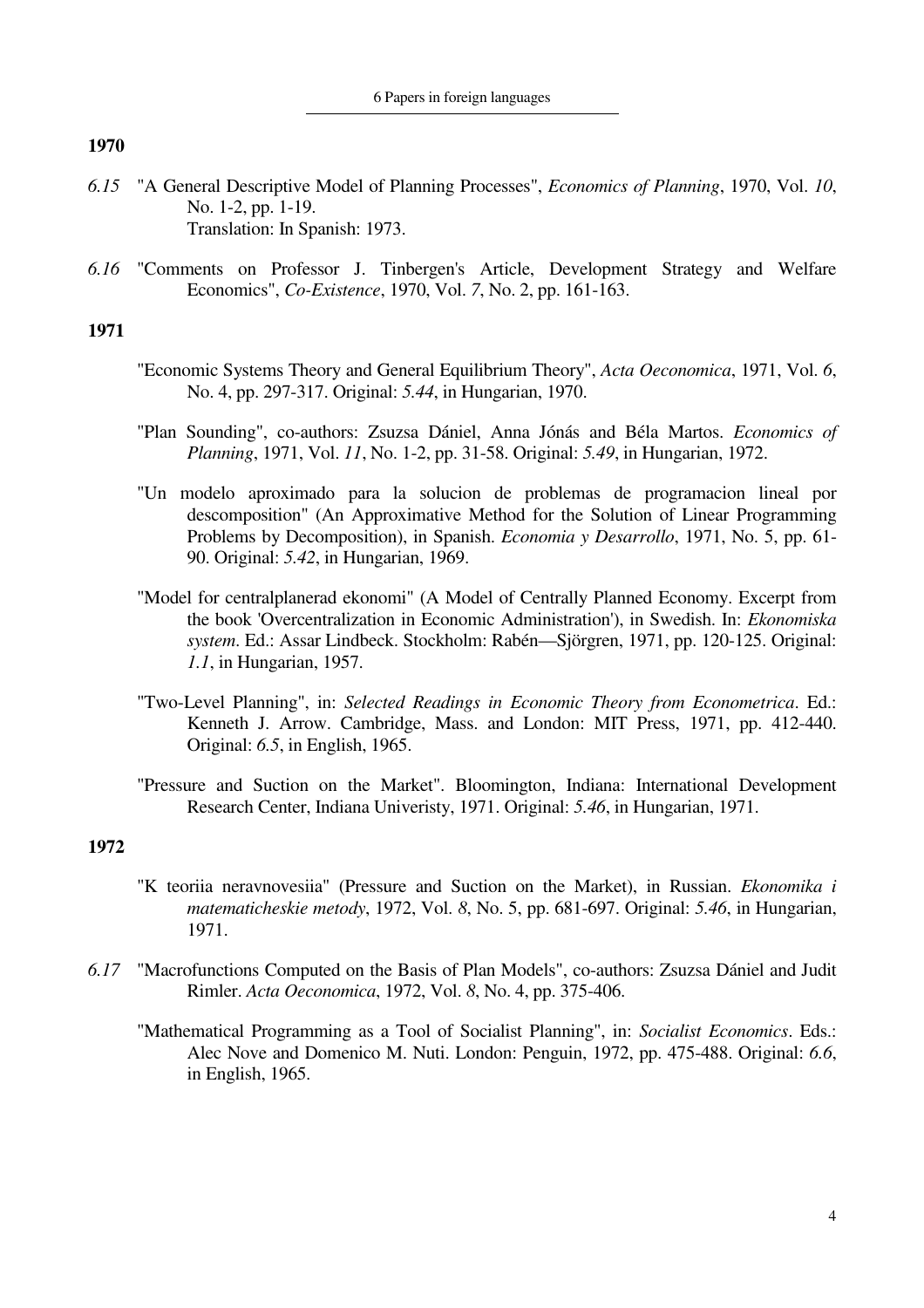- "Un modelo descriptivo general de processos de planification" (A General Descriptive Model of Planning Processes), in Spanish. *Economia y Desarrollo*, Mar./Apr. 1973, No. 16, pp. 26- 43. Original: *6.15*, in English, 1970.
- "Autonomous Control of the Economic System", co-author: Béla Martos. *Econometrica*, May 1973, Vol. *41*, No. 3, pp. 509-528. Original: *5.45*, in Hungarian, 1971.
- *6.18* "Some Intersectoral and Intertemporal Choice Problems: Hungarian Experience in Long-Term Planning", in: *Economic Structure and Development*. Eds.: H. C. Bos, H. Linnemann and P. de Wolff. Amsterdam: North-Holland, 1973, pp. 201-214. Translation: In Spanish: 1977.
	- "Economic System Theory and General Equilibrium Theory", in: *Criticism of Contemporary Western Economic Theories*. Selected papers presented to International Conference "New trends in contemporary bourgeois economics", 1-4, June, 1970, Budapest, Part II. Budapest: Institute of Economics Hungarian Academy of Sciences, 1973, Studies 7, pp. 7-32. Original: *5.44*, in Hungarian, 1970.
- *6.19* "Thoughts on Multi-Level Planning Systems", in: *Multi-Level Planning: Case Studies in Mexico*. Eds.: Louis M. Goreux and Allan S. Manne. Amsterdam: North-Holland, 1973, pp. 521-551.

### **1974**

 "Shijo nitaisuru Kyuin to Atsuryoku" (Pressure and Suction on the Market), in Japanese. *Gendai Keizai*, Spring 1974, No. 12, pp. 90-111. Original: *5.46*, in Hungarian, 1971.

## **1975**

- *6.20* "Models and Policy: The Dialogue Between Model Builder and Planner", in: *Economy-Wide Models and Development Planning*. Eds.: Charles R. Blitzer, Peter B. Clark and Lance Taylor. London: Oxford University Press, 1975, pp. 13-31.
	- "Théorie des systemes économiques et théorie générale de l'équilibre" (Economic System Theory and General Equilibrium Theory), in French. *Etudes* (Institute of Economics, Hungarian Academy of Sciences), 1975, No. 5. Original: *5.44*, in Hungarian, 1970.
- *6.21* "Mathematical Programming Models in Industrial Development Planning", *Industrialization and Productivity*, UNIDO Bulletin, New York, UN, 1975, Vol. *22*.

- "The Measurement of Shortage", *Acta Oeconomica*, 1976, Vol. *16*, No. 3-4, pp. 321-344. Original: *5.54*, in Hungarian, 1975.
- "Problemy upravleniia v ekonomicheskikh sistemach Neumanna" (Problems of Control in von Neumann-Economic Systems), in Russian. Co-author: András Simonovits. *Ekonomika i matematicheskie metody*, 1976, Vol. *12*, No. 6, pp. 1125-1140. Original: *5.51*, in Hungarian, 1975.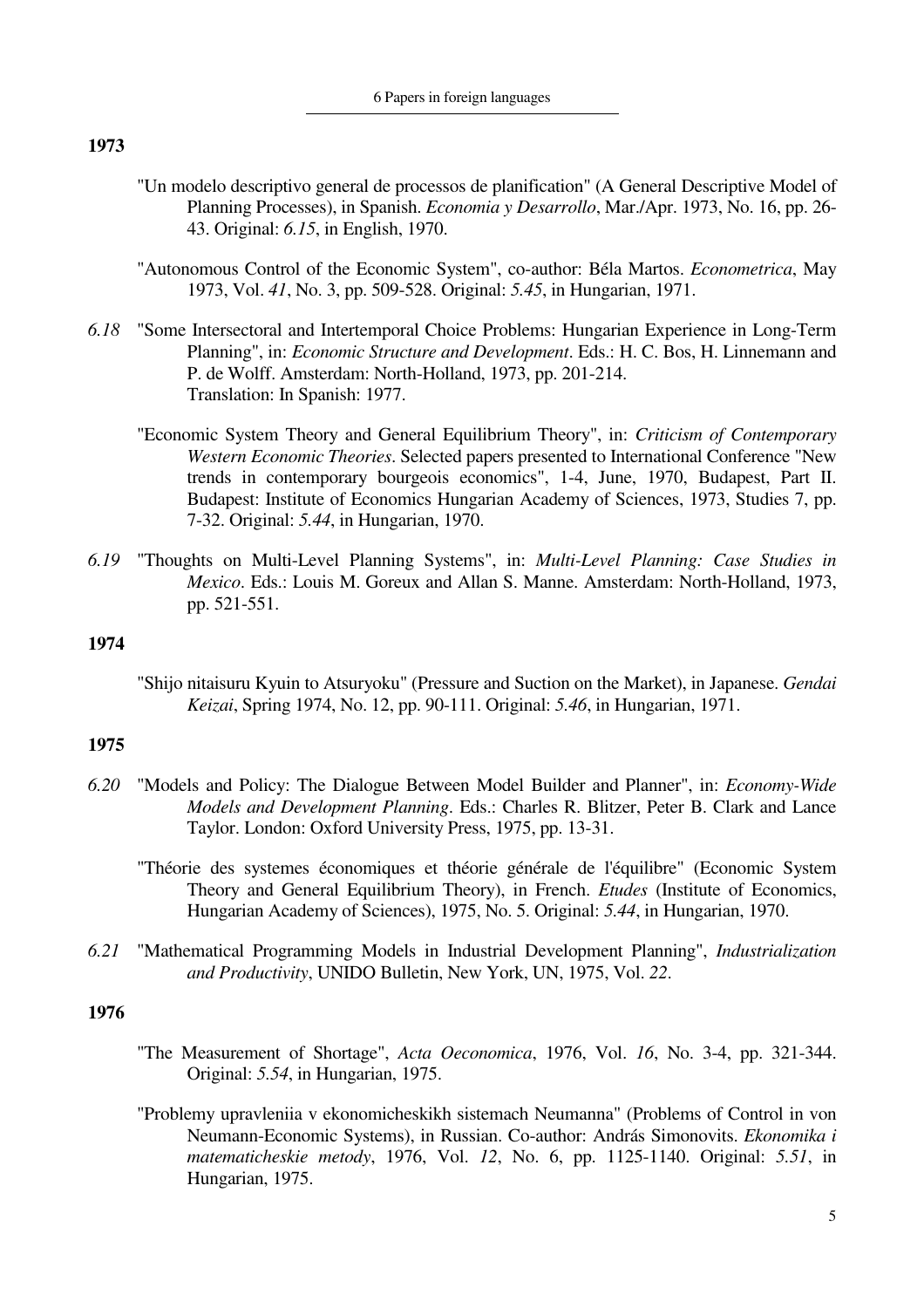"Pressure and Suction on the Market", in: *Economic Analysis of the Soviet Type System*. Ed.: Judith Thornton. Cambridge: Cambridge University Press, 1976, pp. 191-215. Original: *5.46*, in Hungarian, 1971.

## **1977**

- "Decentralized Control Problems in Neumann-Economies", co-author: András Simonovits. In English. *Journal of Economic Theory*, Feb. 1977, Vol. *14*, No. 1, pp. 44-67. Original: *5.51*, in Hungarian, 1975.
- "Algunos problemas de seleccion intersectoral e intertemporal: experiencias hungaras de la planification a largo plazo" (Some Intersectoral and Intertemporal Choice Problems: Hungarian Experience in Long-Term Planning), in Spanish. *Economia y Desarrollo*, Jul./Aug. 1977, No. 42, pp. 28-43. Original: *6.18*, in English, 1973.
- "Problems of Control in von Neumann Economic Systems", co-author: András Simonovits. *Matekon*, Fall 1977, Vol. *14*, No. 1, pp. 54-78. Original: *5.51*, in Hungarian, 1975.

## **1978**

- *6.22* "John Michael Montias: The Structure of Economic Systems", book review. *Journal of Comparative Economics*, 1978, Vol. *2*, No. 2, pp. 277-292.
- *6.23* "The Normal State of the Market in a Shortage Economy: A Queue Model", co-author: Jörgen W. Weibull. *Scandinavian Journal of Economics*, 1978, Vol. *80*, No. 4, pp. 375-398. Translations: In Hungarian: 1978, in Russian: 1981.

- "Leif Johansen: Lectures on Macroeconomic Planning: I, General Aspects", book review. *Scandinavian Journal of Economics*, 1979, Vol. *81*, No. 1, pp. 125-128. Original: *5.58*, in Hungarian, 1978.
- "The Oeuvre of Kenneth J. Arrow", *Acta Oeconomica*, 1979, Vol. *23*, No. 1-2, pp. 193-203. Original: *5.59*, in Hungarian, 1979.
- *6.24* "Resource-Constrained Versus Demand-Constrained Systems", *Econometrica*, Jul. 1979, Vol. *47*, No. 4, pp. 801-819. Translations: In Portuguese: 1981, in Chinese: 1985, 1987, in Spanish: 1992.
	- "Shakai-Shugi Keizai niokeru Fusoku no Saiseisan" (Reproduction of Shortage), in Japanese. *Gendai Keizai*, Winter 1979, No. 37, pp. 125-140. Original: *5.57*, in Hungarian, 1978.
- *6.25* "The Dilemmas of a Socialist Economy: The Hungarian Experience", *Twelfth Geary Lecture*, 1979. Dublin: Economic and Social Research Institute. Republished in English: 1980, 1994. Translations: in Hungarian: 1980, 1983, in German: 1980, in Polish: 1981, in Japanese: 1981, in Estonian: 1981, in Chinese: 1985, 1986, in Russian: 1981, 1987, 1988, in Spanish: 1992.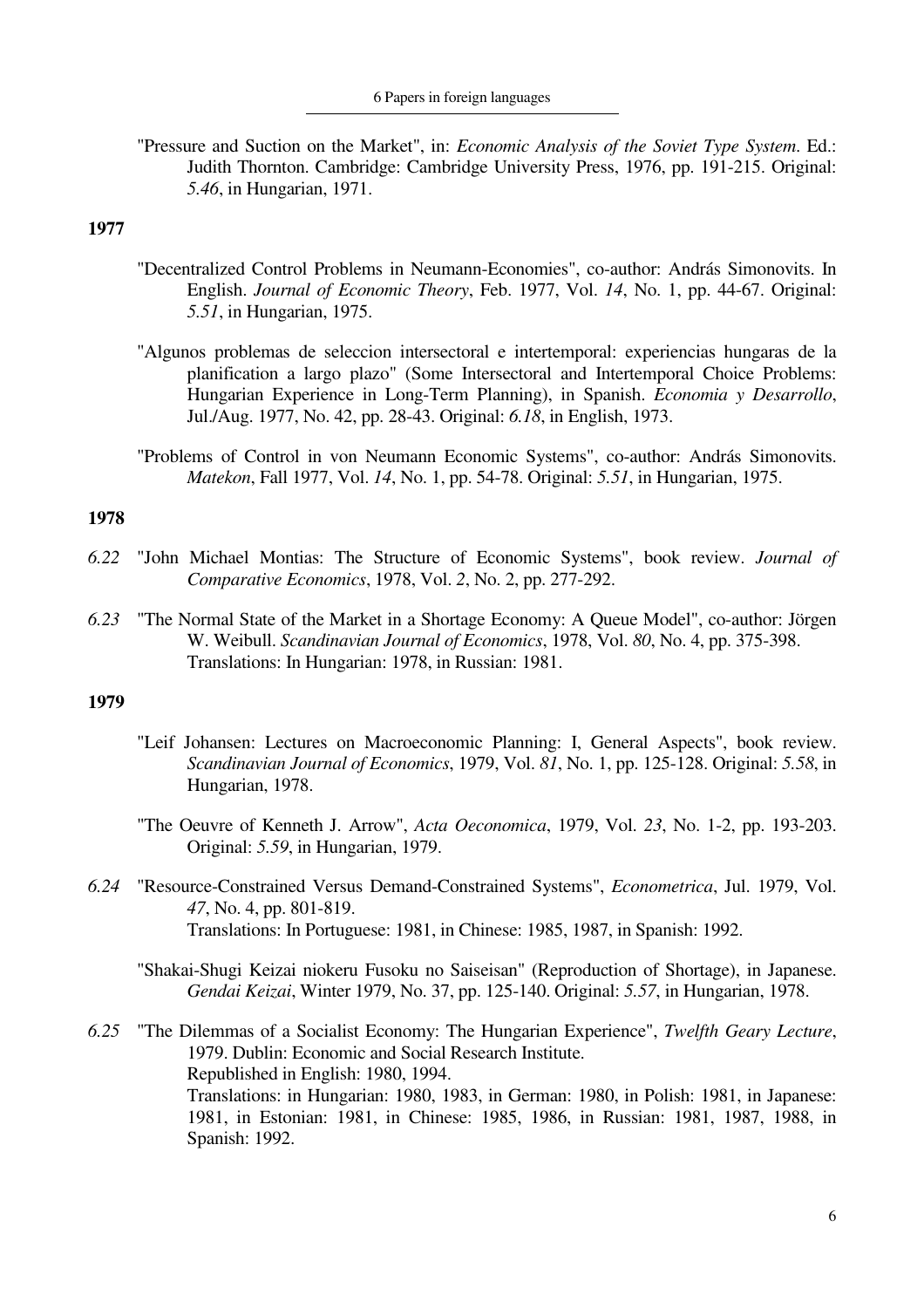- *6.26* "Appraisal of Project Appraisal", in: *Economics and Human Welfare: Essays in Honour of Tibor Scitovsky*. Ed.: M. J. Boskin. New York: Academic Press, 1979, pp. 75-99. Translation: In French: 1979.
	- "Évaluation de l'évaluation des project" (Appraisal of Project Appraisal), in French. In: *Méthodologie de la planification*. Vol. *2*. Paris: Republique Francaise Ministere de la Cooperation, 1979, pp. 83-100. Original: *6.26*, in English, 1979.

- "The Dilemmas of a Socialist Economy: The Hungarian Experience", *Cambridge Journal of Economics*, Jun. 1980, Vol. *4*, No. 2, pp. 147-157. Original: *6.25*, in English, 1979. Republished in English in 1994. Translations: in Hungarian: 1981, 1983, in German: 1980, in Polish: 1981, in Japanese: 1981, in Estonian: 1981, in Chinese: 1985, 1987, in Russian: 1987, 1988, in Spanish: 1992.
- "Effizienz und sozialistische Ethik" (Efficiency and Socialist Ethics), in German. *Budapester Rundschau*, Jul./Aug. 1980, Vol. *14*; Jul. 21, No. 29, pp. 8-9, Jul. 28, No. 30, pp. 8-9, Aug. 4, No. 31, pp. 8-9, Aug. 11, No. 32, pp. 8-9. Original: *6.25*, in English, 1979. Republished in English in 1980, 1994. Translations: in Hungarian: 1981, 1983, in Polish: 1981, in Japanese: 1981, in Estonian: 1981, in Chinese: 1985, 1987, in Russian: 1987, 1988, in Spanish: 1992.
- "'Hard' and 'Soft' Budget Constraint", in English. *Acta Oeconomica*, 1980, Vol. *25*, No. 3-4, pp. 231-246. Original: *5.60*, in Hungarian, 1980.

- "Sistemas com restri oes de recursos versus sistemas com restri oes de procura" (Resource-Constrained Versus Demand-Constrained Systems), in Portuguese. *Estudos de Economica*, Jan./Feb. 1981, Vol. *1*, No. 2, pp. 131-152. Original: *6.24*, in English: 1979.
- "On the Difficulties and Deficiences of Mathematical Economic Research in Hungary", *Acta Oeconomica*, 1981, Vol. *26*, No. 1-2, pp. 175-198. Original: *5.61*, in Hungarian, 1980.
- "Obobshonoe ravnovesie rynka pri nalichii defitsita: model ocheredi" (The Normal State of the Market in a Shortage Economy: A Queue Model), in Russian. Co-author: Jörgen W. Weibull. *Ekonomika i matematicheskie metody*, 1981, Vol. *17*, No. 5, pp. 936-954. Original: *6.23*, in English, 1978.
- *6.27* "Some Properties of the Eastern European Growth Pattern", *World Development*, Sept./Oct. 1981, Vol. *9*, No. 9-10, pp. 965-970. Republished in English: 1981, 1984. Translation: in Chinese: 1987.
	- "Bródy András: Cycle and Control", book review. Co-author: András Simonovits. *Acta Oeconomica*, 1981, Vol. *26*, No. 3-4, pp. 409-414. Original: *5.63*, in Hungarian, 1981.
	- "Shakai-Shugi Keizai no Tilenma" (The Dilemmas of a Socialist Economy), in Japanese. *Sekai Keizai Hyoron*, Nov. 1981, No. 10, pp. 124-141. Original: *6.25*, in English, 1979.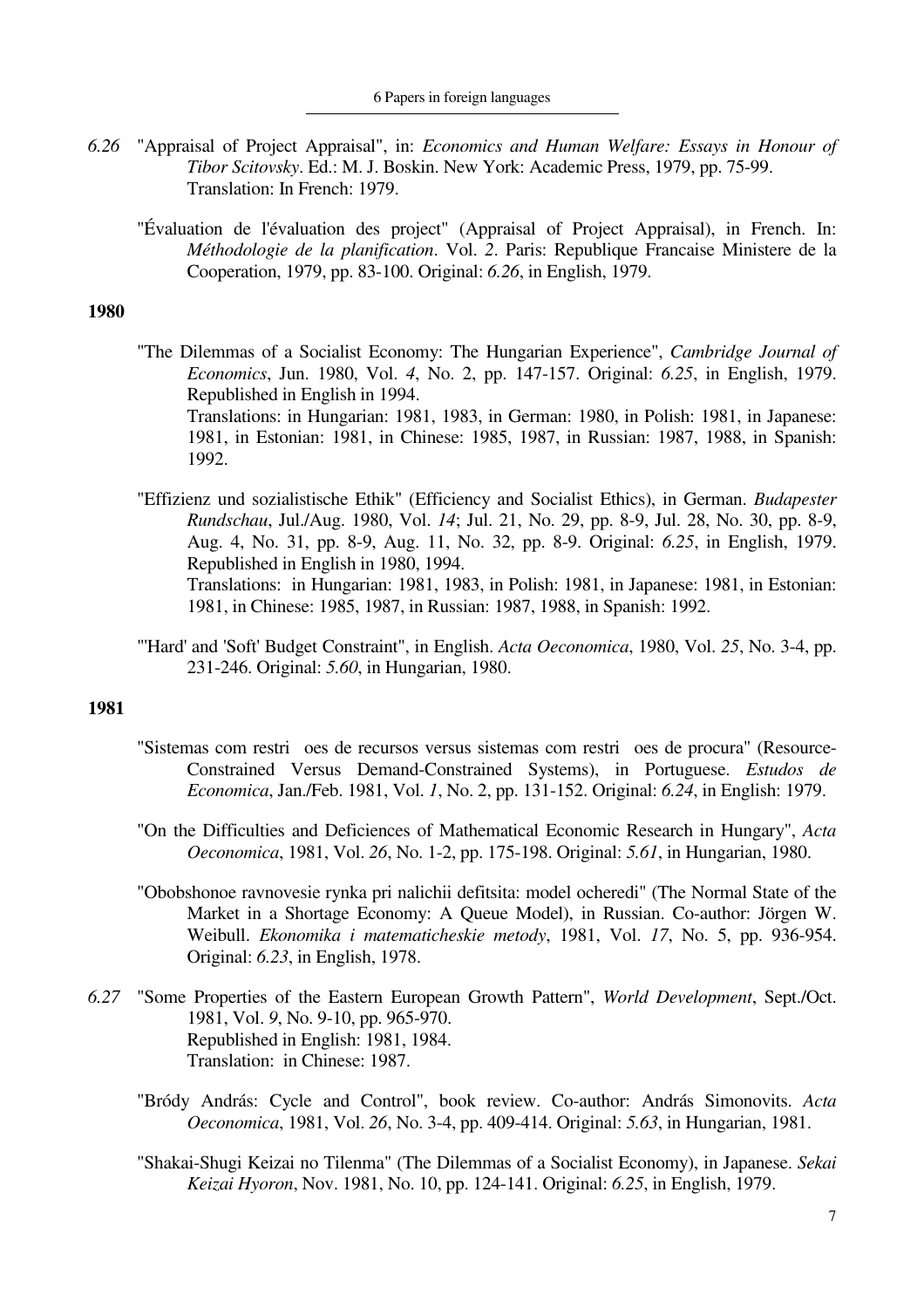- "Introduction: Theoretical Background of the Research", co-author: Béla Martos. In: *Non-Price Control*. Eds.: János Kornai and Béla Martos. Budapest: Akadémiai Kiadó, 1981, pp. 17- 56. Original: *5.64*, in Hungarian, 1981.
- "Vegetative Control: The First Step", co-author: Béla Martos. In: *Non-Price Control*. Eds.: János Kornai and Béla Martos. Budapest: Akadémiai Kiadó, 1981, pp. 57-80. Original: *5.65*, in Hungarian, 1981.
- "Control by Norms", in: *Non-Price Control*. Eds.: János Kornai and Béla Martos. Budapest: Akadémiai Kiadó, 1981, pp. 113-127. Original: *5.66*, in Hungarian, 1981.
- "Control by Order Signals", co-author: András Simonovits. In: *Non-Price Control*. Eds.: János Kornai and Béla Martos. Budapest: Akadémiai Kiadó, 1981, pp. 267-279. Original: *5.67*, in Hungarian, 1981.
- "Stock-Signal Model Regulated From a Normal Path", co-author: András Simonovits. In: *Non-Price Control*. Eds.: János Kornai and Béla Martos. Budapest: Akadémiai Kiadó, 1981, pp. 223-245. Original: *5.68*, in Hungarian, 1981.
- "Some Properties of the Eastern European Growth Pattern", in: *Socialist Models of Development*. Eds.: Charles K. Wilber and Kenneth P. Jameson. Oxford and New York: Pergamon Press, 1981, pp. 965-970. Original: *6.27*, in English, 1981.
- *6.28* "Comments to the Paper by A. Sen: Ethical Issues in Income Distribution: National and International", in: *The World Economic Order: Past and Prospects*. Eds.: Sven Grassman and Erik Lundberg. London: Macmillan, 1981, pp. 495-497.

- "Keizai Shisutemuron to Ippankinkoron" (Economic System Theory and General Equilibrium Theory), in Japanese. *Shakai Rodo Kenkyu*, 1982, Vol. *29*, No. 1-2, pp. 291-326. Original: *5.44*, in Hungarian, 1970.
- *6.29* "Adjustment to Price and Quantity Signals in a Socialist Economy", *Économie Appliquée*, 1982, Vol. *35*, No. 3, pp. 503-524. Republished in English: 1984. Translations: in Japanese: 1983, 1984, in Chinese: 1983, 1987.
	- "Comments on Tibor Liska's Concept of Entrepreneurship", *Acta Oeconomica*, 1982, Vol. *28*, No. 3-4, pp. 455-460. Original: in *Figyelő*, in Hungarian, 1982.
	- "Hi-Kakaku Seigyo" (Non-price Control. Excerpt from the book Non-price control, 1981), in Japanese. Co-author: Béla Martos. *Tokei Sanko Shinyo*, Nov. 1982, No. 14, pp. 1-64. Original: *3.2*, in Hungarian, 1981.
- *6.30* "The Health of Nations: Reflections on the Analogy Between the Medical Sciences and Economics", *Seidman Award Lecture*, 1982. Memphis, Tenn.: Seidman Foundation. Republished in English: 1983, 1985. Translations: In Hungarian: 1982, in Portuguese: 1983, in Chinese: 1986, in Russian: 1987, in Spanish: 1992.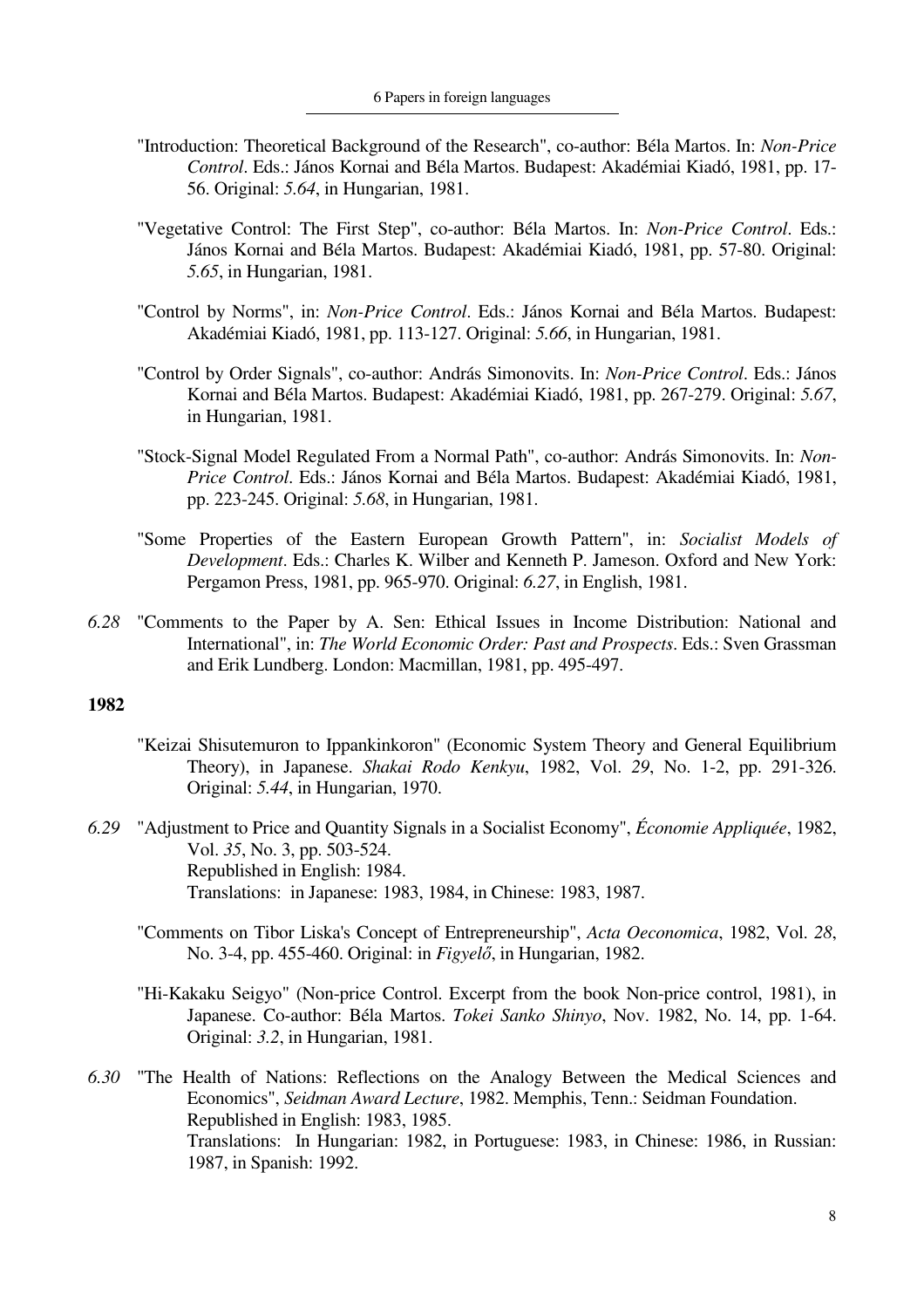*6.31* "On the Slowing Down of the Growth of East European Socialist Countries", *Thesis Eleven. A Journal of Socialist Scholarship*, Australia, 1982, No. 4, pp. 11-21.

- "Regulacja w systemach ekonomicznych za pomoca norm" (Norms of Economic Behaviour and Control According to Norms), in Polish. *Postepy Cybernetyk*, 1983, Vol. *6*, No. 1, pp. 43- 58. Original: *5.55*, in Hungarian, 1976.
- "The Health of Nations: Reflections on the Analogy Between the Medical Sciences and Economics", *Kyklos*, 1983, Vol. *36*, No. 2, pp. 191-212. Original: *6.30*, in English.
- "Equilibrium as a Category of Economics", *Acta Oeconomica*, 1983, Vol. *30*, No. 2, pp. 145- 159. Original: *5.71*, in Hungarian, 1982.
- *6.32* "Paternalism, Buyers' and Sellers' Market", co-author: Jörgen W. Weibull. *Mathematical Social Sciences*, 1983, Vol. *6*, No. 2, pp. 153-169. Translations: In Hungarian: 1983, in Japanese: 1986.
	- "Comments on the Present State and Prospects of the Hungarian Economic Reform", *Journal of Comparative Economics*, 1983, Vol. *7*, No. 3, pp. 225-252. Original: *5.72*, in Hungarian, 1982.
- *6.33* "Convergence Theory and Historical Reality: Twenty-One Years after Tinbergen's Article", *Shakai-Rodo Kenkyu* (Japan), Dec. 1983, Vol. *30*, No. 1-2. pp. 181-204. Translations: In Japanese: 1983 (twice), 1986, in Chinese: 1986.
	- "Shuren Riron to Rekishiteki Genjitsu" (Convergence Theory and Historical Reality), in Japanese. *HOSEI*, Apr. 1983, Vol. *10*, No. 3, pp. 12-25. Original: *6.33*, in English, 1983.
	- "Shuren Riron to Rekishiteki Genjitsu" (Convergence Theory and Historical Reality), in Japanese. *Keizai Seminar*, Jun. 1983, No. 341, pp. 68-78. Original: *6.33*, in English, 1983.
	- "Shakai-Shugi Keizai niokeru Kakaku-Suryo Chosei" (Adjustment to Price and Quantity Signals in a Socialist Economy), in Japanese. *Gendai Keizai*, Summer 1983, No. 54, pp. 44-54. Original: *6.29*, in English, 1982.
	- "Hangari Keizai Kaikaku no Genjo to Tenbo, I-III." (Comments on the Present State and the Prospects of the Hungarian Economic Reform), in Japanese. *Sekai Keizai Hyoron*, 1983, Vol. *27*; May, No. 5, pp. 52-59, Jun., No. 6, pp. 54-61, Aug. No. 8, pp. 58-61. Original: *5.72*, in Hungarian, 1982.
	- "Hangari Jidosha-Shijo niokeru Fusoku no Saiseisan" (Reproduction of Shortage on the Hungarian Car Market), co-authors: Zsuzsa Kapitány and Judit Szabó. In Japanese. *Shakai Rodo Kenkyn*, 1983, Vol. *29*, No. 3-4, pp. 341-385. Original: *5.70*, in Hungarian, 1982.
	- "Hangari Jidosha-Shijo niokeru Fusoku no Saiseisan" (Reproduction of Shortage on the Hungarian Car Market), co-authors: Zsuzsa Kapitány and Judit Szabó. In Japanese. *Kenkyosho-ho*, 1983, No. 8, pp. 55-93. Original: *5.70*, in Hungarian, 1982.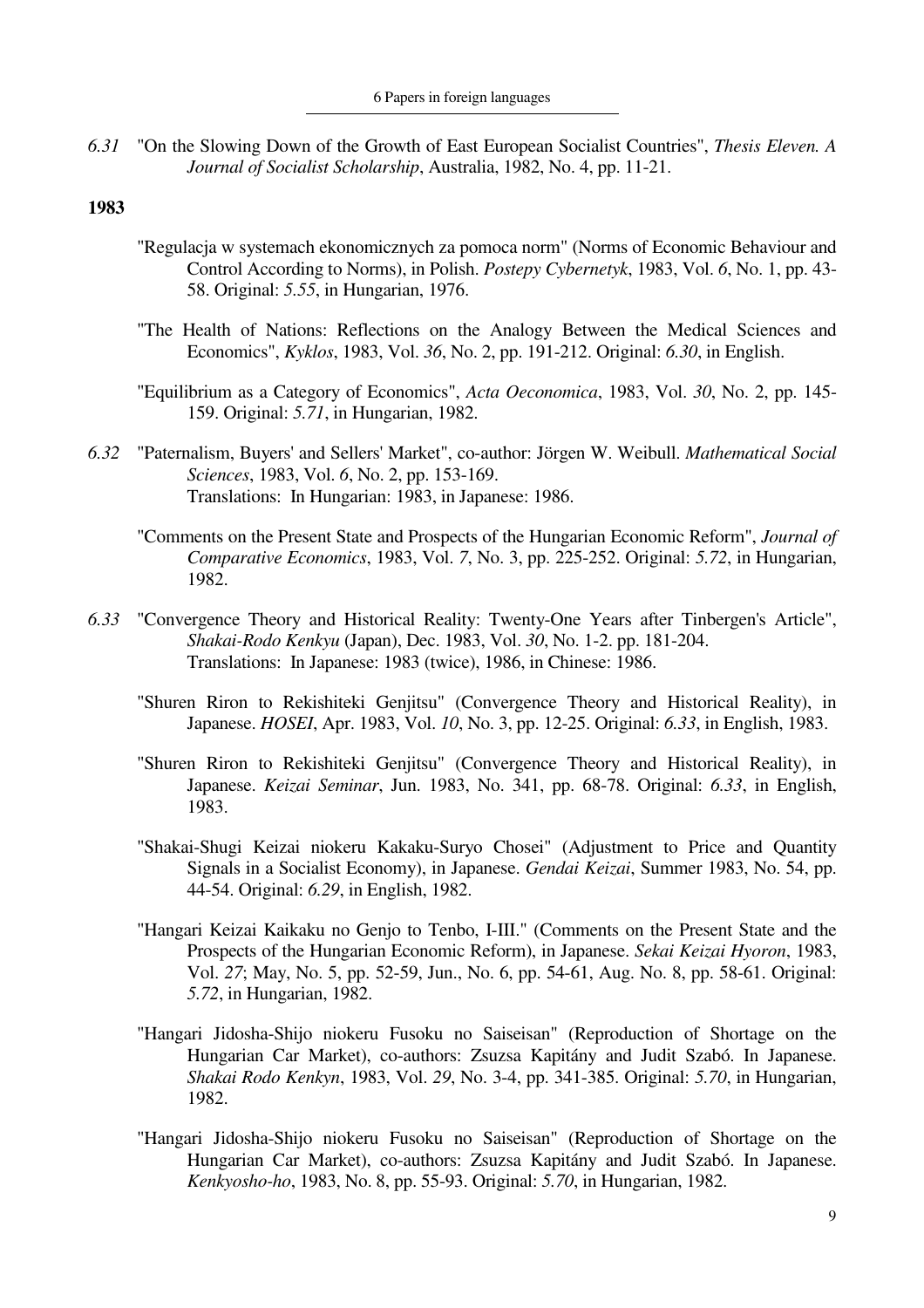- "Comments on the Present State and Prospects of the Hungarian Economic Reform", *Kenkyosho-ho* (Tokyo), 1983, No. 8, pp. 1-54. Original: *5.72*, in Hungarian, 1982.
- "Keizagaku niokeru Kinko Kategori" (Equilibrium as a Category of Economics), in Japanese. *Keizai Seminar*, Nov. 1983, No. 346, pp. 58-66. Original: *5.71*, in Hungarian, 1982. In English: 1983.
- "Shenmo Shi 'Buzu De Tingji Xue'? Tieshi Shehuizhugi Tingji De Maodun" (What is the Shortage Economy?—Revealing the Contradictions in the Socialist Economy), in Chinese. *Shijie Tingji Yicong*, 1983, No. 9, pp. 2-10. Original: *Economist* in Japanese, 1983.
- "Restri ao or amental 'rigida' e 'flexivel'" ('Hard' and 'Soft' Budget Constraint), in Portuguese. *Estudos de Economia*, 1983, Vol. *3*, No. 3, pp. 295-312. Original: *5.60*, in Hungarian, 1980.
- "A saude das nacoes: Reflexoes sobre a analogia entre as ciencias medicas e a Economia" (The Health of the Nations: Reflections on the Analogy Between the Medical Sciences and Economics), in Portuguese. *Estudos de Economia*, Oct./Dec. 1983, Vol. *4*, No. 1, pp. 31- 50. Original: *6.30*, in English, 1982.
- "Market or Planning" (Excerpt from the book "Anti-Equilibrium"). In: *Pricing Policy for Development Management*. Ed.: Gerald M. Meier. Baltimore and Maryland: The Johns Hopkins University Press, 1983, pp. 66-72. Original: *1.4*, in Hungarian.
- "Shehui Zhugi Tingji Zhang De Tiage Xinhao He Shuliang Xinhao Tiaojie" (Adjustment to Price and Quantity Signals in a Socialist Economy), in Chinese. In: *Shehuzhuyi Tingji Moshi Wenti Iunzhu Xuanji*. (Selected Essays in the Problem of Socialist Economic Models). Eds.: Rong Tinben, Zhao Renwei and Wa Tinglian. Beijing: Renmin Chubanshe, March, 1983. pp. 465-482. Original: *6.29*, in English, 1982.
- "Comments". In: *Modeling Growing Economies in Equilibrium and Disequilibrium*. Eds.: A.C. Kelly, W.C. Sanderson, J.G. Williamson. Durham, N.C.: Duke Press Policy Studies, 1983. pp. 341-51.

- "Yosanseiyaku Sofutoka no Kensho" (On the Softening of the Budget Constraint: An Empirical Study), in Japanese. Co-author: Ágnes Matits. *Shakai Rodo Kenkyn*, Mar. 1984, Vol. *30*, No. 3-4, pp. 271-302. Original: *5.76*, in Hungarian, 1983.
- "Reproduction of Shortage on the Hungarian Car Market", co-authors: Zsuzsa Kapitány and Judit Szabó. *Soviet Studies*, Apr. 1984, Vol. *36*, No. 2, pp. 236-256. Original: *5.70*, in Hungarian, 1982.
- *6.34* "Descriptive-Explanatory Theoretical Models of the Socialist Economy: Review of a Research Direction", *System Research*, 1984, Vol. *1*, No. 2, pp. 135-143.
	- "Softness of the Budget Constraint—An Analysis Relying on Data of Firms", co-author: Ágnes Matits. *Acta Oeconomica*, 1984, Vol. *32*, No. 3-4, pp. 223-249. Original: *5.76*, in Hungarian, 1983.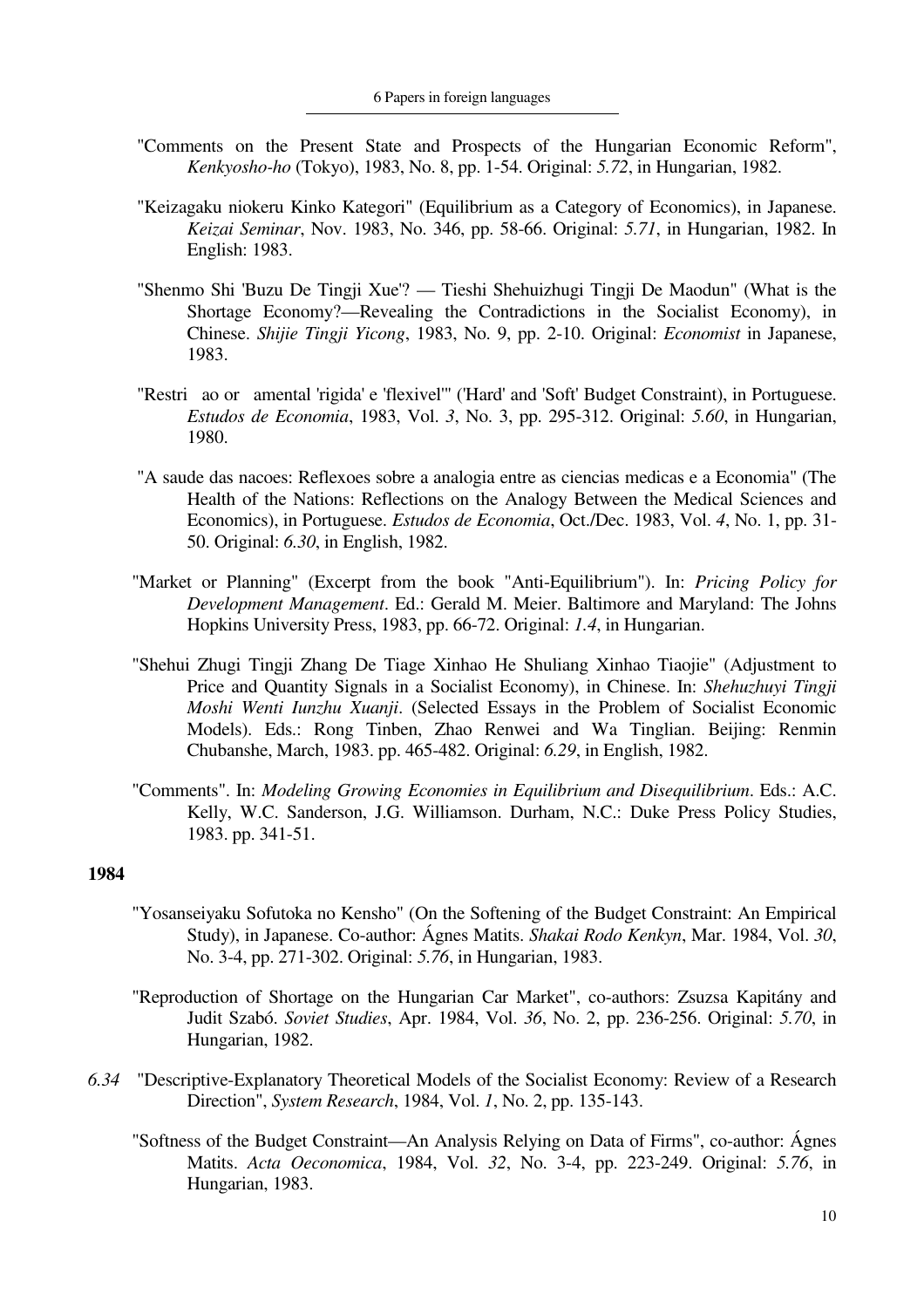- "Bureaucratic and Market Coordination", *Osteuropa Wirtschaft*, 1984, Vol. *29*, No. 4, pp. 306- 319. Original: *5.75*, in Hungarian, 1983.
- "Adjustment to Price and Quantity Signals in a Socialist Economy", in: *The Economics of Relative Prices*. Eds.: Béla Csikós-Nagy. Douglas Hague and Graham Hall. London: Macmillan, 1984, pp. 60-77. Original: *6.29*, in English, 1982.
- "Some Properties of the Eastern European Growth Pattern", in: *The Modelling of Socio-Economic Planning Processes*. Eds.: S. I. Cohen, P. A. Cornelisse, E. Thorbecke and R. Teekens. Aldershot: Gower, 1984, pp. 13-23. Original: *6.27* in English, 1981.

- "Investment, Efficiency and Shortage: A Macro-Growth Model", co-author: András Simonovits. *Matekon*, 1985-1986, Vol. *22*, No. 2, pp. 3-29. Original: *5.77*, in Hungarian, 1983.
- *6.35* "Gomulka on the Soft Budget Constraint: A Reply", *Economics of Planning*, 1985, Vol. *19*, No. 2, pp. 49-55. Translations: In Hungarian: 1987, in Japanese: 1988.
	- "On the Explanatory Theory of Shortage. Comments on Two Articles by K. A. Soós", *Acta Oeconomica*, 1985, Vol. *34*. No. 1-2, pp. 145-164. Original: *5.78*, in Hungarian, 1985.
- *6.36* "Comments on Jean-Jacques Laffont's Paper: Fix-Price Models: A Survey of Recent Empirical Work", in: *Frontiers of Economics*. Eds.: Kenneth J. Arrow and Seppo Honkapohja. Oxford: Basil Blackwell, 1985, pp. 379-386.
	- "The Health of Nations: Reflections on the Analogy between Medical Sciences and Economics", in: *Pathologies of Urban Processes*. Ed.: Kingsley E. Haynes, Antoni Kuklinski and Olli Kultalahti. Jyväskylä: Finnpublishers, 1985, Original: *6.30*, in English, 1982.
	- "Duange Yu Shenhuizhui Jingji Tizhi" (The Shortage and the Socialist Economic System. Excerpt from the "Economics of Shortage"), in Chinese. *Jingji Gongzuozhe Xuezi Ziliao*, 1985, No. 27, pp. 3-71. Original: *1.6*, in Hungarian, 1980.
	- "Shehuizhui Jingjide Liang Nankunjing Jingji Xiaolu Yu Shehuizhui Lunli Yuanzede Maodun" (Efficiency and Socialist Ethics), in Chinese. *Keji Daobao*, 1985, No. 5, pp. 10- 14. Original: *6.25*, in English, 1979.
	- "Lun Duanque Ziyuan Zhiyui Tixi Yu Xiqiu Zhiyue Tixi" (Resource-Constrained Versus Demand-Constrained Systems), in Chinese. *Keji Daobao*, 1985, No. 5, pp. 15-19. Original: *6.24*, in English, 1979.
	- "Guoyou Quyede Shuangzhong Yi Lai" (The Dual Dependence of the State-Owned Firm: The Hungarian Experience), in Chinese. *Jingji Yan Jiu*, 1985, No. 10, pp. 10-24.

### **1986**

*6.37* "The Soft Budget Constraint", *Kyklos*, 1986, Vol. *39*, No. 1, pp. 3-30. Republished in English: 1990, 1992. Translations: In Hungarian: 1986, 1989, in Japanese: 1986, in Spanish: 1992.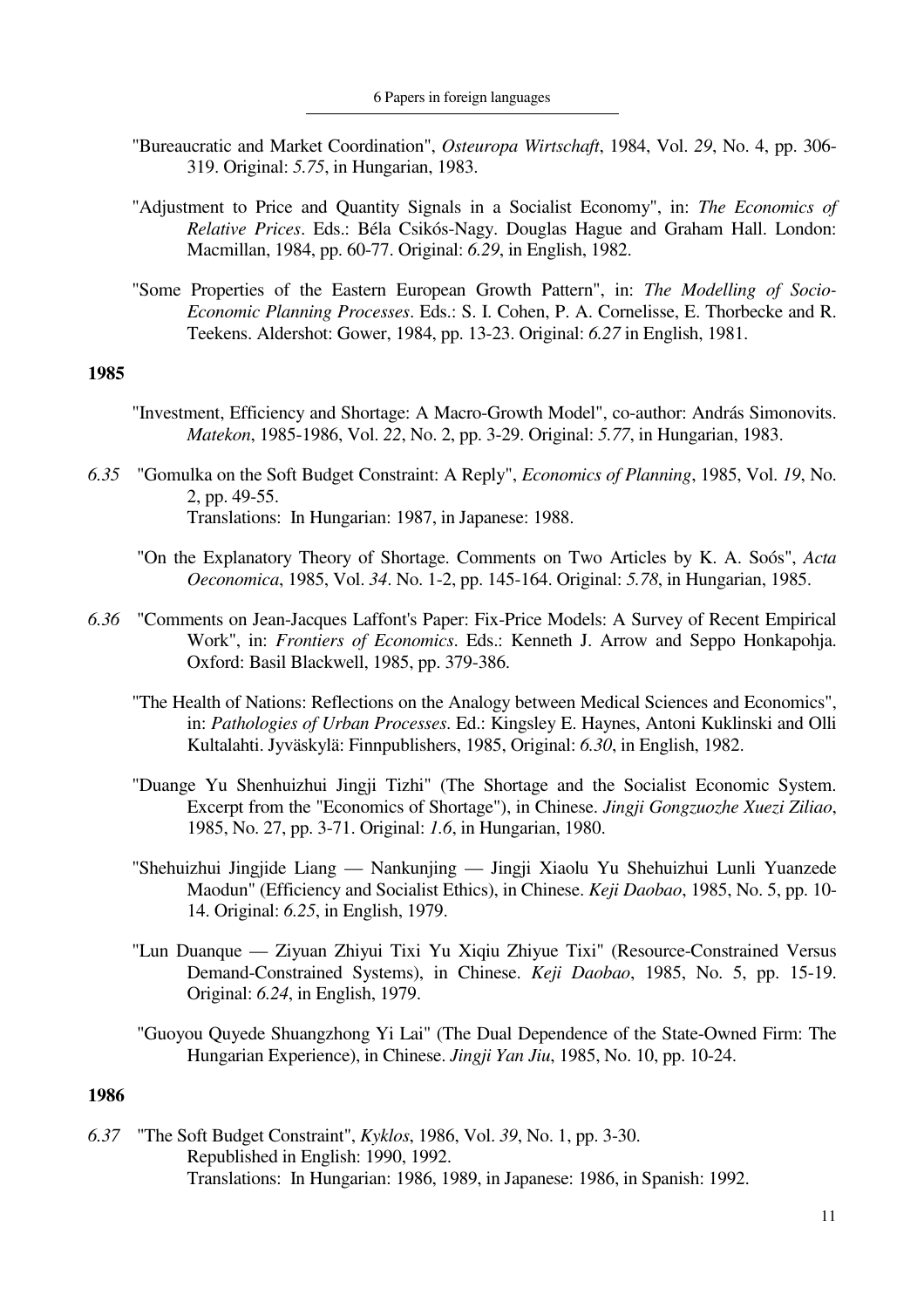- "Onjoshugi, Kaiteshijo, Uriteshijo" (Paternalism, Buyers' and Sellers' Market), in Japanese. Coauthor: Jörgen W. Weibull. *Shakai Rodo Kenkyu*, Mar. 1986, Vol. *32*, No. 3-4, Original: *6.32*, in English, 1983.
- "Yusuan Yuesu De Ruanhua" (Softness of the Budget Constraint An Analysis Relying on Data of Firms), in Chinese. Co-author: Ágnes Matits. *Tingji Fazhan Yu Tizhi Gaige*, 1986, No. 1, pp. 33-49. Original: *5.76*, in Hungarian, 1983.
- "Sofutona Yosan Seiyaku Saisetsu" (On the Soft Budget Constraint), in Japanese. *Keizai Seminar*, Mar. 1986, No. 374, pp. 55-64. Original: *6.37*, in English, 1986.
- "Guoja De Tiankang" (The Health of Nations: Reflections on the Analogy Between the Medical Sciences and Economics), in Chinese. *Tingji Yanjou*, Supplement, 1986, pp. 44-51. Original: *6.30*, in English, 1982.
- "Xiongyali Wei Zhongguo Tingji Gaige Tigong de Ruogan Tingyan Tioxun" (Some Lessons for Chinese Economic Reform Provided by Hungary), in Chinese. *Tingji Yanjou*, Supplement, 1986, pp. 1-22.
- "Xiongyali Quiche Shichang Shang Duangue De Zaishengschan" (Reproduction of Shortage on the Hungarian Car Market), in Chinese. Co-authors: Zsuzsa Kapitány and Judit Szabó. *Tingji Yanjou*, Supplement, 1986, pp. 52-64. Original: *5.70*, in Hungarian, 1982.
- "Xiongyali Tingii Gaige De Xianzhuang Yu Zhanuang" (Comments on the Present State and Prospect of the Hungarian Economic Reform), in Chinese. *Tingji Yanjou*, Supplement, 1986, pp. 22-35. Original: *5.72*, in Hungarian, 1982. In English: 1983.
- *6.38* "State-Owned Firm, Bureaucracy and Market: Hungarian Experience", *Third Chintaman Deshmukh Memorial Lecture*, 1986, Bombay: Reserve Bank of India.
	- "Commenti sulla concezione dell' imprenditorialeta di Tibor Liska" (Comments on Tibor Liska's Concept of Entrepreneurship), in Italian. In: *Cooperare e competere*. Ed.: Edwin Morley-Fletcher. Milano: Feltrinelli, 1986, pp. 133-139. Original: in *Figyelő*, in Hungarian, 1982.
- *6.39* "Préface" (Preface), in French. In: *La Voie Hongroise. Analyses et expérimentations économiques*. Eds.: János Kornai and Xavier Richet. Paris: Calmann-Lévy, 1986, pp. 7- 10.
	- "Commentaires sur l'état actuel et les perspectives de la réforme economique hongroise" (Comments on the Present State and Prospects of the Hungarian Economic Reform), in French. In: *La Voie Hongroise. Analyses et experimentations économiques*. Eds.: János Kornai and Xavier Richet. Paris: Calmann-Lévy, 1986, pp. 25-63. Original: *5.72*, in Hungarian, 1982.
	- "Contrainte budgétaire 'dure' et contrainte budgétaire 'lache'" (Hard and Soft Budget Constraint), in French. In: *La Voie Hongroise. Analyses et experimentations économiques*. Eds.: János Kornai and Xavier Richet. Paris: Calmann-Lévy, 1986, pp. 121-141. Original: *5.60*, in Hungarian, 1980.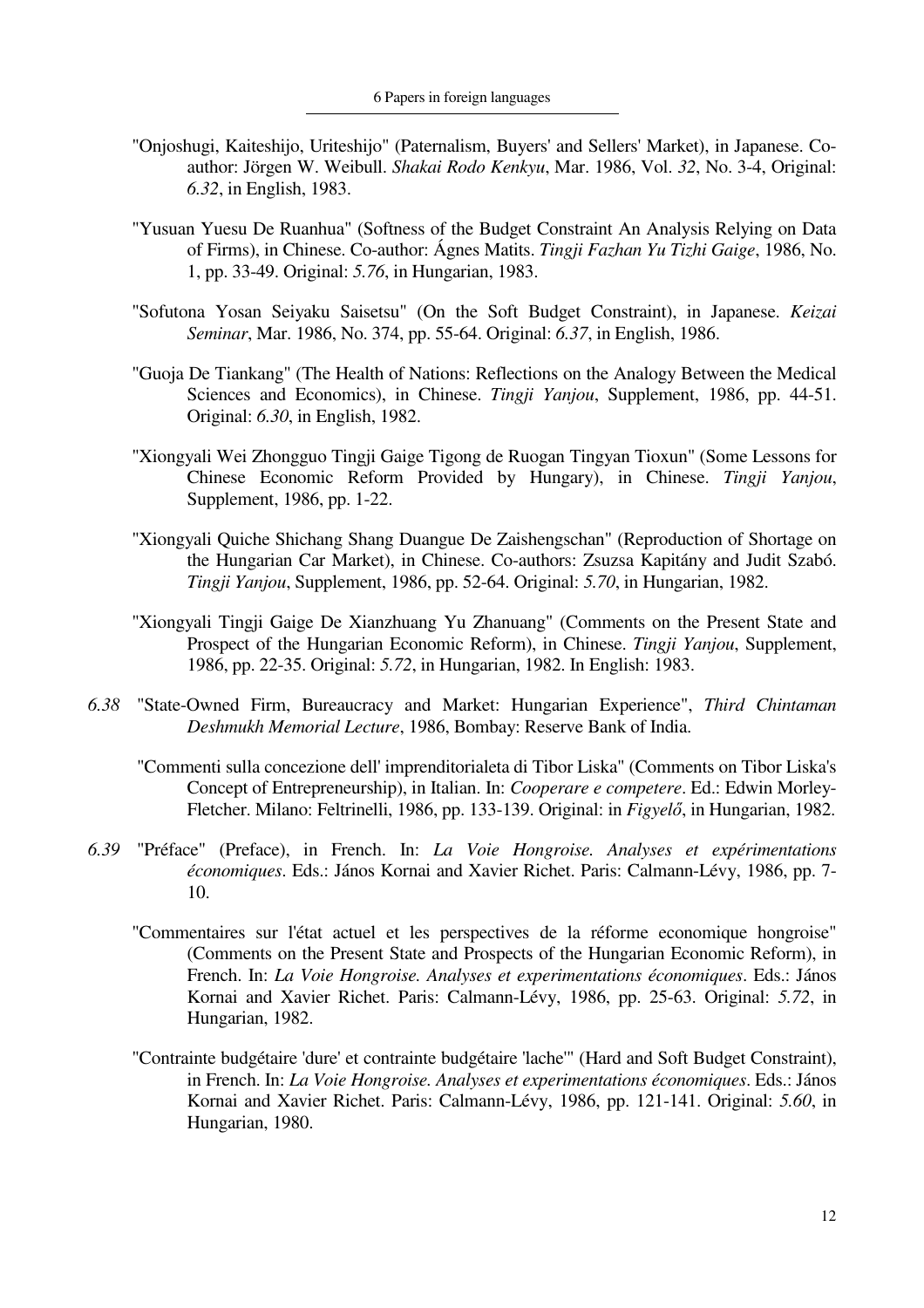- "The Chinese Economic Reform—As Seen by Hungarian Economists", co-author: Zsuzsa Dániel. *Acta Oeconomica*, 1986, Vol. *36*, No. 3-4, pp. 289-305. Original: *5.79*, in Hungarian, 1986.
- *6.40* "The Hungarian Reform Process: Visions, Hopes and Reality", *Journal of Economic Literature*, Dec. 1986, Vol. *24*, No. 4, pp. 1687-1737. Republished in English: 1989 (twice), 1990. Translations: In Hungarian: 1987, 1989, in Polish: 1987, in Chinese: 1988, in Estonian: 1989, 1992, in Russian: 1989, in Spanish: 1992.
	- "Xiongyali Tingji Xuejia Yanzhong de Zhonggou Tingji Gaige" (The Chinese Economic Reform—As Seen by Hungarian Economists), in Chinese. *Jingji Shehui Tizhi Bijiao*, 1987, No. 5. Original: *5.79*, in Hungarian, 1986.

- *6.41* "The Dual Dependence of the State-Owned Firm in Hungary", in: *China's Industrial Reform*. Eds.: Gene Tidrick and Chen Jiyuan. New York and Oxford: Oxford University Press, 1987, pp. 317-338. Translations: In Chinese: 1985, 1987.
	- "Guoying giye de shuangchong yilai xing xiongyali de jingyan," (Dual Dependendency of the State-Owned Firms—The Hungarian Experience), in Chinese. In: *Zhongguo gongye gaige yu guoji jingyan*. Eds.: Chen Tiyuan and Gene Tidrick. Beijing: Zhongguo Tingji Chubanshe, 1987, pp. 333-355. Original: *6.41*, in English.
	- "The Softness of Budgetary Constraints—An Analysis of Enterprise Data", co-author: Ágnes Matits. *Eastern European Economics*, 1987, Vol. *25*, No. 4, pp. 1-33. Original: *5.76*, in Hungarian, 1983.
	- "Zdorov'e natsii: Razmyshleniia ob analogiiakh mezhdu ekonomikoi i meditsinoi" (The Health of Nations: Reflections on the Analogy between the Medical Sciences and Economics), in Russian. *EKO*, 1987, No. 9, pp. 150-166. Original: *6.30*, in English, 1982.
	- "Effektivnost' i printsipy sotsialisticheskoi etiki: nekotorye dilemmy vengerskoi ekonomiki" (Efficiency and Socialist Ethics), in Russian. *Ekonomika i Matematicheskie Metody*, Nov./Dec. 1987, Vol. *23*, No. 6, pp. 1077-1087. Original: *6.25*, in English, 1979.

- "Effektivnost' i printsipy socialisticheskoi etiki: nekotorye dilemmy vengerskoi ekonomiki" (Efficiency and Socialist Ethics), in Russian. *EKO*, 1988, No. 6, pp. 3-16. Original: *6.25*, in English, 1979.
- "'Sofuto-na-yosan-seiyaku', ni taisuru Gomulka no rikai ni tsuite" (Gomulka on the Soft Budget Constraint: A Reply), in Japanese. *Sekai Keizai Hyoron*, Aug. 1988, pp. 15-24.Original: *6.35*, in English: 1985.
- *6.42* "Individual Freedom and Reform of the Socialist Economy", *European Economic Review*, 1988, Vol. *32*, No. 2-3, pp. 233-267.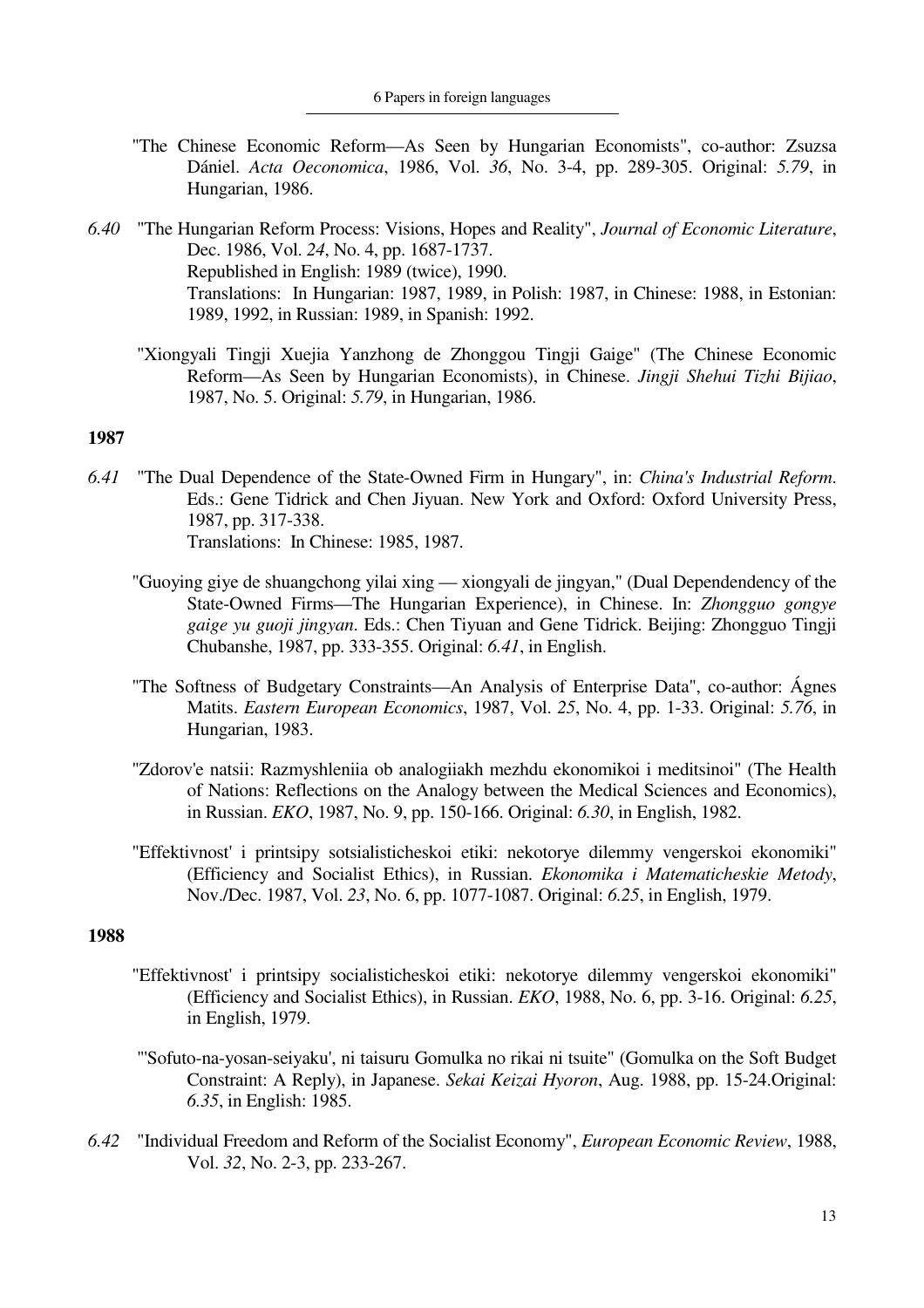Translations: In Hungarian: 1988, 1989, in Japanese: 1988, in Russian: 1989, in Spanish: 1989, in English: 1990, in Spanish: 1992, in Chinese: 2016.

- "Vengerskaia reforma: prodkhody, nadezhdy is real'nost' I—III" (The Hungarian Reform Process: Visions, Hopes and Reality), in Russian. *Voprosy Ekonomiki*, 1988, No. 12, 1989, No. 1 and No. 3. Original: *6.40*, in English, 1986.
- "Kojinteki jiyü to shakaishugi keziainokaikaku" in Japanese. In *The Economist (Japanese edition)* 1988. Vol. 48/66, November 7, 1988, pp. 158-177.

- "The Hungarian Reform Process: Visions, Hopes and Reality", in: *Comparative Economic Systems: Models and Cases*. Ed.: Morris Bornstein. Homewood and Boston: Irwin, 1989, pp. 463-484. Original: *6.40*, in English, 1986.
- "The Hungarian Reform Process: Visions, Hopes and Reality", in: *Remarking the Economic Institutions of Socialism. China and Eastern Europe*. Eds.: Victor Nee and David Stark. Stanford: Stanford University Press, 1989, pp. 32-94. Original: *6.40*, in English, 1986.
- "The Chinese Economic Reform—As Seen by Hungarian Economists", co-author: Zsuzsa Dániel. In: *Trends of Economic Development in East Asia*. Ed.: Wolfgang Klenner. Heidelberg: Springer Verlag Berlin, 1989, pp. 337-351. Original: *5.79*, in Hungarian, 1986.
- *6.43* "Some Lessons of the Hungarian Experience for the Chinese Reformers", in: *Market Reforms in Socialist Societies. Comparing China and Hungary*. Ed.: Peter Van Ness. Boulder and London: Lynne Rienner Publishers, 1989, pp. 75-106.
	- "Lichnaia svoboda i reforma sotsialisticheskoi ekonomiki, I-II" (Individual Freedom and Reform of the Socialist Economy, I-II), in Russian. *Ekonomika i Matematicheskie Metody*, 1989, Vol. *25*; No. 3, pp. 405-422, No. 4, pp. 590-598. Original: *6.42*, in English, 1988.
	- "Reproduction of Shortage on the Hungarian Car Market", co-authors: Zsuzsa Kapitány and Judit Szabó. In: *Models of Disequilibrium and Shortage in Centrally Planned Economies*. Eds.: C. Davis and W. Charemza. London: Chapman and Hall, 1989, pp. 376-401. Original: *5.70*, in Hungarian, 1982.
	- "Srodnost izmeu oblika vlasništa i mechanizama koordinacije: zajedni?ka iskustva reformi u socijalisti?kim zemljama" (The Affinity Between Ownership Forms and Coordination Mechanisms). In Croatian. In: *Problemi privrednog razvoja i privrednog sistema Jugoslavije*. Ed.: Dragomir Vojni?. Zagreb: Ekonomski institut, 1989, pp. 227-237. Original: *5.81*, in Hungarian, 1990.
	- "On the Responsibilities of Economic Theorists, Advisers and Politicians", *New Hungarian Quarterly*, Summer 1989, Vol. *30*, No. 114, pp. 170-177. Original: *5.80*, in Hungarian, 1988.
	- "Liertad Individual y Reforma de la Economia Socialista" (Individual Freedom and Reform of the Socialist Economy), in Spanish. *Boletin Economica*, Sept. 25/Oct. 1, 1989, No. 2200, pp. 3729-3747. Original: *6.42*, in English, 1988.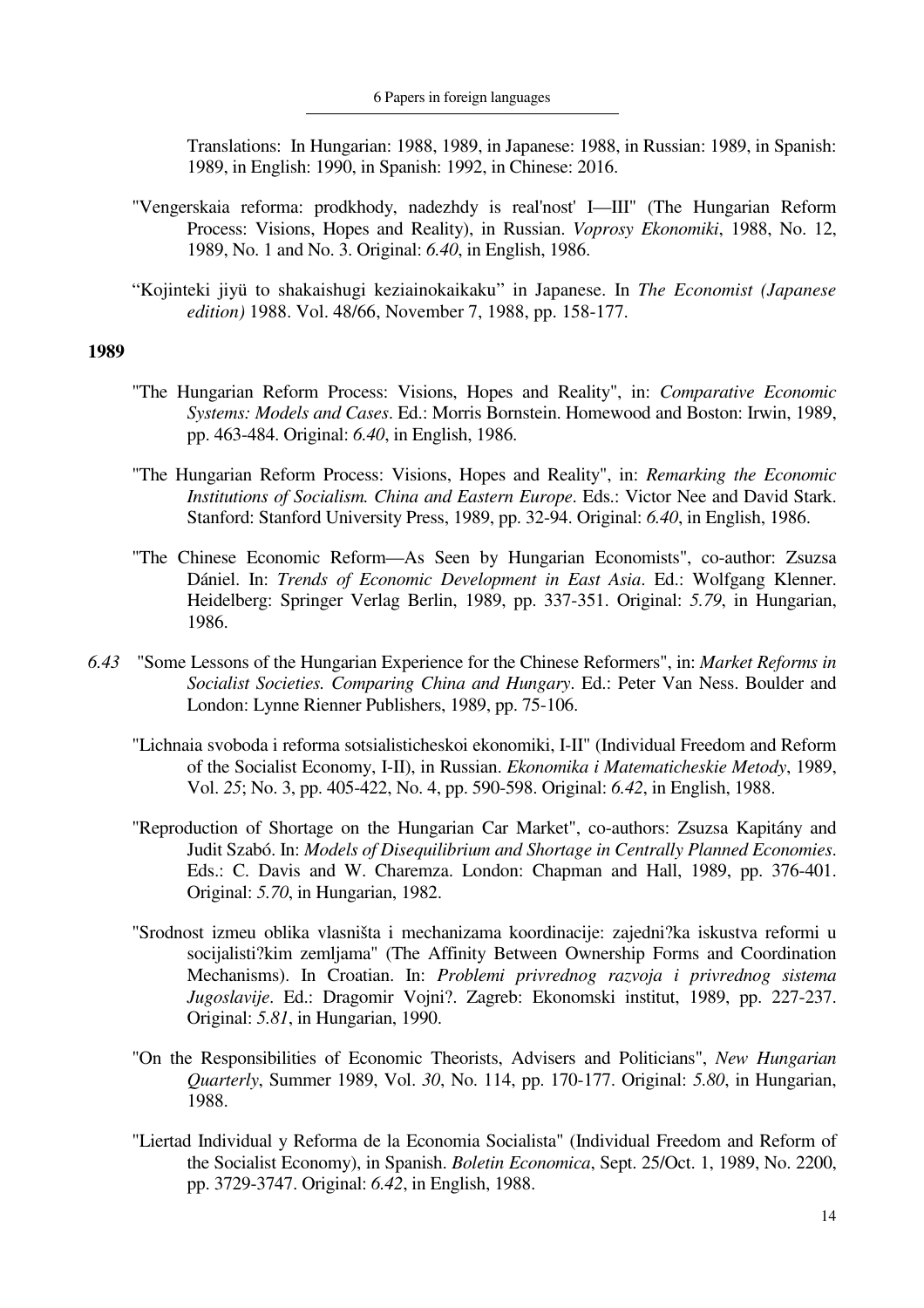- "Biurokratiia i rynok" (Bureaucracy and Market), in Russian. *Voprosy Ekonomiki*, 1989, No. 12, pp. 69-74. Original: *5.75*, in Hungarian, 1983.
- "Ob Ekonomike, Defitsite i 'Ekonomike Defitsita'" (On Economy, Shortage, and on the 'Economics of Shortage'; On the Responsibilities of Economic Theorists, Advisers and Politicians), in Russian. *Kommunist*, 1989, No. 11, pp. 10-15. Original: *5.80*, in Hungarian, 1988.

- "The Affinity between Ownership Forms and Coordination Mechanisms. The Common Experience of Reform in Socialist Countries", *Journal of Economic Perspectives*, Summer 1990, Vol. *4*, No. 3, pp. 131-147. Original: *5.81*, in Hungarian, 1990.
- "Socialist Transformation and Privatization: Shifting from a Socialist System". Excerpt from the 'Road to a Free Economy', *East European Politics and Societies*, Spring 1990, Vol. *4*, No. 2, pp. 255-304. Original: *1.11*, in Hungarian, 1989.
- *6.44* "Comments on David Liptons's and Jeffrey Sachs' Lecture", *Brookings Papers on Economic Activity*, 1990, No. 1, pp. 138-142. Translation: In Hungarian: 1988, 1990.
	- "Doroga k svobodnoi ekonomike: Stat'ia pervaja" (Excerpt from the 'Road to a Free Economy'), in Russian, *EKO*, 1990, No. 9, 10, 11, and 12, pp. 3-21, 3-27, 3-29 and 3-24. Original: *1.11*, in Hungarian, 1989.
	- "The Affinity between Ownership Forms and Coordination Mechanisms. The Common Experience of Reform in Socialist Countries", in: *Market Forces in Planned Economies*. Ed.: Oleg T. Bogomolov. Houndmills and London: Macmillan and International Economic Association, 1990, pp. 32-54. Original: *5.81*, in Hungarian, 1990.
	- "Es Reformable el Socialismo?" (The Affinity between Ownership Forms and Coordination Mechanisms. The Common Experience of Reform in Socialist Countries), in Spanish. *Vuelta* (Mexico), Dec. 1990, Vol. *14*, No. 169, pp. 11-18. Original: *5.81*, in Hungarian, 1990..
	- "My Days as a Naive Reformer", *The New Hungarian Quarterly*, Autumn 1990, Vol. *31*, No. 119, pp. 120-128. Foreword for the second edition of *1.1*. Original: in Hungarian, 1990.

- *6.45* "Stabilization and Economic Transition in Hungary: The Next Two Years." In: *Trade Theory and Economic Reform. North, South, and East. Essays in Honor of Béla Balassa*. Eds.: Jaime de Melo and André Sapir. Oxford: Basil Blackwell, 1991, pp. 307-326.
	- "The Hungarian Reform Process: Visions, Hopes, and Reality", in: *Crisis and Reform in Eastern Europe*. Eds.: Ferenc Fehér and Andrew Arato. New Brunswick and London: Transaction Publishers, 1991, pp. 27-98. Original: *6.40*, in English, 1986.
	- "Formy sobstvennosti i mekhanizmy koordinacii. Kollektivnyjj opyt reformy v socialisticheskikh stranakh" (The Affinity between Ownership Forms and Coordination Mechanisms. The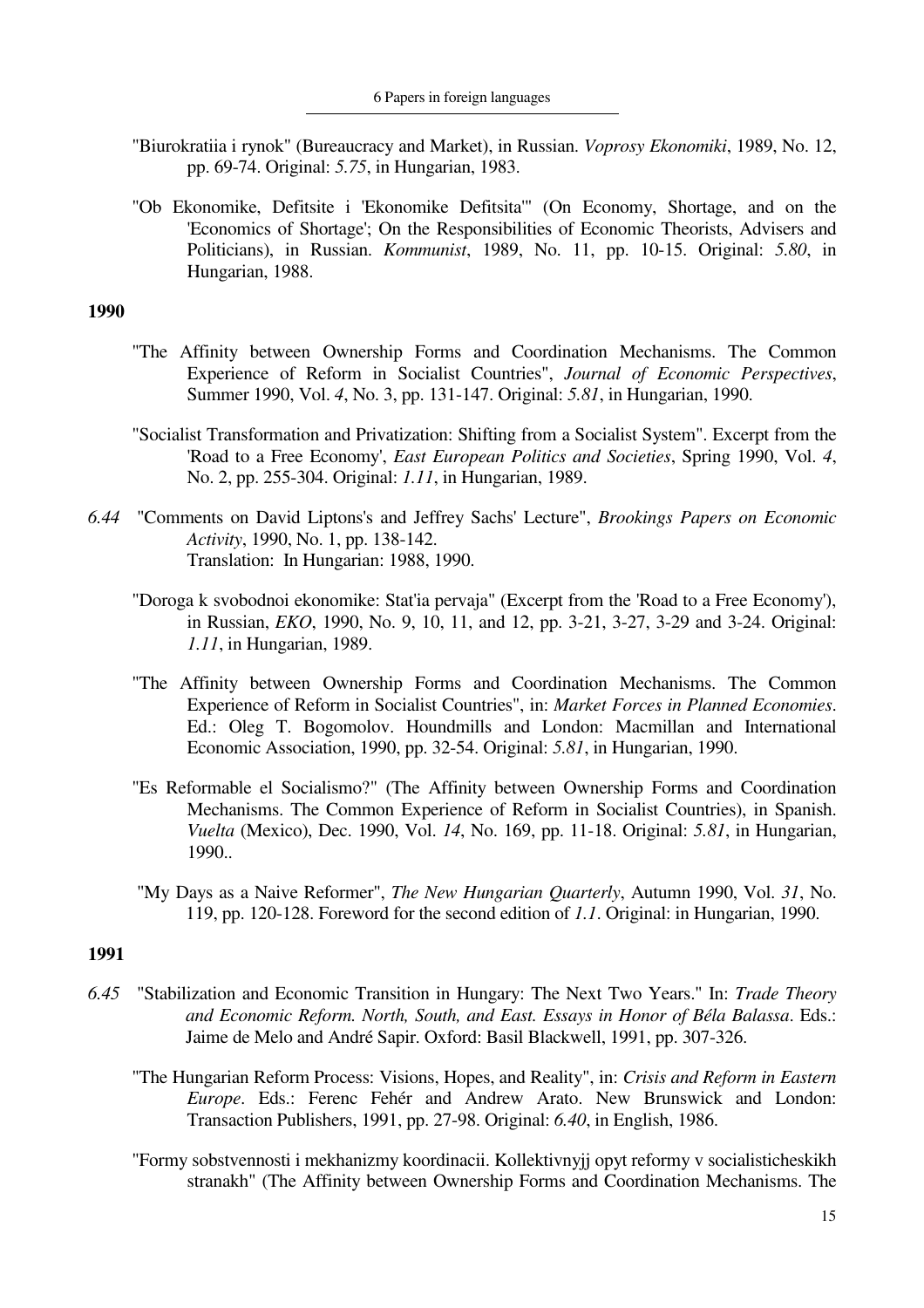Common Experience of Reform in Socialist Countries), in Russian. *Ekonomika i matematicheskie metody*, 1991, Vol. *27*, No. 1, pp. 32-45. Original: *5.81*, in Hungarian, 1990.

## **1992**

- "The Affinity between Ownership Forms and Coordination Mechanisms. The Common Experience of Reform in Socialist Countries". In: *Constructing Capitalism: The Reemergence of Civil Society and Liberal Economy in the Post-Communist World*. Ed.: Kazimierz Z. Poznanski. Boulder, San Francisco, Oxford: Westview Press, 1992, pp. 97- 117. Original: *5.81*, in Hungarian, 1990.
- "The Soft Budget Constraint". In: *The Road to Capitalism: Economic Transformation in Eastern Europe and the Former Soviet Union*. Eds.: David Kennett and Marc Lieberman. Fort Worth: The Dryden Press, 1992, pp. 15-26. Original: *6.37*, in English: 1986.
- *6.46* "The Principles of Privatization in Eastern Europe", *De Economist*, 1992, Vol. *140*, No. 2, pp. 153-176. Republished in English: 1993, 1995. Translations: In Hungarian: 1991, 1992, 1993, in Russian: 1992.
	- "Printsipy privatizatsii v Vostochnoi Evrope" (The Principles of Privatization in Eastern Europe), in Russian, 1992. *Vengerskii Meridian*, 1992, Vol. *3*, No. 1, pp. 7-33. Original: *6.46*, in English, 1992.
- *6.47* "The Postsocialist Transition and the State: Reflections in the Light of Hungarian Fiscal Problems", *American Economic Review*, Papers and Proceedings, May 1992, Vol. *82*, No. 2, pp. 1-21. Republished in English: 1993, 2000. Translations: In Hungarian: 1992 (twice), in Polish: 1993, in Czech: 1993, 1995, in German: 1996, in Slovak, 1998, in Bulgarian: 1998, in Romanian: 2000.
	- "Some Ideas on the Situation and Tasks in Hungarian Economic Research and Higher Education", *Aula*, 1992, Vol. *14*, No. 3, pp. 7-17. Original: *5.85*, in Hungarian, 1992.

- *6.48* "Postsocialist Transition: An Overall Survey", *European Review*, 1993, Vol. *1*, No. 1, pp. 53-64. Republished in English: 1994. Translations: In Hungarian, 1992, 1993, in Russian: 1996, in German: 1996, in Chinese: 2003.
- *6.49* "Market Socialism Revisited", in: *Market Socialism: The Current Debate*. Eds.: Pranab Bardhan and John Roemer. Oxford: Oxford University Press, 1992, pp. 42-68. Republished in English: 1993. Translation: In Hungarian: 1992, 1993.
	- "Market Socialism Revisited", in: *The Tanner Lectures on Human Values*. Ed.: Grethe B. Peterson, Salt Lake City: University of Utah Press, Vol. *14*, 1993, pp. 3-41. Original: *6.49* in English.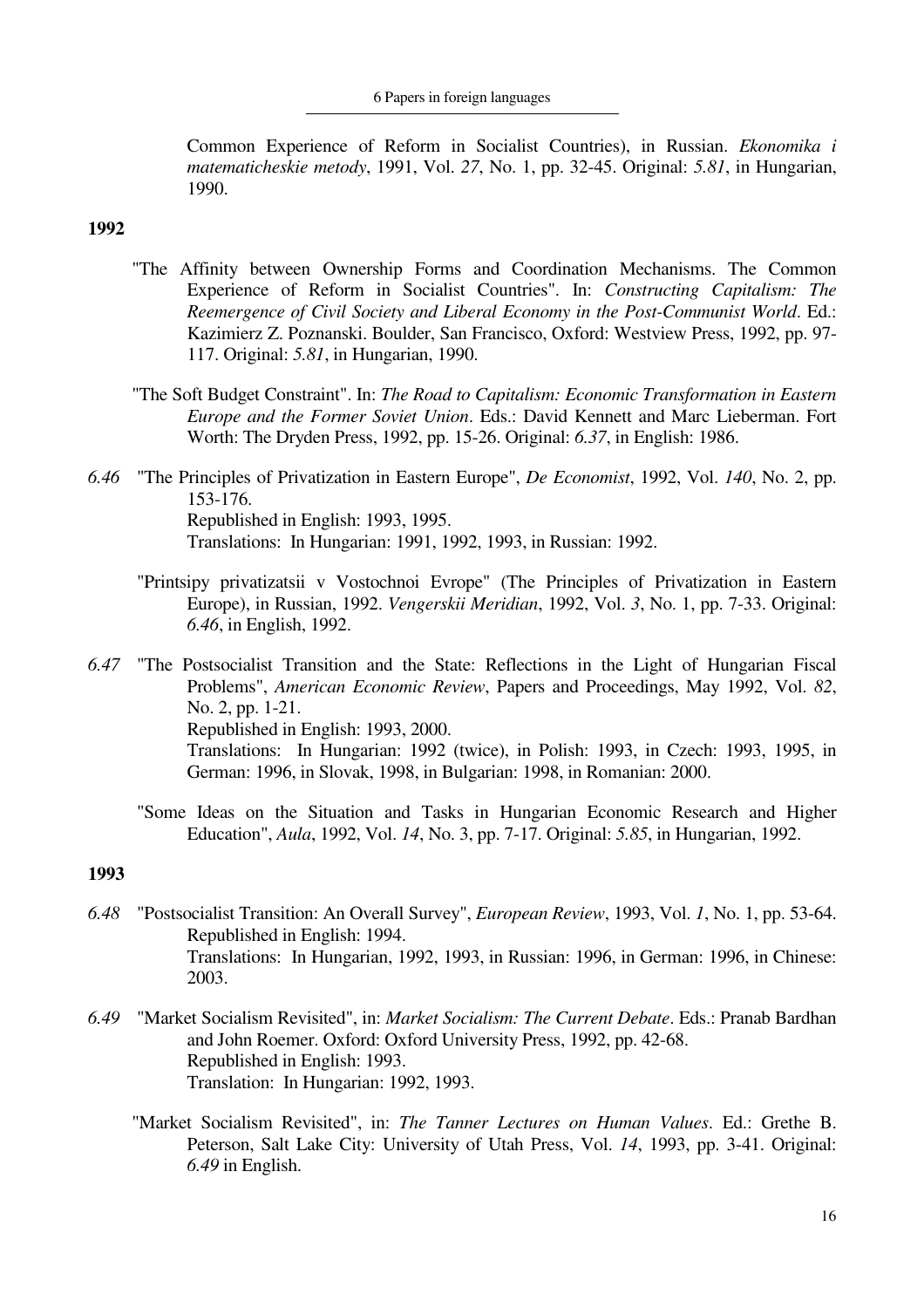- "The Soviet Union's Road to a Free Economy", in *The Tanner Lectures on Human Values*. Ed.: Grethe B. Peterson, Salt Lake City: University of Utah Press, Vol. *14*, 1993, pp. 42-68. In Hungarian: 1993.
- "The Historical Mission of Heresy. György Péter, the Reform Economist", *Acta Oeconomica*, 1993, Vol. *45*, No. 1-2, pp. 89-100. Original: *5.84*, in Hungarian, 1992.
- "Przemiany posocjalistyczne i paestwo: refleksje na tle wegierskich problemów finansowych" (The Postsocialist Transition and the State: Reflections in the Light of Hungarian Fiscal Problems), in Polish, *Gospodarka Narodowa*, March 1993, Vol. *4*, No. 3, pp. 1-13. Original: *6.47*, in English, 1992.
- "Postsocialistická transformace a stát ve sv?tle ma?arských fiskálních problém?" (The Postsocialist Transition and the State: Reflections in the Light of Hungarian Fiscal Problems), in Czech. *Politická Ekonomie*, 1993, Vol. *41*, No. 5, pp. 627-646. Original: *6.47*, in English, 1992.
- "The Postsocialist Transition and the State: Reflections in the Light of Hungarian Fiscal Problems", *Slovenska ekonomska revija*, 1993, Vol. *44*, No. 1-2, pp. 211-238. Original: *6.47*, in English, 1992.
- "The Evolution of Financial Discipline under the Postsocialist System", *Kyklos*, Fall 1993, Vol. *46*, No. 3, pp. 315-336. Original: *5.85*, in Hungarian: 1993.
- "Transformational Recession: A General Phenomenon Examined through the Example of Hungary's Development", *Economie Appliquée*, Fall 1993, Vol. *46*, No. 2, pp. 181-227. Original: *5.86*, in Hungarian: 1993.
- "The Principles of Privatization in Eastern Europe", in *Tinbergen Lectures on Economic Policy*. Eds.: Anthonie Knoester and Arnout H.E.M. Wellink. Amsterdam: North- Holland, 1993, pp. 103-126. Original: *6.46*, in English, 1992.
- "La 'Récession Transformationnelle'. Le cas de la Hongrie" (Transformational Recession: The Example of Hungary), in French. Les Conférences François Perroux, No. 5, June 9, 1993, Foundation François Perroux, Grenoble: Presses Universitaires de Grenoble, 1994. Original: *5.86*, in Hungarian 1993.
- "Postsocialistická transformace a stát: Reflexe ve svetle madarských fiskálních problem (I.)" (The Postsocialist Transition and the State: Reflections in the Light of Hungarian Fiscal Problems), in Czech. *Národní Hospodárství*, 1993, Vol. 46/4, pp. 18-21.
- "Postsocialistická transformace a stát: reflexe ve svetle madarských fiskálních problem (II.)" (The Postsocialist Transition and the State: Reflections in the Light of Hungarian Fiscal Problems), in Czech. *Národní Hospodárství*, 1993, Vol. 46/5, pp. 18-23.

"La Relazione Tra Forme Di Proprieta e Maccanismi Di Coordinamento: L'Esperienza Comune Di Riforma Nei Paesi Socialisti (The Affinity between Ownership Forms and Coordination Mechanisms. The Common Experience of Reform in Socialist Countries), in Italian. In: *Efficienza Produttiva: Alcuni Contributi Su Noti (E Meno Noti) Argomenti.*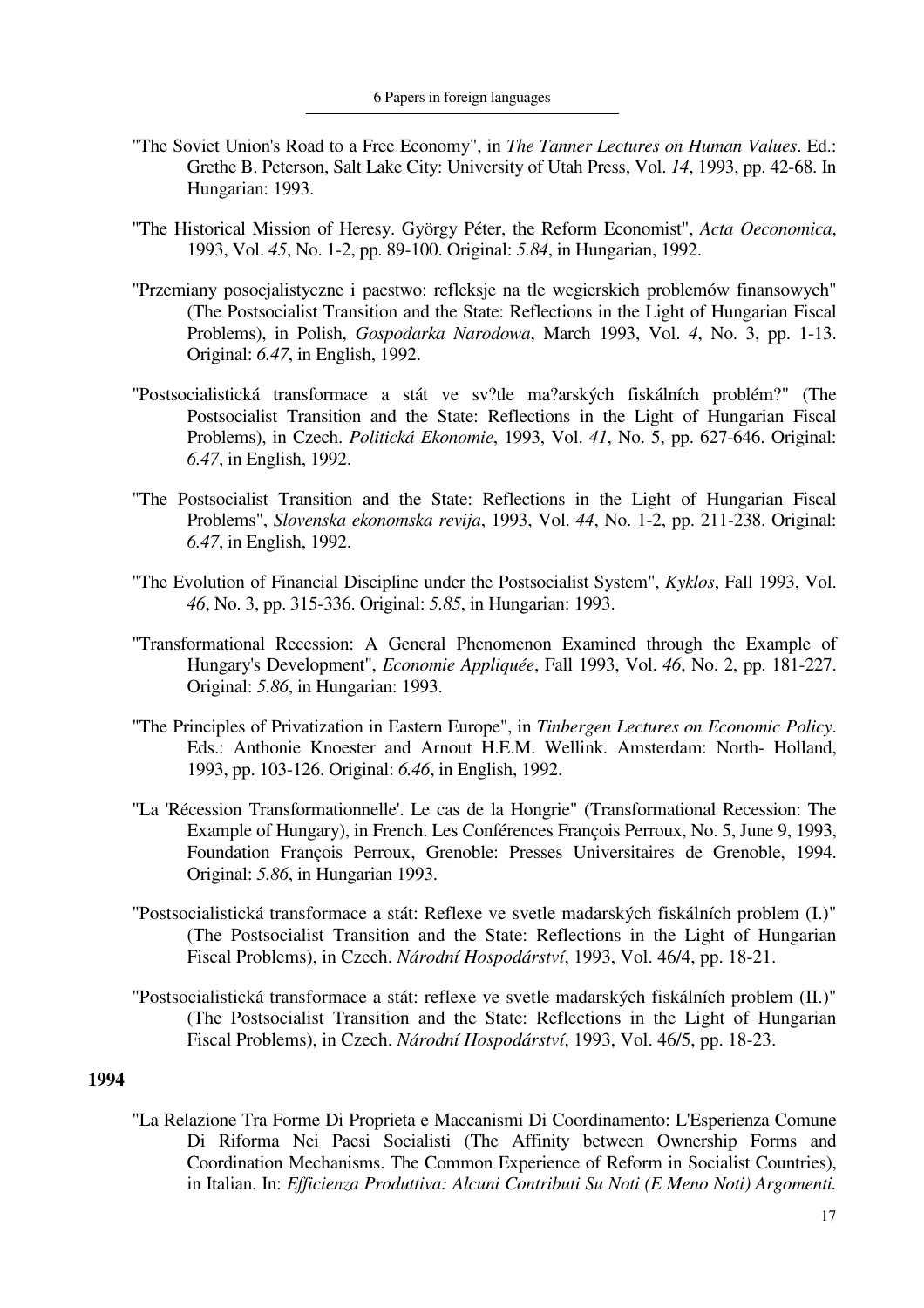Ed.: Gianandrea Goisis. Milan: Casa Editrice Dott. Antonio Milani, 1994, pp. 357-378. Original: *5.81*, in Hungarian, 1990.

- "Evoluciia finansovoi discipliny v postsocialist'icheskoi sisteme" (The Evolution of Financial Discipline under the Postsocialist System), in Russian. *Obshestvennye nauki i sovremennoct'*, 1994, No. 4, pp. 19-31. Original: *5.85*, in Hungarian: 1993.
- "Transformacionnyi Spad" (Transformational Recession: A General Phenomenon Examined through the Example of Hungary's Development), in Russian. *Voprosy Ekonomiki*, March 1994, No. 3, pp. 4-16. Original: *5.86*, in Hungarian, 1993.
- "Transformační recese všeobecný fenomén zkoumaný na pšíkladu vývoje mad'arské ekonomiky" (Transformational Recession: A General Phenomenon Examined through the Example of Hungary's Development), in Czech. *Politická Ekonomie*, 1994, Vol. *42*, No. 5, pp. 579-591. Original: *5.86*, in Hungarian, 1993.
- *6.50* "Foreword", in *The Economics of Transformation: Theory and Practice in the New Market Economies.* Eds.: Alfred Schipke and Alan M. Taylor. Berlin: Springer-Verlag, 1994, pp. vii-ix.
	- "Efficiency and the Principles of Socialist Ethics", in *Markets and Socialism*. Eds.: Alec Nove and Ian D. Thatcher. The International Library of Critical Writings in Economics, No. 39, An Elgar Reference Collection. Aldershot: Edward Elgar, 1994, pp. 264-279. Original: *6.25*, in English, 1979.
	- "Excerpt from *The Road to a Free Economy: Shifting from a Socialist System: The Example of Hungary*", in *Markets and Socialism*. Eds.: Alec Nove and Ian D. Thatcher. The International Library of Critical Writings in Economics, No. 39, An Elgar Reference Collection. Aldershot: Edward Elgar, 1994, pp. 405-429. Original: *1.11*, in Hungarian, 1989.
	- "Lasting growth as the top priority: macroeconomic tensions and government economic policy in Hungary", European Bank for Reconstruction and Development, Working papers No. 15. December, 1994. Original *5.89* in *Népszabadság*, in Hungarian 1994.
	- "Lasting Growth as the Top Priority", *Public Finance in Hungary*, 1994, No. 138. Original *5.89* in *Népszabadság*, in Hungarian 1994.
- *6.51* "Transformational Recession: The Main Causes", *Journal of Comparative Economics*, 1994, Vol. *19*, No. 3, pp. 39-63. Translations: In English: 1997, in Romanian: 2000.

- *6.52* "My Response to Vaclav Klaus", *The International Economy*, Jan./Feb. 1995, Vol. *9*, No. 1, pp. 4-5.
	- "Lasting Growth as the Top Priority: Macroeconomic Tensions and Government Economic Policy in Hungary", *Acta Oeconomica*, 1995, Vol. *47*, No. 1-2, pp. 1-38. Original: *5.89* in Hungarian 1994.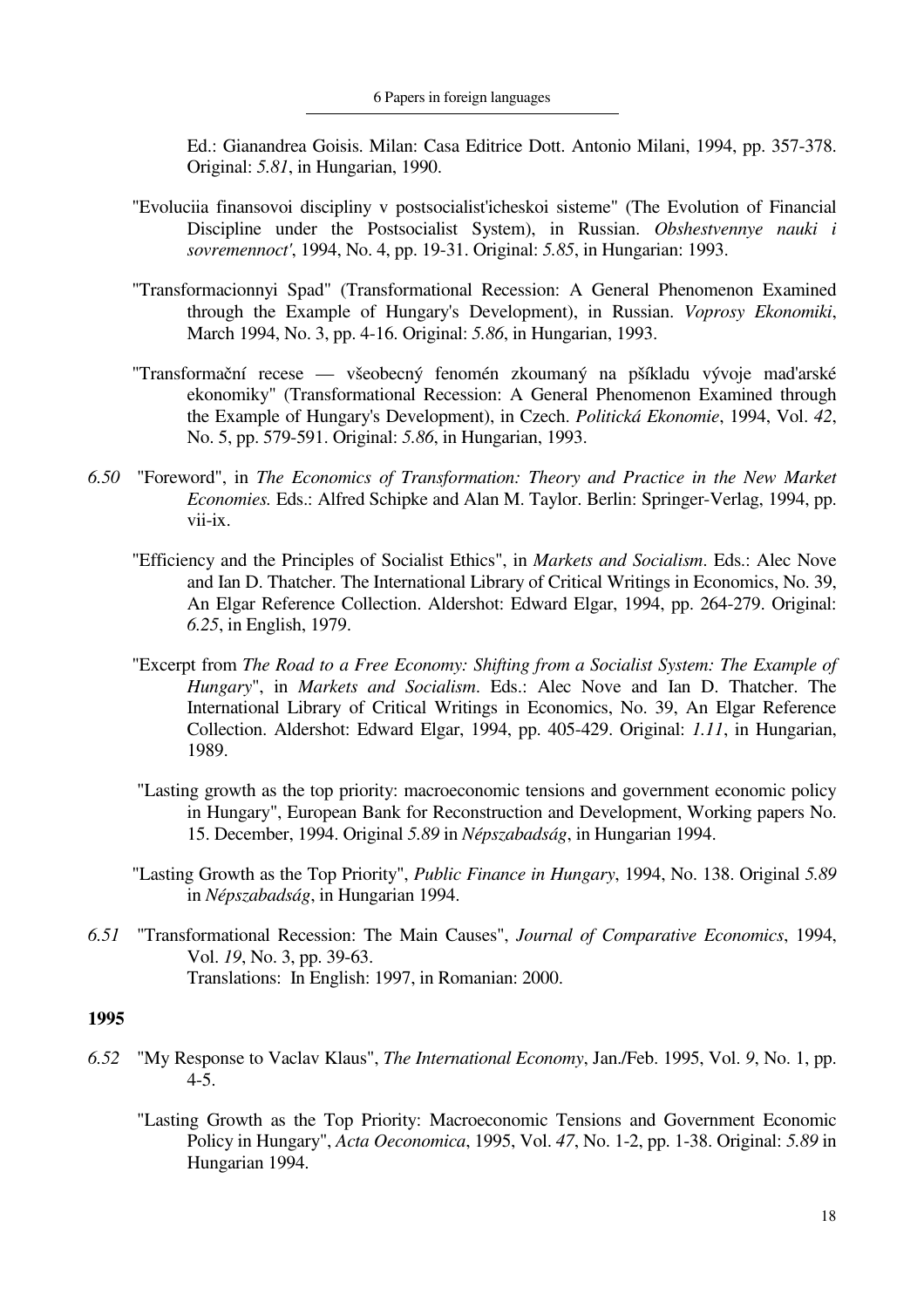- *6.53* "Comment on 'Macropolicies in Transition to a Market Economy: A Three-Year Perspective', by Balcerowicz and Gelb", *Proceedings of the World Bank Annual Conference on Development Economics 1994*, The World Bank, 1995, pp. 49-52.
	- "The Principles of Privatization in Eastern Europe", in *The Evolutionary Transition to Capitalism*. Ed.: Kazimierz Z. Poznanski. Boulder, San Francisco and Oxford, 1995, pp. 31-56. Original: *6.46*, in English, 1992.
	- "Transformational Recession: The Example of Hungary", in *Eastern Europe in Crisis and the Way Out*. Ed.: Christopher T. Saunders. Vienna: The Vienna Institute for Comparative Studies and London: Macmillan, 1995, pp. 29-77. Original: *5.86*, in Hungarian, 1993.
	- "Eliminating the Shortage Economy. A General Analysis and Examination of the Developments in Hungary", *Economics of Transition*, 1995, Vol. *3*, No. 1, pp. 13-37 and No. 2, pp. 149- 168. Original: *5.88* in Hungarian, 1994.
	- "Postsocialistická transformace a stát: úvahy ve svétle fiskálních problém? Madarska" (The Postsocialist Transition and the State: Reflections in the Light of Hungarian Fiscal Problems), in Czech. In: *Vybrané stati o prechodu k trzní ekonomice*. Eds.: Vybrali A. Seestavili, Jirí Jonás and Ales Bulír. Praha: Management Press, 1995, pp. 122-155. Original: *6.47*, in English, 1992.
	- "The Dilemmas of Hungarian Economic Policy", in *Lawful Revolution in Hungary, 1989-94*. Eds.: Béla K. Király and András Bozóki. Boulder: Social Science Monographs, Highland Lakes: Atlantic Research and Publications and New York: Columbia University Press, 1995, pp. 323-349. Original: *5.90*, in Hungarian, 1995.
	- "The Dilemmas of Hungarian Economic Policy", *Acta Oeconomica*, 1995, Vol. *47*, No. 3/4, pp. 227-248. Original: *5.90*, in Hungarian, 1995.

- *6.54* "Hardening of the Budget Constraint under the Postsocialist System", *Japan and the World Economy*, 1996, Vol. *8*, pp. 135-151. Republished in English: 2001. Translations: In Hungarian: 2000, in Chinese: 2003.
	- "Tendencii postsocialisticheskovo razvitia" (Postsocialist Transition: An Overall Survey), in Russian. *Voprosy Ekonomiki*, 1996, No. 1, pp. 5-16. Original: *6.48*, in English, 1993.
- *6.55* "Economics of Transition: Present State and Future Priorities", *Dispatch from Berlin*, March 1996, No. 10, p. 3.
	- "Placení účtu za gulášový Komunismus. Madarsky vývoj a makroekonomická stabilizace z pohledu politické ekonomie" (Paying the Bill for Goulash-Communism: Hungarian Development and Macro Stabilization in Political-Economy Perspective), in Czech. Ceská Národní Banka, Institut Ekonomie, No. 54, Prague, 1996. Original: *5.92*, in Hungarian, 1995-1996.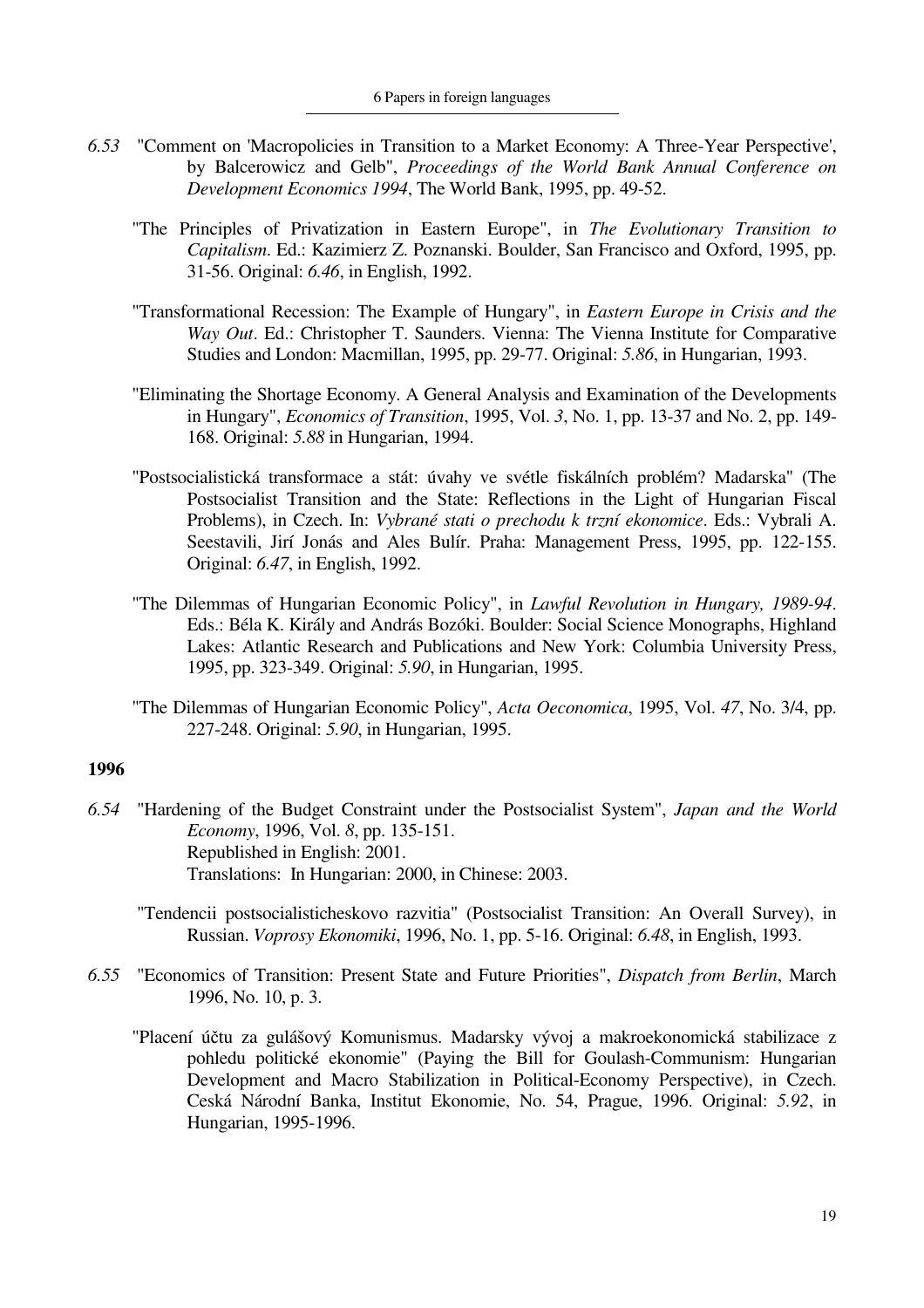- "The Evolution of Financial Discipline under the Postsocialist System", in *Europa und Ungarn*. Ed.: Ferenc Glatz. Budapest: Europa Institut Budapest, 1996, pp. 75-90. Original: *5.85*, in Hungarian: 1993.
- *6.56* "Growth and Macroeconomic Disequilibria in Hungary", *Academia Economic Papers* (Taiwan), March 1996, Vol. *24*, No. 1, pp. 1-44.
	- "Kak izbavit'sia ot ekonomiki deficita" (Eliminating the Shortage Economy), in Russian. *EKO*, 1996, No. 6, pp. 117-144. Original: *5.88*, in Hungarian, 1994..
	- "Úcet za gulášový komunismus" (Paying the Bill for Goulash Communism. Excerpt), *Lidové noviny*, 1996, in Czech. Original: *5.92*, in Hungarian, 1995-1996.
	- "Ha-kalkalah ha-medinit shel toknit ha-yitzur veha-netza be-Hungarya" (The Political Economy of the Hungarian Stabilization and Austerity Program), in Hebrew. *Rivon le-kalkalah* (The Economic Quarterly), April 1996, Vol. *43*, No. 1, pp.? Original: *6.58*, in English, 1997.
	- "Ustoichivyi rost kak vazhneishii prioritet. Makroekonomi-cheskie problemy i ekonomicheskaia politika vengerskogo pravitelstva" (Lasting Growth as the Top Priority: Macroeconomic Tensions and Government Economic Policy in Hungary), in Russian, *Voprosi ekonomiki*, Oct. 1996, No. 10, pp. 23-38. Original: *5.89* in *Népszabadság*, in Hungarian 1994.
	- "Bürger und Staat. Die Reform des Wohlfahrtssystems" (The Citizen and the State: Reform of the Welfare System), in German. *Transit*, Winter 1996, No. 12, pp. 29-47. Original: *5.93*, in Hungarian, 1996.
	- "Paying the Bill for Goulash-Communism: Hungarian Development and Macro Stabilization in Political-Economy Perspective", *Social Research*, Winter 1996, Vol. *63*, No. 4, pp. 943- 1040. Original: *5.92*, in Hungarian, 1995.
	- "Book Review: The economics of Transition: From Socialist Economy to Market Economy, Marie Lavigne." *Economics of Planning*, 1996, Vol. 29. pp. 229-231.
- *6.57* "La Difícil vía Hacia la Democracia y la Economía de Mercado: Análisis General de la Transición Postsocialista", in *II Encuentro Internacional de Cultural Económica. Mercado y Democracia en los Países del Este*. Diputación de Córdoba. 1996. pp. 19-39.

- "Der Preis des Gulaschkommunismus. Ungarns Entwicklung aus wirtschaftspolitischer Sicht" (Paying the Bill for Goulash-Communism: Hungarian Development and Macro Stabilization in Political-Economy Perspective), in German. *Europäische Rundschau*, 1997, Vol. 25, No. 1, pp. 75-113. Original: *5.92*, in Hungarian, 1995-1996.
- "Adjustment without Recession: A Case Study of Hungarian Stabilization", in *Lessons from the Economic Transition. Central and Eastern Europe in the 1990s*. Ed.: Salvatore Zecchini. Dordrecht: Kluwer Academic Publishers, OECD, 1997, pp. 123-152. Original: *5.95*, in Hungarian, 1996.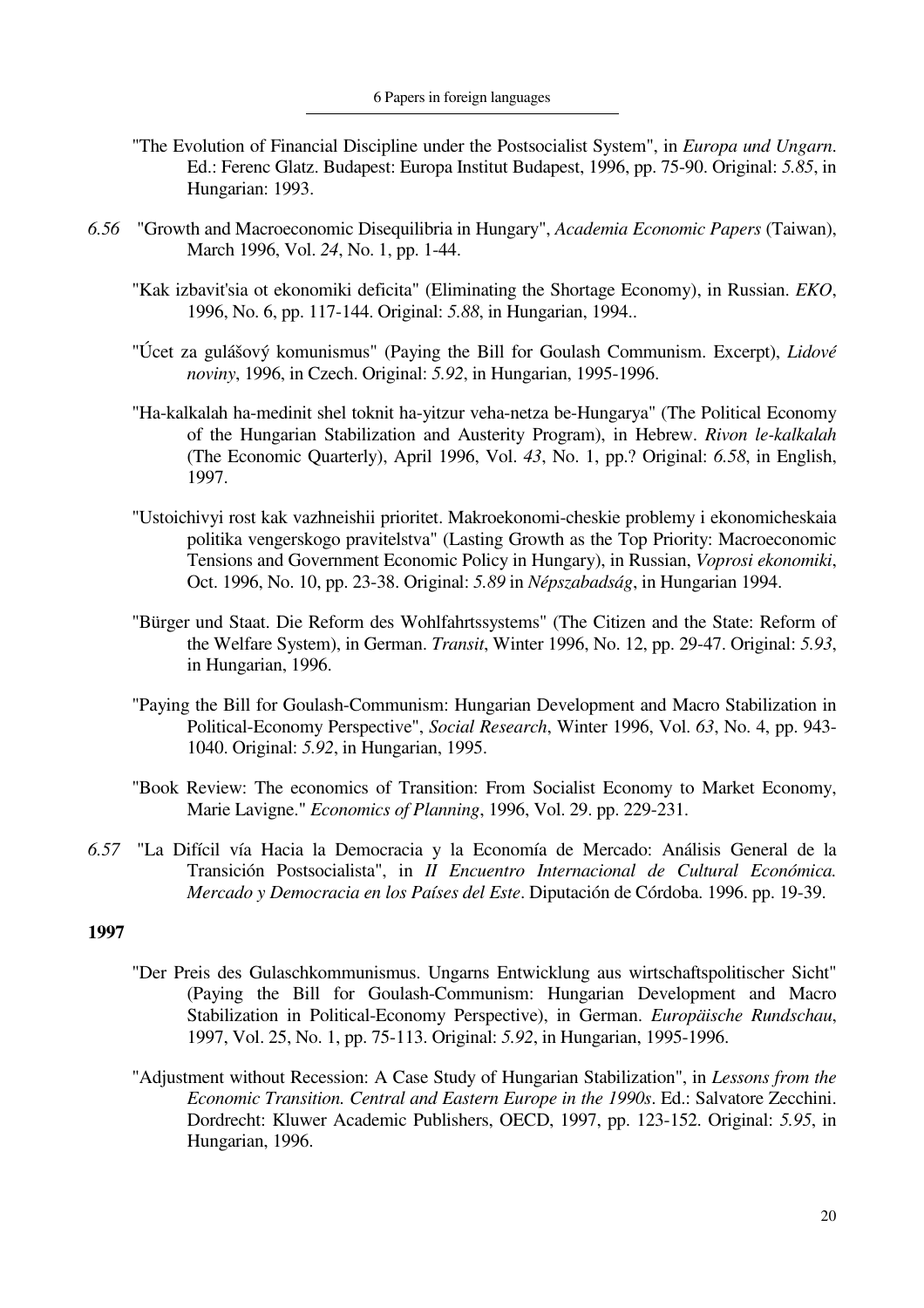- "Placení úctu za gulášový Komunismus. Madarsky vývoj a makroekonomická stabilizace z pohledu politické ekonomie" (Paying the Bill for Goulash-Communism: Hungarian Development and Macro Stabilization in Political-Economy Perspective), in Czech. *Politická Ekonomie*, Vol. *45*. No. 2, pp. 153-170. Prague, 1997. Original: *5.92*, in Hungarian, 1995-1996.
- *6.58* "The Political Economy of the Hungarian Stabilization and Austerity Program", in *Macroeconomic Stabilization in Transition Economies*. Eds: Mario I. Blejer and Marko Skreb. Cambridge University Press, 1997. pp. 172-203. Translation: in Hebrew, 1996.
- *6.59* "The Reform of the Welfare State and Public Opinion", *The American Economic Review*. May, 1997, Vol. *87* No. 2. pp. 339-343.
	- "Régler la facture du communisme du goulasch. Le développement et la macro-stabilisation de la Hongrie dans une perspective d'économie politique" (Paying the Bill for Goulash-Communism: Hungarian Development and Macro Stabilization in Political-Economy Perspective), in French. *Revue d'études comparatives Est-Quest*, 1997, No. 1, pp. 5-80. Original: *5.92*, in Hungarian, 1995-1996.
- *6.60* "Reform of the Welfare Sector in the Post-Communist Countries: A Normative Approach", in *Transforming Post-Communist Political Economies*. Eds: Joan Nelson, Charles Tilly, and Lee Walker. Washington, DC: National Academy Press, 1997. Translations: In Croatian: 1997, 1998, in Italian: 1997, in Polish: 1998, in Bulgarian: 1998, in Romanian: 2000, in Chinese: 2001, 2003.
	- "Co ocakávame od Státu?" (What can we expect from the state?), in Slovak. *Fórum obcianskej spolocnosti*, 1997/4, August. pp. 38-43.
- *6.61* "Reforming the Welfare State in Postsocialist Societies." *World Development*, Vol. 25. No. 8, pp. 1183-1186, 1997.
	- "Lasting Growth as the Top Priority: Macroeconomic Tensions and Government Economic Policy in Hungary", in: *Economic Reforms, Liberalization and Structural Change: India and Hungary*. Ed.: R.R. Sharma, and Imre Levai. New Delhi: Gyan Publishing House, 1997. Original: *5.89* in Hungarian 1994.
	- "Principi della riforma del settore assistenziale nei Paesi post socialisti" (Reform of the Welfare Sector in Post-Socialist Countries: A Normative Approach), in Italian. *Il Risparmio*. Vol. 45. No. 4-5. October, 1997. pp. 769-804. Original: *6.60*, in English, 1997.
	- "Reforma socijalnog sektora u postsocijalistickim zemljana: normativ pristup" (Reform of the Welfare State on Post Socialist Countries: A Normative Approach), in Croatian. *Revija za socijalnu politiku.* Vol. 4. No. 3., Zagreb, 1997. pp. 295-316. Original: *6.60*, in English, 1997.
	- "Transformational Recession: The Main Causes", in: *Transition to the market economy. Critical perspectives on the world economy*. Vol 1. Eds.: P.G. Hare and J.R. Davis. London: Routledge, 1997. pp. 440-464. Original: *6.51*, in English.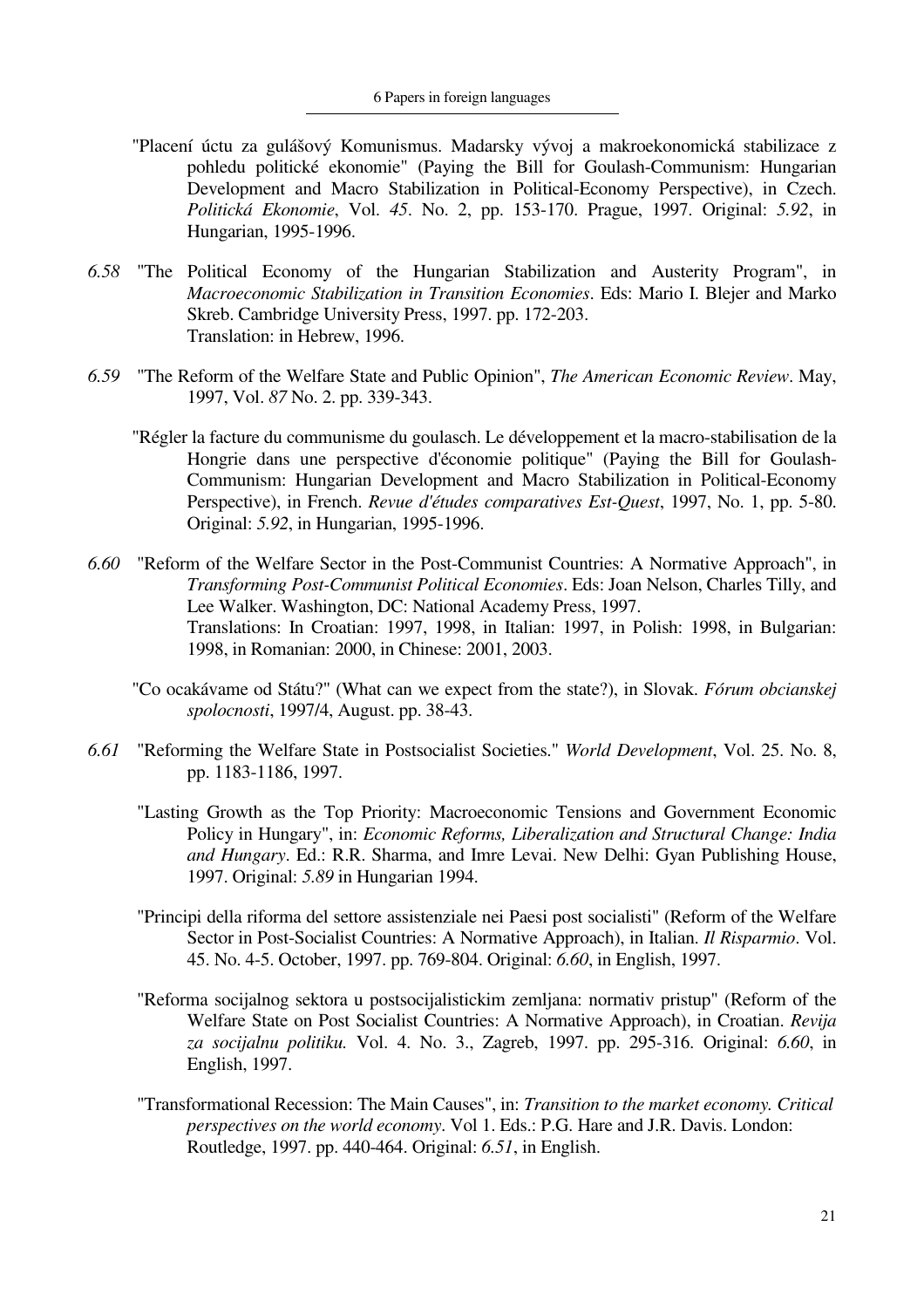- "The Citizen and the State: Reform of the Welfare System". *Emergo*. Winter, 1998. pp. 2-14. Original: *5.93,* in Hungarian, 1996. In German: 1996. In English: 1997.
- "Legal Obligation, Non-Compliance and Soft Budget Constraint". Entry for the *New Palgrave Dictionary of Economics and the Law*. Ed.: Peter Newman. New York: Macmillan Reference Ltd, 1998. pp. 533-539. Original: *5.99*, in Hungarian: 1998.
- *6.62* "The Place of the Soft Budget Constraint Syndrome in Economic Theory". *Journal of Comparative Economics*, March, 1998, Vol. *26.* No. 1., pp.11-17. Translation: In Hungarian: 1998.
	- *"From Socialism to Capitalism: What is meant by the 'Change of System'?"* London: The Social Market Foundation, Centre for Post-Colletctivist Studies, June 1998. Original: *5.97*, in Hungarian: 1998.
	- "Obcan a stát: reforma systému sociálního zabezpecení." (The Citizen and the State: Reform of the Welfare System), in Czech. Politická Ekonomie. 1998, Vol. 46. No. 3., pp. 347-359. Original: *5.92*, in Hungarian: 1996.
- *6.63* "Comments on the Appropriate Speed of Disinflation," in: *Moderate Inflation. The Experience of Transition Economies*. Proceedings of a seminar held in Budapest, Hungary, on June 3, 1997. Eds.: Carlo Cottarelli and György Szapáry. IMF, National bank of Hungary: Washington D.C., 1998. pp. 189-191. Translation: in Hungarian, 1998.
- *6.64* "The General Trends and the Philosophy of Public Finance Reform", in *Public Finance Reform during the Transition. The Experience of Hungary*. Eds.: Bokros, Lajos and Jean-Jacques Dethier, pp. 25-44. Washington D.C.: The World Bank. 1998
- *6.65* "The postsocialist transition in the Czech Republic and Hungary: some notes towards the comparison of the two paths," in: *The Politics of the Economic Reform*. Ed.: Robert Skidelsky. London: The Social Market Foundation. Centre for Post-collectivist Studies. October 1998.
	- "Reforma socijalnog sektora u postsocijalistickim zemljana: normativ pristup" (Reform of the Welfare State on Post Socialist Countries: A Normative Approach). In Croatian. In *Globalizacija i Socijalna Drzava. Zbornik radova*. Ed.: Sinisa Zrinscak. Zagreb: 1998. Pp. 229-265. Original: *6.60*, in English, 1997.
	- "Juridiceskie Objazatelstva Problema iz Conljudenia i Mjagkie Bjudzetnie Ogranicenija" (Legal Obligation, Non-Compliance and Soft Budget Constraint). In Russian. *Voprosy Ekonomiki*. 1998. No. 9, September, pp. 33-45. Original: *5.99*, in Hungarian: 1998. In English: 1998.
	- "Kapitalizm a socializm co oznacza i czego nie oznacza zmiana systemu." (From Socialism to Capitalism: What is meant by the 'Change of System') In Polish. *Nowe Zycie Gospodarcze*. 1998. Vol. 23. No. 34. Original: *5.98*, in Hungarian.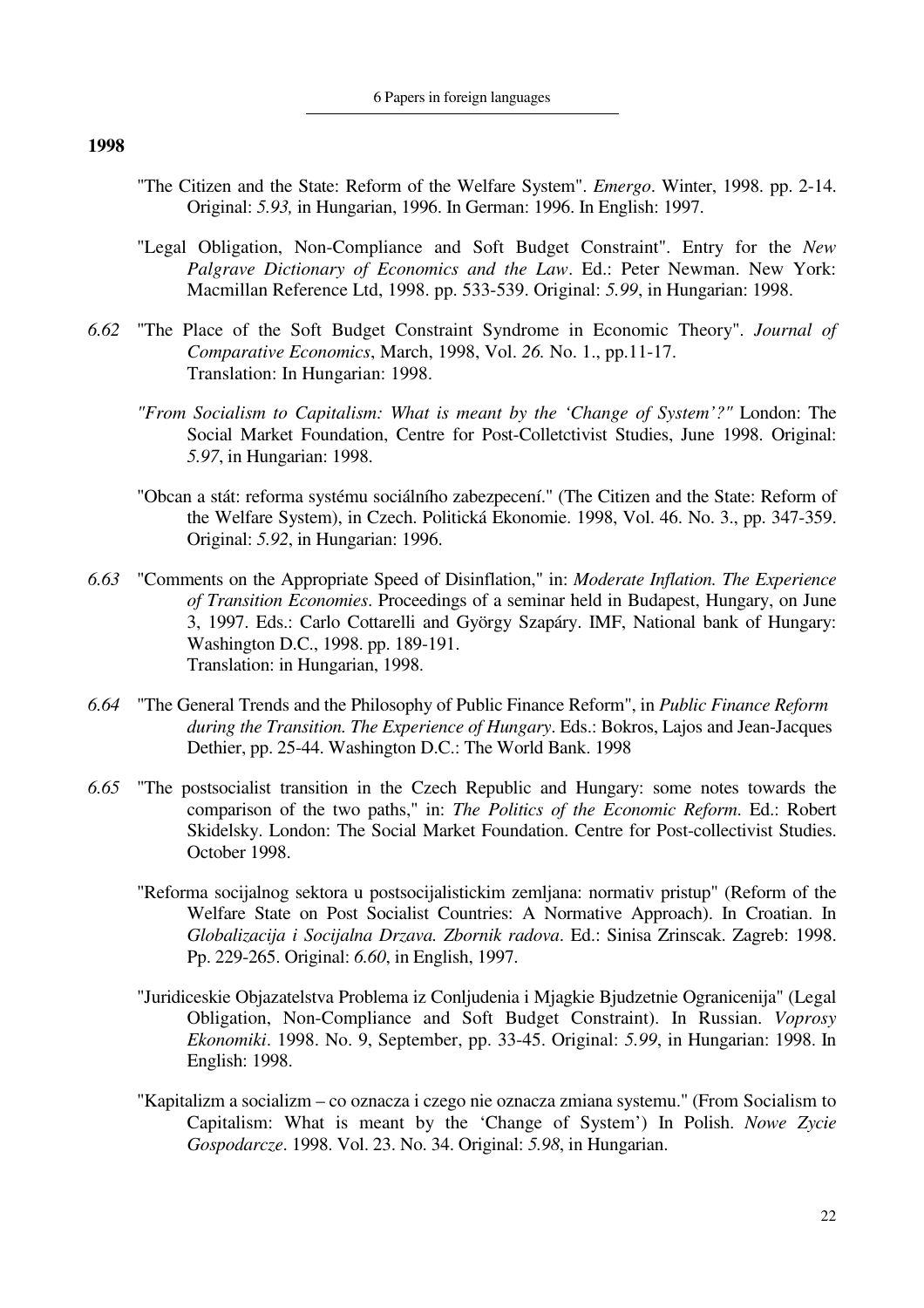- "Tax awareness and reform of the welfare state: Hungarian survey results", co-authored with László Csontos and Tóth István György. *Economics of Transition*, 1998. Vol. 6. No. 2. pp. 287-312. Original: *5.97*, in Hungarian: 1996.
- "In memoriam Tamás Lipták." *Acta Oeconomica*, Vol. 49 (3-4), pp. 461-463. 1997-1998. Original: *5.101* in Hungarian.
- "Scitovsky Tibor: Memoirs of a proud Hungarian. Book review." *Acta Oeconomica*, Vol. 49 (3- 4), pp. 465-467. 1997-1998. Original: *5.100* in Hungarian.

- "Reforming the Welfare State in Postsocialist Economies," in: *When Is Transition Over?* Ed. Anette N. Brown. Kalamazoo, Michigan: W.E. Upjohn Institute for Employment Research, 1999. pp. 99-114.
- "What the Change of the System Does and Does Not Mean." *Economic Systems.* June, 1999. Vol. 23, No. 2, pp. 160-166. Original: *5.98*, in Hungarian: 1998.
- *6.66 Welfare after Communism.* London: The Social Market Foundation. Centre for Post-Collectivist Studies. December 1999. Translations: In Bulgarian: 1998, in Croatian: 1998, 1997, in Italian: 1997, Polish: 1998.
	- "The Dilemmas of Hungarian Economic Policy", in *Back To A Market Economy*. Eds.: József Temesi and Ernõ Zalai. Budapest: Akadémiai Kiadó, 1999. pp. 66-90. Original: *5.90*, in Hungarian, 1995.
	- "Du socialisme au capitalism: las signification du "changement de systeme"" (From Socialism to Capitalism: What is meant by the 'Change of System'?), in French. In *Capitalisme et socialisme en perspective. Évolution et transformation des systemes économiquies.* Eds.: Bernard Chavance, Éric Magnin, Ramine Motamed-Nejad, Jacques Sapir. Paris: La Découverte, 1999. Original: *5.98*, in Hungarian: 1998.
	- "Ot socialisma k capitalismu i obratno" (From Socialism to Capitalism: What is meant by the 'Change of System'?), in Russian. *EKO*. 1999, No. 7., pp. 2-24. Original: *5.98*, in Hungarian: 1998.
	- "Legal Obligation, Non-Compliance and Soft Budget Constraint", *Economic and Business Review*, 1999, Vol. 1. No. 1-2, pp. 53-66. Original: *5.99*, in Hungarian: 1998.
- *6.67* "The Borderline between the Spheres of Authority of the Citizen and the State. Recommendations for the Hungarian Health Reform." In: *Reforming the State : Fiscal and Welfare Reform in Post-Socialist Countries*. Eds.: János Kornai; Stephan Haggard and Robert R. Kaufman. Cambridge: Cambridge University Press, 2001.

#### **2000**

*6.68* "What the Change of the System from Socialism to Capitalism Does and Does Not Mean. " *Journal of Economic Perspectives*. Winter 2000, Vol. 14, No. 1, pp. 27-42. Republished in English: 2009. Translations: In Romanian: 2000, in Russian: 2001.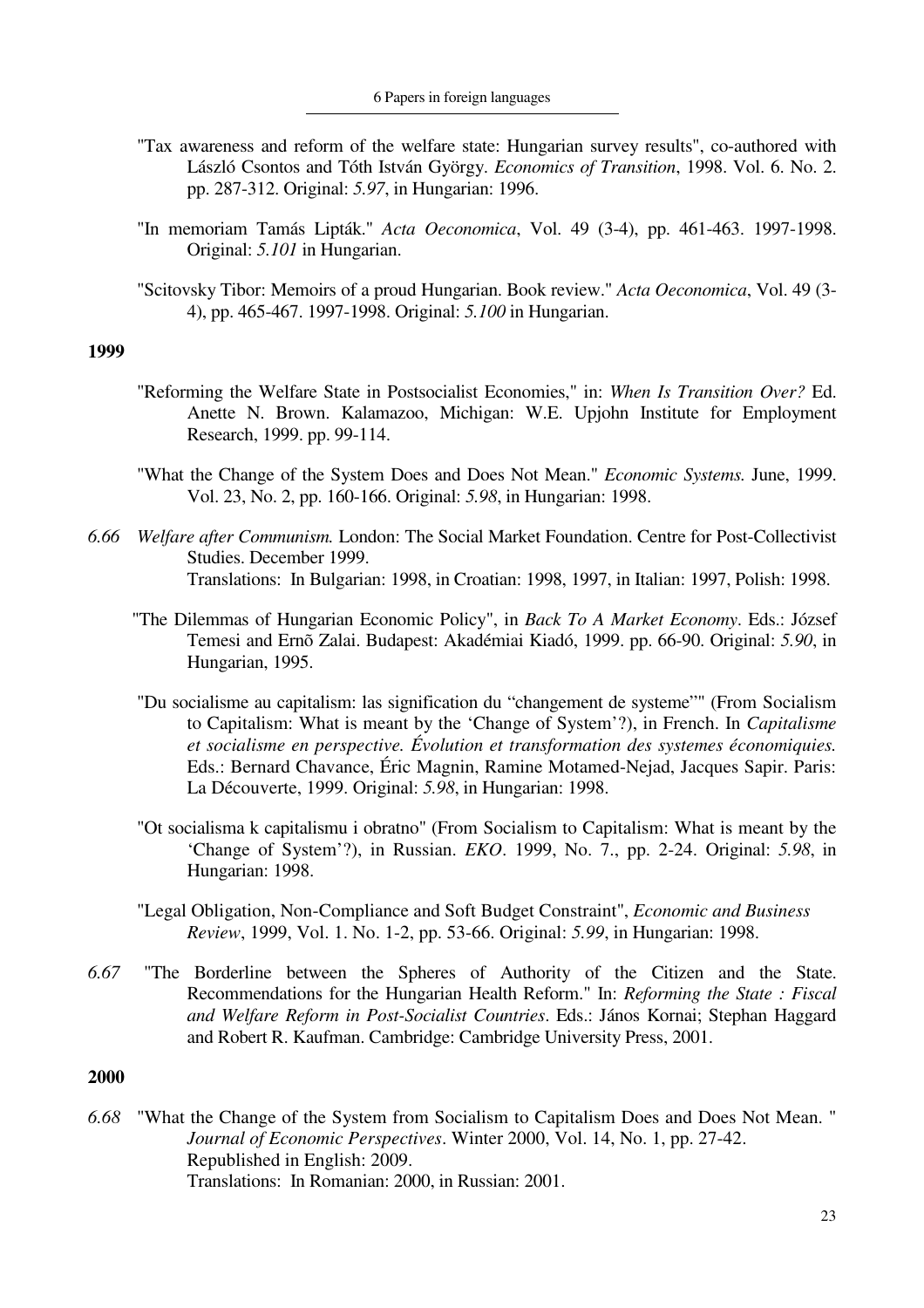- "Excerpts from Ten Years After 'The Road to a Free Economy'. The Author's Self Evaluation," *Transition*, April 2000, Vol. 11, No. 2, pp. 3-5. Original: *6.72*, in English: 2001.
- *6.69* "Is post-communist health spending unusual? A comparison with established market economies," co-authored with: John McHale. *The Economics of Transition*. 2000, Vol. *8*, No. 2, pp. 369-399. Translation: in Hungarian, 2001.
	- "Making the Transition to Private Ownership," *Finance and Development.* 2000, Vol. 37, No. 3, pp. 12-13.
- *6.70* "Hidden in an Envelope: Gratitude Payments to Medical Doctors in Hungary." In Lord Dahrendorf and Yehuda Elkana, eds. *The Paradoxes of Unintended Consequences*, Budapest: CEU Press, 2000.

 "The Postsocialist Transition and the State: Reflections in the Light of Hungarian Fiscal Problems" In Robert E. Goodin eds. *The Foundation of the Welfare State*, Northampton: Edward Elgar Publishing, May 2000. Original: *6.47*, in English, 1992.

 "Tongxiang Ziyou Jingji zhi Lu Chuban Shinian Hou de Ziwo Pingjia (Ten Years after 'The road to a free economy': The author's self-evaluation)" in Chinese. In *Comparative Economic and Social Systems.* 2000. No. 5, pp. 36-44. Original: *6.72*, in English: 2001.

- "Ten Years After 'The Road to a Free Economy'. The Author's Self Evaluation." (Excerpts) *Economic Systems*, Vol. 24, No. 4, 2000. pp. 353-9. Original: *6.72*, in English: 2001.
- "Ten Years After 'The Road to a Free Economy'. The Author's Self Evaluation." in Russian. In *Voprosy Ekonomiky.* 2000. No. 12, pp. 41-55. Original: *6.72*, in English: 2001.
- "Ten Years After 'The Road to a Free Economy'. The Author's Self Evaluation." in Vietnamese. In *Road to a Market Economy*. 2001. Original: *6.72*, in English: 2001.
- "Tax awareness and reform of the welfare state: Hungarian survey results", co-authored with László Csontos and Tóth István György. *The Small Transformation: Society, Economy and Politics in Hungary and the New European Architecture*, 2000. Vol. 3. Edited by György Lengyel and Zsolt Rostoványi. Budapest: Akedémiai Kiadó, pp. 202-232. Original: *5.97*, in Hungarian: 1996 and 1998.
- "The System Paradigm." In *Paradigms of Social Change: Modernization, Development, Transformation, Evolution*. 2000. Edited by Waltraud Schelkle, Wolf-Hagen Krauth, Martin Kohli and Georg Elwert. Frankfurt/New York: Campus Verlag. New York: St. Martin's. pp. 111-33. Original *5.104*, in Hungarian: 1999.

### **2001**

*6.71* "Choice and Solidarity: The Health Sector in Eastern Europe and Proposals for Reform." Coauthored with Karen Eggleston. *International Journal of Health Care Finance and Economics,* 2001, 1(1): 59-84.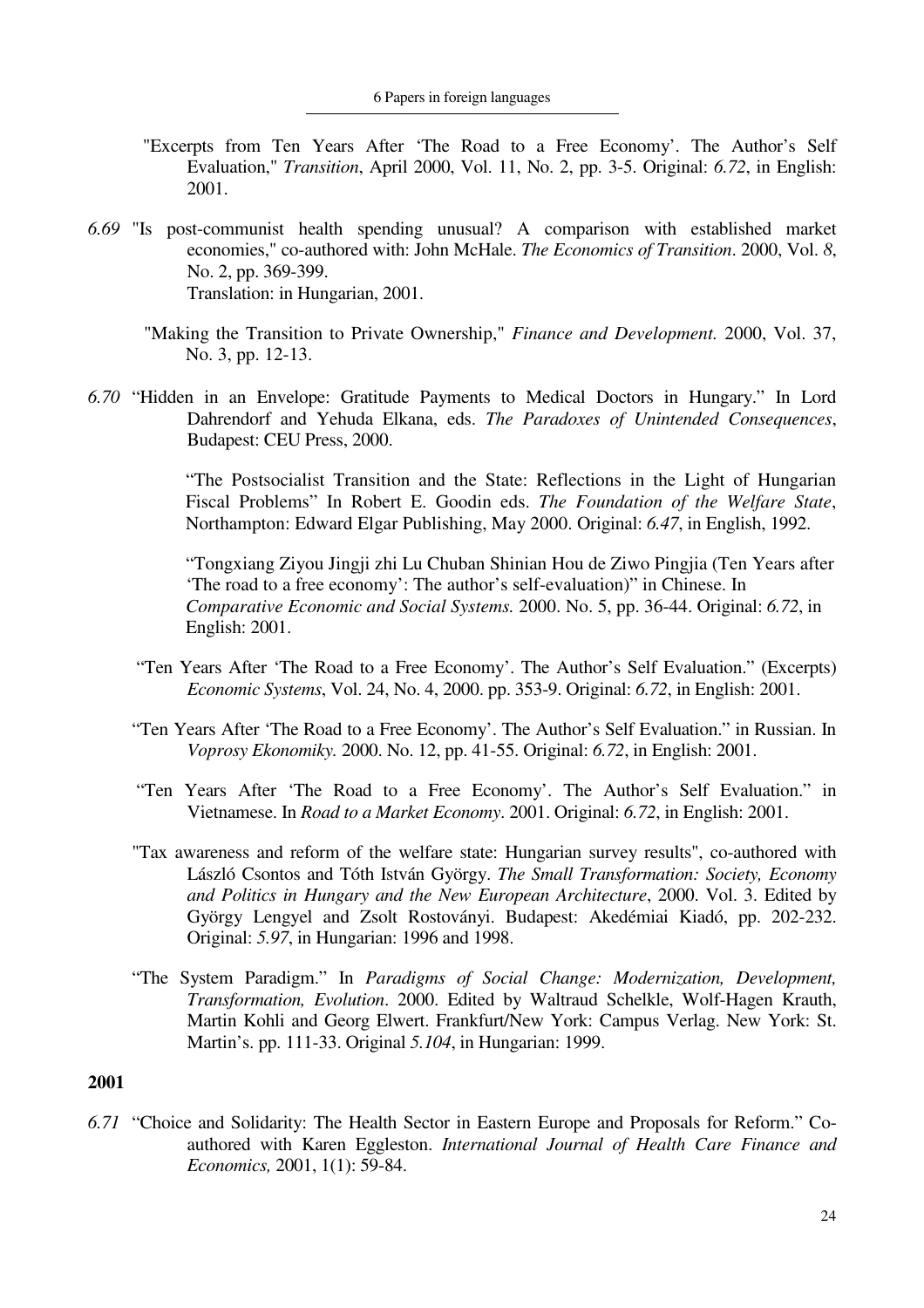- *6.72* "Ten Years After 'The Road to a Free Economy'. The Author's Self Evaluation." In Boris Pleskovic and Nicolas Stern, eds. 2001. *Annual Bank Conference on Development Economics 2000*. Washington D.C.: The World Bank. pp. 49-66, in English. Republished in English: 2000 (three times), 2001, 2003. Translations: in Hungarian: 2000, in Chinese: 2000, 2002, 2003, in Russian: 2000, in Vietnamese: 2000, in Bulgarian: 2001, in Czech: 2001.
	- "Ten Years After 'The Road to a Free Economy'. The Author's Self Evaluation." in Bulgarian. In *Ikonomicheskaya Mycl (Economic Thought)*. 2001. Vol. 66, No. 1, pp. 42-60. Original: *6.72*, in English: 2001.
	- "Hou Shehuizhuyi Guojia de Fuli Bumen Gaige: Guifan Fangfa (Reform of Welfare Sector in Post-socialist Countries: a normative approach)" in Chinese. In *Comparative Economic and Social Systems*. 2001. Vol. 4, pp. 19-31. Original: *6.60*, in English: 1997.
	- "Deset let po Ceste ke svobodné ekonomice: autorovo hodnoceni sebe sama" (Ten Years After 'The Road to a Free Economy'. The Author's Self Evaluation.) in Czech. In *Politicka Ekonomie*. 2001. No. 5, pp. 621-634. Original: *6.72*, in English: 2001.
	- "Hardening of the Budget Constraint: The Experience of the Post-socialist Countries." *European Economic Review*, 2001, Vol. 45., No. 9. pp. 1573-1600. Original: *6.54*, in English: 1996.

- "Sistemnaya paradigma" (The System Paradigm) in Russian. *Voprosy Ekonomiki*, April 2002, No. 4, pp. 4-22. Original *5.104*, in Hungarian: 1999, in English, 1999, 2000, in Chinese 2002, 2003.
- "Zhidu Fanshi (The System Paradigm)" in Chinese. *Comparative Studies*, 2002, No. 1, pp. 15- 33, Original *5.104*, in Hungarian, 1999.
	- "A Joyful Economist: Tibor Scitovsky (1910-2002)" in English. *The Hungarian Quarterly*, Autumn 2002, Vol. 43, No. 167. pp. 136-139, Original *5.100*, in Hungarian, 2002.
- *6.73* "Comments on *Transition: The First Ten Years. Analysis and Lessons*" in *Trade, Integration and Transition. International Conference in Memoriam Bela Balassa*. 2002. Edited by Roger Grawe and András Inotai. Budapest: The World Bank and the Institute for World Economics, Hungarian Academy of Sciences.
	- "Jie Du Ruan Yu Suan Yue Shu" (Understanding the soft budget constraint), in Chinese. Co-authors: Eric Maskin and Gérard Roland. *Bi Jiao (Comparatives Studies).* 2002. No 4, pp. 79-94. Original *6.74,* in English, 2003.

#### **2003**

"Tongxiang Ziyou Jingji zhi Lu Chuban Shinian Hou de Ziwo Pingjia (Ten Years after 'The road to a free economy': the author's self-evaluation)" In *Reflections on Post-Socialist Transition.* In Chinese. pp. 1-21. Beijing: Jilin People's Publishing House. 2003. Original: *6.72*, in English: 2001, 1998.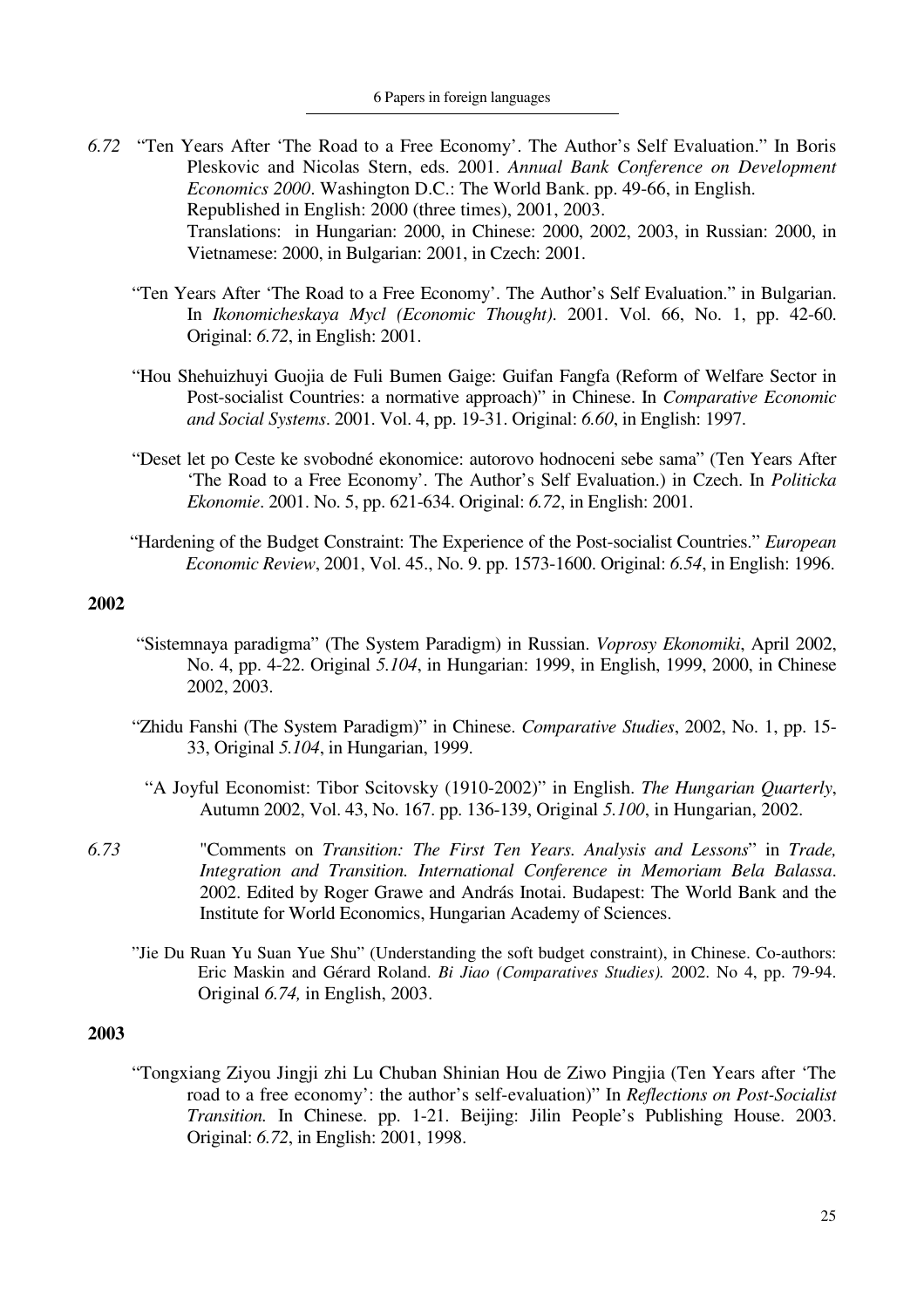- "Zhidu Fanshi (The System Paradigms)" In *Reflections on Post-Socialist Transition.* In Chinese. pp. 22-50. Beijing: Jilin People's Publishing House. 2003, Original *5.104*, in Hungarian, 1999.
- "Hou Shehuizhuyi Zhuanxing: Gailan (Post-Socialist Transition: An overall survey)" In *Reflections on Post-Socialist Transition.* In Chinese. pp. 51-74. Beijing: Jilin People's Publishing House. 2003. Original *6.48*, in English, 1993.
- "Xiaochu Duanque Jingji: Xiongyali Fazhan de Yiban Fenxi he Yanjiu (Eliminating Shortage Economy: a general analysis and examination of the developments in Hungary)", In *Reflections on Post-Socialist Transition.* In Chinese. pp. 75-122. Beijing: Jilin People's Publishing House. 2003. Original: *5.88* in Hungarian, 1994.
- "Wushuaitui de Tiaozheng: dui Xiongyali Wendinghua de Yanjiu Anli (Adjustment without Recession: a case study of Hungarian stabilization)", In *Reflections on Post-Socialist Transition.* In Chinese. pp. 123-161. Beijing: Jilin People's Publishing House. 2003. Original: *5.95*, in Hungarian, 1996.
- "Yinghua Yusuan Yueshu: Hou Shehuizhuyi Guojia de Jingyan (Hardening the Budget Constraint: the experience in post-socialist economies)" In *Reflections on Post-Socialist Transition.* In Chinese. pp. 162-190. Beijing: Jilin People's Publishing House. 2003. Original: *6.54*, in English: 1996.
- "Hou Shehuizhuyi Tizhi xia Caijing Jilv de Yanjin" (The Evolution of Financial Discipline under Post-socialist System)", In *Reflections on Post-Socialist Transition.* In Chinese. pp. 191-212. Beijing: Jilin People's Publishing House. 2003. Original: *5.85*, in Hungarian: 1993.
- "Suoyouzhi Xingshi he Xietiao Jizhi de Qinhe Guanxi (The Affinity between Ownership Forms and Coordination Mechanism)", In *Reflections on Post-Socialist Transition.* In Chinese. pp. 213-236. Beijing: Jilin People's Publishing House. 2003. Original: *5.81*, in Hungarian, 1990.
- "Hou Shehuizhuyi Guojia de Fuli Bumen Gaige: Guifan Fangfa (Reform of Welfare Sector in Post-socialist Countries: a normative approach)", In *Reflections on Post-Socialist Transition.* In Chinese. pp. 237-267. Beijing: Jilin People's Publishing House. 2003. Original: *6.60*, in English, 1997.
- "Chestnost' i doveriye v perekhodnoy ekonomike" (Honesty and Trust in the Light of the Post-Socialist Transition), in Russian. *In Voprosy Economiki*, 2003. No. 9, pp 4-17. Original: *5.108*, in Hungarian, 2003.
- "Chengshi yu Xinren: Hou Shehuizhuyi Zhuangui Shiqi de Shijiao" (Honesty and Trust in the Light of the Post-Socialist Transition), in Chinese. *Journal of Comparative Studies*, 2003. No. 9, pp 1-14. Original: *5.108*, in Hungarian, 2003.
- "Ten Years After 'The Road to a Free Economy'. The Author's Self-evaluation of Privatisation", in English. In *Privatisation and Structural Change in Transition Economies*, 2003. Edited by Yelena Kalyuzhnova and Wladimir Andreff, Palgrave Macmillan, pp. 13-28. Original: *6.72*, in English: 2001.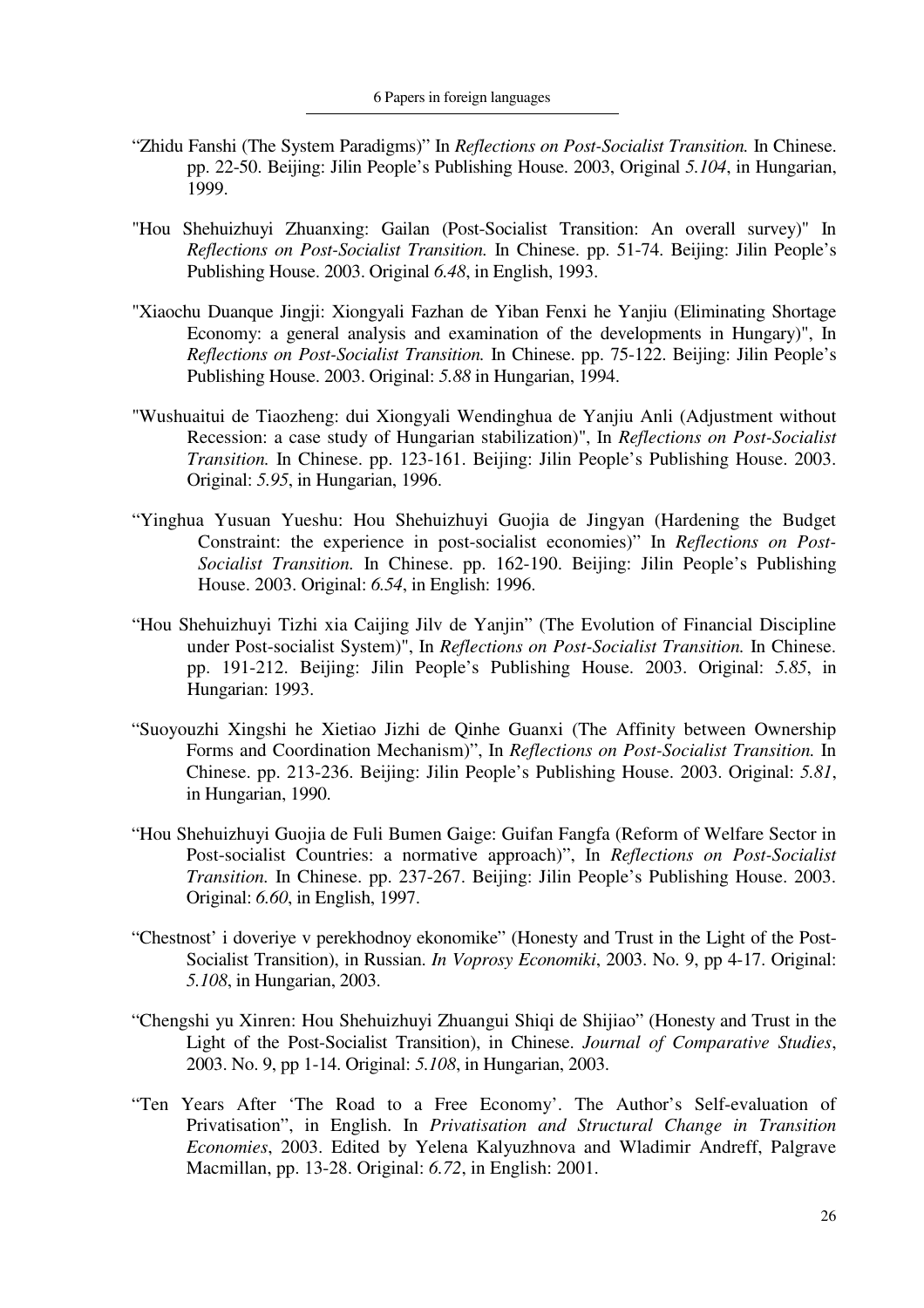"Vizproizvodstovoto na dieficita" (Reproduction of shortage), in Bulgarian. *Sociologicheski Problemi*, 2003, Vol. 35/1-2, pp. 37-57.

*6.74* "Understanding the Soft Budget Constraint", in English. Co-authors: Eric Maskin and Gerard Roland. *Journal of Economic Literature,* 2003. December No. 61:4. pp. 1095-1136. Translations: In Chinese 2002, Hungarian, 2004, in Russian 2004.

## **2004**

- *6.75* "What Can Countries Embarking on Post-Socialist Transformation Learn from the Experiences so far?" In English. *Cuba Transition Project*, Institute for Cuban and Cuban-American Studies, University of Miami, 2004. Translations: In Hungarian, 2004 (twice), in Spanish, 2004, in Romanian, 2004, in Polish, 2004, in Croatian, 2006, in Greek, 2006.
	- "Que Pueden Aprender Los Paises Que Inician Una Transformacion Post-Socialista De Las Experiencias Que Han Tenido Lugar Hasta El Momento? (What Can Countries Embarking on Post-Socialist Transformation Learn from the Experiences so far?) In Spanish. *Cuba Transition Project*, Institute for Cuban and Cuban-American Studies, University of Miami, 2004. Original *6.75,* in English, 2004.
	- "Ce pot invata tarile care s-au angajat in transformarea post-socialista din experientele de pana acum?" (What Can Countries Embarking on Post-Socialist Transformation Learn from the Experiences so far?) in Romanian. In *Oeconomica,* 2004. No. 2, pp. 7-34. Original *6.75,* in English, 2004.
	- "Doswiadczenia z postsocjalistycznej transformacji" (What Can Countries Embarking on Post-Socialist Transformation Learn from the Experiences so far?) in Polish. In *Nowe Zycie Gospodarcze*, 2004. No. 19/380, pp.4-7. Original *6.75,* in English, 2004.
	- "Osmislivaja fenomen mjagkich bjudzsetnich ogranitsenij" (Understanding the Soft Budget Constraint) in Russian. In *Voprocy Economiki*, 2004. Part I in No. 11, pp.7-33, part II in No. 12, pp. 35-53. Original *6.74,* in English, 2003.

# **2005**

- "Da Zhuanxing" ("Great Transformation") in Chinese. In *Comparative Studies*, 2005. No 17, pp.1-24. Original *6.76,* in English, 2006.
- "Transformation Mittelosteuropas: Erfolg und Enttäuschung" (The Great Transformation of Central and Eastern Europe: Success and Disappointment) In German. In *Europäische Rundschau*, 2005. Vol. 33, No. 4, pp. 3-32. Original *6.76,* in English, 2006.
- "She Hui Zhu Yi Ti Zhi" (The Socialist System). Excerpts from *The Socialist System,* Preface, Chapters 15, 21, 24. In Chinese. In simplified characters. Beijing: Qing Hua Da Xue Zhong Guo Yu Shi Jie Jing Ji Yan Jiu Zhong Xin. (Center for China in the World Economy, Tsinghua University), 2005.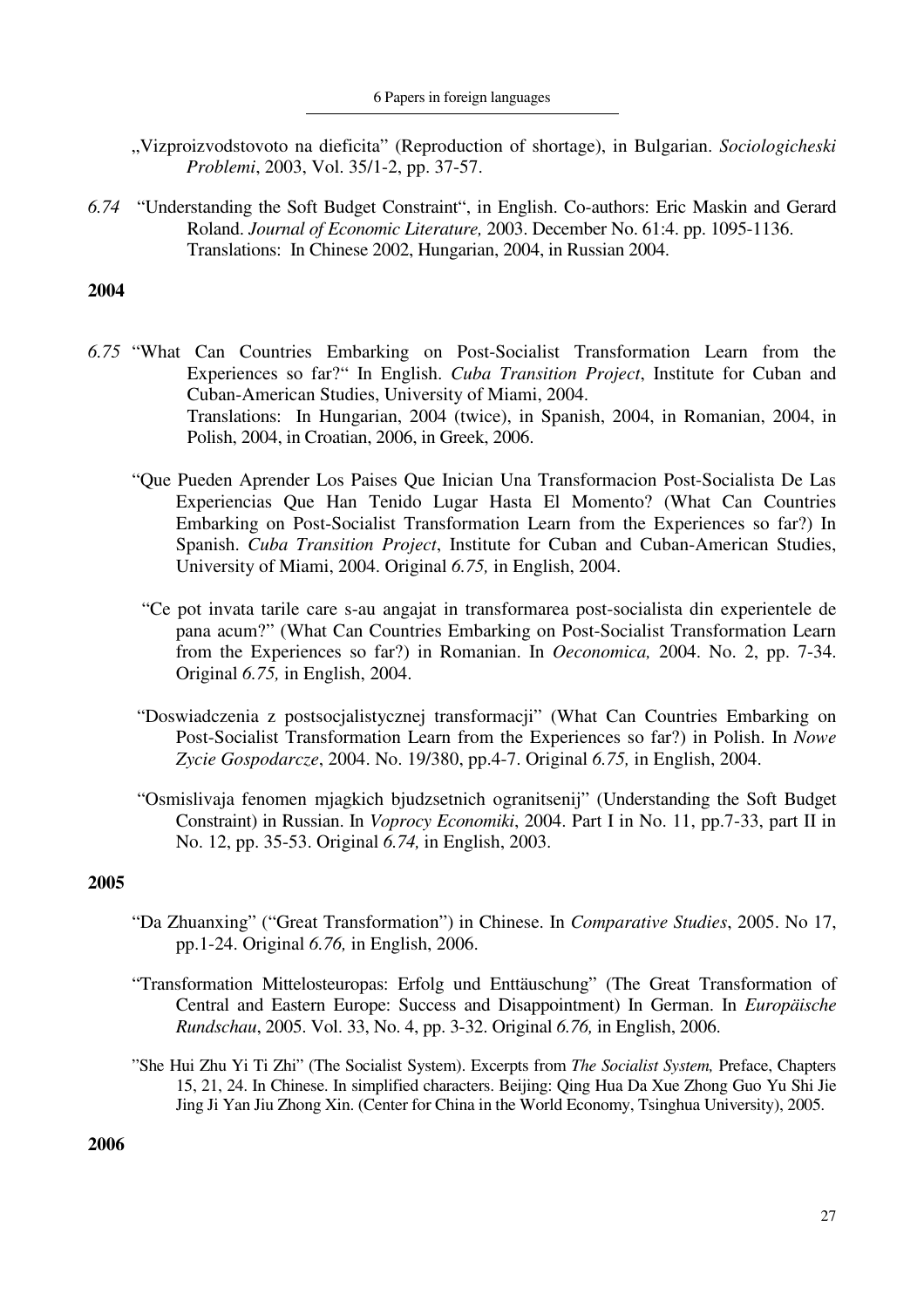*6.76* "The Great Transformation of Central and Eastern Europe: Success and Disappointment" In English. *Economics of Transition*, 2006. Vol. 14, No. 2, pp. 207-244. Republished in English: 2008. Translations: In Chinese 2005, in German, 2005, in Hungarian, 2005, in French, 2005,

in Japanese, 2006, in Czech, 2006, in Russian, 2006, in Croatian, 2006, in Serbian, 2006, in Bulgarian, 2006, in Romanian, 2006, in Italian 2008, in Spanish 2009, in Greek 2014.

- "La grande transformation de l'Europe centrale et orientale: success et désillusions" (The Great Transformation of Central and Eastern Europe: Success and Disappointment) In French. In *Revue d'études comparatives Est-Ouest*, 2006. Vol. 37, No. 1, pp. 13-61. Original *6.76,* in English, 2006.
- "Chuo no Daitenken: sono Seiko to Shippai" (The Great Transformation of Central and Eastern Europe: Success and Disappointment) In Japanese. In *The Keizai Seminar*, 2006. No. 616. pp. 45-56. Original *6.76,* in English, 2006.
- "Što zemlje koje zapocinju postsocijalističku transformaciju mugu naučiti iz dosadašnjih iskustava" (What Can Countries Embarking on Post-Socialist Transformation Learn from the Experiences so far?) In Croatian. In *Socijalna država u21. stoljeću – Privid ili stvarnost*. Ed.: Siniša Zrinščak. Zagreb: Pravni Fakultet Sveučilišta u Zagrebu, 2006. pp. 297-331. Original *6.75,* in English, 2004.
- "Velká transformace stredni a vychodni Evropy: úspech a zklamáni" (The Great Transformation of Central and Eastern Europe: Success and Disappointment) In Czech. In *Politická Ekonomie*, 2006. Vol. 54, No. 4, pp. 435-466. Original *6.76,* in English, 2006.
- "Velikaja transformatzija tzentralno-vostochnoj jevropy: uspeh i razocharovanije" (The Great Transformation of Central and Eastern Europe: Success and Disappointment) In Russian. In *Rossija i sovremennij mir*, 2006. Vol. 51, No. 2, pp. 7-47. Also in *Mir peremen*, 2006. No. 2, pp. 8-44. Original *6.76,* in English, 2006.
- "By Force of Thoughts" (extracts). In English. In *Hungarian Quarterly*, 2006. Vol. 47, No. 183. pp. 131-149. Original *1.15*, in Hungarian 2005.
- "Velika transformacija srednjoistocne Europe: Uspjeh I razocaranje" (The Great Transformation of Central and Eastern Europe: Success and Disappointment) In Croatian. *In Revija za Socijalnu Politiku,* 2006. Vol.13. No. 3-4, pp. 335-373. Original *6.76,* in English, 2006.
- "Equilibrium, Growth and Reform" in English. *Acta Oeconomica*, 2006. Vol. 56 (4) pp. 371– 397. Original *5.112,* in Hungarian.
- "Velika transformacija Centralno-Istocne Evrope: uspon I pad" (The Great Transformation of Central and Eastern Europe: Success and Disappointment) In Serbian. In *Montenegrin Journal of Economics,* 2006. Vol.2. No. 4, pp. 11-38. Original *6.76,* in English, 2006.
- "Goljamata transformacija v Centralna-Iztochna Jevropa: uspehi I razocharovanjija" (The Great Transformation of Central and Eastern Europe: Success and Disappointment)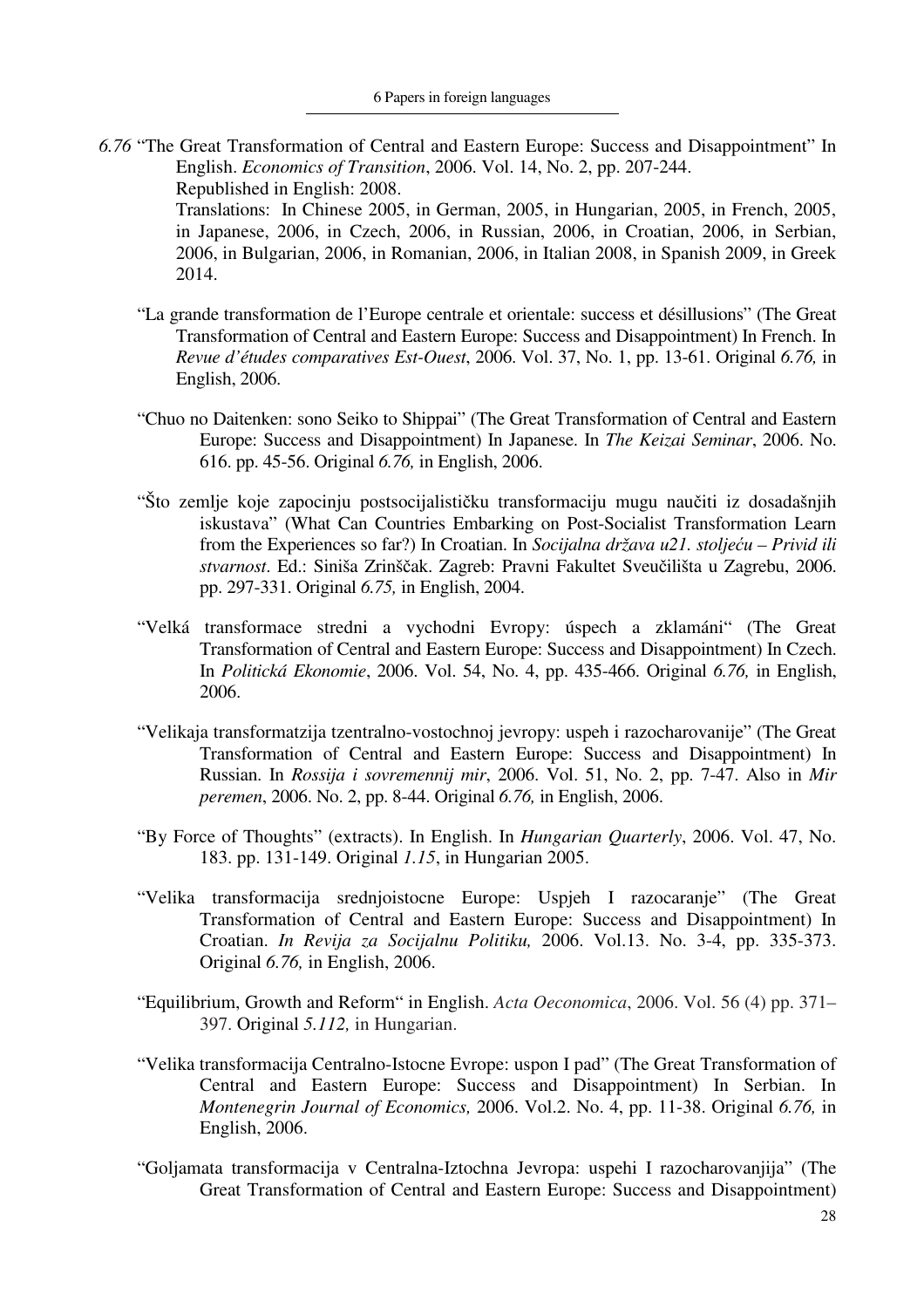In Bulgarian. In *Worlds in Sociology. In Honor of Professor Georgy Fotev*, Sofia: St. Kliment Ohridski University press, 2006. pp. 265-306. Original *6.76,* in English, 2006.

- "Marea transformare a Europei Centrale şi de est. Succese şi Dezamăgiri" (The Great Transformation of Central and Eastern Europe: Success and Disappointment) In Romanian. *Oeconomica,* 2006. Vol. 15. No. 3, pp.127-165. Original *6.76,* in English, 2006.
- "What Can Countries Embarking on Post-Socialist Transformation Learn from the Experiences so far?" In Greek, 2006. In *Oικονοµικά συστήµατα, αναπτυξιακές πολιτικές και στρατηγικές των επιχειρήσεων στην εποχή της παγκοσµιοποίησης:*  Μελέτες προς τιµήν του καθηγητή Στέργιου Μπαµπανάς*η* (*Economic systems, development policies and the enterprise strategies in the age of globalization: Essays in honor of Professor Stergios Babanassis*). Athens: Papazissis Publishers, 2006, pp. 313-356. Original *6.*75, in English.

## **2007**

- *6.77* "Disciplines of Social Sciences: Separation or Cooperation" in English. In *Capacity Building in Economics Education and Research*, 2007. Eds. François Bourguignon, Yehuda Elkana and Boris Pleskovic. Washington, D.C.: The World Bank. pp. 13-25. Translations: in Hungarian, 2006, in Romanian, 2007, in Serbian, 2007, in Czech, 2008, in Russian 2008.
	- The "Montias case," 1964 Excerpt from János Kornai's book *By Force of Thought: Irregular Memoirs of an Intellectual Journey* By Force of Thoughts" (extracts). In English. In *Journal of Comparative Economics*, 2007. No 35, pp. 438-442. Original *1.15*, in Hungarain 2005.

 "Sblansirovannost, ekonomicheskij rost i reforma" (Equilibrium, Growth and Reform). In Russian. In *Rossija i sovremennij mir*, 2007. Vol. 55. No. 2, pp 5-31. Original *5.112,* in Hungarian.

- "Disciplinele ştiinţelor sociale: separare sau cooperare" (Disciplines of Social Sciences: Separation or Cooperation ) in Romanian. *Oeconomica,* 2007. Vol. 16. No. 2, pp. 5- 16. Original *6.77* in English, 2007.
- "Ravnovesije, rastjez i reforma" (Equilibrium, Growth and Reform). In Bulgarian. In Ikonomitseski Izsledovanjiya, 2007. Vol. 16. No. 2, pp 3-26. Original *5.112,* in Hungarian.
- "Discipline društvenih nauka: odvojenost ili saradnja? " (Disciplines of Social Sciences: Separation or Cooperation) in Serbian. *Montenegrin Journal of Economics*, 2007. Vol. 3. No. 6. pp.5-12. Original *6.77* in English, 2007.
- "Пазарен социализъм? Социалистическа пазарна икономика?" (Pazaren socialzm? Socialistitseska pazarna ikonomika?, "Market Socialism? Socialist Market Economy?"), in Bulgarian. *Sociologicheski Problemi (Sociological Problems*, Bulgaria), 2007, vol. 3-4, pp. 409-422. Original: *6.78* in English 2009.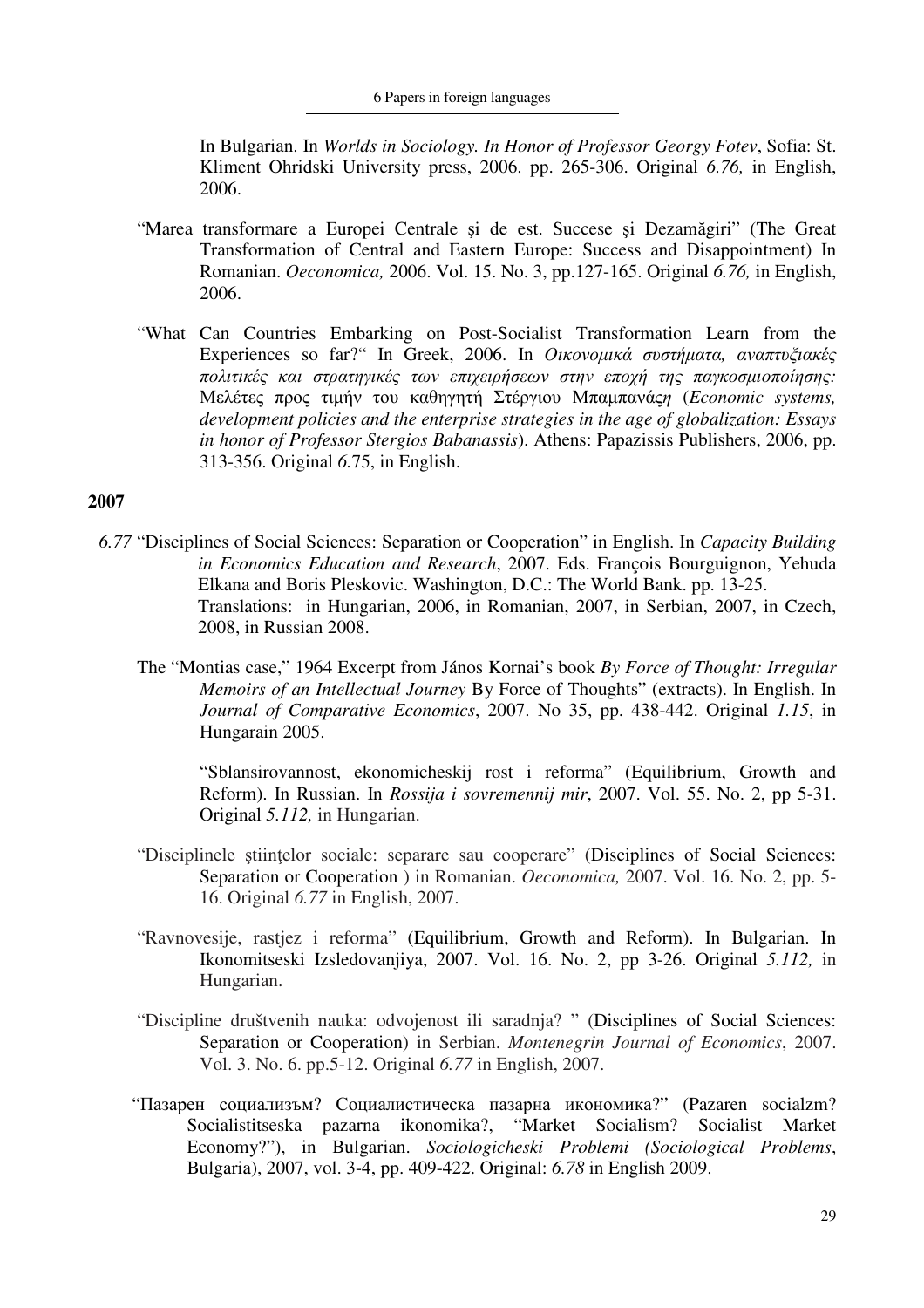"Ravnoteža, razvoj i reforma" (Equilibrium, Growth and Reform). In Montenegrin, 2007. *Montenegrin Journal of Economics*, vol. 3/5, pp 5-31. Original *5.112,* in Hungarian.

## **2008**

- "Obory společenských vĕd: odluka nebo spolupráce?" (Disciplines of Social Sciences: Separation or Cooperation ) in Czech. *Politicka Ekonomie*, 2008. Vol. 56 No.1, pp. 5- 16. *Original 6.77* in English, 2007.
- "Sotsialnie nauki: Razmezevanie ili vzdimodeistie?" (Social Sciences: Separation or Cooperation?) in Russian. *Rossija i sovremennij mir*, 2008. Vol. 58. No. 1, pp. 46- 60. *Original 6.77* in English 2007.
- "Coffee and tea: Some comments on reforming the system of health insurance in Hungary." In English. *Acta Oeconomica*, vol. 58/2 (2008), pp. 239-261. Original *5.115* in Hungarian, 2007.
- "Introduction", in English. By János Kornai, László Mátyás and Gérard Roland. In *Institutional Change and Economic Behaviour.* Eds.: János Kornai, László Mátyás and Gérard Roland, 2008. New York: Palgrave Macmillan in association with the International Economic Association, pp. xvi-xxi.
- "The Great Transformation of Central and Eastern Europe: Success and Disappointment", in English. In *Institutional Change and Economic Behaviour*. Eds.: János Kornai, László Mátyás and Gérard Roland, 2008. New York: Palgrave Macmillan in association with the International Economic Association, pp. 1-37. Original *6.76,* in English, 2006.
- "'Hard' and 'Soft' Budget Constraint", in English. In *40 Years of Research on Rent Seeking 2. applications: Rent Seeking in Practice.* Eds. Roger D. Congleton, Arye L. Hillman, Kai A. Konrad, 2008. Berlin-Heidelberg: Springer, pp. 569-583. Original: *5.60*, in Hungarian, 1980.
- "La grande trasformazione dell'Europa Centro-orientale: Successi e delusioni", in Italian. In *Futuribili 3 : Il lungo presente della transizione : Dalla societa comunista alla scelta privata.* Ed. Alberto Gasparini, 2008. Milano: FrancoAngeli, pp. 41-80. Original *6.76,* in English, 2006.
- "Some system-specific features of capitalism", in English. Published online: www.colbud.hu. (Now available: www.kornai-janos.hu.) Original *5.117* in Hungarian 2008.
- "Joys and Woes of a Researcher." *Hungarian Quarterly*. Vol. 49, Winter 2008, pp. 4-9. Original *5.118* in Hungarian 2008.

#### **2009**

"Introduction: Great Changes in the World and in Economics – Corruption, Development and Institutional Design", in English. By János Kornai, László Mátyás and Gérard Roland. In *Corruption, Development and Institutional Design.* Eds: János Kornai, László Mátyás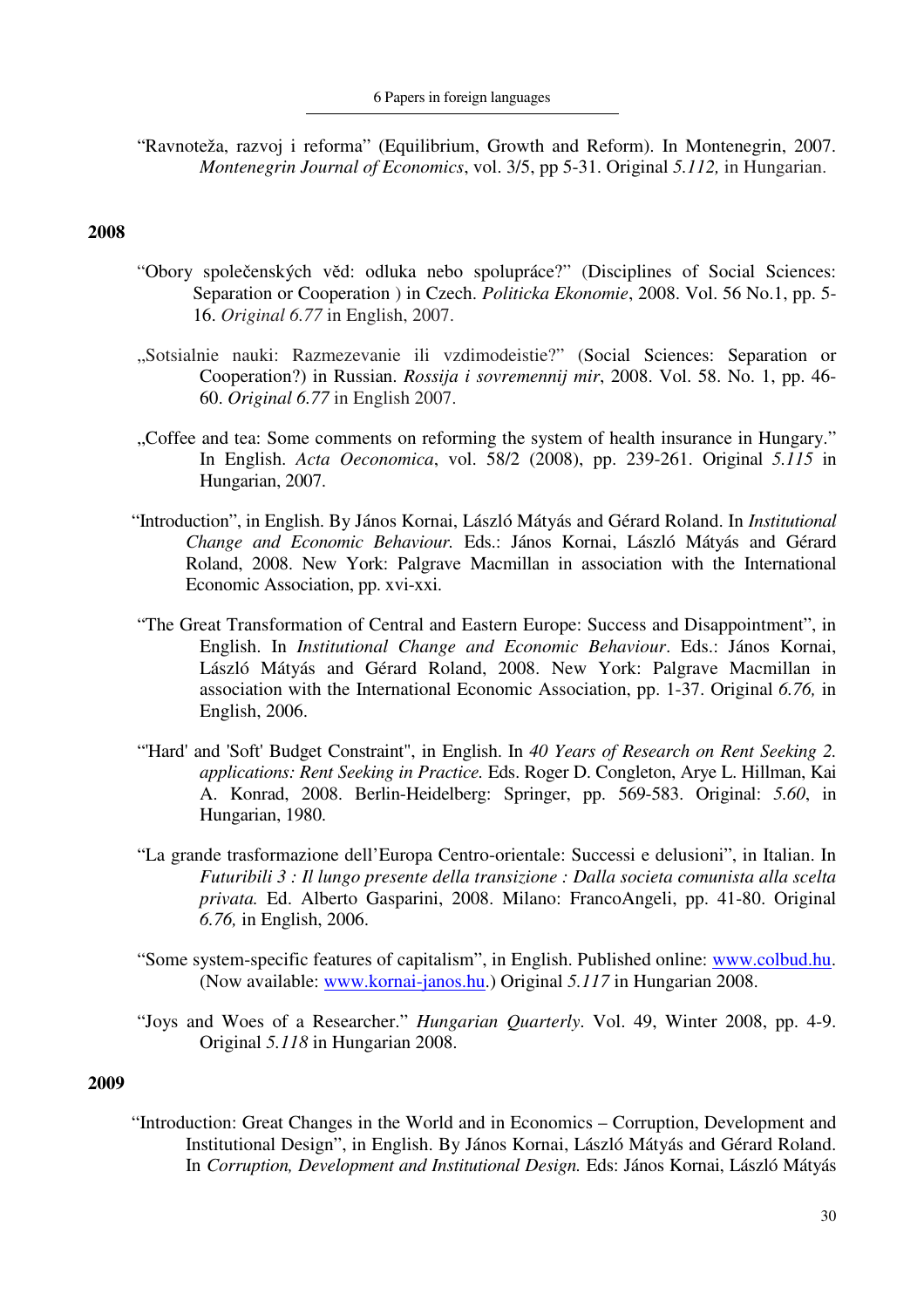and Gérard Roland, 2009. New York: Palgrave Macmillan in association with the International Economic Association, pp. xix-xxiv.

- "Karl Marx aus dem Blickwinkel eines osteuropäischen Intellektuellen" ("Karl Marx through the eyes of an East-European intellectual"), in German. *Europäische Rundschau,* 2009. Vol. 37/1, pp. 81-94. Original: *5.120* in Hungarian 2008.
- "Introduction", in English. By János Kornai and Yingi Qian. In: *Market and Socialism In the Light of Experiences of China and Vietnam*. Eds.: János Kornai and Yingi Qian, 2009. New York: Palgrave Macmillan in association with the International Economic Association, pp. 1-10.
- *6.78* "Socialism and the Market: Conceptual Clarification", in English. In: *Market and Socialism In the Light of Experiences of China and Vietnam*. Eds.: János Kornai and Yingi Qian, 2009. New York: Palgrave Macmillan in association with the International Economic Association, pp. 11-24. Translations: in Bulgarian 2007, in Vietnamese 2009.
	- "The Soft Budget Constraint Syndrome in the Hospital Sector", in English. *International Journal of Health Care Finance Economics*, 2009, vol. 9, pp. 117-135. Original *5.119* in Hungarian 2008.
	- "The Soft Budget Constraint Syndrome in the Hospital Sector", in English. *Society and Economy in Central and Eastern Europe*, 2009, vol. 31/1, pp. 5-31. Original *5.119* in Hungarian 2008.
	- "Chủ nghĩa xã hội thị trường? Nền kinh tế thị trường xã hội chủ nghĩa?" ("Market Socialism? Socialist Market Economy?"), in Vietnamese. Published online: www.kornai-janos.hu, 2009. Original: *6.78* in English 2009.
	- "The Soft Budget Constraint Syndrome in the Hospital Sector", in Japanese. *Japanese Journal of Comparative Economics*, 2009, vol. 46/2, pp. 35-50. Original *5.119* in Hungarian 2008.

", "Weiche" Budgetbeschränkung und globale Finanzkrise" (The soft budget constraint syndrome and the global financial crisis), in German. *Europäische Rundschau*, 2009, vol. 37/2, pp. 45-52. Original: *6.79* in English 2009.

- *6.79* "The soft budget constraint syndrome and the global financial crisis: Some warnings from an East European economist", in English. Published on the blog of Willem Buiter associated with *Financial Times* with the introduction by Willem Buiter (October 14, 2009) http://blogs.ft.com/maverecon/2009/10/kornai-on-soft-budget-constraints-bailouts-and-the-financial-crisis/ Translations: in Hungarian 2009, in German 2009, in Japanese 2009, in Chinese 2009, in Polish 2009, in Vietnamese 2009.
	- "Sofuto-na-yosanseiyaku to sekai-kinnyu-kiki: aru touou-kenkyusya karano keikoku" ("The Soft Budget Constraint Syndrome and the global financial crisis: Some warnings from an East-European economist"), in Japanese. *Keizai Seminar (The Economic Seminar)*, August-September 2009. Vol. 649, pp. 66-71. Original *6.79* in English.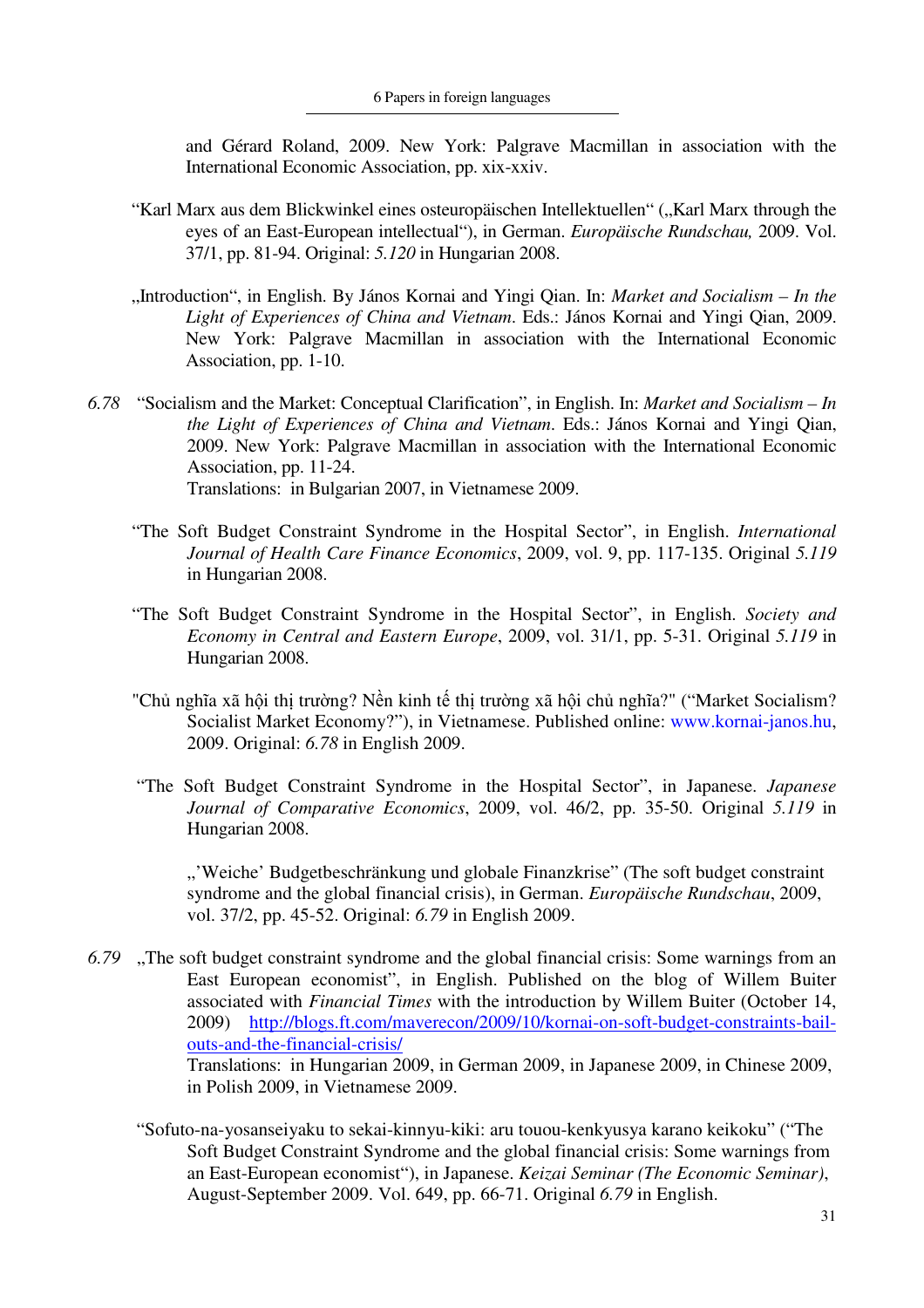- "K. Marx dưới con mắt của một trí thức Đông Âu" ("K. Marx through the eyes of an East-European intellectual"), in Vietnamese. Published online: www.kornai-janos.hu, 2009. Original: *5.120* in Hungarian 2008.
- "The Soft Budget Constraint Syndrome and the global financial crisis: Some warnings from an East-European economist", in Chinese. *New Fortune*, June 2009. Original *6.79* in English.
- ..What the Change of System from Socialism to Capitalism Does and Does not Mean", in English. In *Macro Marketing. Vols. 1-4.* Eds. Shapiro, Stanley J. – Mark Tadajewski – Clifford J. Shultz, 2009. London: Sage. Vol. 3:289-304. Original *6.68*, in English.
- "La Gran Transformación de Europa central y Oriental: Éxito y Decepción" (The Great Transformation of Central and Eastern Europe: Success and Disappointment), in Spanish 2009. Manuscript distributed in Cuba by www.peopleinneed.cz. Original *6.76,* in English 2006.
- "Hội chứng ràng buộc ngân sách mềm và khủng hoảng tài chính toàn cầu: Vài cảnh báo từ một nhà kinh tế học Đông Âu" (The soft budget constraint syndrome and the global financial crisis: Some warnings from an East European economist), in Vietnamese. Published online: www.kornai-janos.hu, 2009. Original *6.79* in English.
- "Karl Marx through the eyes of an East-European intellectual", in English. *Social Research*, Fall 2009. Vol. 76/3, pp. 965-986. Original: *5.120* in Hungarian 2008.
- "Đoi Moi Vá Tinh Nang Đong: Tương tác gữa các Hệ thống và Tiến bộ Kỹ thuật" ("Innovation and Dynamism: Interaction between Systems and Technical Progress"), in Vietnamese. Published online: www.kornai-janos.hu, 2009. Original *6.80* in English.
- "Widmo socjalizmu krąży nad światem?" ("The Soft Budget Constraint Syndrome and the global financial crisis"), in Polish. *Gazeta Wyborcza*, July 12, 2009. Original *6.79* in English.
- "Tu Do, Binh Đang, Bac Ái: Suy ngẫm về những thay đổi tiếp sau sự sụp đổ của chủ nghĩa cộng sản" ("Liberté, Egalité, Fraternité: Reflections on the changes following the collapse of communism"), in Vietnamese. Published online: www.kornai-janos.hu, 2009. Original *5.121* in Hungarian.

- "Wolność, równość, braterstwo. 20 lat później." ("Liberté, Egalité, Fraternité: Reflections on the changes following the collapse of communism"), in Polish. *Gazeta Wyborcza,*  February 13, 2010. Original *5.121* in Hungarian.
- "Liberte', Egalite', Fraternite': Размышления о последствиях крушения коммунизма" ("Liberté, Egalité, Fraternité: Reflections on the changes following the collapse of communism"), in Russian. *Россия и современный мир, 66/1*: 6-26. Original *5.121* in Hungarian.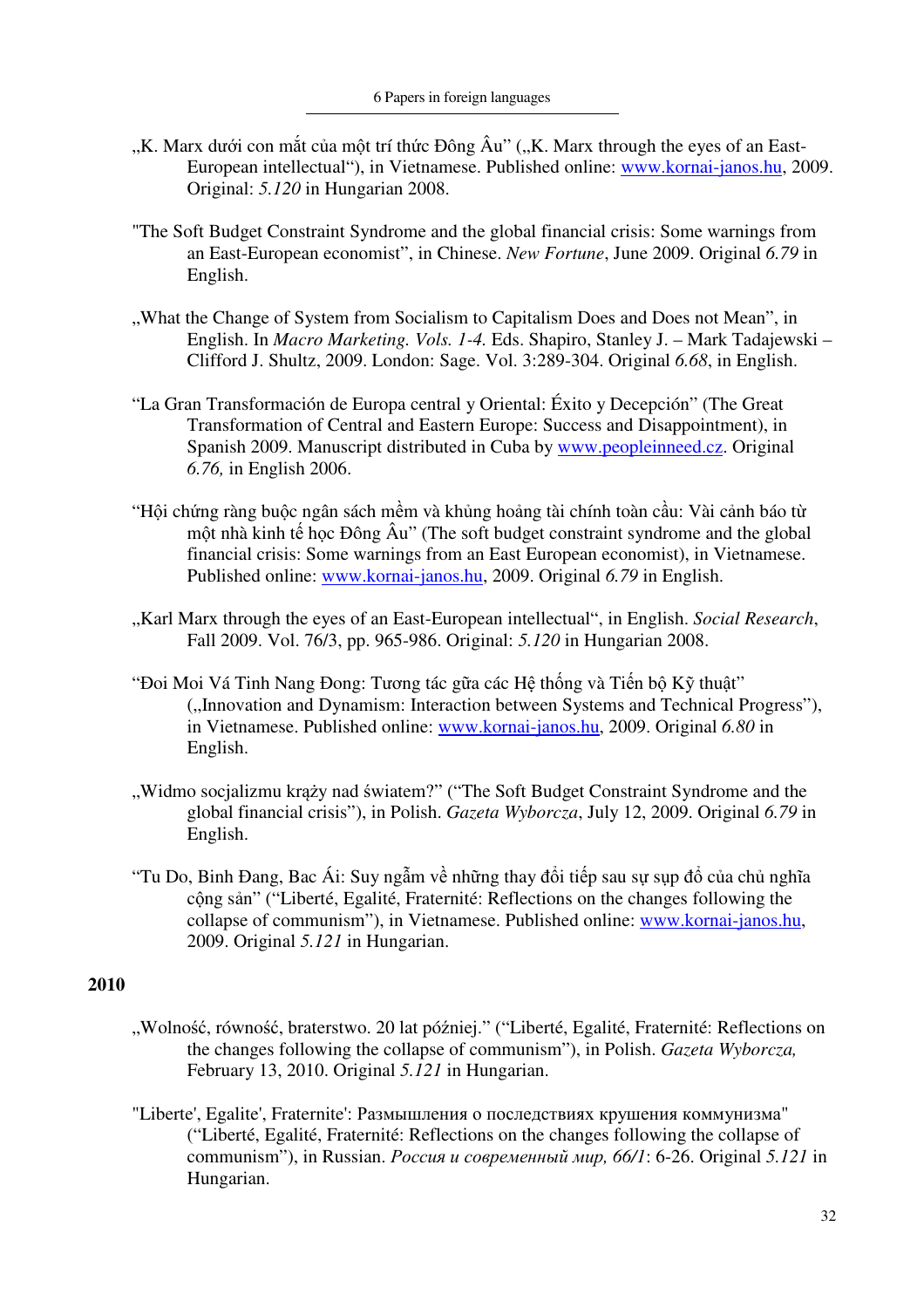- "Ne pas se tromper sur Marx" ("Not to be mistaken on Marx"; Marx through the eyes of an East-European intellectual), in French. *Sociétal*, 2010. No. 67: 30-48. Original: *5.120* in Hungarian 2008.
- "Karl Marx through the eyes of an East-European intellectual", in Japanese. *Kanagawa University Review,* 2010. Vol. 65, pp.121-136. Original: *5.120* in Hungarian 2008.
- "Liberté, Egalité, Fraternité: Reflections on the changes following the collapse of communism" in English. *European Review*, 2010. Vol. 18/3: 379-397. Original *5.121* in Hungarian.
- "Liberté, Égalité, Fraternité: Reflecţii asupra schimbărilor care au urmat căderii comunismului" (Liberté, Égalité, Fraternité: Reflections on the changes following the collapse of communism), in Romanian. *Oeconomica*, *vol. 19/1*: 3-21. Original *5.121* in Hungarian.
- *6.80* "Innovation and Dynamism: Interaction between Systems and Technical Progress", in English. *Economics of Transition*, 2010, vol. 18/4: 629-670. Republished in English: 2010, 2012. Translations: in Vietnamese 2009, in Hungarian 2010, in Polish 2010, in Chinese 2010, in Romanian 2010, in Czech 2010, in Japanese 2011, in Russian 2012, in Greek 2014.
	- "Where is the line between independent economic analysis and active policy making? The example of the independent fiscal councils", in English. *Acta Oeconomica*, 2010, vol. 60/3: 249-254. Original *5.122* in Hungarian 2010.
	- "Innowacje i dynamika. Zależności pomiędzy systemami a postępem technologicznym" (Innovation and Dynamism. Interaction between Systems and Technical Progress), in Polish, 2010. *Zarzadzanie Pupliczne* 4/10: 5-38. Original *6.80* in English.
	- "Innovation and Dynamism: Interaction between Systems and Technical Progress", in Chinese. *Leaders*, 2010, vol. 35: 116-126 and vol. 36:125-134. Original *6.80* in English.
	- "Inovație și dinamism: despre interacțiunea dintre sistemele economice și progresul tehnic" (Innovation and Dynamism: Interaction between Systems and Technical Progress), in Romanian 2010. *Oeconomica, vol 19*/2: 3-44. Original *6.80* in English.
	- "Liberté Egalité Fraternité: Betrachtungen über die Veränderungen nach dem Zusammenbruch des Kommunismus" (Liberté, Egalité, Fraternité: Reflections on the changes following the collapse of communism), in German 2010. *Europäische Rundschau 38/4:* 51-67. Original *5.121* in Hungarian.
	- "Inovace a dynamika: Vzájemná vazba mezi systémy a technickým pokrokem" (Innovation and Dynamism: Interaction between Systems and Technical Progress), in Czech 2010. *Scientia et Societas, vol 6*/3: 75-109. Original *6.80* in English.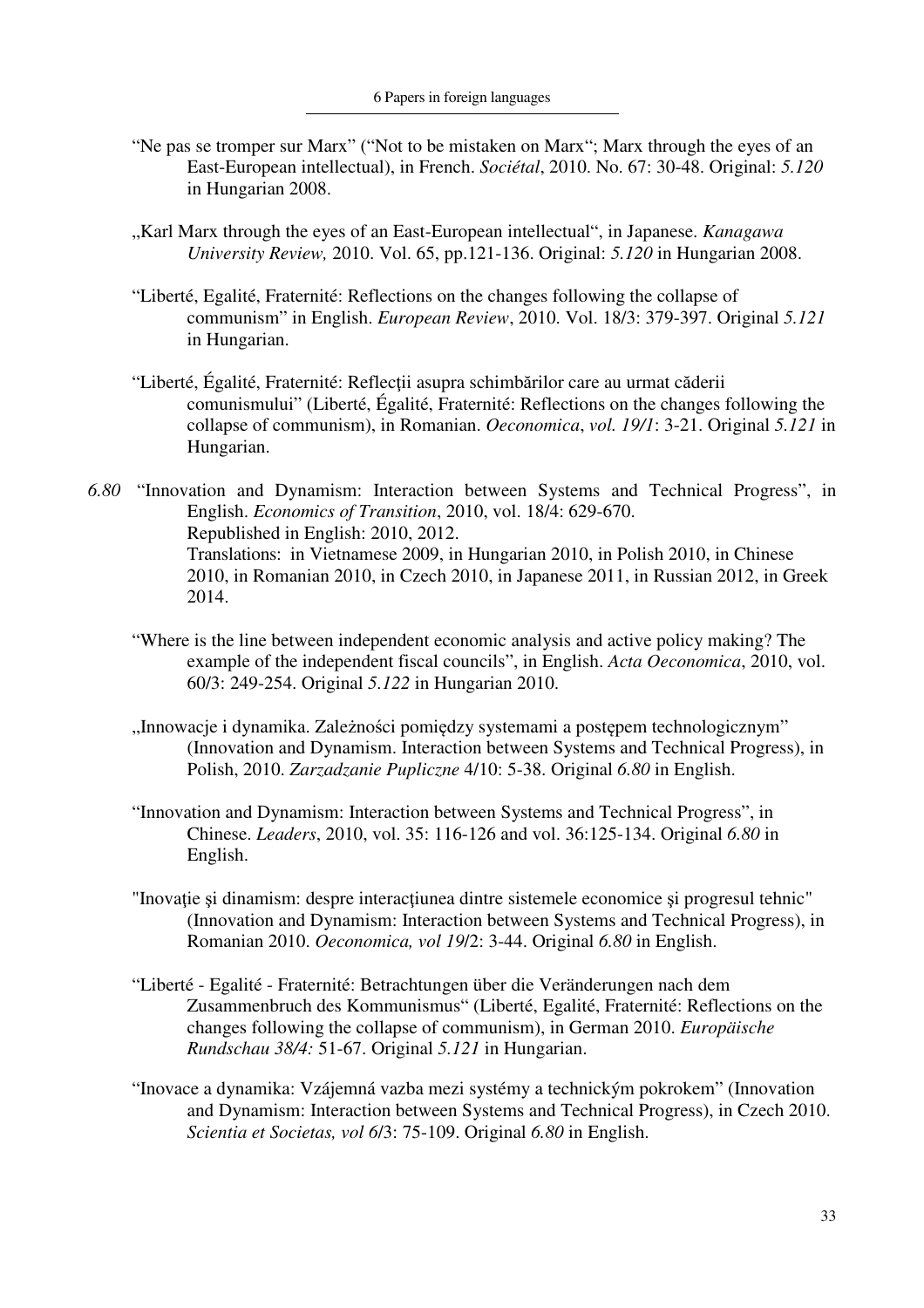"Liberté, Egalité, Fraternité: Reflections on the changes following the collapse of communism,' in Japanese 2010. *Ritsumeikan Keizaigaku*, *vol. 59/3*: 103-119 (365- 381). Original *5.121* in Hungarian.

## **2011**

- "Liberté, Egalité, Fraternité: Promišljanja o promjenama koje slijede nakon pada komunizma," (Liberté, Egalité, Fraternité: Reflections on the changes following the collapse of communism), in Croatian 2011. *Revija za Socijalnu Politiku, vol. 18/1:* 77- 91. *Original 5.121* in Hungarian.
- "Taking stock" in English. *Népszabadság,* January 7, 2011. Original *5.125* in Hungarian. Republished in English: *Monthly Report of the Wiener Institut für Internationale Wirtschaftsvergleiche 2011/2*, 1-12; *Tr@nsit online of the Institut für die Wissenschaften vom Menschen*; and *CESifo Forum, vol.12/2 (2011):* 63-72.
- "Oto Węgry Orbána" ('Here is Orbán's Hungary', Taking stock) in Polish. *Gazeta Wyborcza*, January 24, 2011 *Original 5.125* in Hungarian.
- "Nalejme si cisté víno" ('Let's pour some clear wine', Taking stock) in Slovak, 2011. *OS (Obcianska Spolocnost), vol. 2011/01*: 101-119. Original *5.125* in Hungarian.
- "Bilancia" ('Taking stock'), in Czech, 2011. *Listy, vol. 41/2*, 2011. Original *5.125* in Hungarian.
- "Taking stock" in Chinese, 2011. *Foreign Theoretical Trends 2011/8:* 81-89. Original *5.125* in Hungarian.
- "Подводя итоги" ('Summing up', Taking stock) in Russian, 2011. *Мир перемен (Mir Peremen) 2011/1*: 60-74.*. Original 5.125* in Hungarian.
- "Innovation and Dynamism: Interaction between Systems and Technical Progress", in Japanese 2011. *Ekonomia* (Yokohama National University), 1: *vol. 62/1:* 43-59, 2: *vol. 62/2*: 43-60*.* Original *6.80* in English.
- "Shortage economy surplus economy", in Chinese 2011. *Bijiao Comparative Studies, vol. 57/6*: 16-124. Original *5.124*, in Hungarian 2010.

## **2012**

"Centralization and the capitalist market economy", in English, 2012. *Népszabadság online,*  February 1, 2012. http://nol.hu/belfold/centralization\_and\_the\_capitalist\_market\_economy. *Original 5.126* in Hungarian. Republished in English online: *The Monkey Cage*, February 2012 (http://themonkeycage.org/wp-content/uploads/2012/02/Kornai\_2012\_I\_30.pdf ) , *Hungarian Spectrum*, February 20, 2012 (http://esbalogh.typepad.com/hungarianspectrum/2012/02/j%C3%A1nos-kornai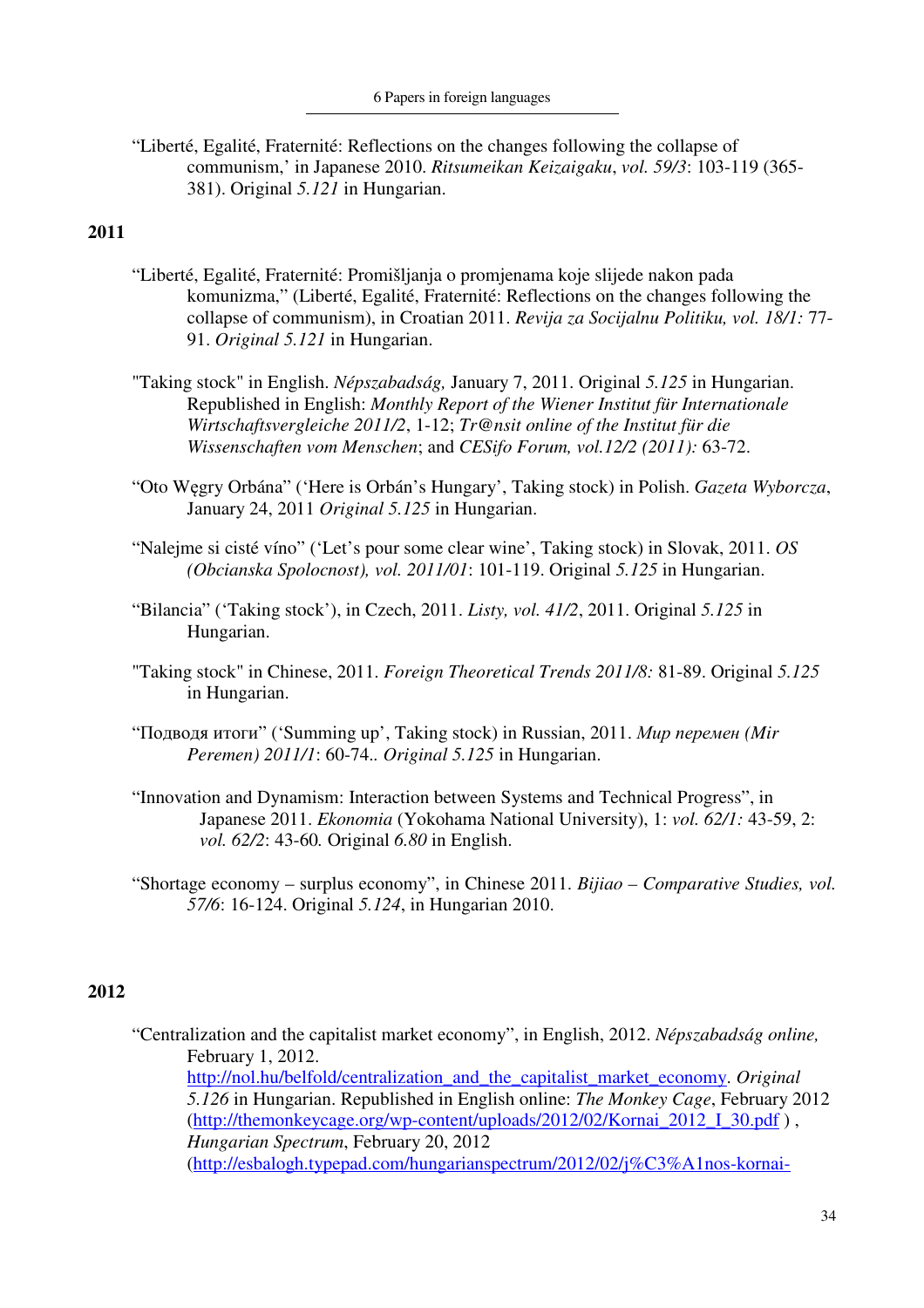centralization-and-the-capitalist-market-economy.html), and offline in 2012 four times.

- "Innovation and Dynamism: Interaction between Systems and Technical Progress", in English 2012. In Roland, Gerard (ed.) *Economies in transition: The long-run view.* Basingstoke and Helsinki: Palgrave Macmillan and UNU-Wider, pp. 14-56. The reedited version of the original *6.80* in English.
- "Tập trung hóa và nền kinh tế thị trường tư bản chủ nghĩa" ('Centralization and the capitalist market economy'), in Vietnamese 2012. *Tiasáng*, February 21, 2012, http://tiasang.com.vn/Default.aspx?tabid=114&CategoryID=7&News=4921 online. Original *5.126* in Hungarian.
- "Centralization and the capitalist market economy", in English, 2012. *CESifo Forum*, *vol. 13/1,* 2012, 47-59. *Original 5.126* in Hungarian.
- "Zentralizmus und kapitalistische Marktwirtschaft in Ungarn" ('Centralization and the capitalist market economy'), in German, 2012. *Europäische Rundschau 40/2:* 59-79. Original *5.126* in Hungarian 2012.
- "Węgry. Centrala rządzi" ('Hungary. Central power' -- A somewhat shortened version of "Centralization and the capitalist market economy"), in Polish, 2012. *Gazeta Wyborcza,* March 31-April 1 2012. Original, full length version: *5.126* in Hungarian 2012.
- "Marx očami východoeurópskeho intelektuála" ("Karl Marx through the eyes of an East-European intellectual"), in Slovak, 2012. *OS (Obcianska Spolocnost), vol. 2011/02*: 106-125. Original: *5.120* in Hungarian 2008.
- "Centralization and the capitalist market economy", in English. *Economics of Transition*, *vol. 20/4,* 2012, 569-591. *Original 5.126* in Hungarian.
- "Centralizarea şi economia de piaţă capitalistă" ("Centralization and the capitalist market economy"), in Romanian, 2012. *Oeconomica*, *vol. 21/1,* 2012, 5-27. Original *5.126* in Hungarian.
- "Centralization and the capitalist market economy", in English, 2012. *Scientia et Societas*, *vol. 8/3,* 2012, 3-19. *Original 5.126* in Hungarian.
- "Centralizacja i kapitalistyczna gospodarka rynkowa" (Centralization and the capitalist market economy), in Polish, 2012. *Zarządzanie Publiczne*, no.16-17 (2011/2-3): 5-21. *Original 5.126* in Hungarian.
- *"*What *Economics of shortage* and *The socialist system* have to say to the (Hungarian) readers today: An introductory study to the first two volumes of the life's work series", in English, 2012. *Acta Oeconomica,* vol. 62/3: 365-384. Original *5.128* in Hungarian.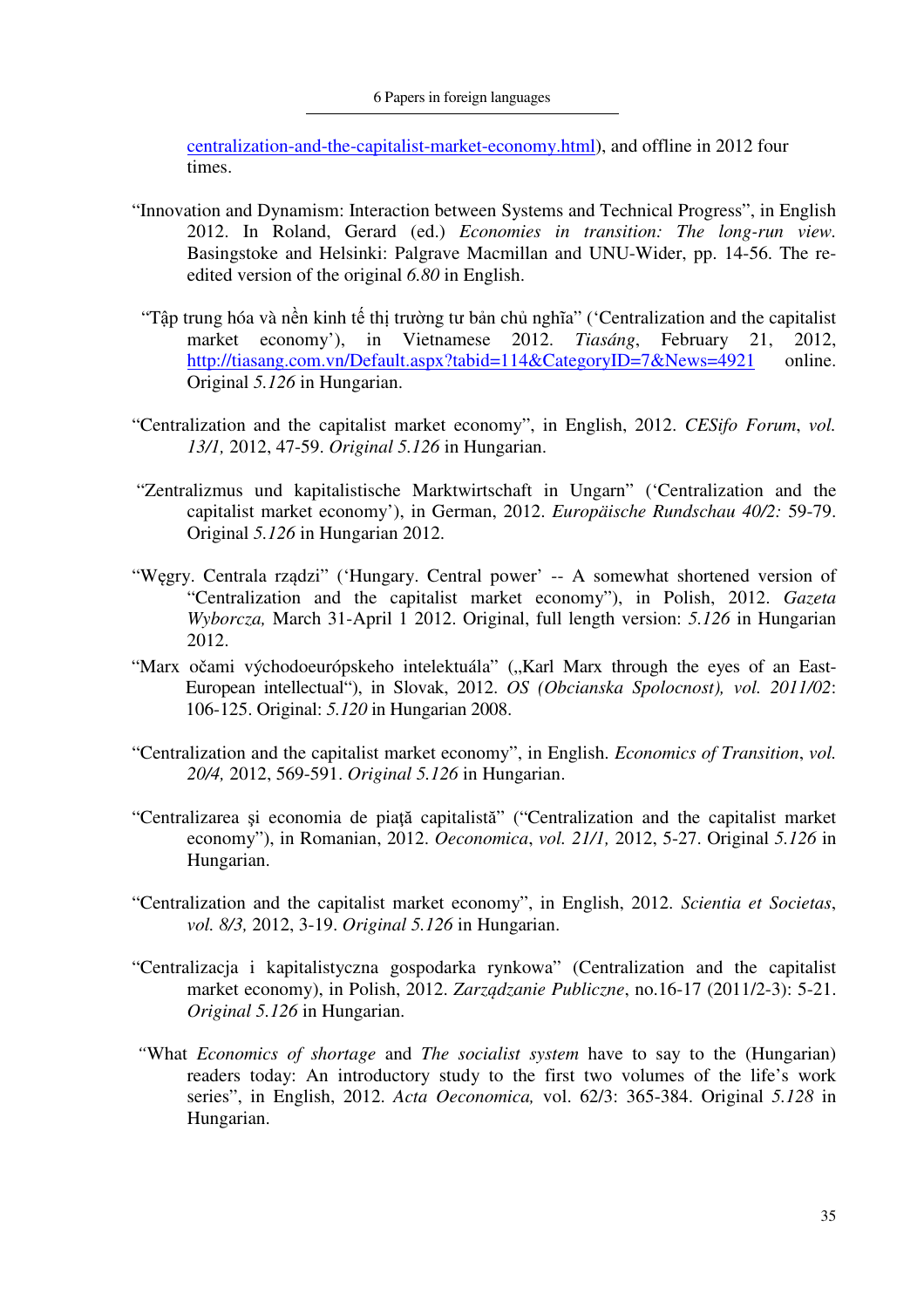- "Инновации и динамизм: взаимосвязь систем и технического прогресса" (Innovation and Dynamism. Interaction between Systems and Technical Progress), in Russian, 2012. *Вопросы экономики (Voprosy ekonomiki)* 2012. no. 4. Original *6.80* in English.
- "Centralization and the capitalist market economy", in English, with a Bulgarian introduction, 2012. *Нaceлeниe* (Nasselenie)**,** vol. 2012/1-2, 198-216. Original *5.126* in Hungarian.
- "Централизация и капиталистическая рыночная экономика" (Centralization and the capitalist market economy), in Russian, in 2012. *Экономическая наука современной России, vol. 57/2,* 7-26. *Original 5.126* in Hungarian.
- "Kiểm điểm (tình hình Hungary)" ('Taking stock'), in Vietnamese, 2012. Original *5.125* in Hungarian.
- "Centralization and the capitalist market economy", in Chinese, 2012. *Bijiao—Comparative Studies,* vol. 59, pp. 44-65. Original *5.126* in Hungarian.

- "Centralization and market reform: An introductory study to Volume III of the life's work series." In English 2013. *Acta Oeconomica,* Vol. 63/3: pp. 335–366. Original *5.130* in Hungarian.
- "Нарушая обещания: венгерский опыт" ("Breaking the promise: The Hungarian experience"), in Russian 2013. *Вопросы экономики (Voprosy ekonomiki)* 2013, no. 8, 123-142. Original *5.129* in Hungarian.
- "Promisiuni încălcate: Experienţa ungară" (Breaking promises: The Hungarian experience), in Romanian 2013. *OEconomica* Vol 22/1, 5-36. Original *5.129* in Hungarian.
- "Centralization and the capitalist market economy", in English, 2013. In: *Dylematy polskiej demokracji*, eds. Daniel, Lukasz – Jerzy Kornas. Krakow: Fundacja GAP, pp. 371- 393. Original *5.126* in Hungarian.
- "Breaking promises: The Hungarian experience", in Chinese 2013. *Bijiao Comparative Studies,* vol. 64, pp. 110-137. Original *5.129* in Hungarian.
- "Breaking promises: The Hungarian experience", in English 2013. In *Aльманах Центрa Исследованный Экономической Kультуры* (*Almanach of the Research Center of Economic Culture*), ed. by Danila Raskov, Moscow, Gaidar Institute Press, 210-243. Original *5.129* in Hungarian.
- "Individual Freedom and Reform of the Socialist Economy," in Chinese. *Bijiao Comparative Studies,* vol. 68, pp. 52-83. Original: *6.42*, in English, 1988.

# **2014**

"Lubaduste murdmine: Ungari kogemus" (Breaking promises: The Hungarian experience), in Estonian, 2014. *Akadeemia*, vol 2014/1, pp. 36-71. -Original *5.129* in Hungarian.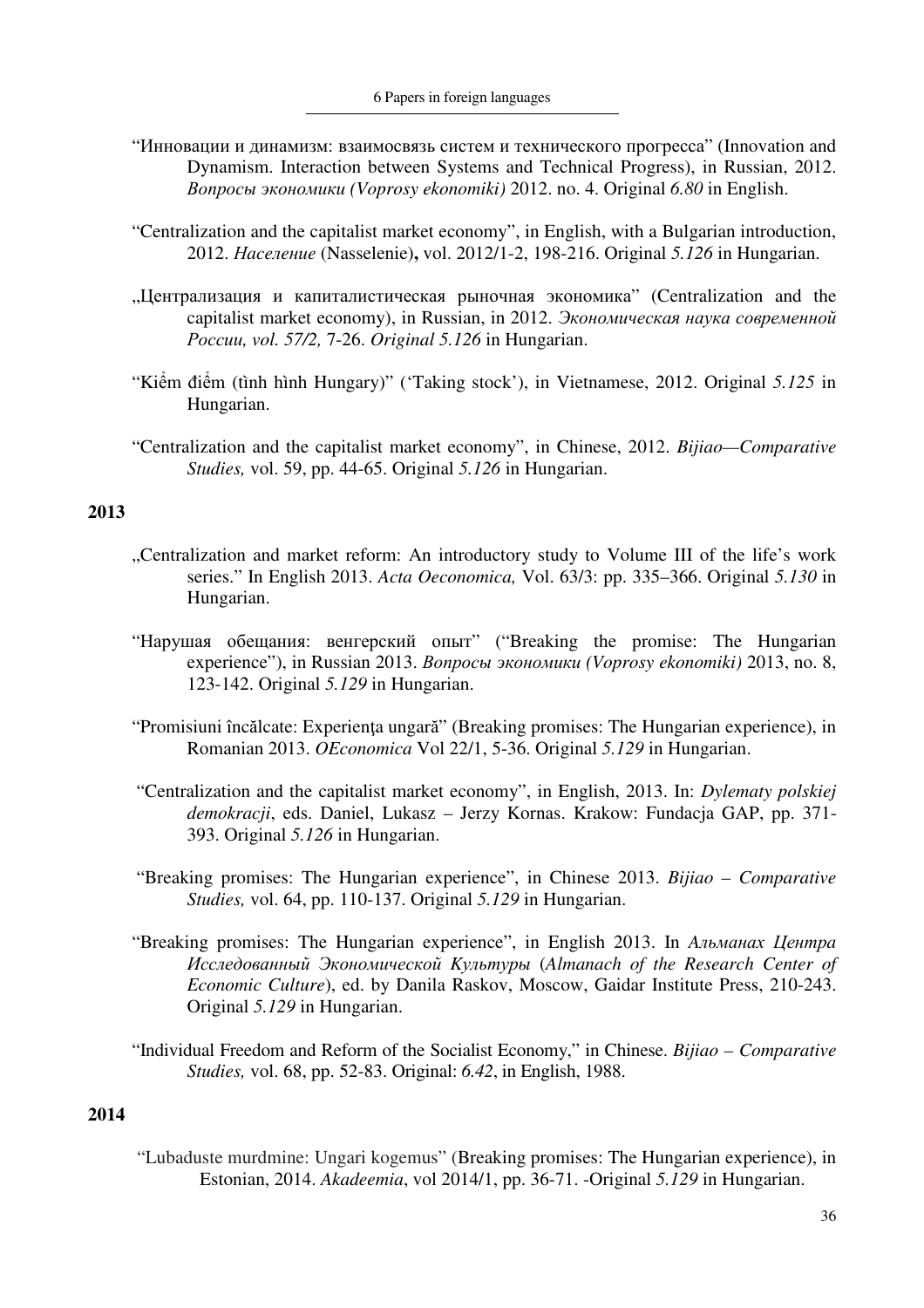- "Marss Austrumeiropas intelektuāla acīm" (Marx through the eyes of an East-European intellectual), in Latvian, 2014. *Rigas Laiks*, Spring 2014, pp. 24-31. Original: *5.120* in Hungarian 2008.
- "Маркс глазами восточногоевропейского интеллектуала" (Marx through the eyes of an East-European intellectual), in Russian, 2014. *Rigas Laiks - Русское издание (Russian edition)*, Spring 2014, pp. 30-39. Original: *5.120* in Hungarian 2008.
- "Threatening dangers", in English, 2014. Available online: http://www.kornaijanos.hu/Kornai2014 Threatening dangers.pdf Original: *5.131* in Hungarian.
- "警惕近在眼前的危险"("Jǐngtì jìn zài yǎnqián de wéixiǎn", "Threatening dangers"), in Chinese, 2014. *FT-Chinese*, July 3 2014. Original: *5.131* in Hungarian.
- "Uwaga, potwory!" ("Threatening dangers"), in Polish, 2014. *Gazeta Wyborcza*, August 15 2014. Original: 5*.131* in Hungarian.
- "Can China set us an example?", in English, 2014. Available online: http://www.kornaijanos.hu/Kornai2014\_Can\_China\_Set\_Us\_an\_Example.pdf Original: *5.134* in Hungarian 2014.
- "Pericole Iminente. Tranzitia in perspectiva: 25 de ani de la caderea comunismului." ("Threatening dangers"), in Romanian, 2014. *Economistul memorial,* June 2014. Vol. 70/20, pp. 8-11. Original: *5.131* in Hungarian.
- "The soft budget constraint: An introductory study to Volume IV of the life's work series," in English, 2014. *Acta Oeconomica*, 2014, vol. 64, Special Issue 1 ('[The] 25th anniversary of [the] post-socialist economic transition), pp. 25-79. Original: *5.132* in Hungarian.
- "Miekkie ograniczenia budzetowe. Esej wporowadzajacy do tomu IV Dziel wybranych" ("The soft budget constraint: Introductory study to Volume IV of the selected works"), in Polish, 2014. *Zarzadzanie Publiczne – Public Governance*, vol. 30/4, pp. 5-30. Original: *5.132* in Hungarian.

- *6.81* "Hungary's U-turn", in English, 2015. *Capitalism and Society*, vol. 10/1, pp. 1-24. Republished in English 2015 four times. Translations: in Hungarian, 2015, in Romanian, 2015, in Polish, 2015, in Serbian, 2015, in Latvian, 2015, in Russian, 2015.
	- "Virajul periculos al Ungariei" ("Hungary's dangerous turn", Hungary's U-turn), in Romanian, 2015. *Economistul*, no. 3-4: pp. 56-59, 5: pp. 44-47, 6: pp. 44-47, February 2-15, February 16-22, February 23 – March 1, 2015. Original: *6.81*, in English 2015.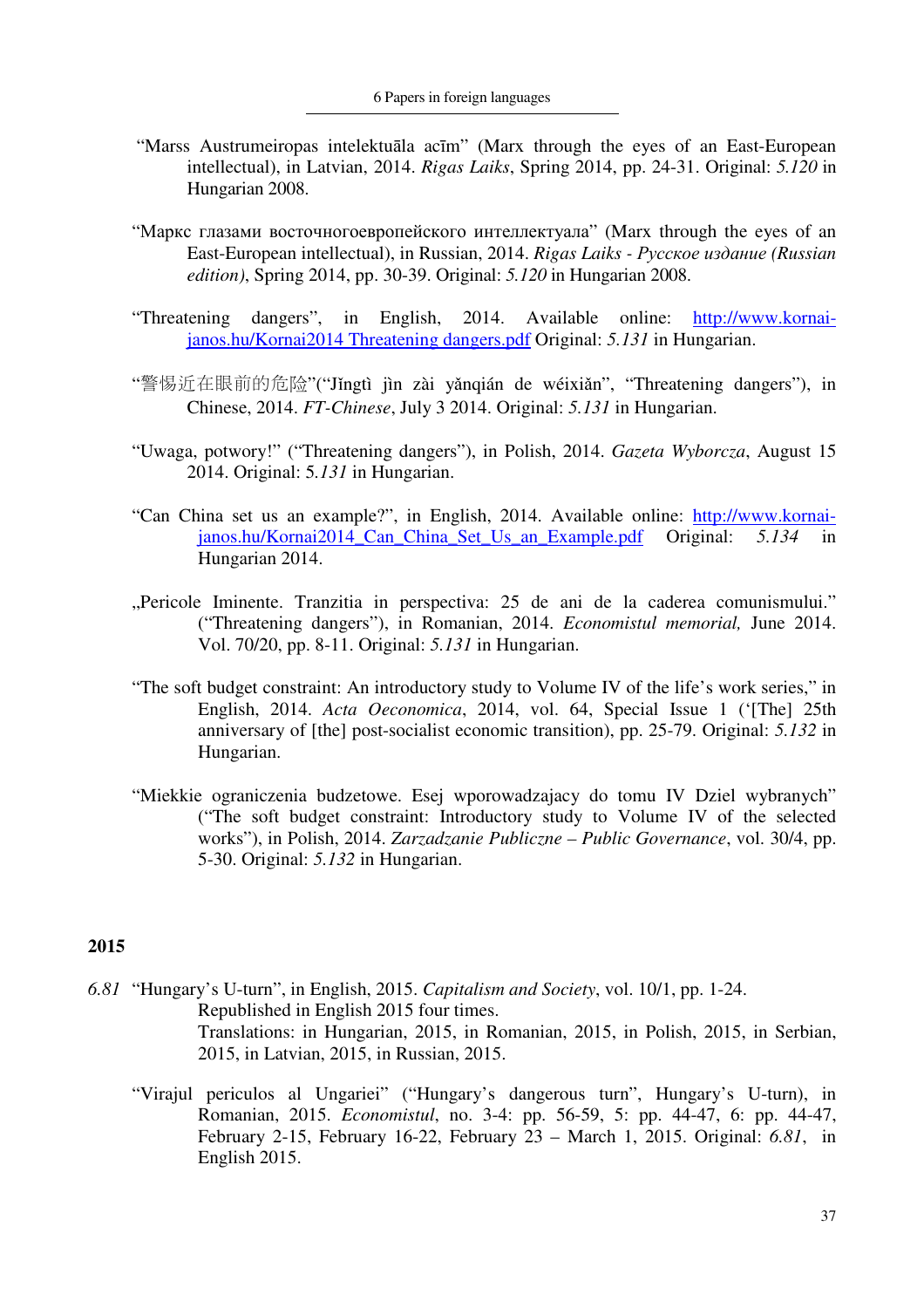- *6.82* "Foreword" [to the special issue of the journal], in English, 2015. *Journal of Comparative Economic Studies*, vol. 10, pp. 1-10. Translations: in Hungarian 2015, in Chinese 2015.
	- "Καινοτομία και δυναμισμός: Αλληλεπίδραση μεταξύ συστημάτων και τεχνικής προόδου" ("Innovation and dynamism: Interaction between systems and technical progress"), in Greek, 2015. In: ∆οµές, Μετασχηµατισµός και Οικονοµική *Ανάπτυξη στην Κεντρική και στην Ανατολική Ευρώπη* (*Structures, Transformation and Economic Development in Central and Eastern Europe*). Ed.: Μιλτιάδης Κήπας (Milthiades Kipas). Athens: Herodotos, pp. 143-219. Original *6.80* in English.
	- "Η µεγάλη µετάβαση της κεντρικής-ανατολικής Ευρώπης: Επιτυχία και απογοήτευση" ("The great transformation of Central-Eastern Europe: Success and disappointment"), in Greek, 2015. In: Δομές, Μετασχηματισμός και Οικονομική *Ανάπτυξη στην Κεντρική και στην Ανατολική Ευρώπη* (*Structures, Transformation and Economic Development in Central and Eastern Europe*). Ed.: Μιλτιάδης Κήπας (Milthiades Kipas). Athens: Herodotos, pp. 293-358. Original *6.76* in English.
	- "Αλλαγή από το σοσιαλιστικό στο καπιταλιστικό σύστηµα. Τι σηµαίνει και τι όχι" (What the change of the system does and does not mean), in Greek, 2015. In: ∆οµές, Μετασχηµατισµός και Οικονοµική *Ανάπτυξη στην Κεντρική και στην Ανατολική Ευρώπη* (*Structures, Transformation and Economic Development in Central and Eastern Europe*). Ed.: Μιλτιάδης Κήπας (Milthiades Kipas). Athens: Herodotos, pp. 627-658. Original *5.98* in Hungarian.
	- "Hungary's U-turn: Retreating from democracy", in English, 2015. *Journal of Democracy*, *vol. 26*/3, pp. 34-48. Original *6.81*, in English.
	- "Shifting away from democracy: Hungary's U-turn", in English, 2015. *Public Finance and Management, vol. 15*/3, pp. 172-202. Original *6.81*, in English.
	- "Madarski preokret" ("Hungarian U-turn"), in Serbian, 2015. *Integras*, September 4, 2015. http://www.cga-integras.org/p/blog-page\_6990.html. Translated by Ljiljana Petrović. Original *6.81*, in English.
	- "Madarska paunov ples" ("Hungary peacock dance", Hungary's U-turn), in Serbian, 2015. *Pescanik*, September 10, 2015. http://pescanik.net/madarska-paunov-ples/ Translated by Ljiljana Petrović. Original *6.81*, in English.
	- "Hungary's U-turn", in English, 2015. *Society and Economy in Central and Eastern Europe*, *vol. 37*/3, pp. 279-329. Original *6.81*, in English.
	- "TRUNG QUỐC CÓ LÀ TẤM GƯƠNG CỦA CHÚNG TA?" ("Can China set us an example?"), in Vietnamese, 2015. Available online: http://www.kornaijanos.hu/Kornai2014\_Can\_China\_Set\_Us\_an\_Example-Vietnamese.pdf. Original: *5.134* in Hungarian 2014.
		- "What is capital like in the 21st century? Notes on Piketty's book", in Chinese, 2015. *Bijiao – Comparative Studies, vol. 81*/6, pp. 102-134. Original: *5.136* in Hungarian 2015.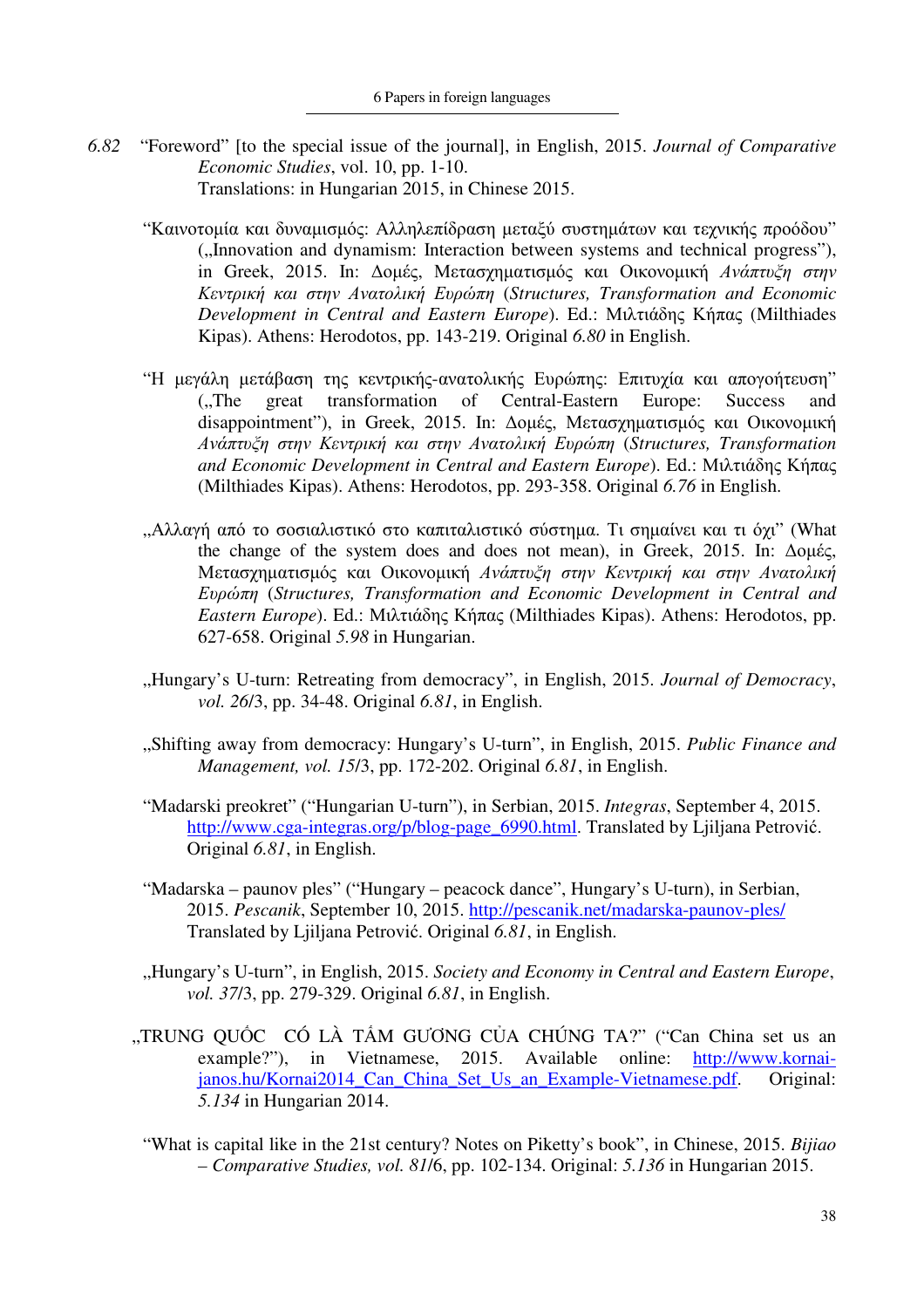- "About the past and future of comparative economics", in Chinese, 2015. *Bijiao -- Comparative Economic and Social Systems*, vol. 181, pp. 1-8. Original *6.82* in English.
- "Ungarijas 180 gradu pagrieziens" ("Hungary's U-turn"), in Latvian, 2015. *Rigas Laiks (Riga Times*), August 2015, pp. 18-27. Original: *6.81* in English.
- "Венгрия: Разворот на 180 градусов" ("Hungary's U-turn"), in Russian, 2015. *Rigas Laiks - Русское издание (Russian edition)*, Autumn 2015, pp. 6-16. Original: *6.81* in English.

- "So what is *Capital in the Twenty-First Century*? Some notes on Piketty's book", in English, 2016. *Capitalism and Society*, vol. 11/1, pp. 2-35. Original: *5.136*, in Hungarian 2015.
- "Czym wlaściwie jest Kapital w XXI wieku? Garść uwag na temat książki Thomasa Piketty'ego" ("So what is *Capital in the Twenty-First Century*? Some notes on Piketty's book"), in Polish, 2016. *Zarzadzanie Publiczne*, vol. 36/2, pp. 7-33. Original: *5.136*, in Hungarian 2015.
- "János Kornai *El Capital* en el siglo XXI" ("So what is *Capital in the Twenty-First Century*? Some notes on Piketty's book"), in Spanish, 2016. Available on the site of Enrique A. Bour (Professor of Economics, University of Buenos Aires, Argentina). Original: *5.136*, in Hungarian 2015.
- "The system paradigm revisited: Clarifications and additions in the light of experiences in the post-socialist region." In English, 2016. *Acta Oeconomica*, vol. 66 (4), pp. 547– 596. Original: *5.137*, in Hungarian 2016.
- "Một lần nữa về "paradigme hệ thống: Làm rõ và những bổ sung dưới ánh sáng kinh nghiệm của chủ nghĩa tư bản chuyên quyền" ("The system paradigm revisited: Clarifications and additions in the light of experiences in the post-socialist region") In Vietnamese, 2016. Available online: http://www.kornaijanos.hu/Kornai\_V\_Lai%20mot%20lan%20nua%20ve%20Paradigm%20He%20thon g.pdf Original: *5.137*, in Hungarian 2016.

# **2017**

"Revisión del Paradigma de los Sistemas: Clarificación y Agregados a la luz de la transición post-socialista" ("The system paradigm revisited: Clarifications and additions in the light of experiences in the post-socialist region") In Spanish, 2017. Available online: http://www.kornai-janos.hu/Kornai2016-Revision-del-Paradigma-de-los-Sistemas-Spanish.pdf Original: *5.137*, in Hungarian 2016.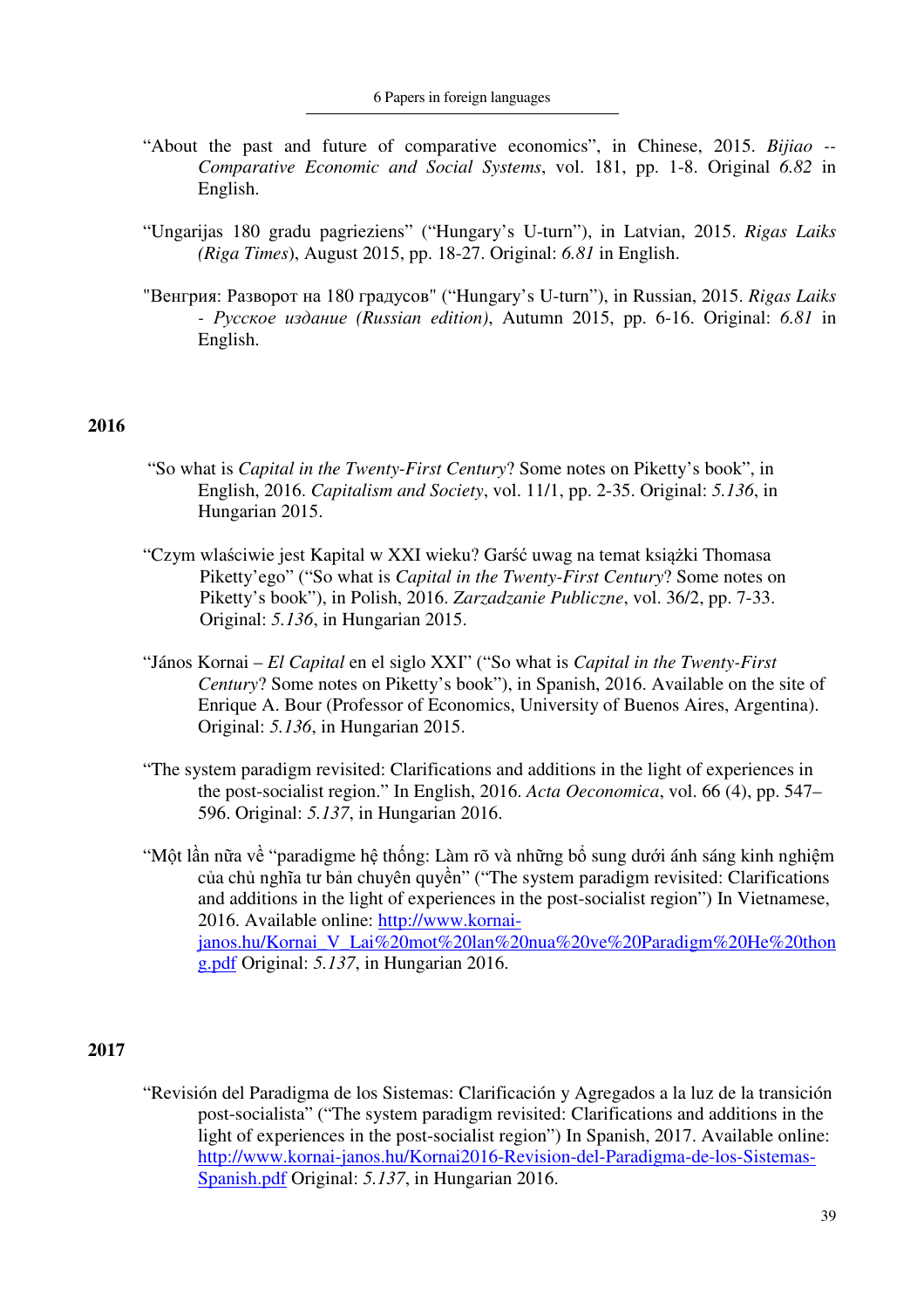- "Revisión del Paradigma de los Sistemas: Clarificación y Agregados a la luz de la transición post-socialista" ("The system paradigm revisited: Clarifications and additions in the light of experiences in the post-socialist region") In Spanish, 2017. *FIEL News*, vol. 10 (125), March 2017, pp. 4-56. Original: *5.137*, in Hungarian 2016.
- "The system paradigm revisited: Clarifications and additions in the light of experiences in the post-socialist region. Part I." In English, 2017. *Hungarian Spectrum*, February 22, 2017. Available online: http://hungarianspectrum.org/2017/02/22/janos-kornaithe-system-paradigm-revisited-clarification-and-additions-in-the-light-ofexperiences-in-the-post-socialist-region-part-i/ Original: *5.137*, in Hungarian 2016.
- "Marx in the eyes of an intellectual from Eastern Europe" (Marx through the eyes of an East-European intellectual), in Chinese, 2017. *Xueshujiaoliu (Academic Exchange)*, vol. 278, May 2017, pp. 5-13. Original: *5.120* in Hungarian 2008.
- "The system paradigm revisited: Clarifications and additions in the light of experiences in the post-socialist region." In English, 2017. *Revue d'études comparatives Est-Ouest*, vol. 48 (1-2), pp. 239–296. Original: *5.137*, in Hungarian 2016.
- "Zrewidowany paradygmat systemowy. Wyjaśnienia i dodatkowe elementy w świetle doświadczeń państw postsocjalistycznych – część pierwsza" (The system paradigm revisited: Clarification and additions in the light of experiences in the post-socialist region – Part I), in Polish, 2017. *Zarządzanie Publiczne*, vol. 41, pp. 7-18. Original: *5.137*, in Hungarian 2016.
- *6.83* "Rising populism and its harmful effects." In English, 2017. Available online: http://kornaijanos.hu/Kornai2017-Populism-talk.pdf.
	- "Paradigma sistemului revizitata" (The system paradigm revisited), in Romanian. 2017. *Oeconomica*, vol. 26/1, pp. 5-50. Original: *5.137*, in Hungarian 2016.

- ""Ideas do not apply for visas": Michael Ignatieff's and János Kornai's speeches at the Open Society Prize award ceremony", in English 2018. Available online: http://kornai-janos.hu/Kornai2018-Open-Society-Prize-speech.pdf Original: *5.138.*
- **"**About the value of democracy and other challenging research topics: Closing remarks at the conference on February 22, 2018." In English, 2018. *Köz-gazdaság, vol.13/2*, pp. 59-63. Original: *5.139,* in Hungarian.

## **2019**

"The system paradigm revisited: Clarifications and additions in the light of experiences in the post-socialist region." In English, 2019. In: *Stubborn structures: Reconceptualizing post-communist regimes.* Ed. by Bálint Magyar. Budapest-New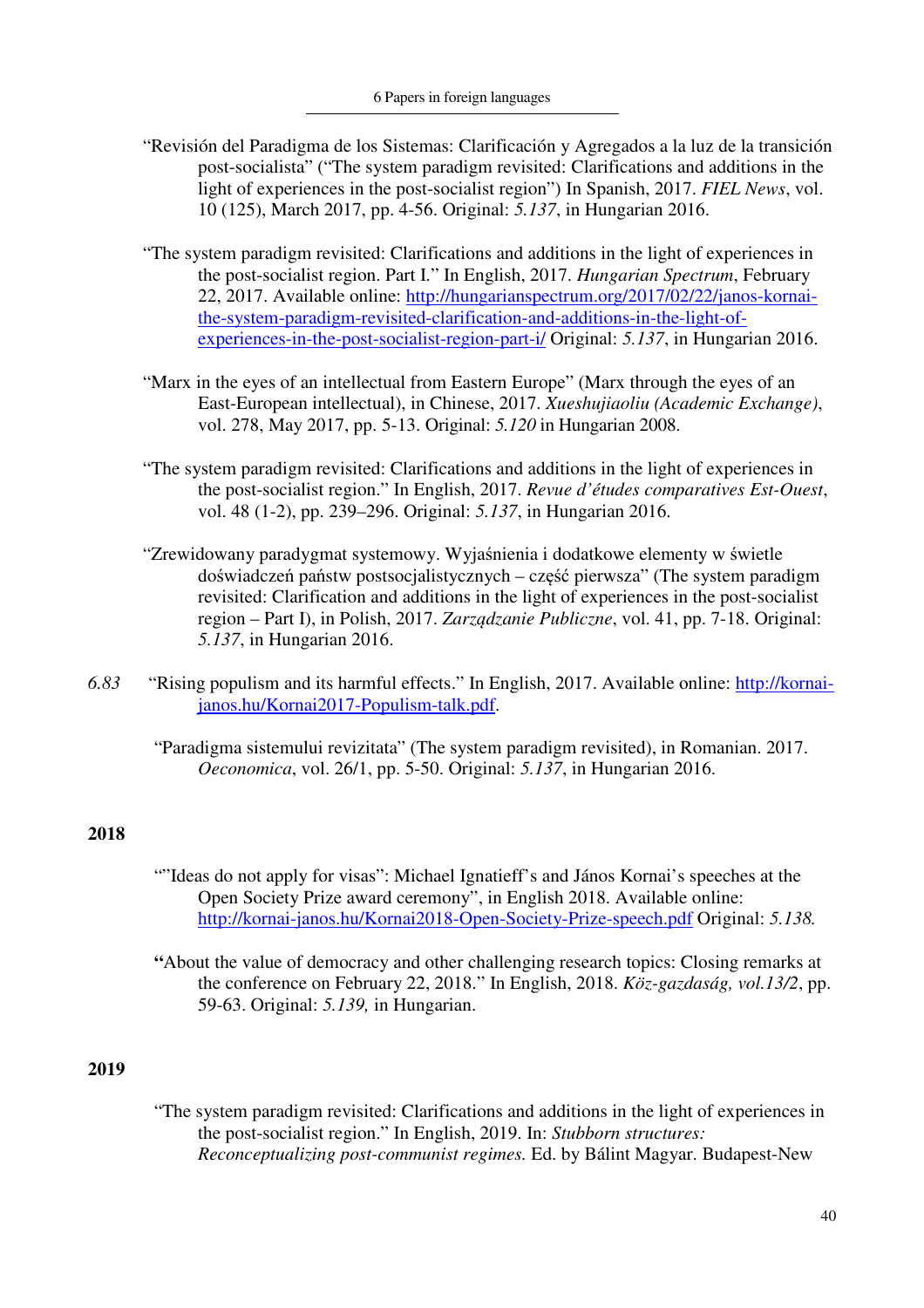York: Central European University Press, pp. 21-73. Original: *5.137*, in Hungarian 2016.

# **2020**

"1956 in Hungary: As I saw it then and as I see it now." In English, 2020. *Public Choice*, published first online: 18 May 2020, 12 pages. (doi: https://doi.org/10.007/s11127- 020-00810-9)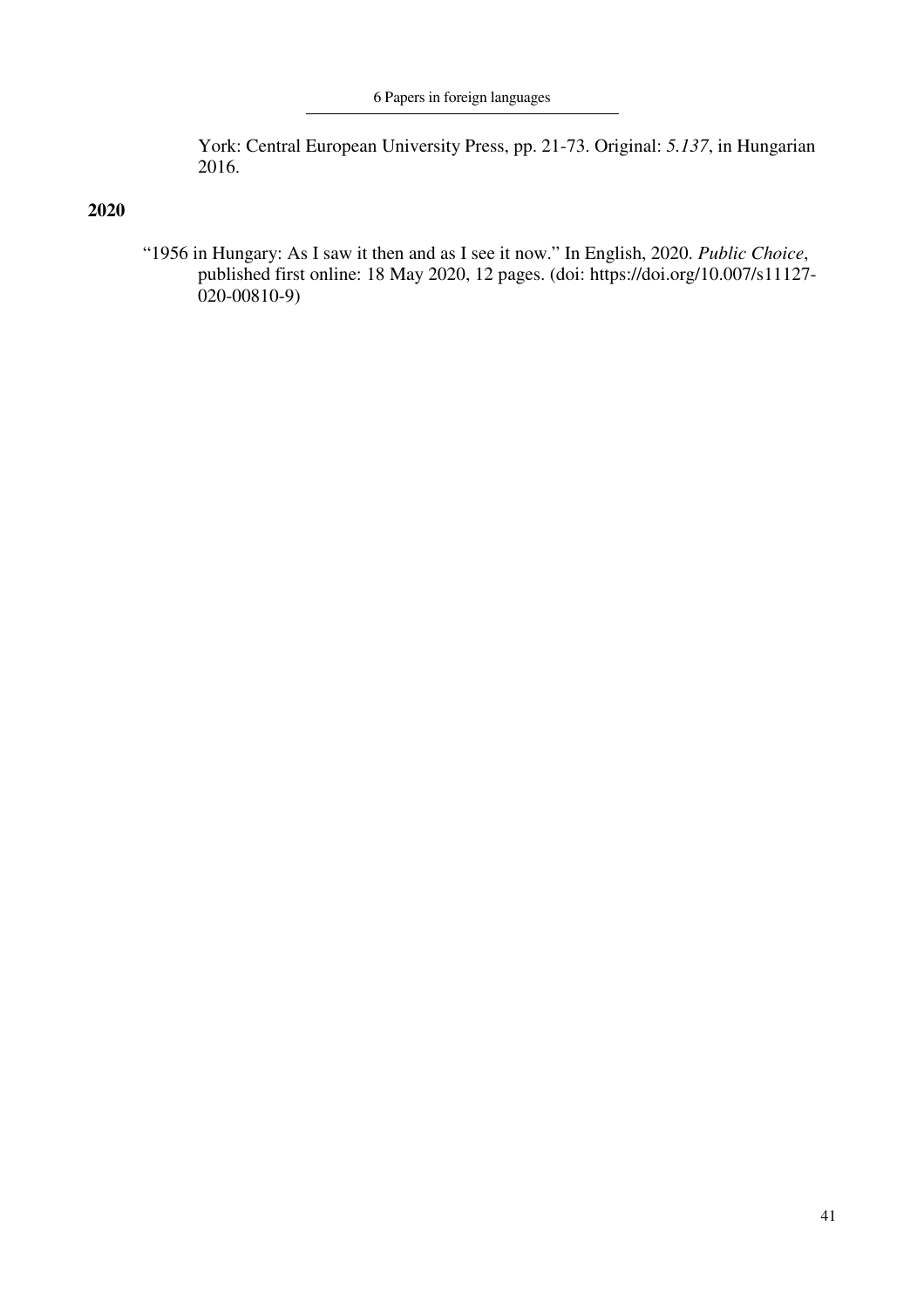## 7 WORKING PAPERS IN HUNGARIAN

This section includes in some instances early drafts of a later publication if the draft has been distributed on paper (mimeographed, xeroxed, etc.) or has appeared on the internet (on the www.kornai-janos.hu website or on any other surfaces), and is significantly different from the final publication. Discussion papers (representing a transitional stage of publication in a journal or a volume) are not included.

### **1952**

*A szocialista iparosítás kérdései. Népgazdaságunk 5 éves terve*. Szikra, 1952.

## **1956**

*A túlzott centralizáció és az anyagi érdekeltség egyes problémái a könnyűiparban szerzett tapasztalatok alapján. Kandidátusi disszertáció*. (A Few Problems of Overcentralization and Material Incentive Relying on Experiences Gained in the Light Industry. Candidate's Thesis.) Mimeographed. Budapest: MTA Közgazdaságtudományi Intézet, 1956.

### **1959**

*A nyereségérdekeltség matematikai vizsgálata*. (The Mathematical Analysis of Profit Incentives.) Mimeographed. Co-author: Tamás Lipták. Budapest: Közgazdasági és Jogi Könyvkiadó, 1959.

### **1960**

- *Számítás a papíripar optimális termelési programjának meghatározására*. (Calculations for the Determination of Optimal Production Program of the Paper Industry.) Mimeographed. Co-author: Tamás Lipták. Budapest: Könnyűipari Minisztérium, 1960.
- *A pamutszövőipar optimális beruházási programjának meghatározása. Első beszámoló: A Goldberger-gyári kísérleti programozás tapasztalatai*. (Determination of the Optimal Invesment Plan of the Cotton Industry. First Report. Experiences of the Experimental Programming in the Goldberger Factory.) Mimeographed. With contributions by János Pécsi and Zoltán Marcsányi. Budapest: Textilipari Kutatási Intézet, 1960.
- *A pamutszövőipar optimális beruházási programjának meghatározása. Második beszámoló. Az iparági programozás eredményei*. (The Determination of the Optimal Investment Plan of the Cotton Industry. Second Report. The Results of the Programming of the Industry.) Mimeographed. Co-authors: Ferenc Kotányi, Zoltán Papp, János Pécsi, László Szabó and Péter Wellisch. Budapest: Textilipari Kutatási Intézet, 1960.
- *Operációkutatás: Ismertetés Churchman—Ackoff—Arnoff könyvéről*. (Operation Research: Review of Churchman—Ackoff—Arnoff's Book.) Mimeographed. Co-author: András Bródy. Budapest: KSH Könyvtára, Országos Ügyvitelgépesítési Felügyelet, 1960.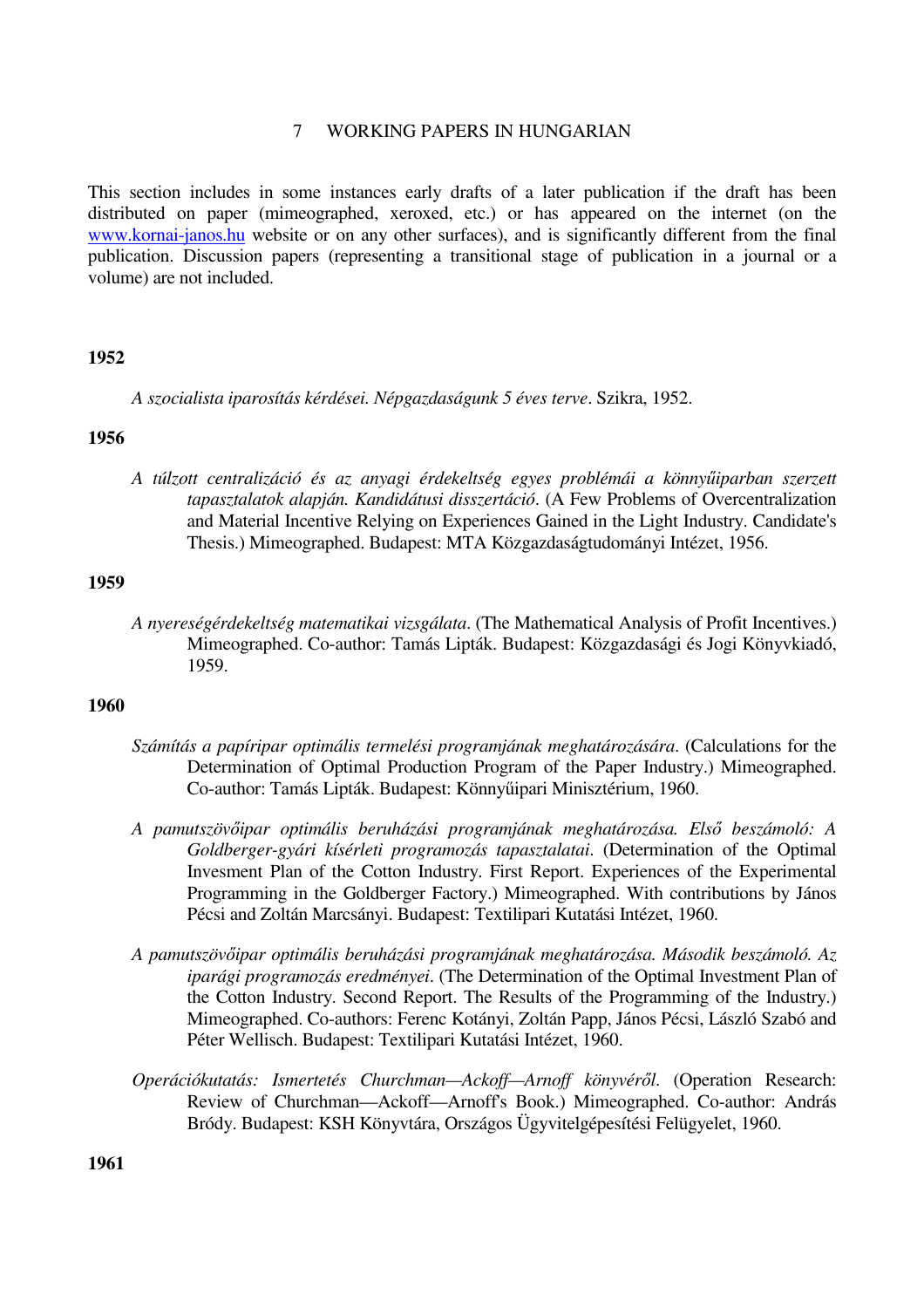#### 7 Working papers in Hungarian

- *A magyar aluminiumipar optimális távlati tervére vonatkozó kutatásról. Első beszámoló*. (On the Research of the Optimal Long-Term Plan of the Aluminium Industry. First Report.) Mimeographed. Co-authors: Béla Martos, András Nagy, László Horváth, István Jeszenszky, Péter Lándosi and Károly Csébfalvy. Budapest: MTA Számítástechnikai Központ, 1961.
- *Lineáris programozási modell a magyar aluminiumipar távlati tervezéséhez* (Linear Programming Model for the Long-Term Planning of the Hungarian Aluminium Industry), co-authors: Béla Martos and András Nagy. MTA Számítástechnikai Központ Tájékoztatója, Dec. 1961, No. 7, pp. 53-74.

#### **1963**

- *Kétszintű tervezés*. (Two-Level Planning.) (First variant.) Mimeographed. Co-author: Tamás Lipták. Budapest: MTA Számítástechnikai Központ, 1962. In English: 1963, in Polish: 1963, in German: 1964.
- *Kétszintű tervezés*. (Two-Level Planning.) (Second variant.) Mimeographed. Co-author: Tamás Lipták. Budapest: MTA Számítástechnikai Központ, 1962. In English: 1963, in Polish: 1963, in German: 1964.
- *Útmutató a központi szektormodellek végleges megszerkesztéséhez* (Instructions for the Final Formulation of Central Sector Models.) Mimeographed. Co-author: J. Andrea Deák, Tamás Lipták, András Nagy and Judit Rimler. *Népgazdasági Programozás Tájékoztatói,* 1963, No. 1, MTA Számítástechnikai Központ, Országos Tervhivatal.
- *A műszálipari fejlesztés új dinamikus programozási modelljének vázlata*. (The Draft of the New Dynamic Programming Model of the Development in Synthetic Fibre Industry.) Mimeographed. Budapest: NIM Ipargazdasági és Üzemszervezési Intézet, 1963.
- *A magyar műszálgyártás fejlesztésének matematikai programozása*. Zárójelentés. (Mathematical Programming of the Development of the Hungarian Synthetic Fibre Industry. Final Report.) Mimeographed. Co-authors: Tamás Frey, Márton Tardos and Ferenc Verden. Budapest: MTA Számítástechnikai Központ, 1963.

## **1965**

*Az első nyolc szektorszintű alapszámítás ismertetése és elemzése*. (Review and Analysis of the First Eight Sector-Level Basic Calculations.) Miemographed. Co-authors: Judit Rimler and Gusztáv Báger. With contributions by Marian Holló and Vera Vizler. *Népgazdasági Programozás Tájékoztatói*, 1965, No. 13, MTA Számítástechnikai Központ, Országos Tervhivatal.

# **1966**

*Második jelentés az összevont népgazdasági programozásról*.(Second Report on the Aggregate Economy-Wide Programming.) Mimeographed. Co-author: Zsuzsa Ujlaki. Budapest: Országos Tervhivatal, 1966.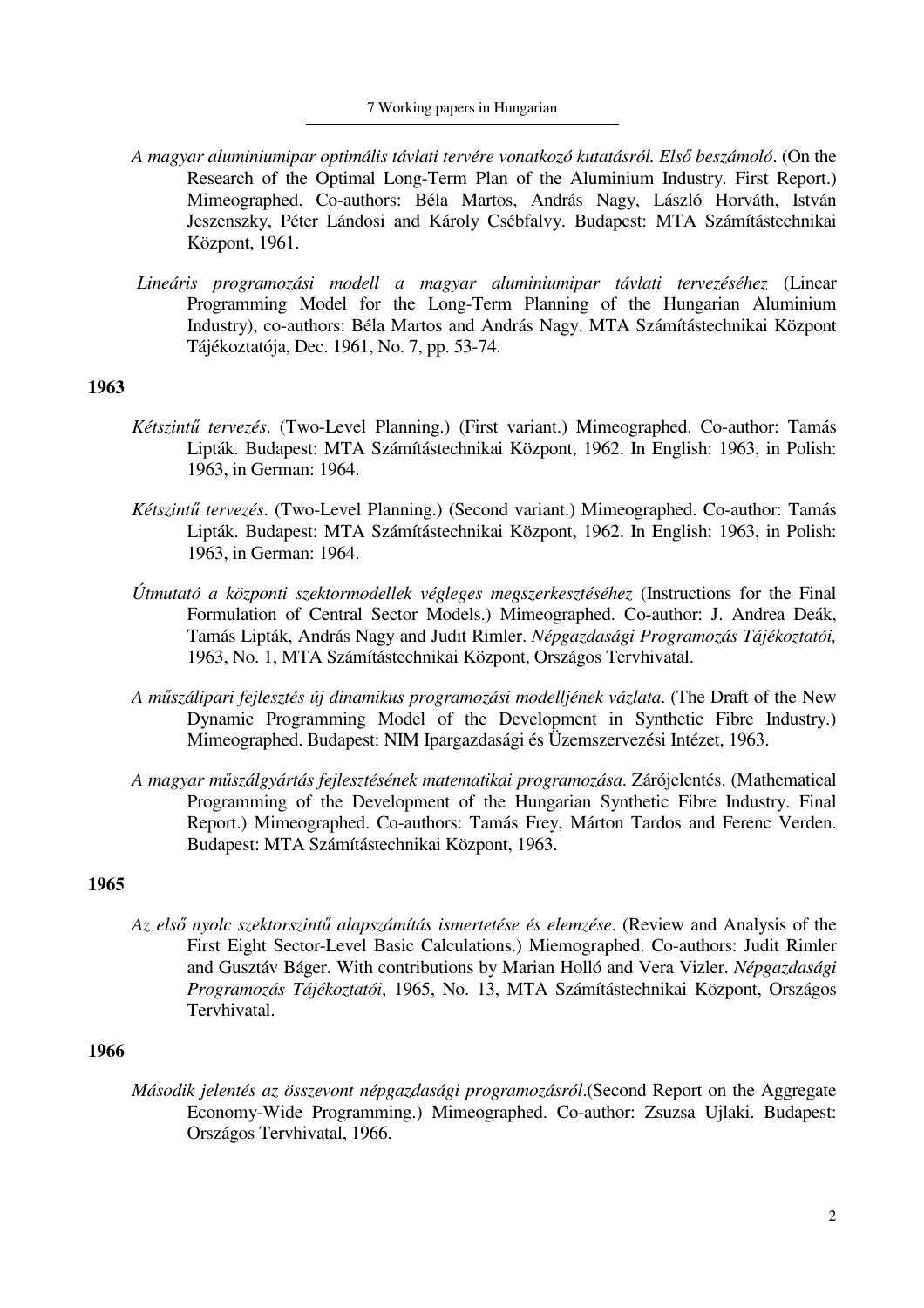*Jelentés az összevont népgazdasági programozás első számításáról. Függelék*. (Report on the First Computation of Aggregate Economy-Wide Programming.) Mimeographed. Coauthor: Zsuzsa Ujlaki. Budapest: Országos Tervhivatal, 1966.

## **1967**

- *A Dantzig-Wolfe dekompozíciós eljárás közgazdasági értelmezése és alkalmazásának problémái*. (The Economic Interpretation of Dantzig-Wolfe's Decomposition and the Problems of Its Application.) Mimeographed. *Népgazdasági Programozás Tájékoztatói*, 1965, No. 11, MTA Számítástechnikai Központ, Országos Tervhivatal. In German: 1967.
- *A népgazdasági szintű számítások alapmodellje*. (Basic Model of National Economy-Level Calculations.) Mimeographed. With the Contributions by Anna Jónás and Gusztáv Báger. *Népgazdasági Programozás Tájékoztatói*, 1966, No. 16, MTA Számítástechnikai Központ, Országos Tervhivatal. In German: 1967.
- *Közelítő eljárás kétszintű tervezéshez*. (Approximative Methods for Two-Level Planning.) Mimeographed. *Népgazdasági Programozás Tájékoztatói*, 1966, No. 17, MTA Számítástechnikai Központ, Országos Tervhivatal. In German: 1967.
- *A gazdaság működésének szimulációs modelljei*. (The Simulation Models of Economy.) Mimeographed. Budapest: MTA Közgazdaságtudományi Intézet, KSH Információfeldolgozási Laboratórium, 1966. In German: 1967.
- *Anti-Equilibrium. Esszé a gazdasági mechanizmus elméleteiről és a kutatás feladatairól* Vitaanyag. First draft in Hungarian. Mimeographed. Budapest: MTA Közgazdaságtudományi Intézet, 1967.
- *A többszintű népgazdasági programozás modelljéről.* Mimeograph. MTA Közgazdaságtudományi Inétezt, 1967. november.

## **1968**

*A népgazdasági szintű számítások értékelése, I-II.* Evaluation of Calculations on the National Economy Level, I-II.) Mimeographed. *Népgazdasági Programozás Tájékoztatói*, 1968, No. 29, MTA Számítástechnikai Központ, Országos Tervhivatal.

### **1969**

*Programozási számítások alapján becsült makrofüggvények*. (Macrofunctions Computed on the Basis of Programming Calculations.) Mimeographed. Budapest: Országos Tervhivatal, MTA Közgazdaságtudományi Intézet, 1969.

# **1972**

*Tervszondázás*. (Plan Sounding.) Mimeographed. Co-authors: Zsuzsa Dániel, Anna Jónás and Béla Martos. Budapest: Országos Tervhivatal Tervgazdasági Intézete, 1972.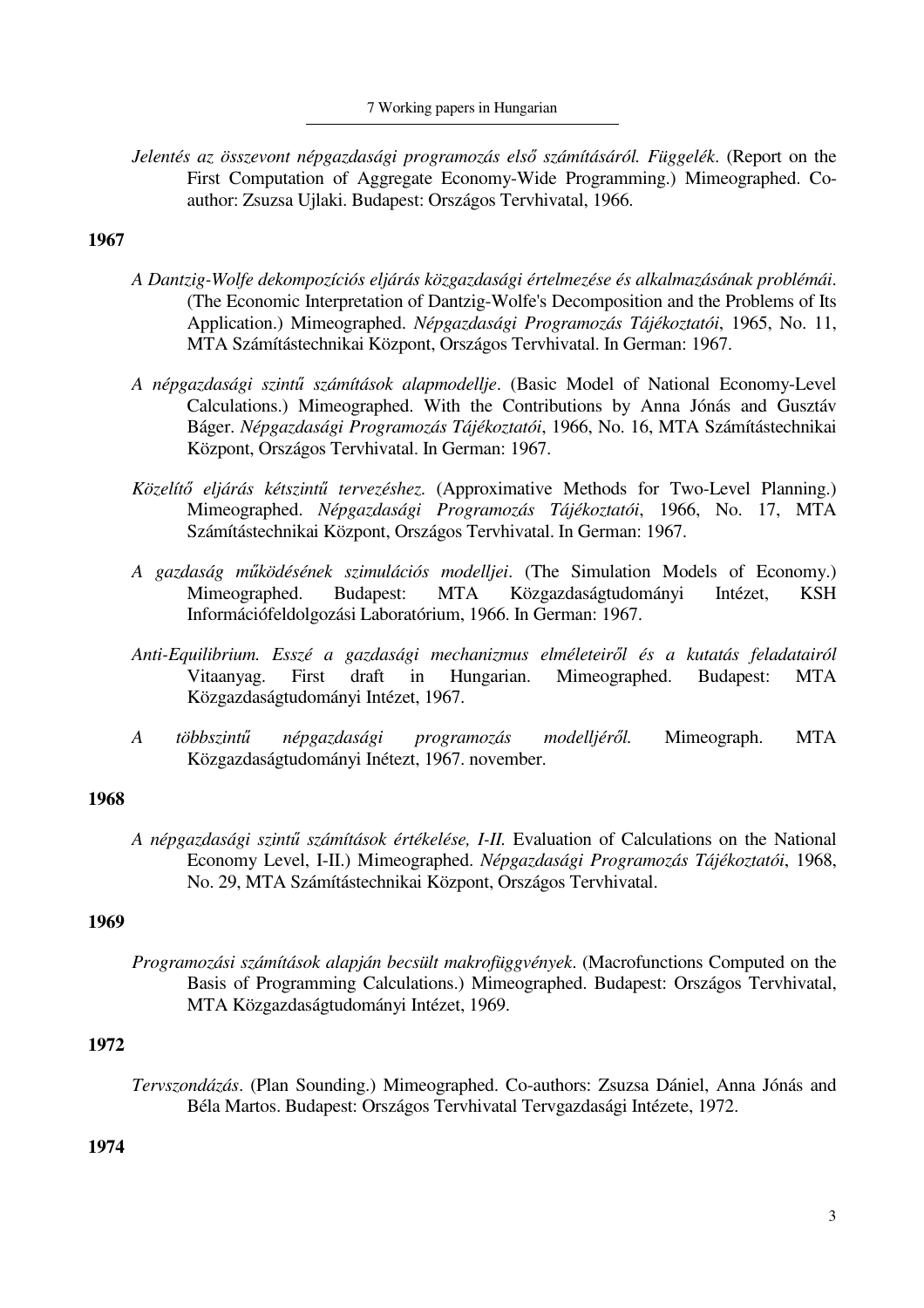7 Working papers in Hungarian

*Az adaptáció csikorgó gépezete*. (The Creaking Mechanism of Adaptation.) Mimeographed. Budapest: MTA Közgazdaságtudományi Intézet, 1974.

## **1976**

*A gazdasági szabályozás néhány modellje*. (Models of economic planning.) Mimeographed. Budapest: MTA Közgazdaságtudományi Intézet, 1976.

### **1983**

*Az állami vállalatok jövedelmének redisztribuciója. Első beszámoló*. (Redistribution of the Income of State-Owned Firms. First Report.) Mimeographed. Co-authors: Ágnes Matits and Anna Ferge. Budapest: Ipari Minisztérium, 1983.

### **1986**

*Adók és támogatások. Az állami vállalatok nyereségének újraelosztása*. Kutatási zárótanulmány. (Taxes and Subsidies. Redistribution of the Profit of State-Owned Firms. The Final Report of the Research.) Mimeographed. Co-author: Ágnes Matits. Budapest: Ipari Minisztérium, 1986.

## **1997**

*Válogatás Kornai János műveiből.* (Selection of works by Janos Kornai.) Mimeographed. A Rajk László Szakkollégium Neumann János Díjának 1997. évi kitüntetettje tiszteletére. Szakkollégiumi füzetek 31., 1997.

- *Adótudatosság, fiskális illúziók és az egészségbiztosítás reformjával kapcsolatos vélemények*. Kutatási beszámló "Az állam és polgárai II" címû kutatás adatfelvétele alapján. (Tax awareness, fiscal illusions and opinions about the health care reform. Report based on "The citizen and the state II" survey.) Research leaders: János Kornai and István György Tóth. Eds: Béla Janky and István György Tóth. Mimeographed. Budapest: TÁRKI. June, 1999.
- *Hálapénz a magyar egészségügyben.* Co-authored with Róbert Iván Gál and Géza Bognár. Budapest: TÁRKI. November, 1999.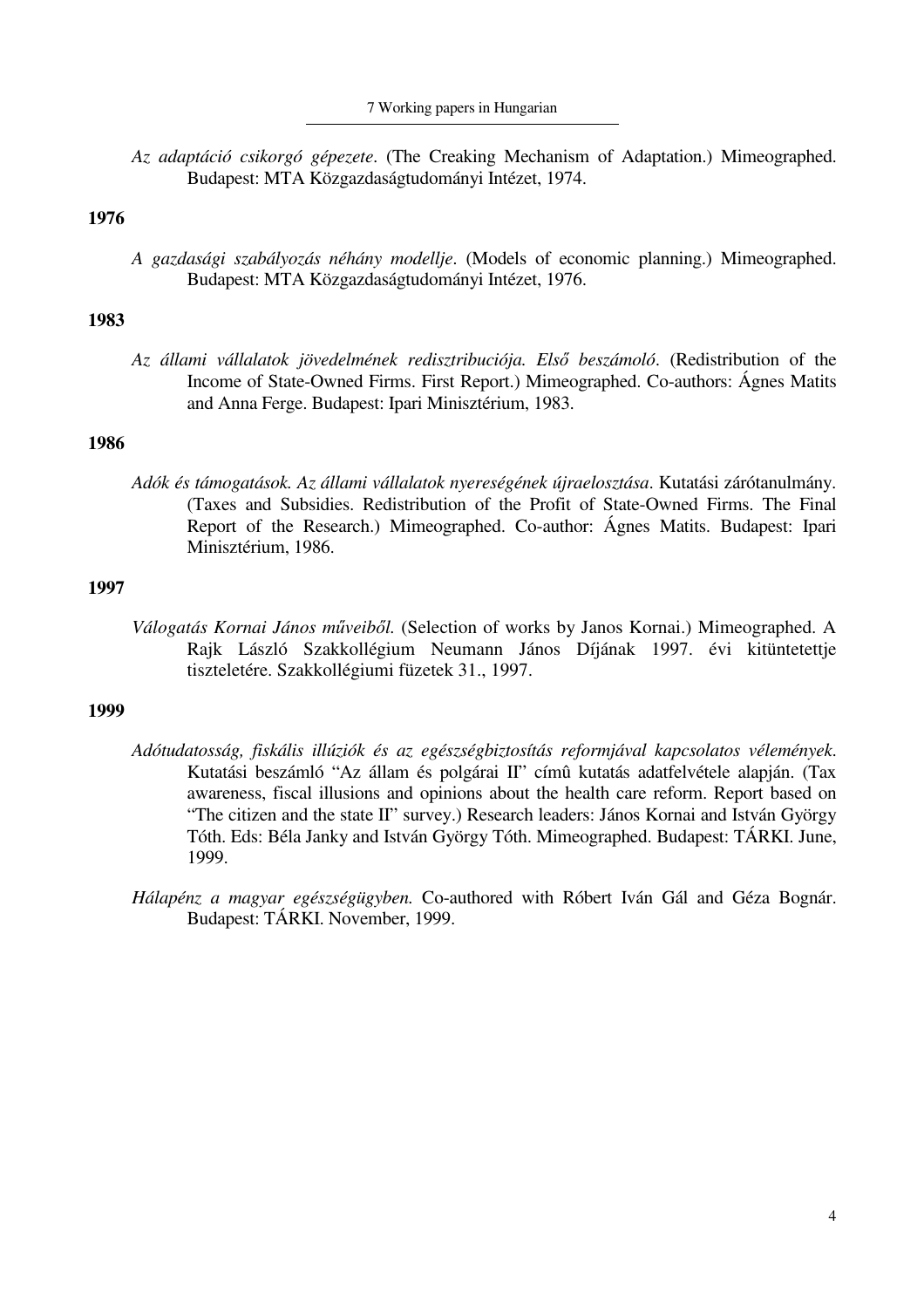## 8 WORKING PAPERS IN FOREIGN LANGUAGES

This section includes in some instances early drafts of a later publication if the draft has been distributed on paper (mimeographed, xeroxed, etc.) or has appeared on the internet (on the www.kornai-janos.hu website or on any other surfaces), and is significantly different from the final publication. Discussion papers (representing a transitional stage of publication in a journal or a volume) are not included.

### **1957**

*Over-centralization of economic management: Critical analysis, based on research within the light industry. Brief summary of the work.* In English. Mimeograph. Budapest: Insitute of Economics, Hungarian Academy of Sciences, 1957.

### **1963**

*Two-Level Planning*. Mimeographed. Co-author: Tamás Lipták. Budapest: MTA Számítástechnikai Központ, 1963. Original: in Hungarian, 1962. In Polish: 1963, in German: 1964.

## **1964**

*Die Planung auf zwei Ebenen: Das Modell der Theorie der Spiele und das iterative Rechenverfahren zur Lösung von Aufgaben der Volkswirtschaftlichen Perspektivplannung*. (Two-Level Planning: A Game-Theoretical Model and Iterative Computing Procedure for Solving Long-Term Planning Problems of National Economy.) In German. Mimeographed. Co-author: Tamás Lipták. Berlin: DDR Staatliche Plankommission, 1964. Original: in Hungarian, 1962. In English: 1963.

## **1966**

- *Das Programmierungs-Modell der ungarischen Volkswirtschaft*. (The Programming Model of the Hungarian National Economy.) In German. Mimeographed. Berlin (DDR): Planungkommission, 1966.
- *Näherungsverfahren für die Zweiebenenplanung*. (Approximative Methods for the Two-Level Planning.) In German. Mimeographed. Berlin: DDR Staatliche Plankommission, 1967. Original: in Hungarian, 1966.

- *Primenenie svodnoy modeli programmirovania planirovania VNR*. (Application of an Aggregate Programming Model in Planning of the Hungarian Economy.) In Russian. Mimeographed. Co-author: Zsuzsa Ujlaki. Budapest: MTA Közgazdaságtudományi Intézet and Országos Tervhivatal, 1967. Original: in Hungarian, 1967.
- *Das Grundmodell für Berechnungen auf Volkswirtschaftlicher Ebene Volkswirtschaftliche Programmierung*. (Basic Calculation Model on National Economy Level—National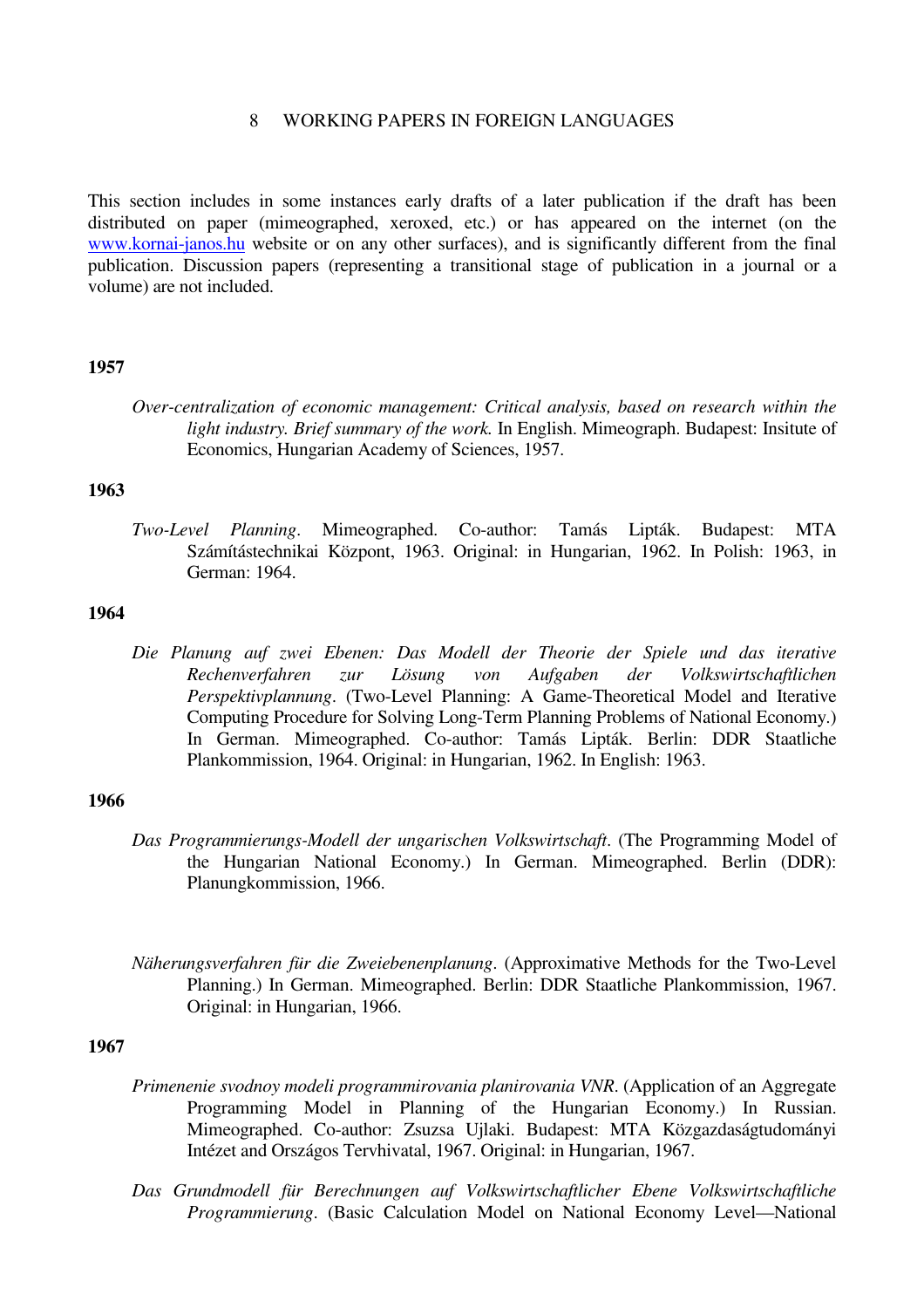Economy Programming.) In German. Mimeographed. Berlin: DDR Staatliche Plankommission, 1967. Original: in Hungarian, 1966.

- *Simulationsmodelle für die Funktion der Wirtschaft*. (Simulated Models of Economy.) In German. Mimeographed. Berlin: DDR Staatliche Plankommission, 1967. Original: in Hungarian, 1966.
- *Volkswirtschaftliche Interpretation und Probleme bei der Anwendung des Dekompositionsverfahrens Dantzig—Wolfe, Volkswirtschaftliche Programmierung*. (National Economy Interpretations and Problems of the Application of Dantzig-Wolfe's Decomposition, National Economy Programming). In German. Mimeographed. Berlin: DDR Staatliche Plankommission, 1967. Original: in Hungarian, 1965.
- *Anti-Equilibrium,* 1968. First draft in Hungarian. Mimeographed. Budapest: MTA Közgazdaságtudományi Intézet, 1967.

### **1973**

*Stock-Order Signal Models for Simulation*. Mimeographed. Budapest: MTA Közgazdaságtudományi Intézet, 1973.

#### **1981**

*A Model Framework for Analysis and Simulation of Housing Markets*. Mimeographed. Coauthors: Zsuzsa Dániel and Jörgen W. Weibull. Stockholm: Department of Mathematics, Royal Institute of Technology, 1981.

#### **1983**

*Warenmangel als ein fundamentales Problem der sozialistischen Planwirtschaften und die Ungarische Reform: Interview von Anna-Jutta Pietsch*. (The Shortage: A Fundamental Problem of Centrally Planned Economies and the Hungarian Reform. An Interview with János Kornai by Anna-Jutta Pietsch.) In German. Mimeographed. Arbeiten aus Osteuropa-Institut, 1983, No. 92, München: Osteuropa-Institut. In English: 1982.

#### **1985**

- *Guoyou Quyede Shuangzhong Yi Lai* (The Dual Dependence of the State-Owned Firm: The Hungarian Experience), in Chinese. Mimeographed. Chinese Academy of Social Sciences, 1985, No. 8.
- *Comments on Papers Prepared in the World Bank About Socialist Countries*. Mimeographed. World Bank, GPO Discussion Paper, Mar. 1985, No. 10.

## **1986**

*Bureaucracy and Market: Introduction to the Political Economy of Socialism. Vol.I-IV*. Mimeographed. Lecture Notes of Economics Courses 2000, 2001 presented at Harvard University in the fall terms of 1986-87 and l987-88.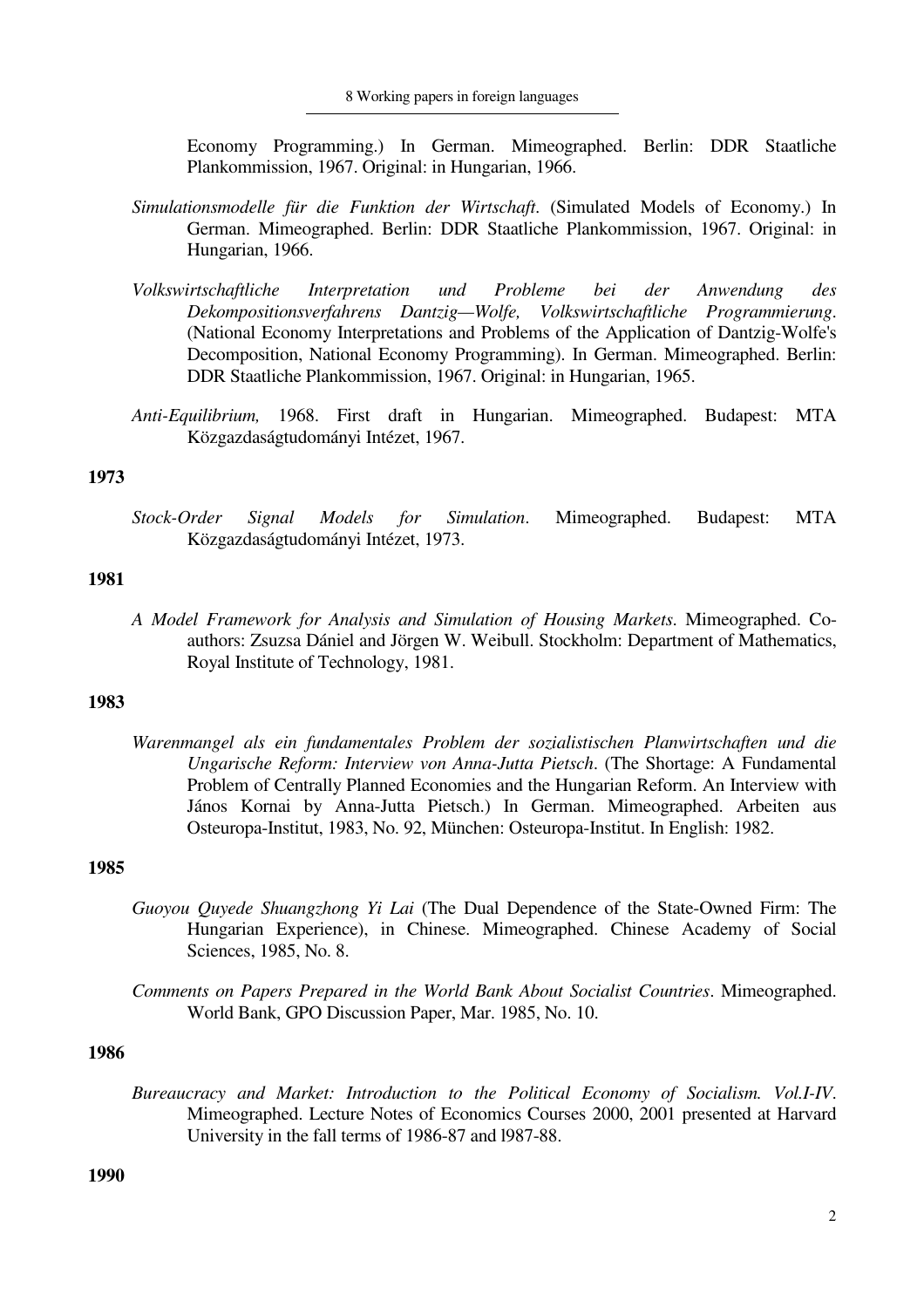*The Affinity Between Ownership and Coordination Mechanisms. The Common Experience of Reform in Socialist Countries*. Helsinki: World Institute for Development Economics Research, 1990.

## **1993**

- *The Macroeconomic Dilemmas of Transition.* Tranzit Club Series, No. 3. Budapest: Institute of Economics, Hungarian Academy of Sciences, 1993.
- *Transformational Recession: A General Phenomenon Examined through the Example of Hungary's Development*. Discussion Paper Series No. 1. Budapest: Collegium Budapest, Institute for Advanced Study, 1993.

### **1996**

- *Paying the Bill for Goulash-Communism: Hungarian Development and Macro Stabilization in Political-Economy Perspective*. Discussion Paper Series, Cambridge: Harvard Institute of Economic Research and Budapest: Collegium Budapest, Institute for Advanced Study, 1996.
- *Eliminating the Shortage Economy. A General Analysis and Examination of the Developments in Hungary*, New Papers on Central Eastern European Reform and Regionalism, No. 5. Princeton: Center of International Studies, Princeton University, 1996. Original: *5.88*, in Hungarian, 1994. In English: 1995, in Romanian: 2000, in Chinese: 2003.

## **1997**

*Tax-Awareness and the Reform of the Welfare State*. By László Csontos, János Kornai and István György Tóth. Discussion Paper Series, Cambridge: Harvard Institute of Economic Research, No. 1790; and Budapest: Collegium Budapest, Institute for Advanced Study, No. 37., 1997.

## **1998**

*The Borderline between the Spheres of Authority of the Citizen and the State. Recommendations for the Hungarian Health Reform*. Discussion Paper Series No. 48. Budapest: Collegium Budapest, Institute for Advanced Study, August, 1998.

- *The System Paradigm.* Discussion Paper Series No. 58. Budapest: Collegium Budapest, Institute for Advanced Study, July, 1999.
- *Hardening the Budget Constraint: The Experience of Post-Socialist Countries*. Discussion Paper Series No. 59. Budapest: Collegium Budapest, Institute for Advanced Study, July, 1999.
- Hardening the Budget Constraint: The Experience of Post-Socialist Economies, in *Institution Building in the New Democracies. Studies in Post-Communism.* Ed. Hans-Georg Heinrich. Workshop Series No. 7. Budapest: Collegium Budapest, Institute for Advanced Study, 1999.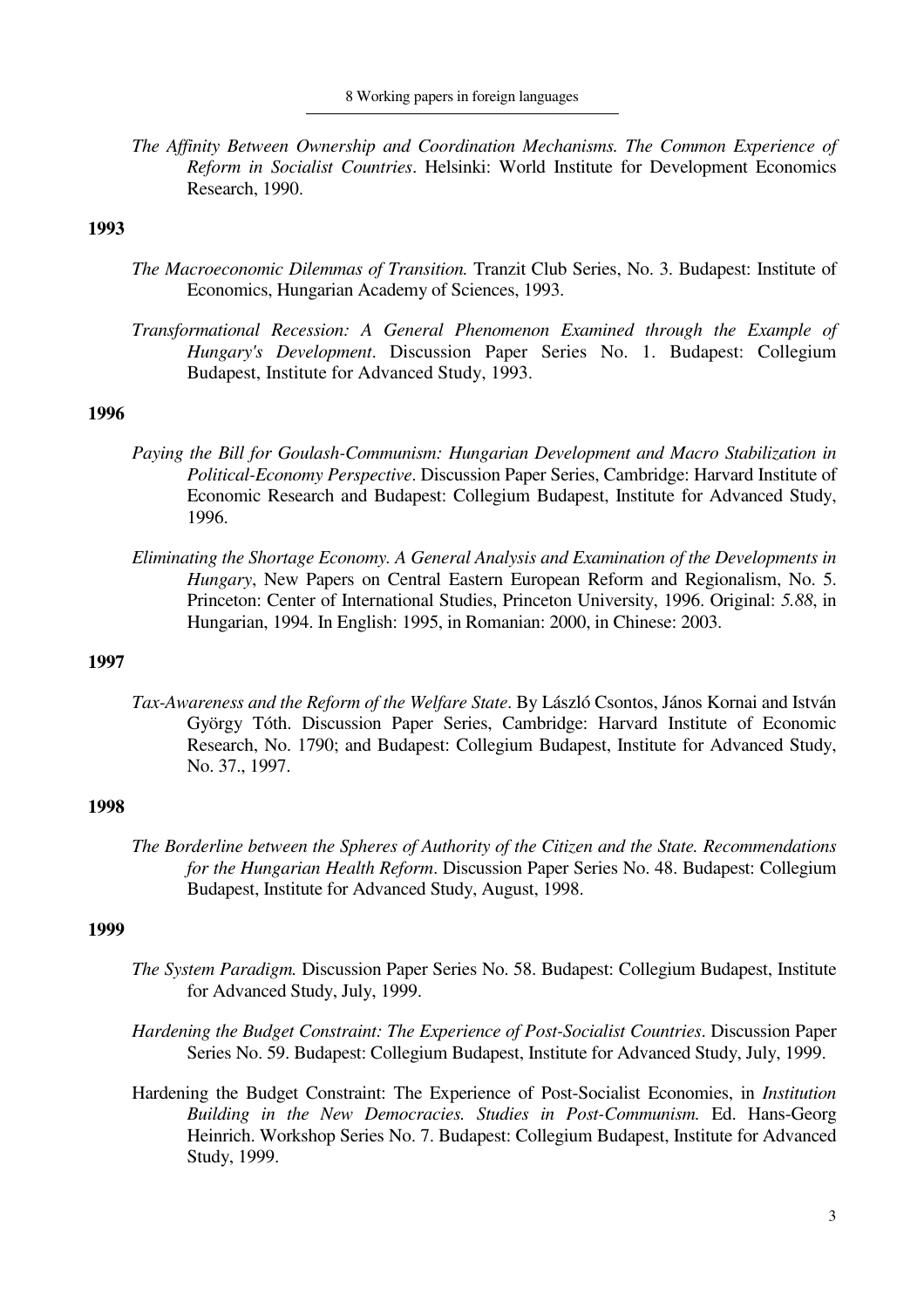*Hidden in an Envelope: Gratitude Payments to Medical doctors in Hungary*. Discussion Paper Series No. 60. Budapest: Collegium Budapest, Institute for Advanced Study, July, 1999.

## **2000**

- *The System Paradigm.* The Davidson Institute Working Paper Series No. 278. Ann Arbor, MI: The William Davidson Institute, February 2000.
- *Ten Years After 'The Road to a Free Economy'. The Author's Self Evaluation*. Annual Bank Conference on Development Economics, April 18-20, 2000. Washington D.C.: The World Bank. Also in Hungarian: 2000, in Chinese: 2000, 2002, 2003, in Vietnamese: 2001, in Russian: 2000, in Bulgarian: 2001, in Czech: 2001.

## **2002**

*The Role of the State in a Post-Socialist Economy*. WSPiZ & TIGER Distinguished Lectures Series No. 6. Warsaw, Poland, Leon Kozminski Academy of Entrepreneurship and Management, 2002.

### **2003**

*Honesty and Trust in the Light of the Post-Socialist Transition. Some Ideas arising from the "Honesty and Trust" Research at Collegium Budapest*. Discussion Paper Series No. 66. Budapest: Collegium Budapest, Institute for Advanced Study, July, 2003.

## **2010**

"Innovation and Dynamism: Interaction between Systems and Technical Progress", in English, 2010. *UNU-Wider Working papers 2010/33.* Helsinki: UNU-WIDER. Original *6.80* in English. Also in Vietnamese 2009, in Hungarian 2010.

### **2014**

"Preface", in English. Manuscript. Original: *5.135*, in Hungarian.

### **2015**

- "Hungary's U-turn: Prepublication working paper", in English, 2015. *Hungarian Sprectrum*, January 2015. Original: *6.81*, in English 2015. Online: https://hungarianspectrum.wordpress.com/2015/02/08/janos-kornai-hungarys-u-turn/
- "Hungary's U-turn", in English, 2015. *Corvinus Economics Working Papers, vol. 21/2015.* Manuscript. Original: *6.81*, in English 2015. Online: http://unipub.lib.unicorvinus.hu/2173/1/cewp\_201521.pdf

#### **2016**

"Breaking promises", in English, 2016. *Corvinus Economics Working Papers, vol. 8/2016.* Manuscript. Original *5.129* in Hungarian, 2012. Online: http://unipub.lib.unicorvinus.hu/1638/7/cewp\_201608.pdf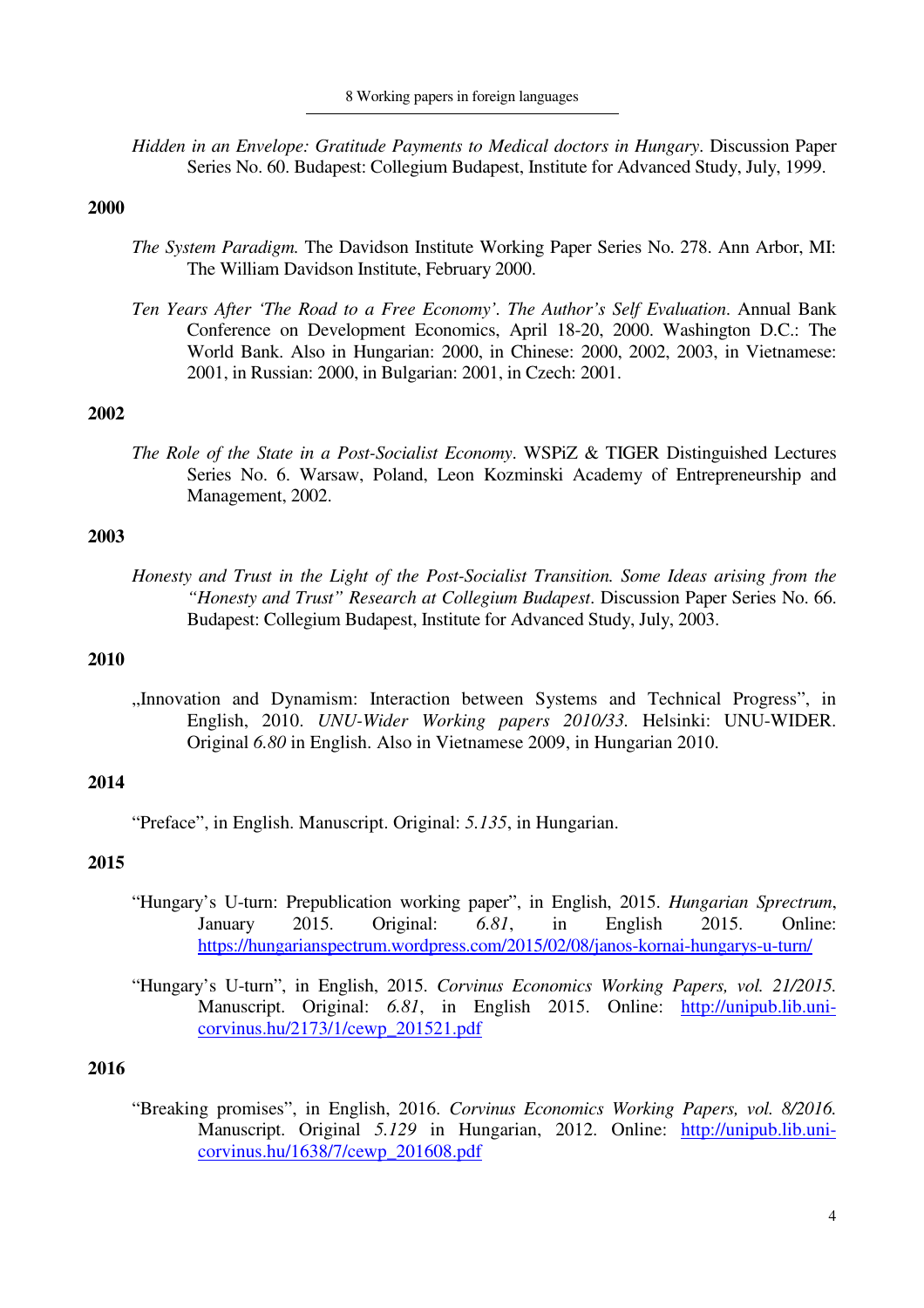"So what is Capital in the Twenty First Century? Some notes on Piketty's book. Working paper, forthcoming in *Capitalism & Society*", in English, 2016. *Corvinus Economics Working Papers, vol. 9/2016.* Manuscript. Original: *5.136* in Hungarian, 2015. Online: http://unipub.lib.uni-corvinus.hu/2299/1/cewp\_201609.pdf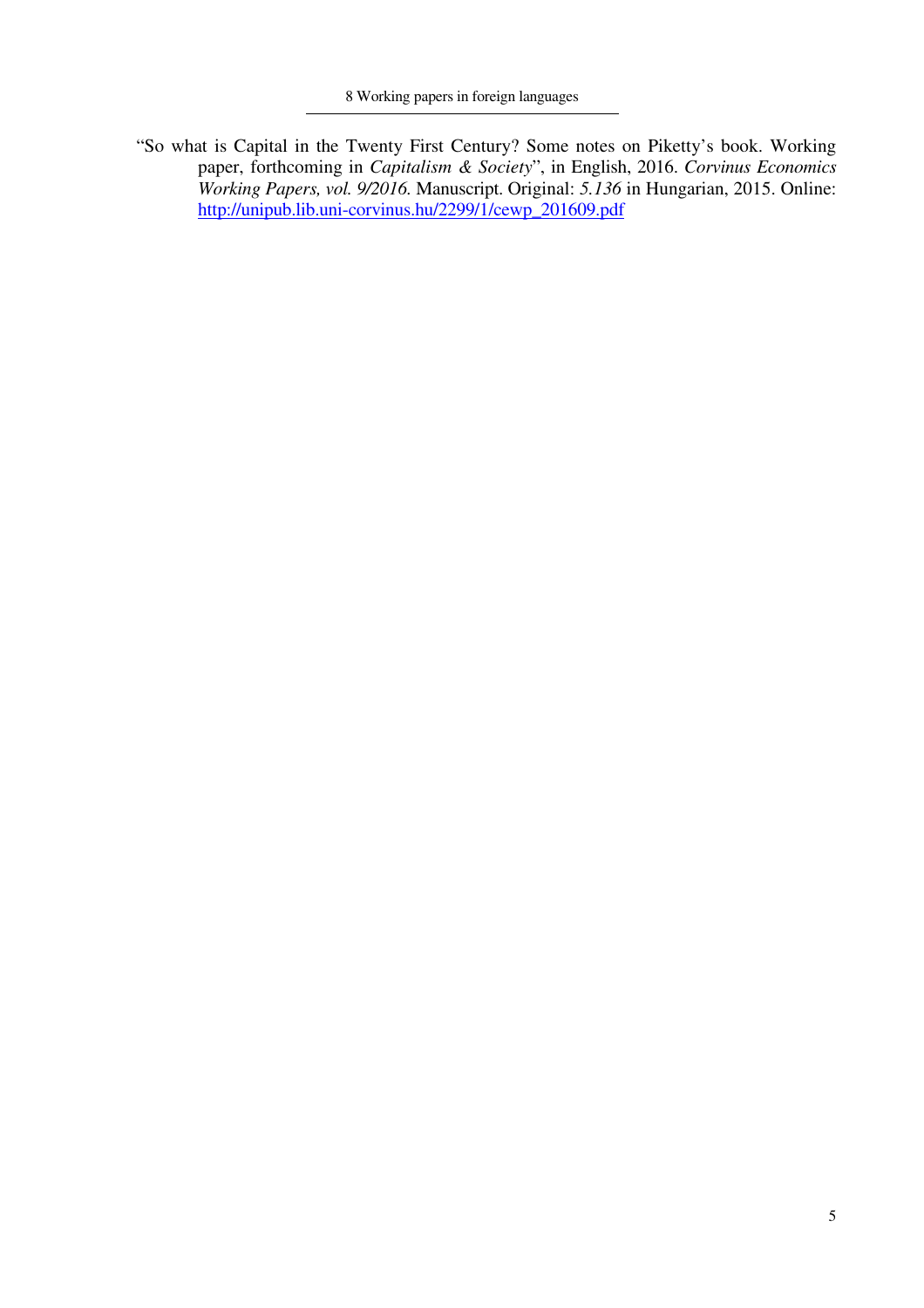## 9 LONG INTERVIEWS PUBLISHED IN HUNGARIAN, MAINLY IN JOURNALS

### **1981**

*9.1* "Közgazdaságtudomány és pszichológia" (Economics and Psychology), An interview on the 'Economics of shortage', made by Tibor Engländer and László Halász. *Pszichológia*, 198l, Vol. *1*, No. 3, pp. 431-443. Republished in Hungarian: 1986. Translations: In English: 1981, in Japanese: 1983, 1984, in Polish: 1983, in Chinese: 1986.

## **1986**

"Közgazdaságtudomány és pszichológia" (Economics and Psychology), An interview on the 'Economics of shortage', made by Tibor Engländer and László Halász. In: *Tükörben a pszichológia. Tudományközi beszélgetések a pszichológiáról*. Ed.: László Halász. Budapest: Tömegkommunikációs Kutatóközpont, 1986, pp. 66-80. Original: *9.1* in Hungarian, 1981.

### **1989**

*9.2* "Vélemények Nagy Imréről" (Opinions on Imre Nagy), *Új Tükör*, May 28, 1989, Vol. *26*, No. 22, p. 20.

## **1990**

- *9.3* "Beszélgetés Kornai Jánossal a gazdasági átmenetről" (An Interview with János Kornai on the Economic Transition, made by Pál Réti), *Külgazdaság*, 1990, Vol. *34*, No. 3, pp. 4-16.
- *9.4* "Műtét előtt" (Before a Surgery), an interview with János Kornai by Katalin Bossányi. *Mozgó Világ*, Apr. 1990, Vol. *16*, No. 4, pp. 6-15. Translation: In English: 1990.

### **1992**

*9.5* "Hogyan lesz valaki professzor a Harvard Egyetemen? Beszélgetés Kornai Jánossal", (How Do Someone Become a Professor of Harvard University. An Interview with János Kornai made by Pál Benedek.) *Magyar Tudomány*, Oct. 1992, Vol. *37*, No. 10, pp. 1248-1253.

### **1994**

*9.6* "A megvalósult szocializmusról — távolodóban. Farkas Zoltán interjúja." (On Existing Socialism—In Moving Away. An Interview by Zoltán Farkas), *Világosság*, 1994, Vol. *35*, No. 1, pp. 10-21.

## **1995**

*9.7* "Meredek út. Beszélgetés Kornai Jánossal. Szabó László Zsolt interjúja" (A Steep Road: A Conversation with János Kornai. An Interview by László Szabó Zsolt). *Kritika*, 1995, No. 6, pp. 3-6. Translation: In English: 1995.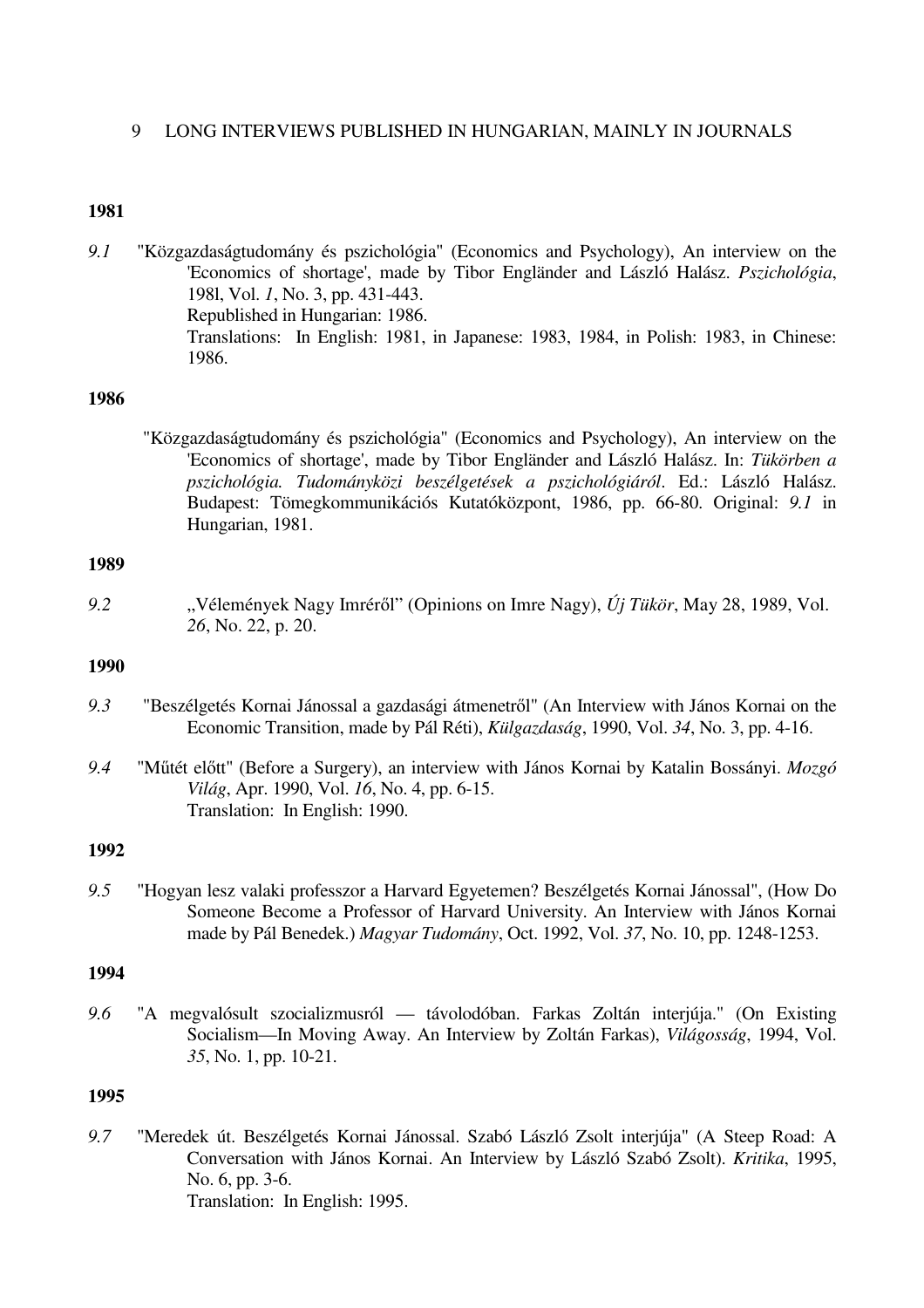9 Long interviews in Hungarian, mainly in journals

*9.8* "Beszélgetés Kornai Jánossal a szociális kérdésről. Kérdezi: Laki Mihály" (On the Social Issue—A Conversation with János Kornai, an interview by Mihály Laki), *Holmi*, 1995, Vol. *7*, No. 12, pp. 1758-1777. Translations: In English: 1996, 1997, in Slovak, 1998, in Polish, 1998, in Czech, 2000.

### **1996**

*9.9* Beszélgetés Kornai Jánossal. *Látószögek. Interjúkötet a Rajk László Szakkollégium megalakulásának 25. évfordulója alkalmából*. Budapest, 1996. pp. 63-71.

### **1997**

*9.10* "A kormányok sosem hihetik: nyugodtan alhatnak. Beszélgetés Kornai Jánossal a kapitalizmus jó és rossz arcáról, az állami szerepvállalásról, az egészségügyi reformról" (Interview with János Kornai about the faces of capitalism, the role of the state and the reform of health system). *Népszabadság*, December 24, 1997, p. 14-15. Reprint in *Gazdaság*, 1998, Vol. 4. No. 1. pp. 62-69.

#### **1998**

"A kormányok sosem hihetik: nyugodtan alhatnak. Beszélgetés Kornai Jánossal a kapitalizmus jó és rossz arcáról, az állami szerepvállalásról, az egészségügyi reformról" (Interview with János Kornai about the faces of capitalism, the role of the state and the reform of health system). *Gazdaság*, 1998. Vol. *31*. No. 1. pp. 62-69. Original in *9.10* in Hungarian.

#### **1999**

 "Olivier Blanchard: Interjú Kornai Jánossal." *Közgazdasági Szemle*, 1999. Vol. *46*. No. 3. pp. 201-212. Original: in *Macroeconomic Dynamics.* 

### **2003**

*9.11* "A fő cél a tartós növekedés." Blahó Miklós interjúja. *Népszabadság*, January 25, 2003, Vol. *61*, No. 21. pp. 23, 27.

## **2006**

- *9.12* "A tudomány és a politika mezsgyéjén." Varga Zsuzsa interjúja. *Pályakép-tár, CompLex interjúk,* CompLex Kiadó Jogi és Üzleti Tartalomszolgáltató Kft. Budapest, 2006. pp. 82- 85.
- *9.13* "Egy délután Kornaival. Beszélgetés *A gondolat erejével* című könyvről a Közgazdaságtudományi Intézetben" *KTI könyvek 7.* Ed.: Laki Mihály, MTA Közgazdaságtudományi Intézet, Budapest, 2006.
- *9.14* "A közgazdaságtan erejével" Kornai és 1956, Simon Ernő interjúja. *Figyelő*, 2006, October 19- 25. No. 42. pp.40-45.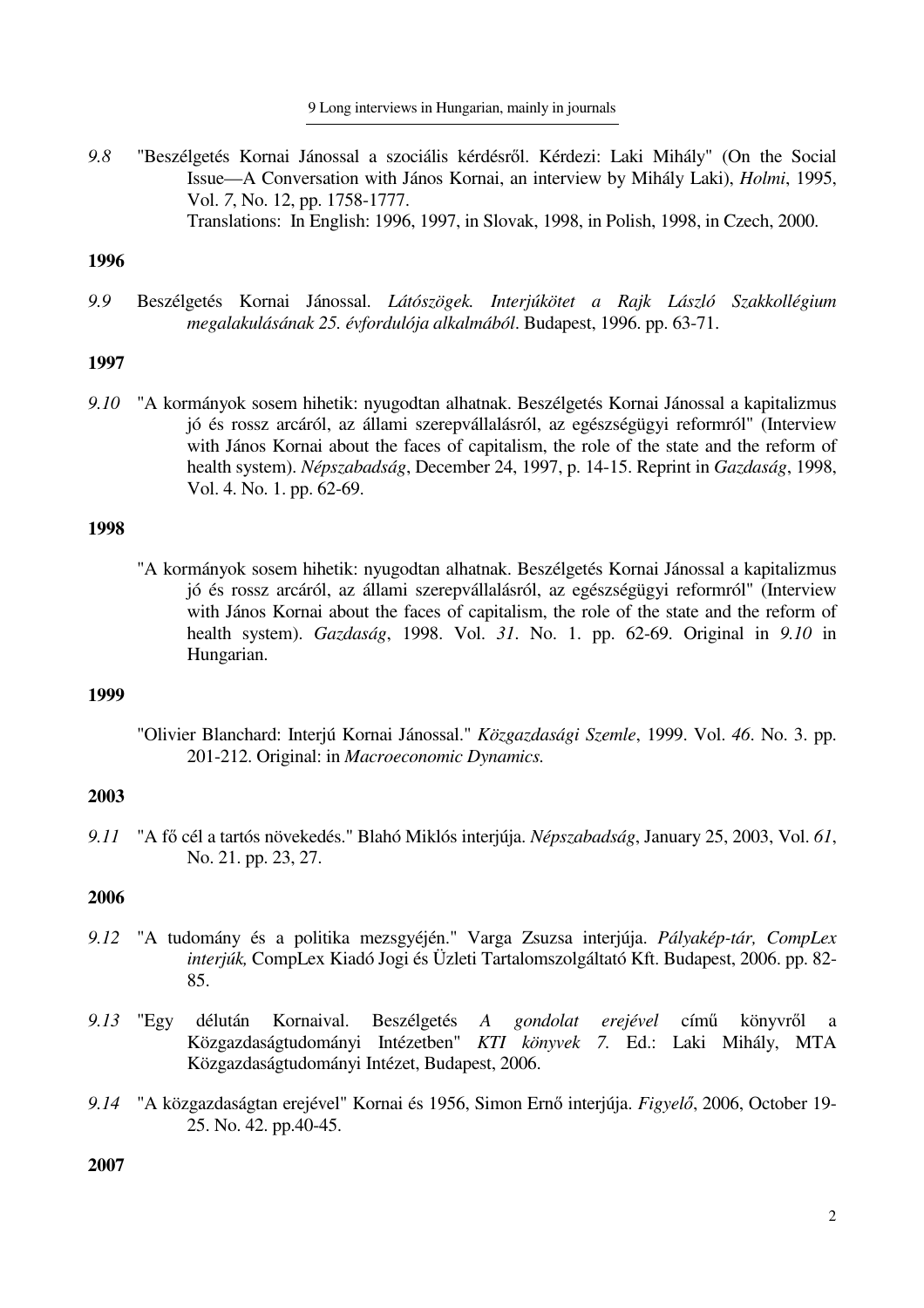*9.15* "Kornai János" Bojár Iván András interjúja. *Prima Primissima évkönyv, 2003-2007*. Ed.:Dr Takács Ildikó, Fábry Klára, Szuba Jolanta, Hitseker Mária. Prima Primissima Alapítvány, Kossuth Kiadó, Budapest, 2007, pp. 212-215.

## **2010**

Interjú Kornai Jánossal. Készítette Ma Guocsuan. (Interview with János Kornai. By Ma Gouchan.) http://www.kornai-janos.hu/Kornai Caijing-interju 2010.pdf. Original *10.23* in Chinese 2010.

## **2013**

*9.16* A television interview with János Kornai by Sándor Friderikusz, December 3-4, 2013, ATV, Budapest, in Hungarian. Published in two parts: "Kornai János: Az állam-leviatán" ("János Kornai : The state leviathan.") http://www.galamuscsoport.hu/tartalom/cikk/346504 az allam leviatan friderikusz s andor\_interjuja\_i. "Kornai János: A nem létező harmadik út" (János Kornai: The nonexistent third road." http://www.galamuscsoport.hu/tartalom/cikk/346734\_kornai\_janos\_a\_nem\_letezo\_harmadik\_ut\_fri derikusz , December 16-17, 2013.

## **2014**

- *9.17* "A történelem kereke gyorsabban forgott, mint ahogy az én tollam haladt. " Kornai Jánossal Tardos Károly beszélget. ("The wheel of history ran faster than my pen could write." An interview with János Kornai by Károly Tardos.) *Holmi*, vol. 26/1, January 2014, pp. 84-106, and February 2014, pp. 195-212. Republished in Hungarian 2015.
- *9.18* "Az ember akkor is felelősséggel tartozik a tetteiért, ha rendkívül nehéz nyomás nehezedik rá." László Ágnes interjúja Kornai Jánossal a Hazám-díj kapcsán. ("One is responsible for their acts also under great pressure." Ágnes László interviews János Kornai, related to his 'My country' award.) In Hungarian. In: László Ágnes (ed.): *Értékteremtők (Value creators)*. Budapest: Kossuth Kiadó, 2014, pp. 102-123.

- *9.19* "A történelem kereke gyorsabban forgott, mint ahogy az én tollam haladt. " Kornai Jánossal Tardos Károly beszélget. ("The wheel of history ran faster than my pen could write." An interview with János Kornai by Károly Tardos), in Hungarian, 2015. *Közgazdaság*, vol. 10/1, April 2015, pp. 7-50. Original *9.17* in Hungarian, 2014.
- *9.20* "Hajlamok és mellékhatások: Kornai János Piketty nézeteiről és a kapitalizmusról". Interjú Farkas Zoltánnal. ("Tendencies and side effects: János Kornai on Piketty's ideas and on capitalism." Interview with Zoltán Farkas), in Hungarian, 2015. *Heti Világgazdaság, 2015/43*, October 24, pp. 64-68.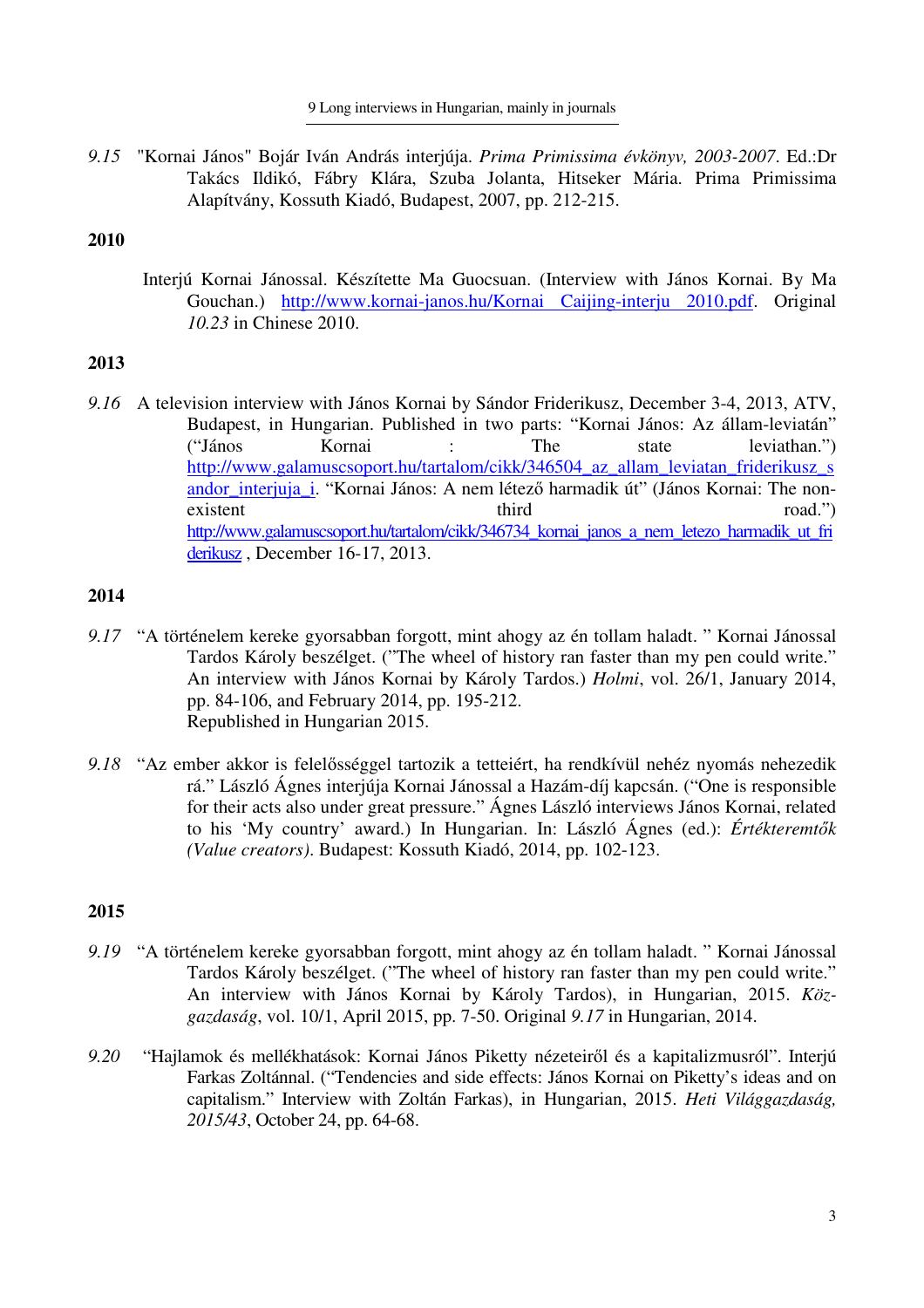*9.21* "Sebezhető demokráciák: Kornai János a kapitalizmusról és az autokráciáról" Interjú Farkas Zoltánnal. ("Vulnerable democracies: János Kornai on capitalism and autocracy" Interview with Zoltán Farkas), in Hungarian, 2016. *Heti Világgazdaság, 2016/41*, October 13, pp. 10-13. Translation: in Polish, 2017, in English, 2017, in Japanese 2017.

## **2017**

- *9.22* "Van, amikor besűrűsödik az idő: Interjú Kornai János akadémikussal" ("Sometimes the times become thicker: An interview with János Kornai"), conducted by Béla Velancsics. In Hungarian, September 3, 2017. Available online, on the site of the Hungarian Academy of Sciences: http://mta.hu/mta\_hirei/van-amikor-besurusodik-az-ido-interju-kornai-janosakademikussal-107928.
- *9.23* "Hatalmi piramis épül ki, tetején a legfőbb vezetővel" Interjú Farkas Zoltánnal. ("A power hierarchy is in formation, with a supreme leader on top" Interview with Zoltán Farkas), in Hungarian, 2017. *Heti Világgazdaság, 2017/45*, November 9, pp. 6-10.

- *9.24* "Hatásvizsgálatok: A tudomány elleni támadásról, kínai veszélyről, egyszemélyű hatalmakról." Interjú Farkas Zoltánnal. ("Impact assessment: On the attack against the academia, the Chinese danger, single-man powers." Interview with Zoltán Farkas), in Hungarian, 2018. *Heti Világgazdaság, 2018/51*, December 20, pp. 34-37. The online version was published with the title "Bátran állítható, hogy igenis van ellenállás" ("We can declare that resistence does exist"), on December 27, 2018: https://hvg.hu/gazdasag/201851\_\_kornai\_janos\_\_atudomany\_elleni\_tamadasrol\_kinai\_ veszelyrol\_egyszemelyu\_hatalmakrol\_\_hatasvizsgalatok
- *9.25* "Irreálisan sok jót vártam a kapitalizmustól és a demokráciától is." Interjú Farkas Zoltánnal. ("I expected unrealistically too much good from both capitalism and democracy-" Interview with Zoltán FArkas), in Hungarian, 2021. *Heti Világgazdaság*, March 25. Online: https://hvg.hu/360/202112 kornai\_janos reformokrol\_akinai\_fenyegetesrol\_amagya r\_autokraciarol\_\_szeljegyzetek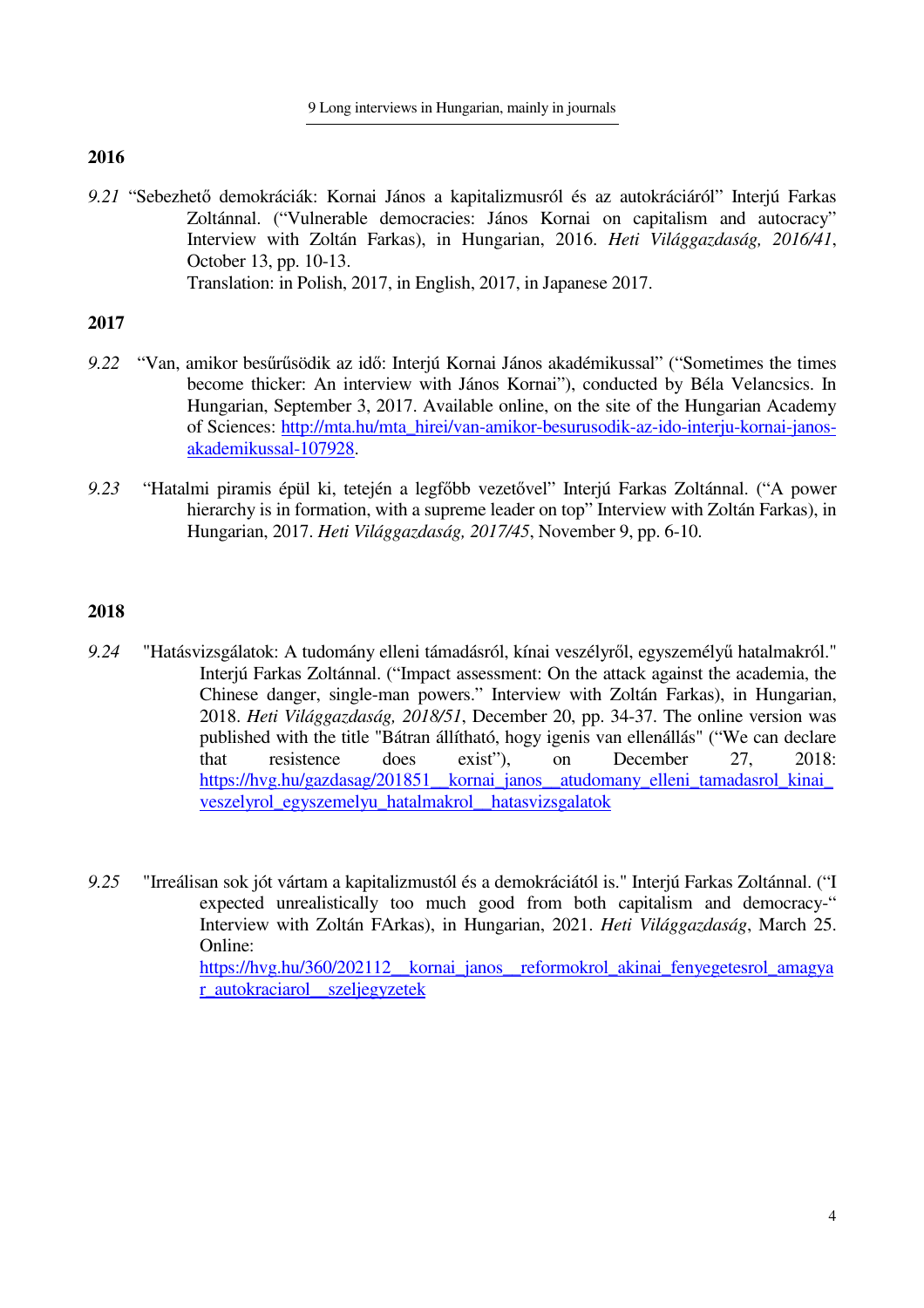*10.1* "Econometristi allo spettroscopio" (...) by Bruno de Finetti. Estratto della Rivista Trimestale No. 15-16, Sept.-Dec. 1965.

## **1975**

*10.2* "Intervju med Janos Kornai" (Interview with Janos Kornai). In Norvegian. *Observator*, 1975, Vol *12*, No. 6-7. pp. 59-64.

## **1981**

"Economics and Psychology", An interview with János Kornai about his book of 'Economics of shortage', made by Tibor Engländer and László Halász. *Acta Oeconomica*, 1981, Vol. *26*, No. 3-4, pp. 389-401. Original: *9.1* in Hungarian, 1981. In Japanese: 1983, 1984. In Polish: 1983, in Hungarian: 1986, in Chinese: 1986.

## **1982**

"Shortage as a Fundamental Problem of Centrally Planned Economies and the Hungarian Reform. An Interview with János Kornai by Anna-Jutta Pietsch", *Economics of Planning*, 1982, Vol. *18*, No. 3, pp. 103-113. Original: *10.3* in German, 1983. Italian: 1984, in French: 1984.

### **1983**

- "Keizaigaku to Shinrigaku", (Economics and Psychology), in Japanese. An interview on the 'Economics of shortage', made by Tibor Engländer and László Halász. *Keizai Seminar*, Mar. 1983, No. 338, pp. 67-77. Original: *9.1* in Hungarian, 1981.
- "Ekonomika i psychologia. Wywiad z Janosem Kornaiem na temat ksiazki Ekonomika neidoborów" (Economics and Psychology. Interview on the Economics of shortage, made by Tibor Engländer and László Halász). In Polish. *Gospodarka Planowe*, 1983, Vol. *38*, No. 3, pp. 140-146. Original: *9.1* in Hungarian, 1981.
- *10.3* "Warenmangel als ein fundamentales Problem der sozialistischen Planwirtschaften und die Ungarische Reform: Ein Gespräch" (The Shortage: The Fundamental Problem of Centrally Planned Economies and the Hungarian Reform. An Interview with János Kornai by Anna-Jutta Pietsch), in German. (Missing citation data.) Republished in German: 1984. Translations: in English, 1982, in Italian, 1984, in French, 1984.

## **1984**

"Warenmangel als ein fundamentales Problem der sozialistischen Planwirtschaften und die Ungarische Reform: Ein Gespräch" (The Shortage: The Fundamental Problem of Centrally Planned Economies and the Hungarian Reform. An Interview with János Kornai by Anna-Jutta Pietsch), in German. *Frankfurter Hefte*, Aug. 1984, Vol. *39*, No. 8, pp. 45-51. Original: *10.3* in German, 1983.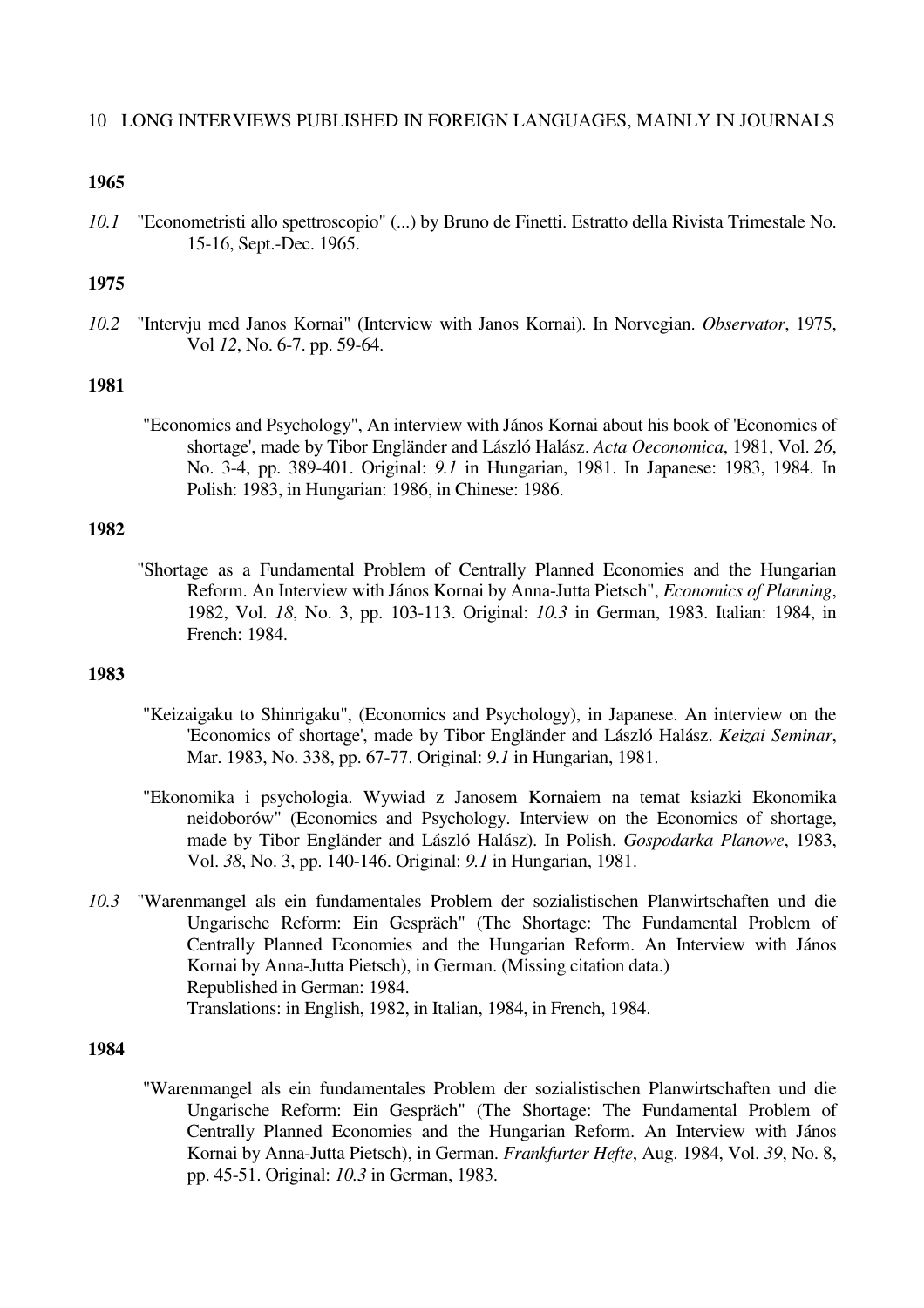- "Il mercato nella riforma delle economie socialiste" (The Role of the Market in the Reform of Socialist Economy), An interview by Anna-Jutta Pietsch. In Italian. *Politica ed Economia*, 1984, Vol. *15*, No. 6, pp. 27-32. Original: *10.3* in German, 1983.
- "La pénurie probléme fondamental des économies centralement planifiées et la réforme hongroise: Interview by János Kornai par Anna Jutta Pietsch" (The Shortage: The Fundamental Problem of Centrally Planned Economies and the Hungarian Reform. An Interview with János Kornai by Anna-Jutta Pietsch), in French. *Revue d'Etudes Comparatives Est-Quest*, Sept. 1984, Vol. *15*, No. 3, pp. 5-20. Original: *10.3* in German, 1983.

- *10.4* "Economist Janos Kornai Sees Future in 'Market Socialism'", *Harvard University Gazette*, April 5, 1985, Vol. *80*, No. 29, p. 1, 16.
- 10.5 "The system viewed from the East by noted Hungarian economist. Interview with János Kornai", *The Boston Globe*, May 26, 1985, p. 63.
- *10.6* "Hungary's Reform: Halfway to the Market", An interview with János Kornai by Richard D. Bartel. *Challenge*, May/Jun. 1985, Vol. *28*, No. 2, pp. 22-31.

## **1986**

"Tingji Xue Yu Xinli Xue" (Economics and Psychology), An interview on the Economics of shortage, made by Tibor Engländer and László Halász. In Chinese. *Tingji Yanjou*, 1986, Supplement. Original: *9.1* in Hungarian, 1981.

### **1989**

*10.7* "Konkurencija vlasnistva i ideja" (Power Struggles and Ideology. An interview made by Drago Buvac), in Serbian. *Danas*, 1989, Vol. *8*, No. 4, pp. 58-59. Republished in Serbian: 1990.

- *10.8* "Growth and Comparative Systems. Talking with János Kornai." In Michael Parkin: *Economics*. Reading, M. A.: Addison-Wesley Publishing Company, 1990, pp. 974-976.
	- "Teorije u praksi" (Theory and Practice), in Serbian. In: *Ekonomika sa srcem*. Ed.: Drago Buvac. Zagreb: August Cesarec Zagreb, 1990, pp. 183-203. Original: *10.7* in Serbian, 1989.
	- "An Interview with János Kornai", made by Katalin Bossányi. *Acta Oeconomica*, 1990, Vol. *42*, No. 3-4, pp. 315-328. Original: *9.4* in Hungarian, 1990.
	- "La simulazione del capitalismo: salari ungheresi, imposte svedesi" (Excerpt from the 'Road to a Free Economy'), in Italian. *L'Opinione*, Dec. 25, 1990, Vol. *14*, No. 50, pp. 37-51. Original: *1.11* in Hungarian, 1989.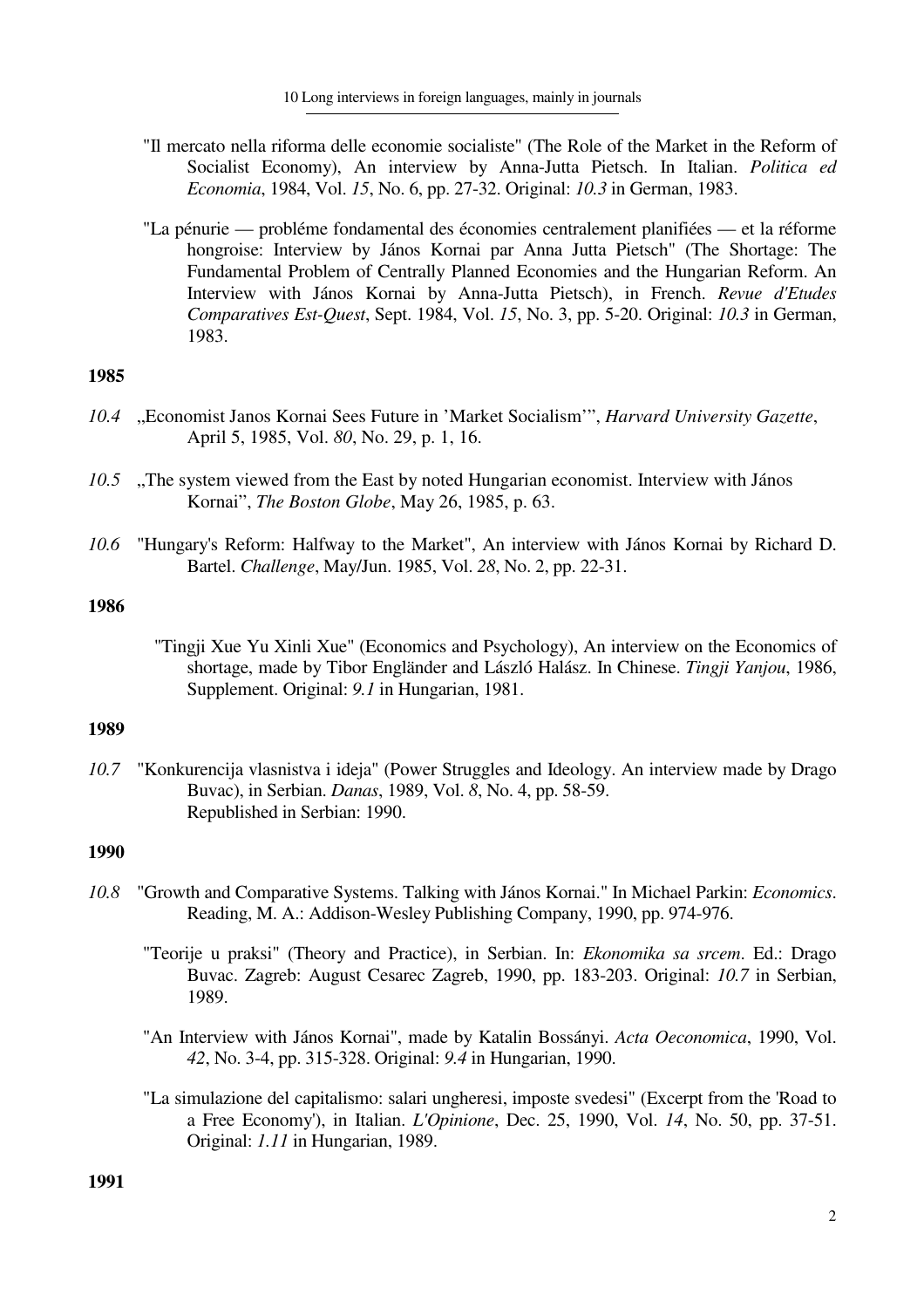#### 10 Long interviews in foreign languages, mainly in journals

*10.9* "An Interview with János Kornai", in: *From the Command Economy to the Market*. A collection of interviews by Keith Bush. Aldershot: Dartmouth, 1991, pp. 122-129.

# **1993**

*10.10* "Anti-Depression Cure for Ailing Postcommunist Economies". An interview by Richard Hirschler. *Transition*, February 1993, Vol. *4*, No. 1, pp. 1-4.

## **1995**

"A Steep Road. A Conversation with János Kornai", an inteview by László Zsolt Szabó, *The Hungarian Quarterly*, Summer 1995, Vol. *36*, No. 138, pp. 11-20. Original: *9.7* in Hungarian, 1995.

## **1996**

- "The Social Issue in the Era of Transition. János Kornai in Conversation with Mihály Laki", *The Hungarian Quarterly*, Spring 1996, Vol. *37*, No. 141, pp. 58-71. Original: *9.8* in Hungarian, 1995.
- *10.11* "Turning Visions in to Reality. Economist János Kornai Talks about Welfare, Freedom and the Transition of Central and Eastern Europe", *Options* (IIASA), Summer 1996, pp. 16-17.
- *10.12* "You can't blame the market", an interview by Drago Buva. *Banka* (Croatian Financial Magazine International Edition), Nov-Dec 1996, No. 11, pp. 49-51.

## **1997**

"Za kapitalizam treba volje" (It's a long way to capitalism), an interview by Drago Buva?, in Croatian. *Banka* (Financijsko Poslovni Mjese?nik), 1997, Vol. *8*, No. 1, pp. 18-21. Original: *10.12* in English, 1996.

## **1998**

*10.13* "Ekonómia je l'udská nie m*ä*kká". In Slovak. *Duel*. March, 1998. Vol. *4*, No. 3. pp. 12- 14.

## **1999**

- *10.14* "Professor Janos Kornai, interviewed by Olivier Blanchard." *Macroeconomic Dynamics*, Vol. *3*, No. 3. September, 1999. Also in *Inside the Economist's Mind. Conversations with Eminent Economists*. (Eds.: Paul A. Samuelson&William A. Barnett) Blackwell Publishing Ltd, 2007.
- *10.15* "Xiongyali Daolu: Zhuanfang Janos Kornai Jiaoshou (The Hungarian Road: an interview with Professor Janos Kornai by Xiao Meng)". In Chinese. *Journal of Comparative Economic and Social Systems*. 1999. No. 5. pp. 29-34.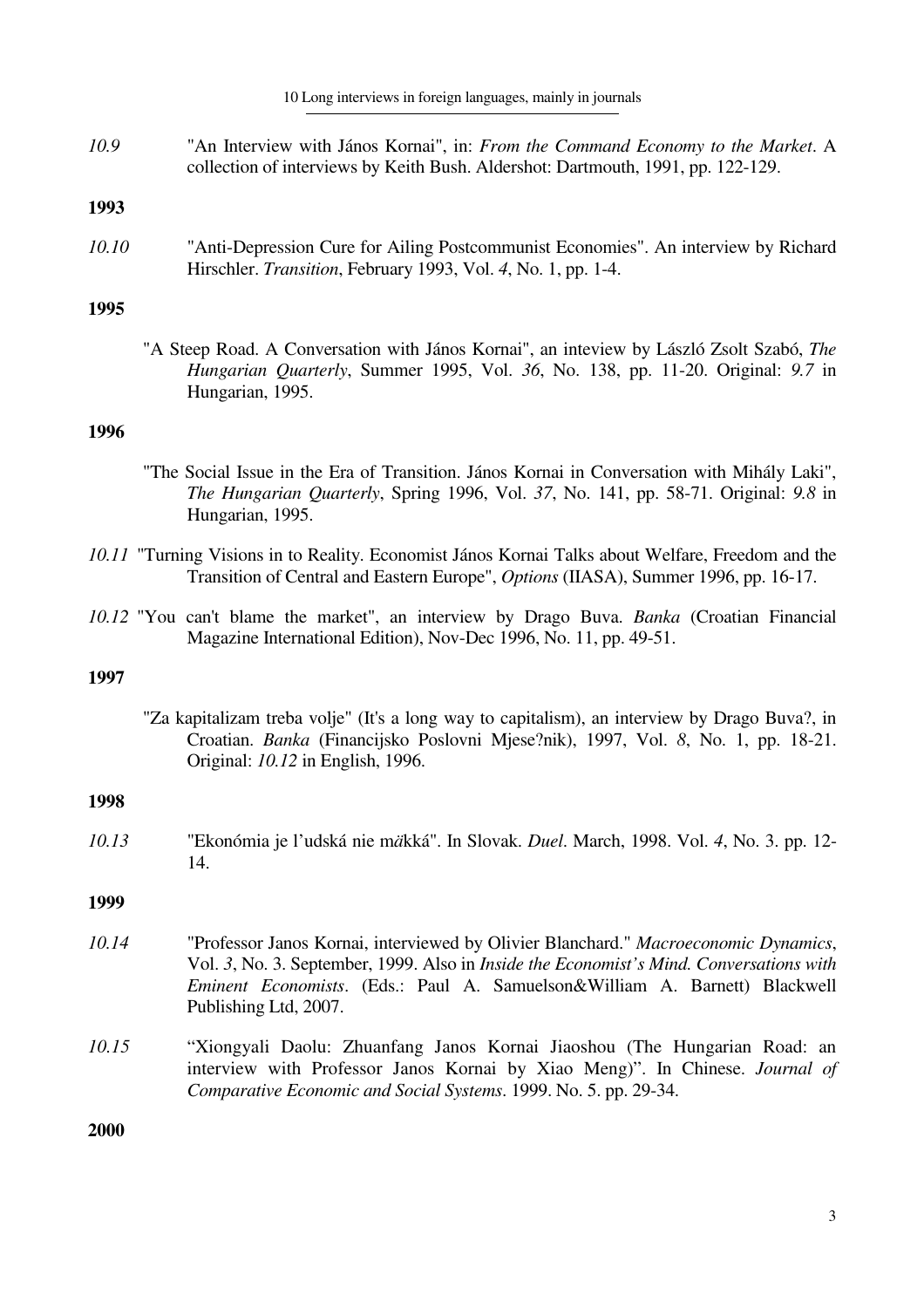"Tolerantni revoluce prospela cele spolecnosti" (On the Social Issue—A Conversation with János Kornai, an interview by Mihály Laki), *Listy*, 2000, Vol. 30, No. 4, pp. 65-68. In Czech. Original: *9.8* in Hungarian: 1995, In English: 1996, 1997.

### **2002**

*10.16* "Interview with János Kornai" conducted by Andras Tilcsik, *Harvard Focus Europe*, 2002, Issue II, pp. 33-37.

### **2003**

- *10.17* "Geren yu Shehui de Zeren: Guanyu Shehui Wenti de Fangtanlu (The Responsibility of the individual and society: an interview by Mihaly Laki on social issues)", In *Reflections on Post-Socialist Transition.* In Chinese. pp. 268-298. Beijing: Jilin People's Publishing House. 2003.
- *10.18* "Xiongyali Daolu: Zhuanfang Janos Kornai Jiaoshou (The Hungarian Road: an interview with Professor Janos Kornai by Xiao Meng)" In *Reflections on Post-Socialist Transition.* In Chinese. pp. 299-312. Beijing: Jilin People's Publishing House. 2003.
- *10.19* "From Socialism to Capitalism and Democracy. János Kornai on the trials of socialism and transition. An interview with introduction by Brian Snowdon." *World Economics*, 2003, Vol. 4. No. 1. pp. 33-71.
- *10.20* "Predpochitam da se naricham 'eklektik'"/Razgovor na Tania Chavdarova s Janos Kornai/, (Interview by Tania Chavdarova). In Bulgarian. *Sociologicheski Problemi*, 2003, No. 1-2, pp. 64-68.
- *10.21* "János Kornai", interviewed by Brian Snowdon. In English. In Snowdon, Brian (ed.), *Globalisation, Development and Transition: Conversations With Eminent Economists,* 2007. Cheltenham: Edward Elgar, pp. 305-332.

# **2008**

*10.22* "Mezhdu sobakoy i volkom" (Interview by Maksim Blant) In Russian. Novoye Vremya, The New Times, 2007, No. 40, 12 November 2008, pp.42-43.

- *10.23* "The Chinese reform and further suggestions." Interview with János Kornai by Ma Guochuan. In Chinese. *Caijing*, March 29, 2010. Translations: in Vietnamese 2010, in Hungarian 2010, in English 2010.
	- **"**Kornai János trả lời phỏng vấn Tạp chí Kinh Tài**"** (Interview with János Kornai). In Vietnamese. *Saigon Marketing*, May 5, 2010. Original: *10.23* in Chinese 2010.
	- Interview with János Kornai, by Ma Guochuan. In English. http://www.kornaijanos.hu/Kornai Caijing-interview 2010.pdf . Original: *10.23* in Chinese 2010.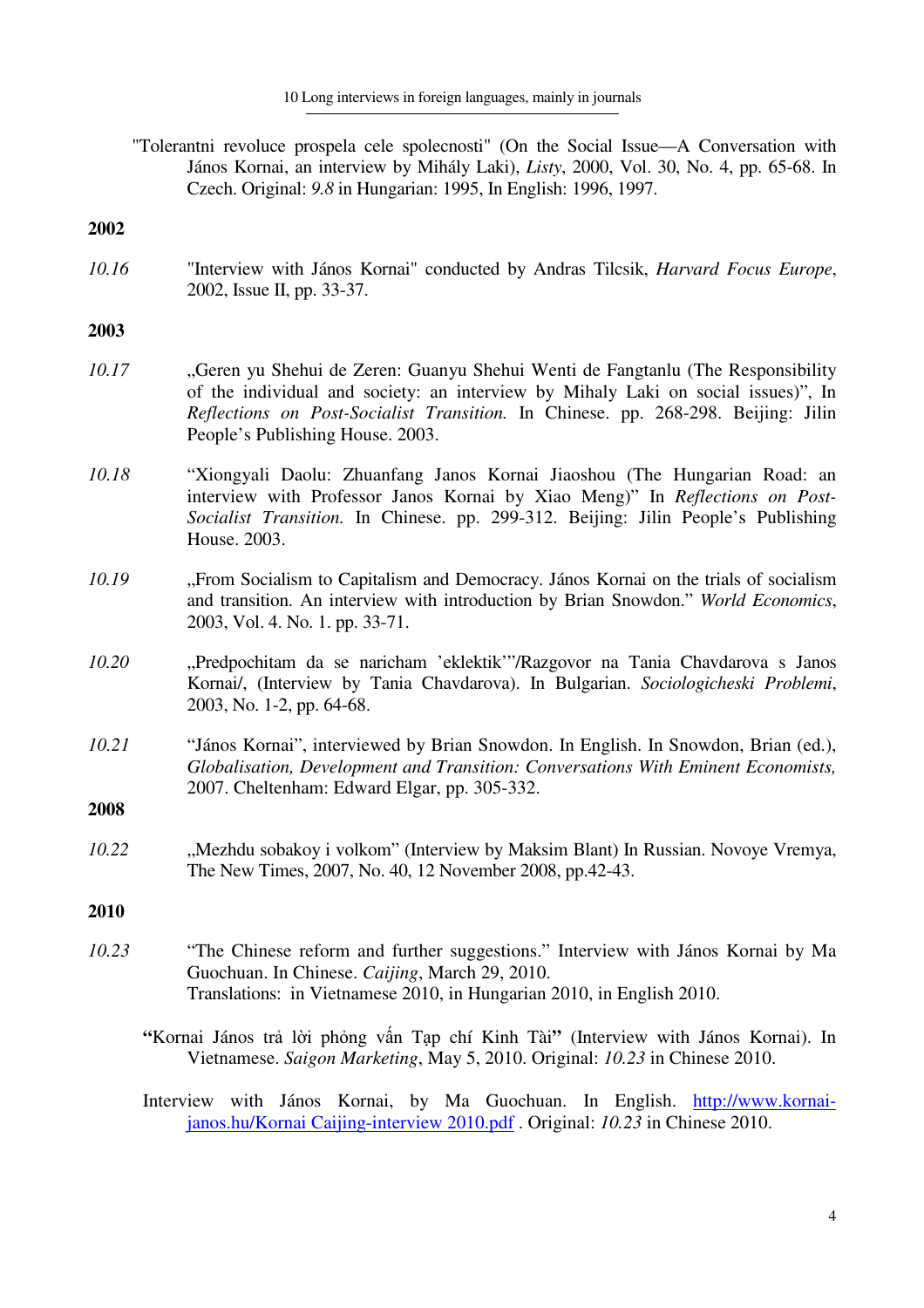*10.24* "János Kornai", interviewed by J. Barkley Rosser. In English. In Rosser, J. Barkley – Richard P. F. Holt – David Collander (eds.), *European Economics at a Crossroads*, 2010. Cheltenham: Edward Elgar, pp. 187-203.

## **2013**

*10.25* "Irregular memoirs of an intellectual journey: Questions about the state of economics: Interview with János Kornai." By Bernard Chavance. *Revue de la régulation*, vol. 14/2, Autumn 2013.

Translation: in Japanese, 2014.

## **2014**

- *10.26* "Ekonomists ir dīvains dzīvnieks" (The economist is a strange animal), interview with János Kornai by Arnis Ritups. In Latvian. *Rigas Laiks (Riga Times*), March 2014, pp. 14-23.
	- "Экономист странное животное" (The economist is a strange animal), interview with János Kornai by Arnis Ritups. In Russian. *Rigas Laiks, Русское издание (Riga Times, Russian edition*), Spring 2014, pp. 19-28. Original: *10.26* in Latvian, 2014.
	- "Irregular Memoirs of an Intellectual Journey: Questions about the state of economics. An interview with János Kornai by Bernard Chavance", in Japanese 2014. *Comparative Economic Studies*, 2014, No. 21, pp. 63-82. Original *10.25*, in English 2013.

## **2016**

- "Vulnerable democracies, an interview with János Kornai", in English. *The Hungarian Spectrum*, December 29, 2016. Online: http://hungarianspectrum.org/2016/12/29/vulnerable-democracies-an-interview-withjanos-kornai/ Original *9.21,* in Hungarian 2016*.*
- "The long slide towards autocracy: The price for freedom being eternal vigilance", interview with Zoltán Farkas, in English, 2017 (the "Vulnerable democracies" interview with a different title). *The Market for Ideas*, No. 2, November-December 2016. Online: http://www.themarketforideas.com/the-long-slide-towards-autocracy-the-price-forfreedom-being-eternal-vigilance-jnos-kornai-interviewed-by-zoltn-farkas-a78/ Original *9.21,* in Hungarian 2016*.*

- "Nasza krucha demokracja" ("Our vulnerable democracy", interview with Zoltán Farkas), in Polish, 2017. *Gazeta Wyborcza,* February 17, 2017. Original *9.21,* in Hungarian 2016*.*
- "Vulnerable democracies" [interview with Zoltán Farkas], in Japanese. *Comparative Economic Studies*, no. 23, May 2017, pp. 54-60. Original *9.21,* in Hungarian 2016*.*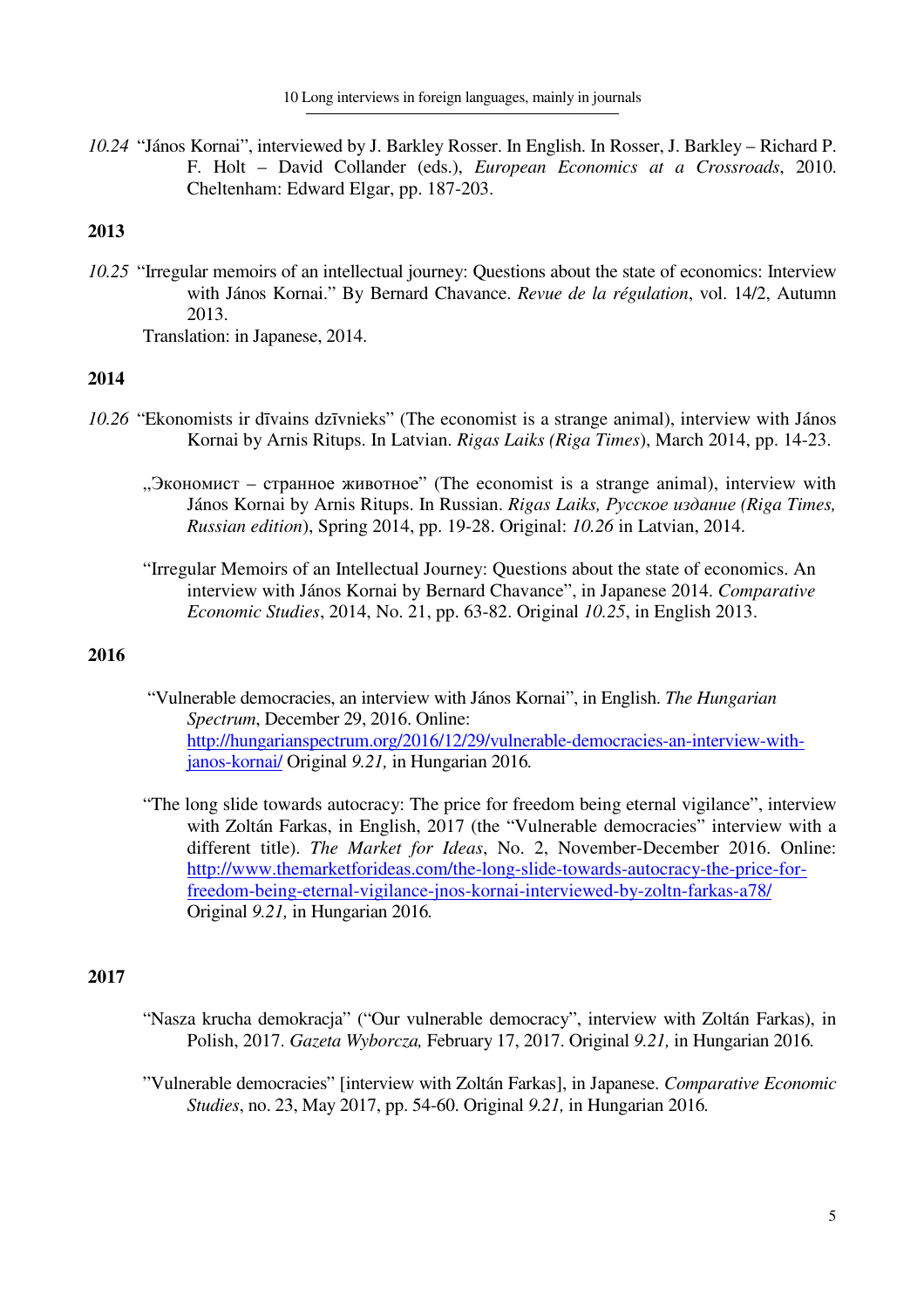## 11 SHORT ARTICLES AND SHORT INTERVIEWS IN HUNGARIAN, MAINLY IN DAILY AND WEEKLY NEWSPAPERS

## **1956**

- "Legyen szava a vállalati kollektívának" (Let Us Give Influence to the Enterprise Collective), *Népszava*, Oct. 18. 1956. p. 5.
- "Gyökerestűl irtsuk ki a bürokráciát" (Let Us Strike at the Root of Bureaucracy), *Szabad Nép*, Oct. 14, 1956, Vol. *14*, No. 286, pp. 3-4.

## **1957**

"Milyen legyen Lengyelország "gazdasági modellje"?" (What Should Be the Economic Model of Poland), *Élet és Tudomány*, Oct. 6, 1957, Vol. *11*, No. 40, pp. 1259-1262.

### **1958**

- "A gazdaságvezetés reformja Csehszlovákiában és Lengyelországban" (The Reform of Economic Management in Czechoslovakia and Poland), *Élet és Tudomány*, Mar. 30, 1958, Vol. *13*, No. 13, pp. 387-391.
- "Alaprentábilitás vagy nyereségadó" (Basic Profitability or Profit Tax), *Figyelő*, Jul. 29, 1958, Vol. *2*, No. 30, pp. 3-4.

### **1959**

- "A matematika a közgazdaság szolgálatában" (Mathematics Serving the Cause of Economics), *Élet és Tudomány*, May 12, 1959, Vol. *14*, No. 20, pp. 611-615.
- "Hányad- vagy összeg-érdekeltség. Milyen jellegű legyen a vállalati nyereségérdekeltség" *Figyelő,*  1959, 1960? p. 3-4. (pontos bibliográfiai adatok hiányoznak)

## **1960**

"Mi az operációkutatás?" (What is Operations Research?), *Élet és Tudomány*, Apr. 24, 1960, Vol. *15*, No. 17, pp. 532-536.

## **1961**

"Mennyire gazdaságos?" (To What Extent Is It Efficient?), *Élet és Tudomány*, Oct. 15, 1961, Vol. *16*, No. 42, pp. 1335-1338.

### **1963**

"Matematikai közgazdászok konferenciája Cambridge-ben" (Conference of Mathematical Economists in Cambridge), *Figyelő*, Sept. 18, 1963, Vol. *7*, No. 98, p. 6.

## **1966**

"A népgazdasági programozás első tapasztalatai" (First Experiences of Economy-Wide Programming), co-authors: Gusztáv Báger and Judit Rimler. *Figyelő*, Mar. 30, 1966, Vol. *10*, No. 13, p. 3.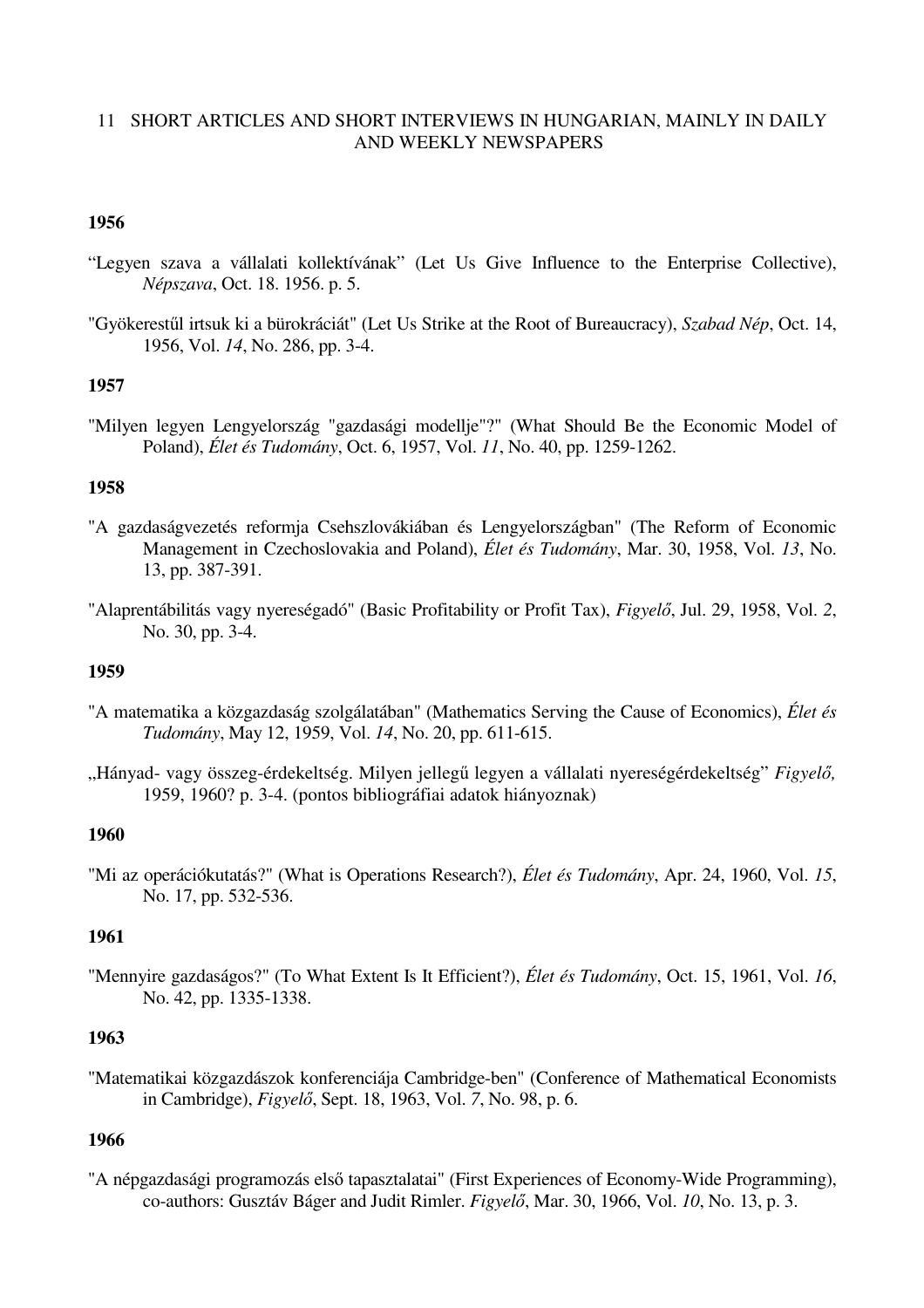"Többszintű tervezés" (Multi-Level Planning), *Élet és Tudomány*, Nov. 1, 1968, Vol. *23*, No. 44, pp. 2082-2085.

# **1980**

- "A hiány okairól és következményeiről. Beszélgetés Kornai János közgazdásszal." (On the Causes and Consequences of Shortage, Interview with Janos Kornai). An interview by Ferenc Németh. *Élet és Tudomány*, Aug., 1980. Vol. *35*, No. 35. pp. 1098-1100.
- "A műszaki könyvnapok megnyitója, Kornai János akadémikus nyilatkozata a versenyről." *Magyar Nemzet*, 1980. október 9.
- "A hiány természetrajza. Beszélgetés Kornai János professzorral" (The nature of shortage. Interview with Prof. Janos Kornai). *Magyar Nemzet*, Nov. 16, 1980. p. 9.
- "Interjú Kornai Jánossal", (Interview with Janos Kornai), *Közgazdász*, Nov. 13, 1980. Vol. *22*, No. 19, pp. 5.

## **1982**

"Játékszabályok és társadalmi realitások. Észrevételek Liska Tibor vállalkozási koncepciójához" (Rules of the Game and the Social Reality. Comments on Tibor Liska's Concept of Entrepreneurship), *Figyelő*, Mar. 3, 1982, Vol. *26*, No. 9, p. 3. Reprinted in Hungarian: *Koncepció és kritika. Vita Liska Tibor 'szocialista vállalkozási szektor' javaslatáról*. Ed.: István Siklaky. Budapest: Magvető, 1985, pp. 311-322. In English: 1982, in Italian: 1986.

"Mit tehetnék?" *Budapest, a főváros folyóirata,* Sept. 1982, p. 33.

## **1983**

- "Jól átgondolt stratégia kellene." Interjú Kornai János akadémikussal. An interview by Ilona Kocsi. *Magyar Hírlap*, May 17, 1983. Vol. *16*. pp. 7-8.
- "Tudományos gondolatokkal hatni. Beszélgetés" (Influence with scientific thoughts. Interview.). An interview by Annamária Inzelt. *Figyelő*, Apr. 7, 1983. Vol. *27*, No. 17. p. 3.
- "Gazdasági gondjaink és megoldásuk irányai. Beszélgetés Kornai János akadémikussal" (Our economic difficulties, and the ways out. Interview.). *Népszabadság*, Apr. 26, 1983. p. 4.

## **1985**

"Kína – közgazdász szemmel. Beszélgetés Kornai Jánossal", (China - from an economist's point of view. Interview with Janos Kornai) *Heti Világgazdaság*, Oct. 26, 1985, Vol. *7*. No. 43, pp. 12-14.

## **1986**

"Gazdasági gondjaink és megoldásuk irányai. Kovács Dénes beszélget Kornai János akadémikussal." *Népszabadság*, 1986. április 26.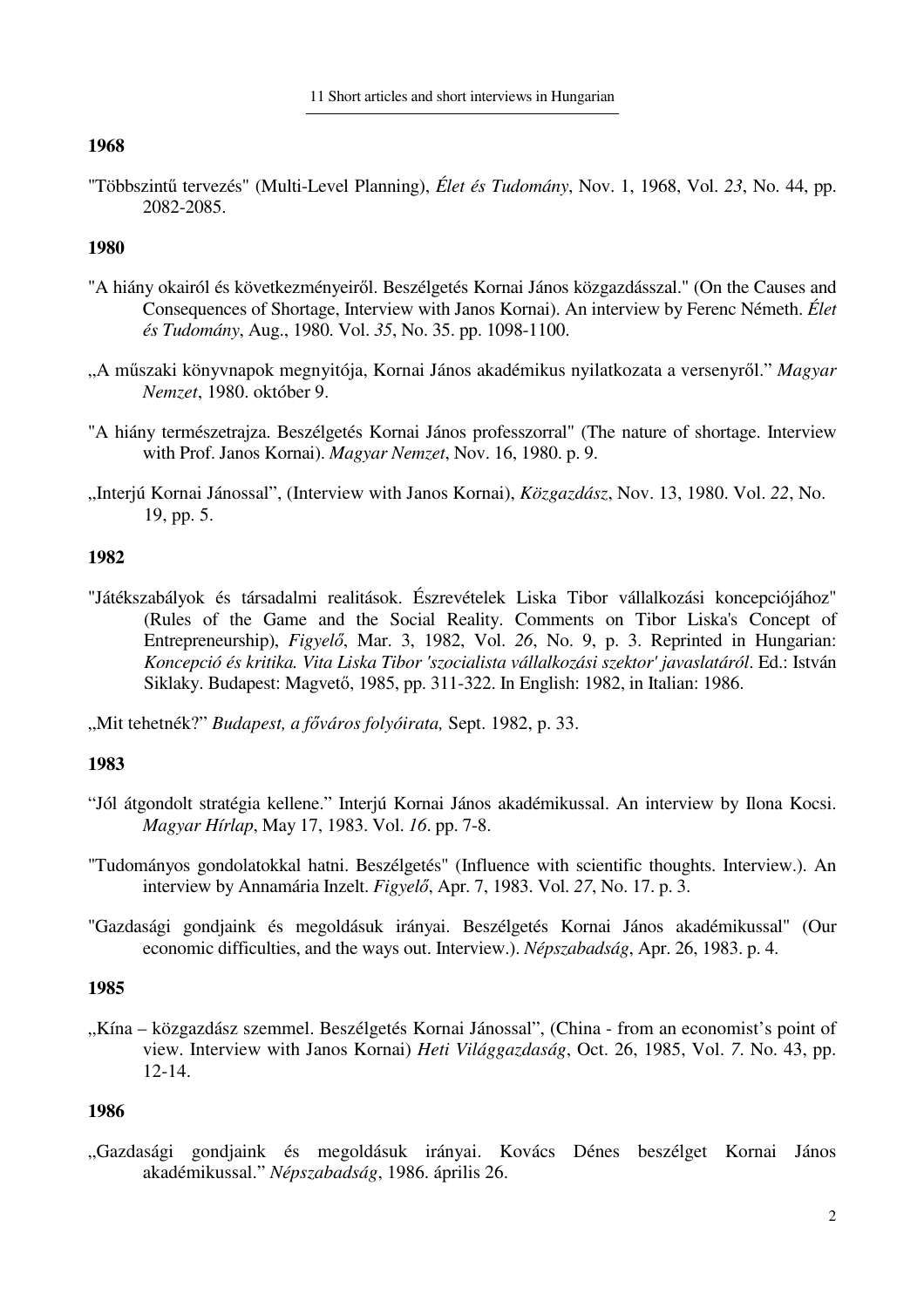"Közgazdászok Európája - interjú Kornai Jánossal", (The Europe of Economists - Interview with Janos Kornai), *Heti Világgazdaság*, May 30, 1987, Vol. *9*, No. 22, pp. 53-54.

### **1989**

- "Aki piacpárti az inflációellenes" (Who is in Favor of the Market is Against Inflation). Excerpt from 'A Passionate Pamphlet in the Cause of Hungarian Economic Transition', *Figyelő*, Nov. 9, 1989, Vol. *33*, No. 45, p. 3. Original: in Hungarian, 1989. In English: 1990.
- "Polgárosodás és privatizálás" (Embourgeoisement and Privatization). Excerpt from 'A Passionate Pamphlet in the Cause of Hungarian Economic Transition', *Figyelő*, Nov. 2, 1989, Vol. *33*, No. 44, p. 3. In English: 1990.
- "Miénk az ország" (The Country is Ours), An interview with János Kornai by Pál Réti. *Heti Világgazdaság*, Nov. 11, 1989, Vol. *11*, No. 45, pp. 4-5.

## **1990**

- "Levél Tamás Gáspár Miklós országgyűlési képviselőnek" (A Letter to Miklós Tamás Gáspár, Member of the Parliament), *Beszélő*, Feb., 1990, Vol. *1*, No. 5, pp. 19-20.
- "Kornai János levele Bod Péter Ákosnak" (János Kornai's Letter to Ákos Bod Péter), *Magyar Fórum*, 1990, Vol. 2, No. 9, p. 5.
- "Kornai János üzenete a Harvardról. Felszabadítani a piacot, stabilizálni a pénzügyeket!" (Janos Kornai's Message from Harvard. Liberalize Market, Stabilize Finance!) *Igazság*, June 6, 1990, p. 6.

### **1991**

"Kornai a piacgazdaságról" (Kornai on the Market Economy), *Figyelő*, Nov. 21, 1991, Vol. *35*, No. 47, p. 15. Original: in French, 1991.

- "A rendszerváltás teremtő rombolás" (The Change of System is Creative Destruction), an interview with János Kornai by Katalin Bossányi. *Népszabadság*, Apr. 30, 1992, Vol. *50*, No. 102, p. 19.
- "Kornai János elemzése szerint az egyetlen út a kapitalizmus" Pesti Hírlap, 1992. május 14., p. 6.
- "A gondolkodásban a leglassúbb a rendszerváltás" (It is the People's Minds where the Change of System Takes Place the Most Slowly), an interview with János Kornai by Györgyi Rajna. *Magyar Hírlap*, May 22, 1992, Vol. *25*, No. 120, p. 11.
- "Mit gondolok a kapitalizmusról?" (My Perception of Capitalism), *Figyelő*, May 28, 1992, Vol. *36*, No. 22, p. 13. Original: in Japanese, 1992.
- "Miben segíthetnek a nemzetközi bankok?" (On the Help of International Banks), *Népszabadság*, Nov. 14, 1992, p. 1, 8.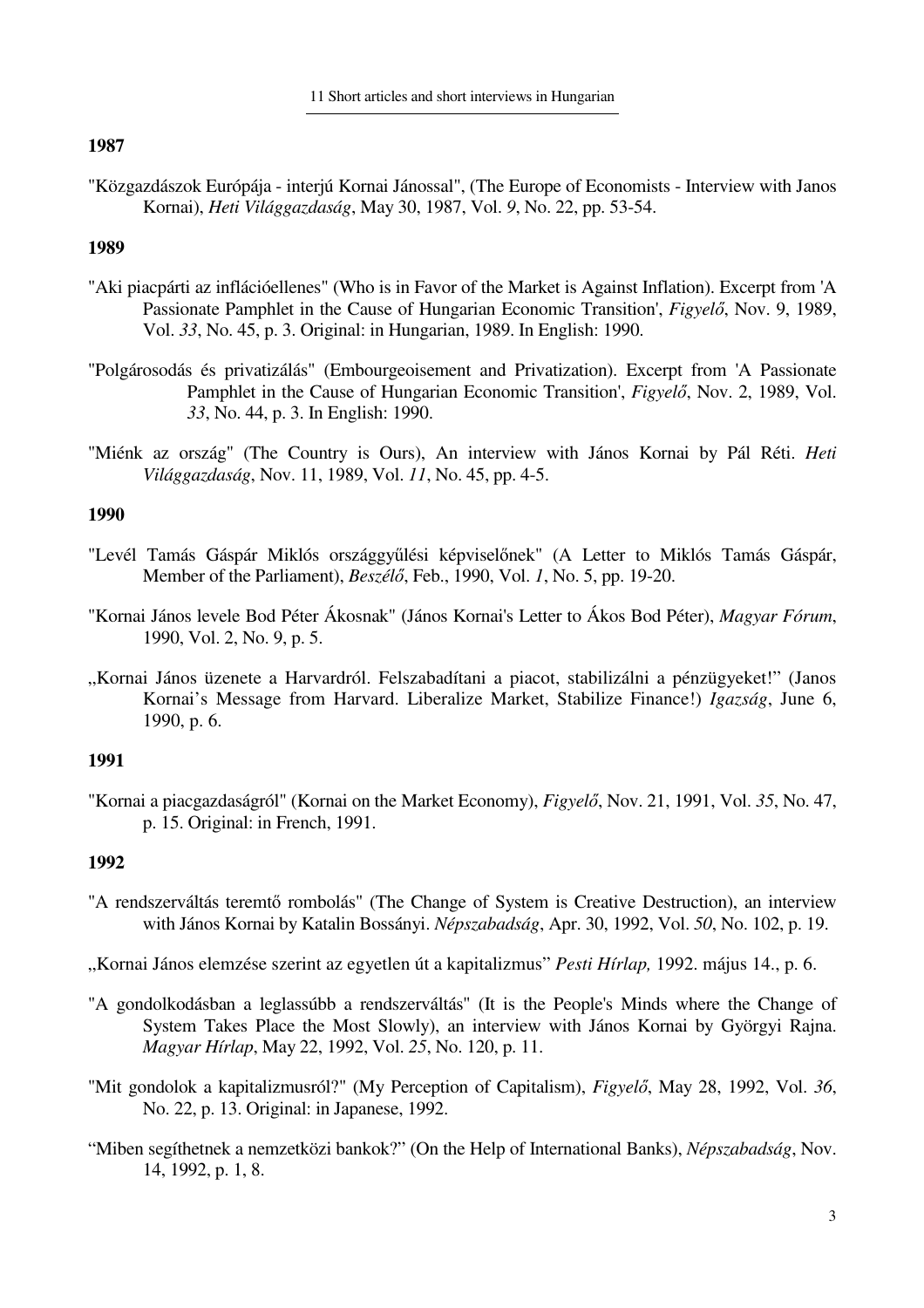- "Visszaesés, veszteglés vagy fellendülés" (Recession, idling or prosperity), *Magyar Hírlap*, December 24, 1992, Vol. *25*, No. 302, pp. 12-13. Reprint: in *Gazdaság*, 1993.
- "Kornai: Nem járható a 'harmadik út'" (There is no Third Way), *Napi Gazdaság*, May 14, 1992, Vol. *2*, No. 185, p. 1.

- "Nem teljes, hanem félfordulatot" (There shall be a half turn) Interview by Györgyi Kocsis. *Heti Világgazdaság*, May 22, 1993, Vol. *15*, No 21, pp. 39-40.
- "Hatott-e az 'Indulatos Röpirat'?" (Have the 'Passionate Pamphlet' had any Effect?), *Élet és Tudomány*, July 30, 1993, Vol *48*, No. 31, p. 965.
- "Milyen osztályzatot kap a szocializmus?" *Magyar Hírlap ('Ahogy tetszik' melléklet),* 1993. augusztus 28., p. 3.
- "Gazdasági tendenciák a posztkommunista világban" (Economic Tendencies in the Post-Communist World). *Lettre Internationale*, Autumn 1993, pp. 64-66.
- "A reformálatlan rendszer. Fenyő Béla interjúja" (The System Before Reform. An Interview by Béla Fenyő), *Élet és Tudomány*, October 8, 1993, Vol. *48*, No. 41, pp. 1286-1287.

### **1995**

"Megkezdődött a terápia" (The Therapy has started), *Magyar Hírlap*, Apr. 10. 1995. p. 12.

#### **1996**

"A privatizációs bevételről" (On the Privatization Income), *Magyar Hírlap*, Jan. 11, 1996, p. 6. Reprint in *Gazdaság*, Spring 1996, Vol. *5*, No. 1.

"Az árral vagy az ár ellen?" (With or against the mainstream?), *Magyar Hírlap*, March 5, 1996, p. 7.

"Sokáig fizetjük a számlát. V. Bálint Éva interjúja" (To Pay the Bill Takes a Long Time. An interview by Éva V. Bálint), *Magyar Nemzet*, July 20, 1996, p. 11.

## **1997**

- "Az összes izmusból kilógok..." (I am out of all isms... An interview by László Meszleny), *Magyar Hírlap*, August 16, 1997, p. 7.
- "A demokrácia feltétele a piacgazdaság" (The Presumption of Democracy is Market Economy. An interview by Sarolta Osváth), *Magyar Hírlap*, August 19, 1997, p. 12.

#### **1998**

"Megtörtént a rendszerváltás. Beszélgetés Kornai Jánossal" (The transition is over). *Magyar Hírlap*, January 31, 1998. Vol. 31. No. 26. p. 17. Original: in German, 1997.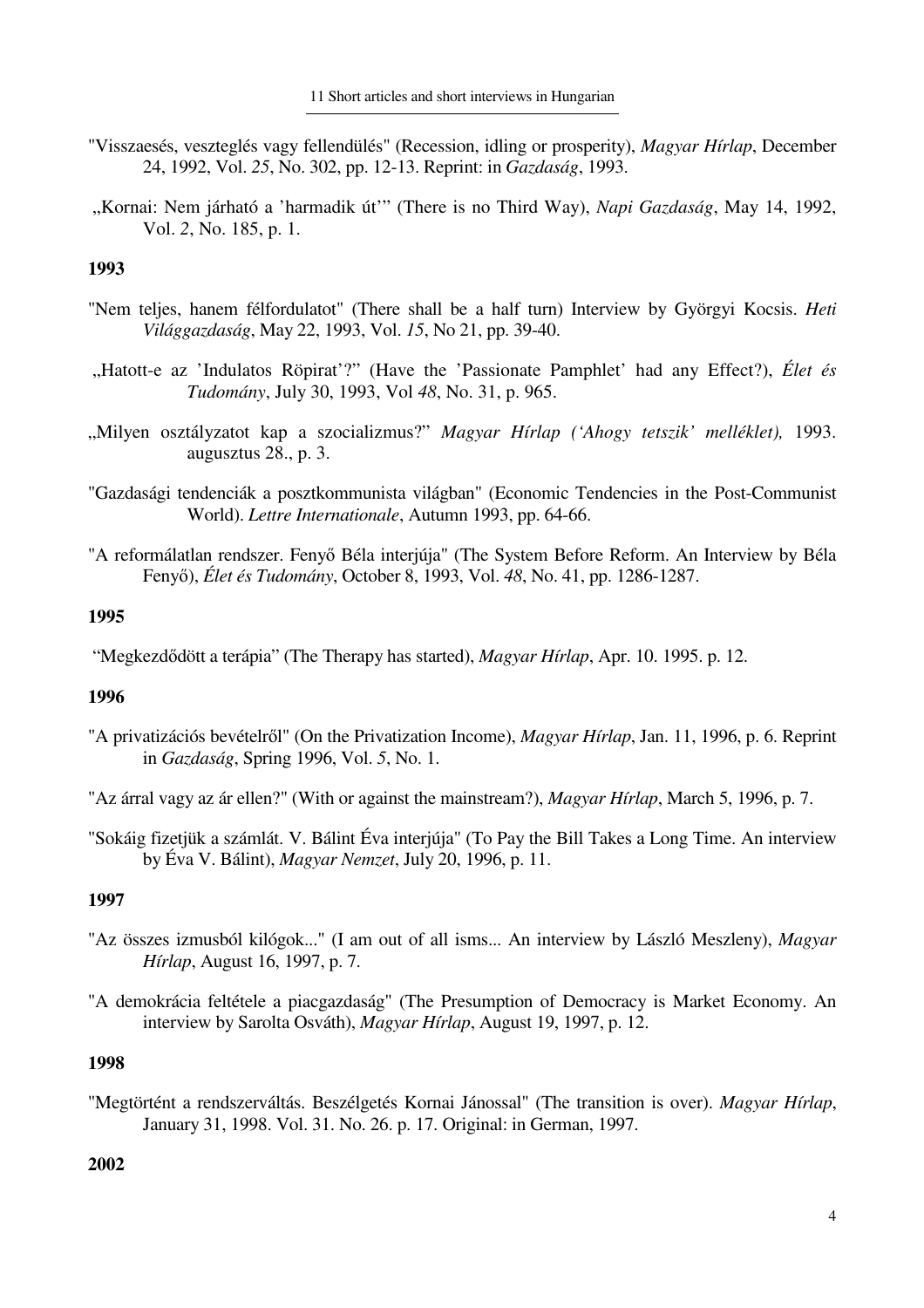- "Kornai János a világ- és a magyar gazdaság helyzetéről" *Magyar NETLAP*, http://www.netkapu.hu/netlap/cimlap.php?rovat=gazdasagtovabb, 2002. 09.17.
- "További állami szerepváltásra van szükség. A gazdaságban zajló kedvezőtlen folyamatok megállítását határozottan fel kell vállalni – mondja Kornai János" *Világgazdaság*, October 14, 2002, Vol. *34*, No. 198 (8459), p. 5.

"Melyik Európához? " *Élet és Irodalom*, December 13, 2002, Vol. *46*, No. 50. p. 4.

## **2003**

"Előd az utódokról " *Heti Világgazdaság*, January 25, 2003, Vol. *25*, No. 4. p. 97.

"Nem illik átverni az államot " *Magyar Hírlap*, January 25, 2003, Vol. *36*, No. 21. p. 21.

- "Az infláció erőltetett csökkentése elfogadhatatlan áldozatokkal jár" *Magyar Hírlap,* 2003. január 27.
- "A nemzetközileg legismertebb magyar közgazdász Prof. Dr. Kornai János" *Fészek*, November 13, 2003, Vol.*11*, No. 4. p. 16

## **2004**

"A politikus és a tanácsadó közgazdász" *Élet és Irodalom*, July 9, 2004, Vol. 48, No. 28, p. 2.

## **2005**

- "Kornai: elkerülhetetlen a kísérletezés" *Magyar Orvos*, March, 2005, Vol. 13, No. 3, pp. 2-3.
- "Igyekeztem mind a két végletet elkerülni" (An interview by Zoltán Farkas), *HVG*, April 30, 2005, Vol. 27, No. 17, pp. 49-50.
- "A tudomány és a politika határmezsgyéjén" (An interview by Zsuzsa Varga), *CompLex magazin*, May, 2005, Vol. 12, pp. 20-23
- "Türelmi időre van szükség! " (An interview by István Kerner), *Élet és Tudomány,* 2 December, 2005, Vol. 60, No. 48, pp. 1510-1511
- "A nagy átalakulás" (An interview by Miklós Blahó), *Népszabadság*, 3 December, 2005, p. 8.
- "Kelet-Közép-Európa nagy átalakulása Sikerek és csalódások. A tiltakozás szabadsága", *Magyar Nemzet,* 10 December, 2005, p. 38

- "Kedves Szterjosz!", *Szegény világ gazdag világ. Tanulmányok Babanassis Szterjosz 70. születésnapjára* (Szerk: Meyer Dietmar), Műegyetem kiadó, Budapest, 2006, p. 11-12.
- "Litván Györgyre emlékezik Kornai János". Várkonyi Benedek interjúja. *Kossuth Rádió*, elhangzott: 2006. november 11-én. Rövidített átirat: http://www.radio.hu/read/203319/2006- 11-11\_19:46:59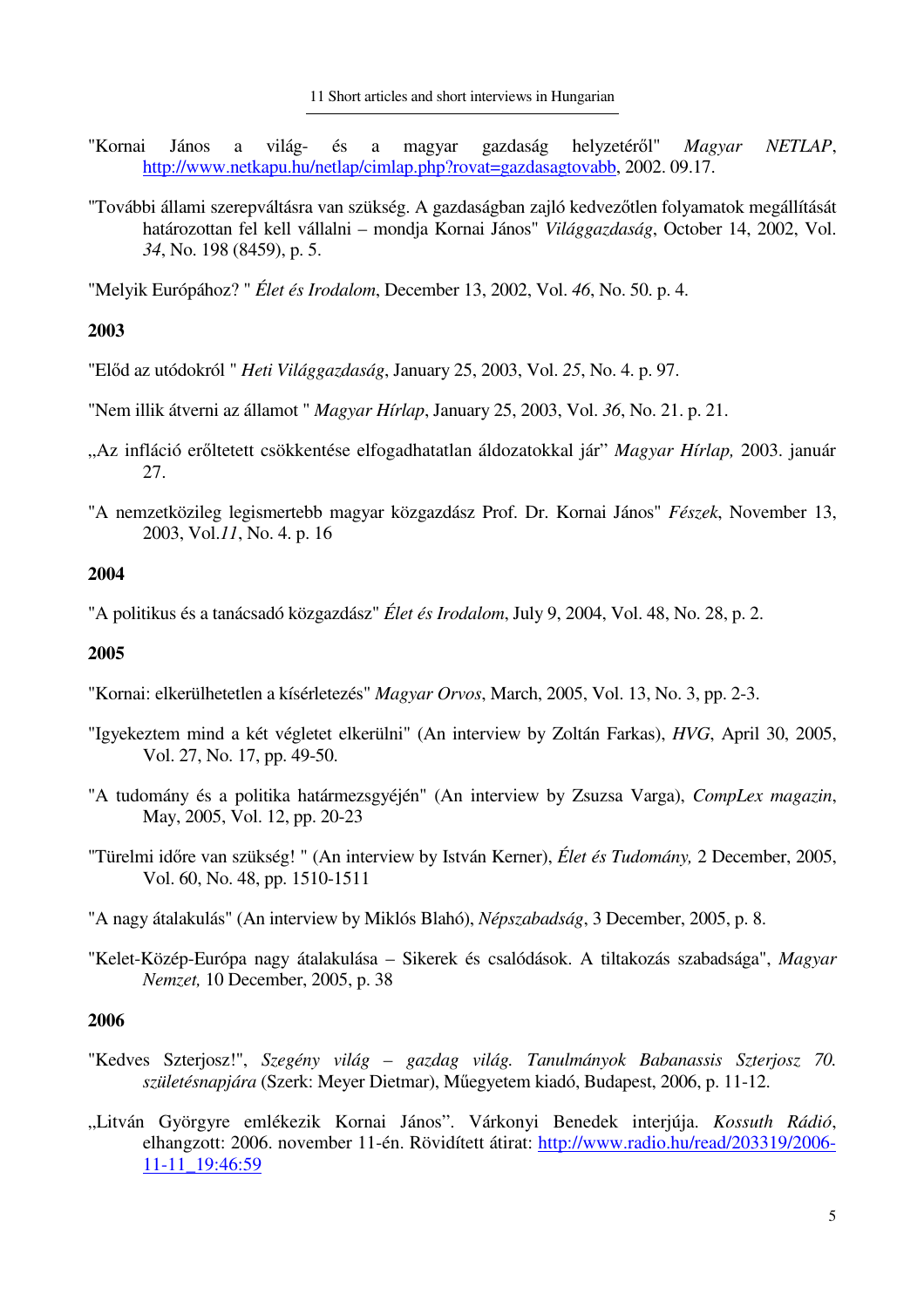"Kapcsolatom a 'Közgázzal': A múlt, a jelen és a jövő. Felszólalás a 2011. április 26-i társadalomtudományi konferencián", *Köz-gazdaság, vol. 6/3:* 5-10.

# **2012**

"Adam Michnik az ár ellen." (Adam Michnik against the tide.) *Élet és Irodalom*, January 27, 2012.

# **2013**

- Beszélgetés Kornai Jánossal a Közgáz Alumni Esten. Kérdez: Kovács Ildikó. *Szabadság (Erdélyi közéleti napilap),* 2013. november 1. p. 4.
- "Úton az átfogó reformok felé: A felsőoktatási rendszer megújításáról beszélt Kornai János professzor" (Towards the comprehensive reforms: Professor János Kornai about the reforms in higher education), an interview with Ildikó Kovács. *Krónika* (Hungarian daily in Transylvania), November 1-3, 2013, p. 16.

# **2014**

- "Surányi György, az MNB elnöke egy egykori jegybanktanács-tag szemével" (György Surányi, president of the Hungarian National Bank – through the eyes of a past member of its Monetary Council). In *Surányi György hatvanéves*. Szerk. Sebestyén Katalin. Budapest: Pénzügykutató Alapítvány, 2014, pp. 110-122.
- "Az ember akkor is felelősséggel tartozik a tetteiért, ha rendkívül nehéz nyomás nehezedik rá" (You are responsible for your actions also when you are under a lot of pressure). *Értékteremtők 2014,*  ed. by Ágnes László. Budapest: Kossuth, 2014, pp. 102-123.
- "A tisztító vihar hírnökének" ("To the harbinger of the Cleansing Storm" [Revolt of the Mind]) in *Kilencven. Meglepetéskönyv Méray Tibor születésnapjára.* Argumentum, Philobiblon, 2014, pp. 91-93.

# **2015**

"Szellemi barátság: A születésnapi kötethez" (Intellectual friendship: For the festschrift"), in *Garai 80: Pálya, mű, identitás*. Online book to celebrate László Garai's birthday. https://www.facebook.com/garai80/photos/a.1664791407087622.1073741833.1653476651552 431/1664798937086869/?type=3&theater

- "Vázlat egy arcképhez" (Outline of a portrait), in *Laki Mihály 70: Köszöntőkönyv*. Ed. Kati Wollák, 2016, pp. 95-97.
- "Simonovits András születésnapjára" (On András Simonovits' birthday), in *Simonovits 70: Társadalom- és természettudományi írások Arkhimédésztől az időskori jövedelmekig.* Eds. Róbert Iván Gál and Júlia Király. Budapest: MTA KRTK, 2016.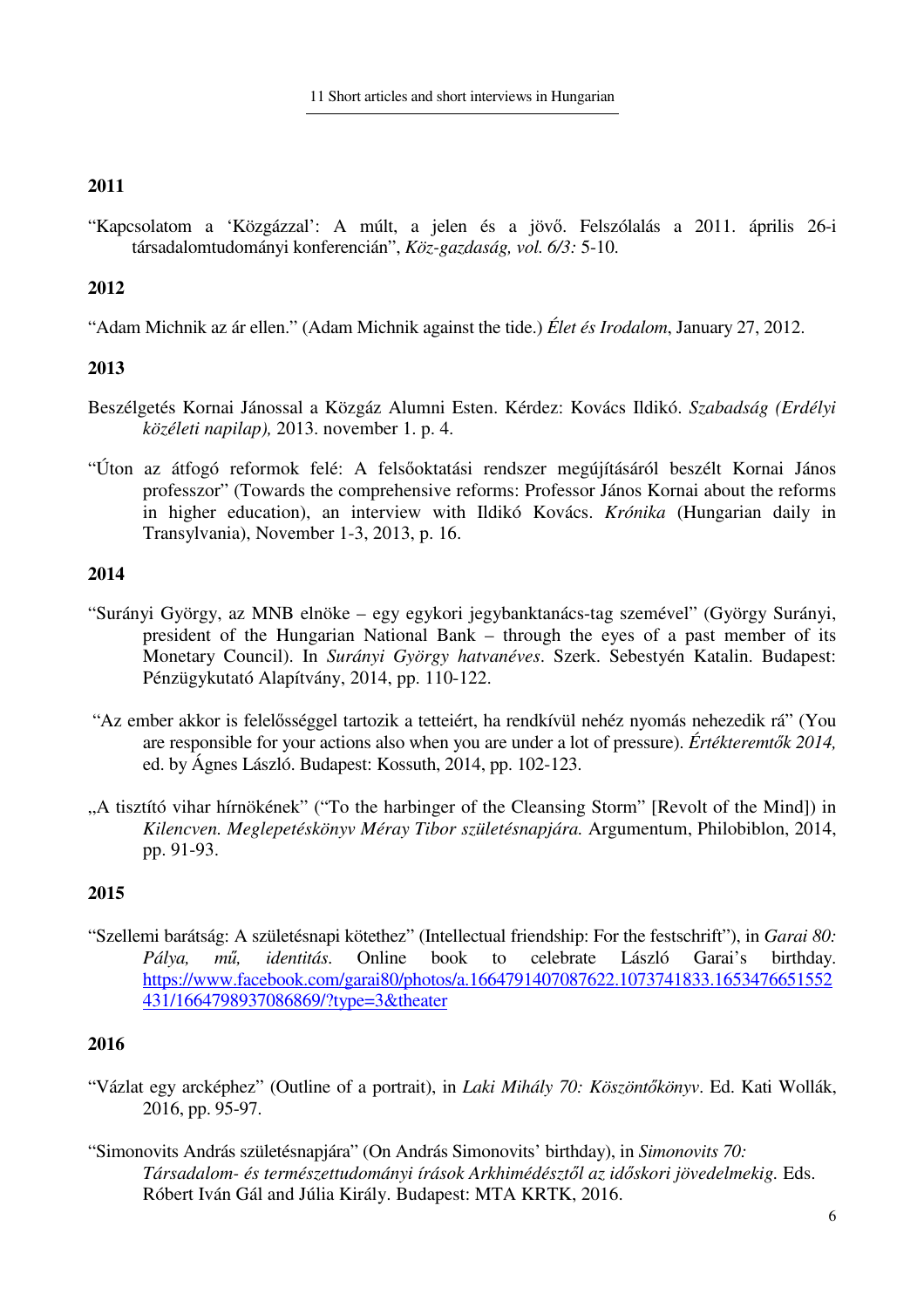"Kiefer Ferenc köszöntése" (Congratulating Ferenc Kiefer), in *Köszöntőalbum Kiefer Ferencnek 85. születésnapjára barátaitól, tanítványaitól, munkatársaitól, tisztelőitől*. Eds. Vera Hegedűs and István Kenesei. Budapest, 2016.

"Vámos Tibor köszöntése" (Congratulating Tibor Vámos), in …. . Ed. …… 2016.

## **2017**

"Kenneth J. Arrow halálára: Személyes búcsú" (On the death of Kenneth J. Arrow: Personal leavetaking). *Közgazdasági Szemle*, vol. 64/6, pp. 337-340.

## **2019**

- "Frankenstein erkölcsi felelőssége" ("Frankenstein's moral responsibility"), in Hungarian. Élet és *Irodalom*, July 19, 2019, p. 5. Translations: English (somewhat shortened), Chinese, Vietnamese.
- "Köszöntő" (Greetings). Eds. Dániel Havran Judit Klement Dániel Gergely Nagy (2019). *MA 70: Eszmék, történetek, elméletek. Tanulmányok Madarász Aladár tiszteletére. (AM 70: Concepts, stories, theories. Studies in honour of Aladár Madarász*). Budapest: MTA KRTK, Institute of Economics, pp. 9-10.
- "Frankenstein erkölcsi felelőssége: Válasz a visszhangra" ("Frankenstein's moral responsibility: A reply to the echo"), in Hungarian. *Élet és Irodalom*, September 20, 2019, p. 12. Translations: English, Chinese, Vietnamese.

- "A high-tech korszak vívódásai szubjekív szavak" ("The labors of the high-tech era subjective words.") In Hungarian, 2020. *Mozgó Világ*, 2020/2, pp. 123-125.
- "Kiegészítő megjegyzés" ("An additional note" [to the two-part Frankenstein essay]). In Hungarian, 2020. *Élet és Irodalom*, July 3, 2020, p. 2.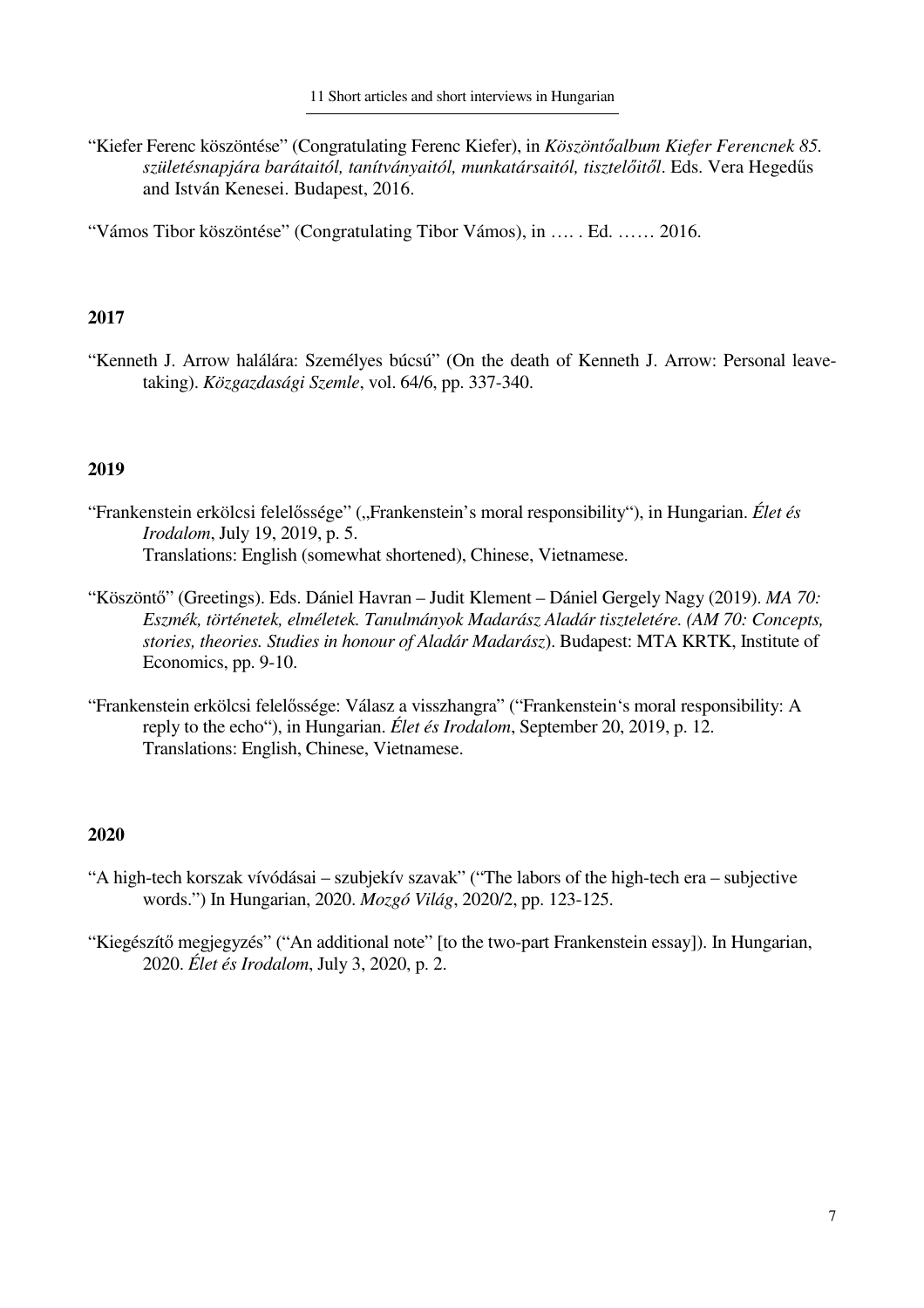## 12 SHORT ARTICLES AND SHORT INTERVIEWS IN FOREIGN LANGUAGES, MAINLY IN DAILY AND WEEKLY NEWSPAPERS

### **1981**

- "Efektywnosc a etyka" (Efficiency and Socialist Ethics. Excerpt), in Polish. *Zycie Gospodarcze*, Jan. 18, 1981, Vol. *36*, No. 3, p. 13. Original: *6.25*, in English, 1979. In English also 1980, 1994, in Hungarian: 1981, 1983, in German: 1980, in Japanese: 1981, in Estonian: 1981, in Chinese: 1985, 1987, in Russian: 1987, 1988, in Spanish: 1992.
- "Ressursid, noudlus, deficit" (Reproduction of Shortage), in Estonian. *Sirp ja Vasar*, 1981, Vol. *41*; May 15, No. 20, p. 3, May 22, No. 21, p. 3, May 29, No. 22, pp. 3-4. Original: *5.57*, in Hungarian, 1978.
- "Majanduse efektiivsus ja eetika" (Efficiency and Socialist Ethics), in Estonian. *Sirp ja Vasar*, 1981, Vol. *41*; No. 48, pp. 6-7, No. 49, p. 5. Original: *6.25*, in English, 1979. In English also 1980, 1994, in Hungarian: 1981, 1983, in German: 1980, in Polish: 1981, in Japanese: 1981, in Chinese: 1985, 1987, in Russian: 1987, 1988, in Spanish: 1992.

### **1983**

- "Fusoku no Keizaigaku, towa Nanika" (On the Economics of Shortage), in Japanese, *Economist*, Mar. 29, 1983, pp. 80-90.
- "Kanryoteki Chosei to Shijyoteki Chosei" (Bureaucratic and Market Coordination), in Japanese. *Economist*, Dec. 13, 1983, pp. 42-51. Original: in Hungarian, 1983. In English: 1984.

"Economic medicine. Prescribe with Caution" *Cotton International*, 1983. 50<sup>th</sup> Annual Edition.

"The Problem with Socialist Economies". *Forbes*, August 1, 1983. Vol. *132*, No. 3, pp. 64-67.

#### **1985**

- "Economist János Kornai Sees Future in 'Market Socialism'". An interview by Christopher Colford. *Harvard University Gazette,* April 5, 1985. Vol. 80/29., p. 1.
- "Economics of Shortage. Kínai előszó. A szerkesztőség által rövidített változat" in Chinese, *World Economic Herald,* August 19, 1985, p. 10.

### **1987**

"Wizje, nadzieje i rzeczywistosc. Reforma Wegierska" (The Hungarian Reform Process: Visions, Hopes and Reality. Excerpt), in Polish. *Polityka*, May 16, 1987, No. 20, pp. 1-4. Original: *6.40*, in English, 1986. In Hungarian: 1987.

#### **1988**

"Kojitekijiyu to shakaishugikeizai no kaikaku" (Individual freedom and reform of the socialist economy), in Japanese. *Economist*, 1988, Nov. 11., pp.158-178. Original: *6.42*, in English, 1988. In Hungarian: 1988.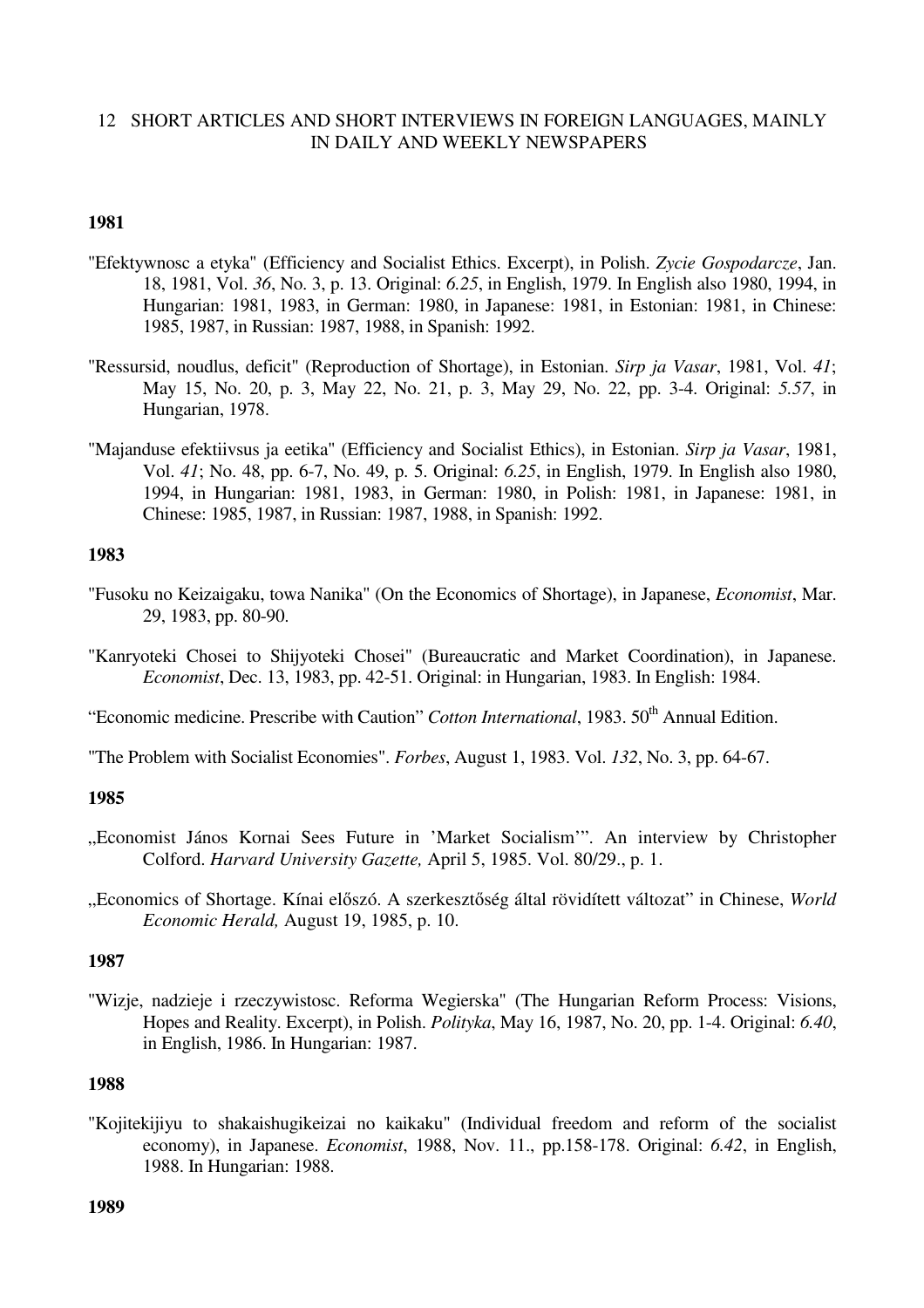- "Bürokratia ja turg" (Bureaucratic and Market Coordination. Excerpt), in Estonian. *Noorte Hääl*. Jan. 18, 1989, No. 14, p. 2. Original: *5.75*, in Hungarian, 1983. In English: 1984.
- "Ungari majandus-reform. Iootused ja tegelikkus", (The Hungarian Reform Process: Visions, Hopes and Reality), in Estonian. *Noorte Hääl*, Feb. 3-21, 1989, No. 27-39. Original: *6.40*, in English, 1986. In Hungarian: 1987.

"Se il profitto e peccato. La marcia verso il capitale". (Excerpt from the 'Road to a Free Economy), in Italian, *Corriere de la Sera*, September 30, 1990, p. 7. Original: *1.11*, in Hungarian, 1989. In English: 1990.

## **1991**

- ". Ya nye hoshy, shtoby vy prishly k pynku shepez diktaturu", (Do not Achieve Market through Dictatorship.) *Nyevskoye Vremya*, June 6, 1991, p. 8.
- "Kornai: réformes au bistouri" (Kornai: Reform with Strong Hands), *L'Express*, Oct. 18, 1991, No. 2101, p. 49.

## **1992**

"Je moet alles doen om de pijn te verzachten" in Dutch. *de Volkskrant,* Jan. 1, 1992, p. 4.

"Reform-success henger pa de nye virksomheder", *Borsen*, July 9, 1992, p. 13.

"My Perception of Capitalism", in Japanese, *Nihon Keizai Shimbun*, May 11, 1992, p. 21. In Hungarian: 1992.

"Inflacja jak narkotyk". In Polish. 1992, (detailed citation data are missing)

## **1993**

- "Expert on socialism urges government role in creating free markets", *Budapest Sun*, May 2, 1993, pp. 6-7.
- "Keynote speech on the International Symposium of 'The World Economy in the 21<sup>st</sup> Century and Japan'", *JCER Report*, 1993, Vol. *5*, No. 6-7, pp. 5-6.
- "The Genetic Code of the Socialist System. An interview by Györgyi Kocsis", *The Hungarian Quarterly*, Autumn 1993, Vol. *34*, No. 131, pp. 126-129. Original: in Hungarian, 1993.

"The rise and fall of communism in Europe" *The Hungarian Times,* October 18, 1993.

## **1995**

"Hungary's Austerity Plan is better Late than never", *Wall Street Journal Europe*, July 10, 1995, p. 4.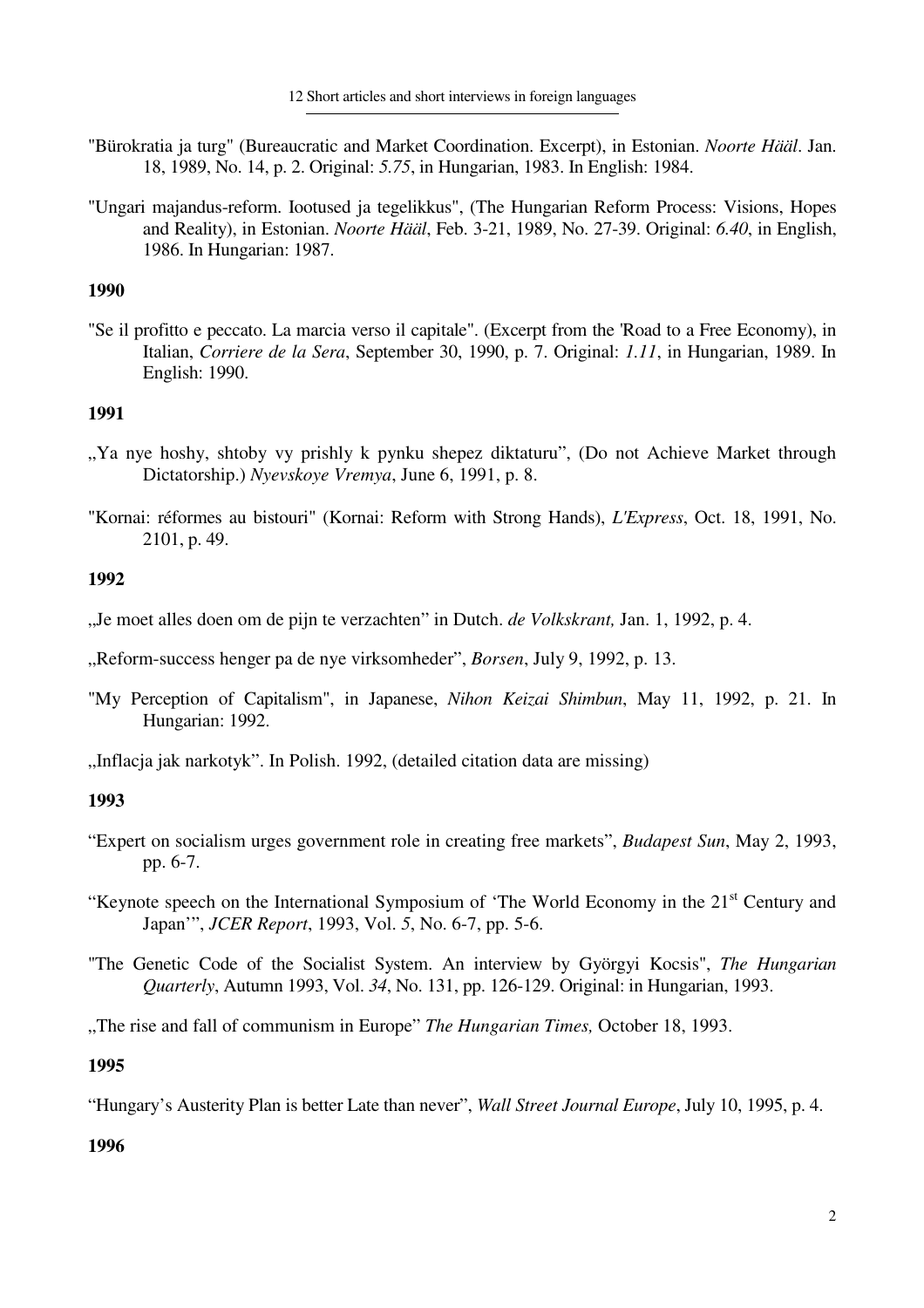- "La connaissance du socialisme permet de mieux comprendre le capitalisme", (The Understanding of Socialism Enables Us to Understand Capitalism), interview by Erik Izraelewicz. *Le Monde*, July 2, 1996, p. 16.
- "Rachunek za Gulaszowy Komunizm" (Paying the Bill for Goulash-Communism. Excerpt), in Polish. *Gazeta Wyborcza*, July 13-14, 1996, pp. 14-15.

"Warum ist es mit der sozialistischen Wirtschaft vorbei, Professor Kornai? Ein Interview von Krisztina Koenen" (Interview by Krisztina Koenen), in German. *Frankfurter Allgemeine Magazin*. Januar 2, 1998. pp. 36-37.

"Prisiel ucet za gulasovy komunizmus". In Slovak. *Trend*. January 21, 1998, p. 11A.

- "Odd'al'ovanie nevyhnutnych refromnych opatrení vedie k ekonomickej katastrofe". In Slovak. *Trend*, January 28, 1998, p. 27A.
- "Unchaining China's SOEs. Interviews with Ten Leading Economists on SOE Reform." By Julan Du and Yong Zhang. *Harvard China Review*. Summer 1998. p. 12-29.

## **2002**

"Czy warto sie spieszyc" In Polish. *Gazeta Wyborcza.* March, 16-17, 2002, p.18-19.

"L'urgence de la discipline" In French. *L'Expansion* numero 664, June 2002, p. 112.

## **2003**

- "Hlavni cil: Trvaly rust ekonomiky. János Kornai kritizuje madarskou centralni banku za jedonstranne snizovani inflace." (The Main Objective: Lasting Growth. The Hungarian central bank, says János Kornai, is on the wrong track if it one-sidedly tries to curb inflation) In Czech. *Ekonom*, 2003, No. 11, pp. 24-25.
- "Najwazniejsze to trwale rosnac" (The Main Objective: Lasting Growth) In Polish. *Gazeta Wyborcza*, April, 4, 2003, pp. 28-29.

## **2006**

- "Foreword" to *Divide and Pacify* by Pieter Vanhuysse, 2006. In English. CEU Press, Budapest, New York, 2006.
- "Πρόλογος" (Preface) and "Preface", in Greek and in English. In *Οικονομικά συστήματα*, *αναπτυξιακές πολιτικές και στρατηγικές των επιχειρήσεων στην εποχή της παγκοσµιοποίησης:*  Μελέτες προς τιµήν του καθηγητή Στέργιου Μπαµπανάς*η* (*Economic systems, development policies and the enterprise strategies in the age of globalization: Essays in honor of Professor Stergios Babanassis*). Athens: Papazissis Publishers, 2006, pp. 21-24 and 25-28.

## **2014**

"China, Hungary: Blind spot of growth", interview with Keiko Yoshioka, in Japanese, 2014. *Asahi Shimbun*, May 14, 2014, p. 15.